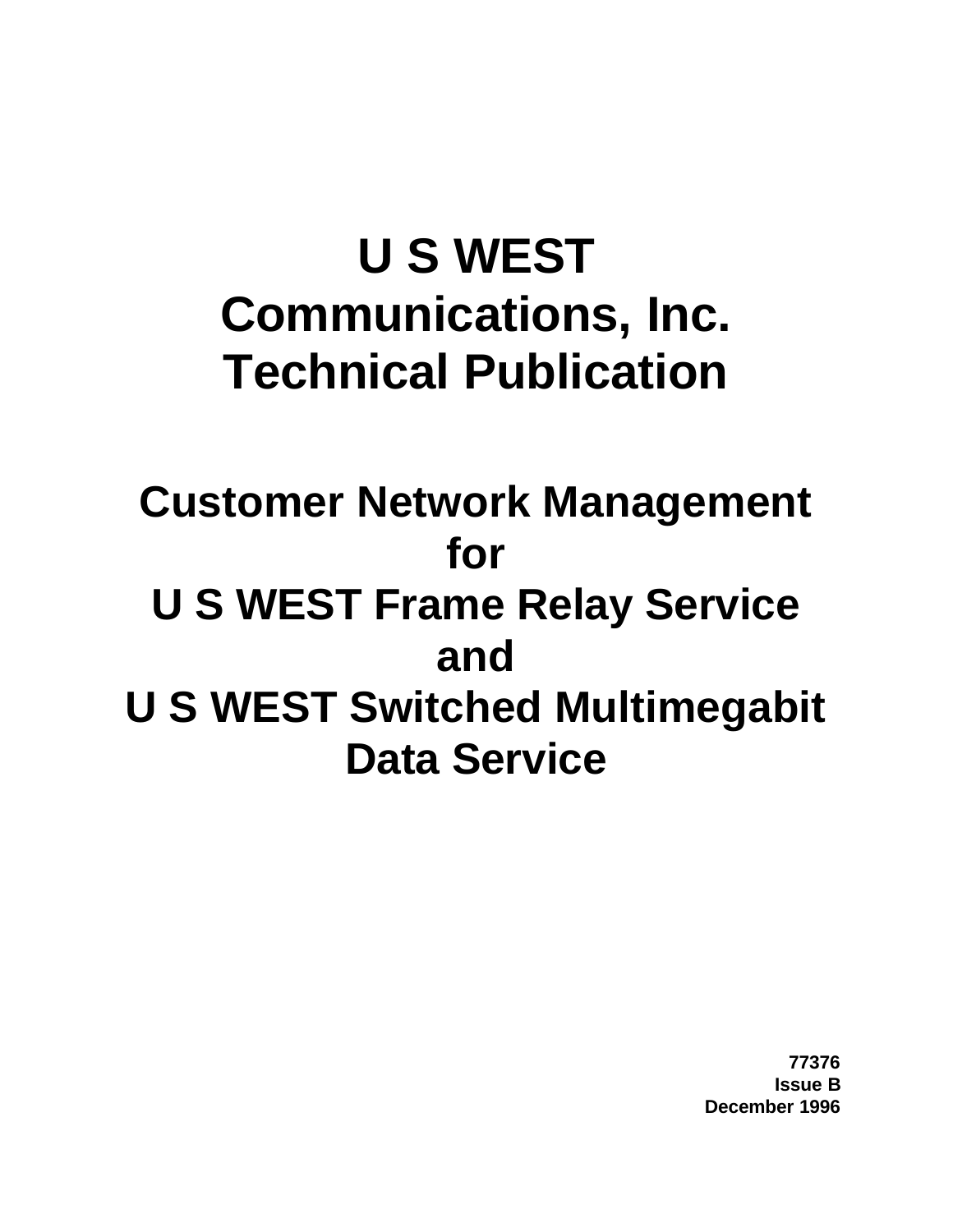# **U S WEST Communications, Inc. Technical Publication**

# **Customer Network Management for U S WEST Frame Relay Service and U S WEST Switched Multimegabit Data Service**

**Copyright 1994, 1996 77376 Printed in USA Issue B All Rights Reserved December 1996**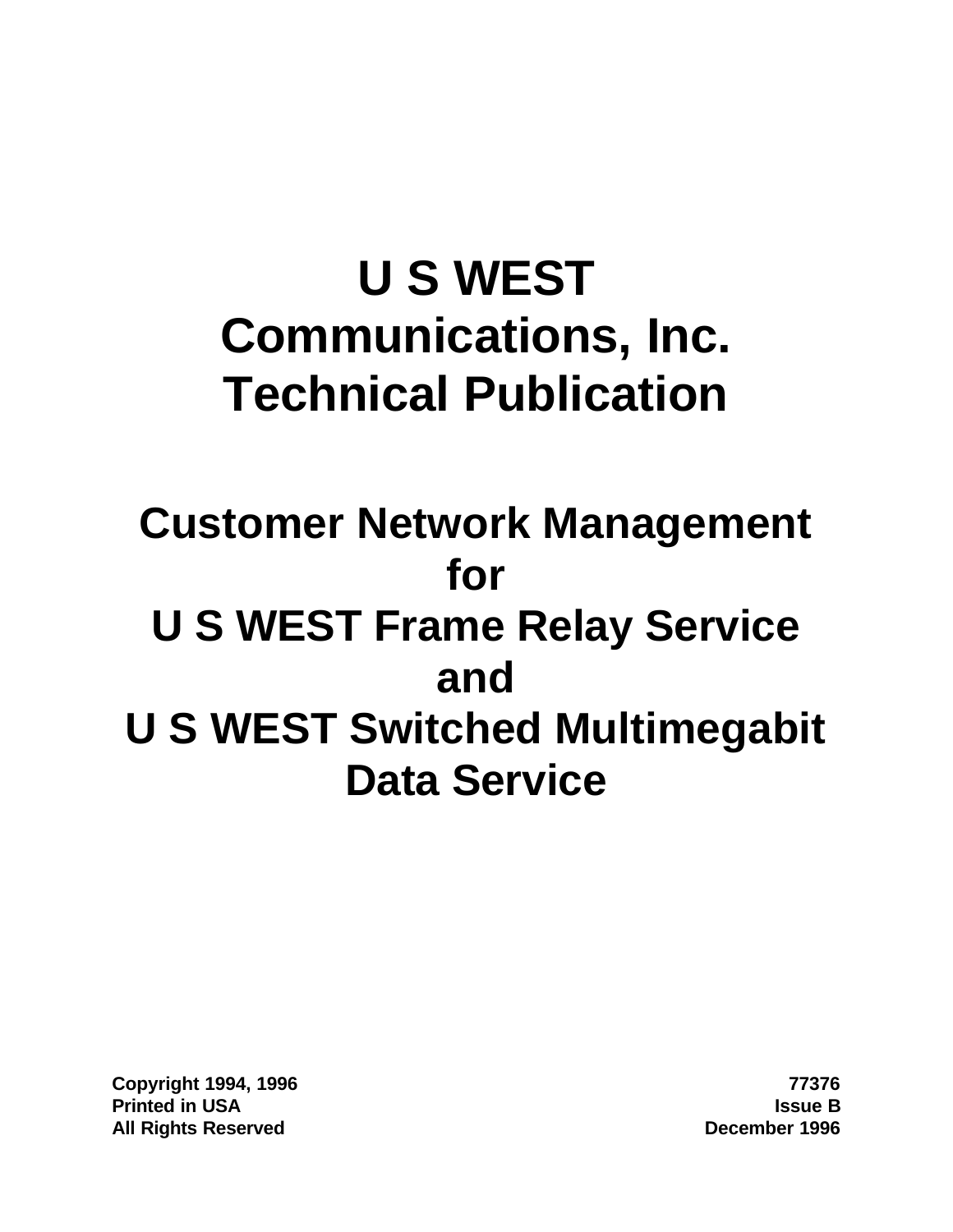#### **NOTICE**

This document describes the Customer Network Management (CNM) Option offered by U S WEST to its customers. The Customer Network Management is a service option offered in conjunction with U S WEST Frame Relay Service (FRS) and U S WEST Switched Multimegabit Data Service (SMDS). The Customer Network Management Options allows a U S WEST FRS and/or SMDS subscriber to access selected network management information pertinent to the customer's subscribed portions of the U S WEST Frame Relay and SMDS Network.

SMDS service is no longer offered by U S WEST. Existing SMDS customers have "grandfathered" service.

The information provided in this document includes a description of the U S WEST CNM Option features, functions, technical specifications, performance objectives, and network interfaces. The CNM Option is offered by U S WEST in selected areas of the intrastate jurisdictions.

U S WEST Communications, Inc. reserves the right to revise this document for any reason, including but not limited to, conformity with standards promulgated by various governmental or regulatory agencies; utilization of advances in the state of the technical arts; or to reflect changes in the design of equipment, techniques, or procedures described or referred to herein.

Liability to anyone arising out of use or reliance upon any information set forth herein is expressly disclaimed, and no representation or warranties, expressed or implied, are made with respect to the accuracy or utility of any information set forth herein.

This document is not to be construed as a suggestion to any manufacturer to modify or change any of its products, nor does this publication represent any commitment by U S WEST Communications, Inc. to purchase any specific products. Further, conformance to this publication does not constitute a guarantee of a given supplier's equipment and/or its associated documentation.

Future issues of Technical Publication 77376 will be announced to the industry at least 45 days prior to the issuance date. This notice, which will come through our standard customer notification channels, will allow the customer time to comment on the proposed revisions.

Ordering information for U S WEST Technical Publications can be obtained from the Reference Section of this document.

If further information is required, please contact:

U S WEST Business Resources, Inc. Manager - Information Release 1801 California, Rm. 1340 Denver, CO 80202 (303) 707-7454 E-mail: svenett@uswest.com

Throughout this publication, the term U S WEST signifies U S WEST Communications, Inc.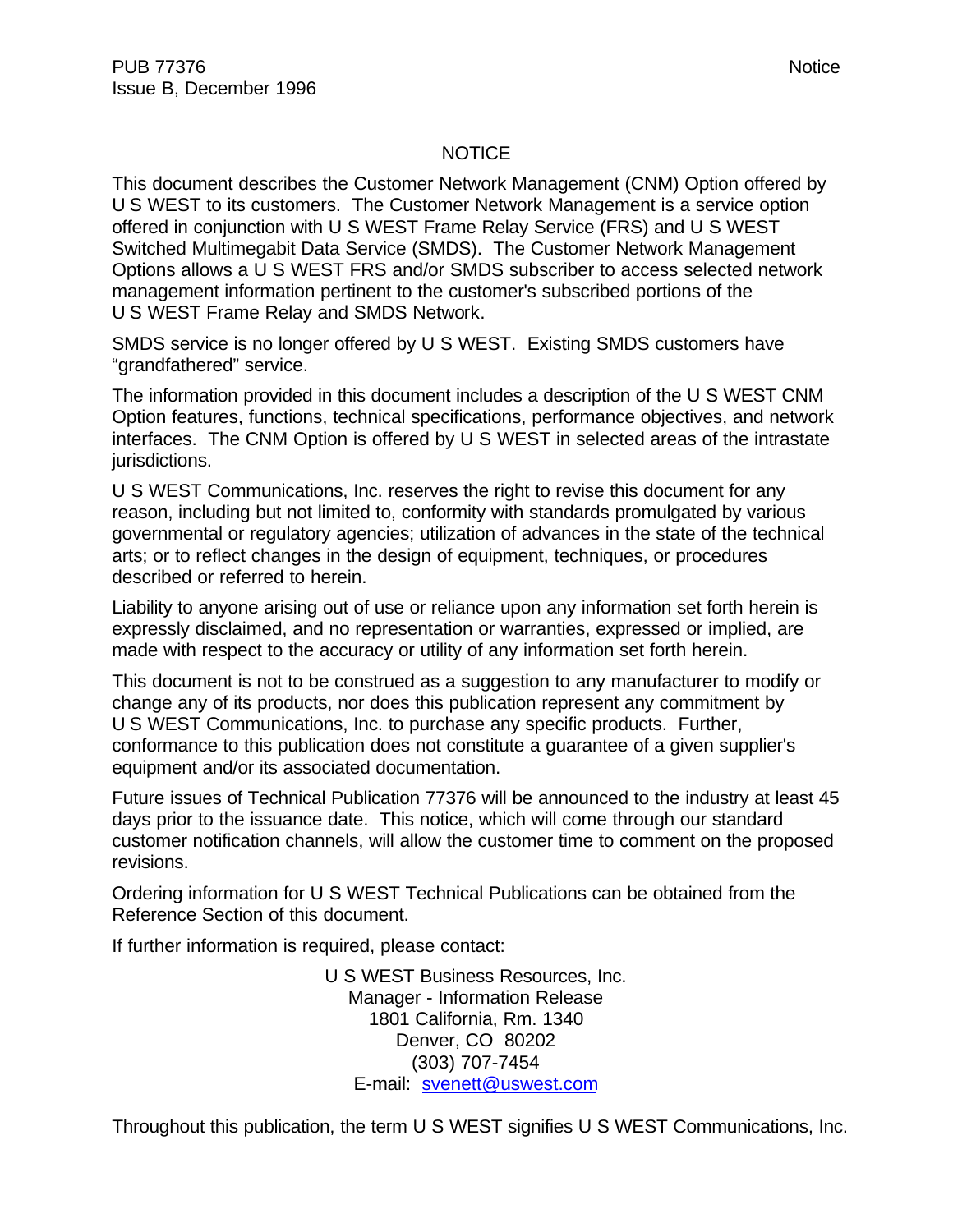#### **COMMENTS**

#### PLEASE TEAR OUT AND SEND YOUR COMMENTS/SUGGESTIONS TO: U S WEST BUSINESS RESOURCES, INC. Manager - Writing Services 1801 California, Room 1320 Denver, Colorado 80202 (303) 707-7454 E-mail: svenett@uswest.com

Information from you helps us to improve our Publications. Please take a few moments to answer the following questions and return to the above address.

| Was this Publication valuable to you in determining<br>our requirements?                                                                                | YES        | NO <sub>1</sub> |
|---------------------------------------------------------------------------------------------------------------------------------------------------------|------------|-----------------|
| Was the information accurate and up-to-date?                                                                                                            | YES        | NO.             |
| Was the information easily understood?                                                                                                                  | YES        | NO              |
| Were the contents logically sequenced?                                                                                                                  | <b>YES</b> | NO              |
| Were the printed pages legible?                                                                                                                         | <b>YES</b> | NO              |
| Do you feel the description in the Catalog of Technical<br>Information and/or Digest of Technical Information<br>adequately described this Publication? | YES        | <b>NO</b>       |

If you answered NO to any of the questions and/or if you have any other comments or suggestions, please explain:

|                                                                                                                            | (Attach additional sheet, if necessary) |
|----------------------------------------------------------------------------------------------------------------------------|-----------------------------------------|
| Name                                                                                                                       | Date                                    |
|                                                                                                                            |                                         |
|                                                                                                                            |                                         |
|                                                                                                                            |                                         |
| <b>Telephone Number and Service Services</b> and Services and Services and Services and Services and Services and Services |                                         |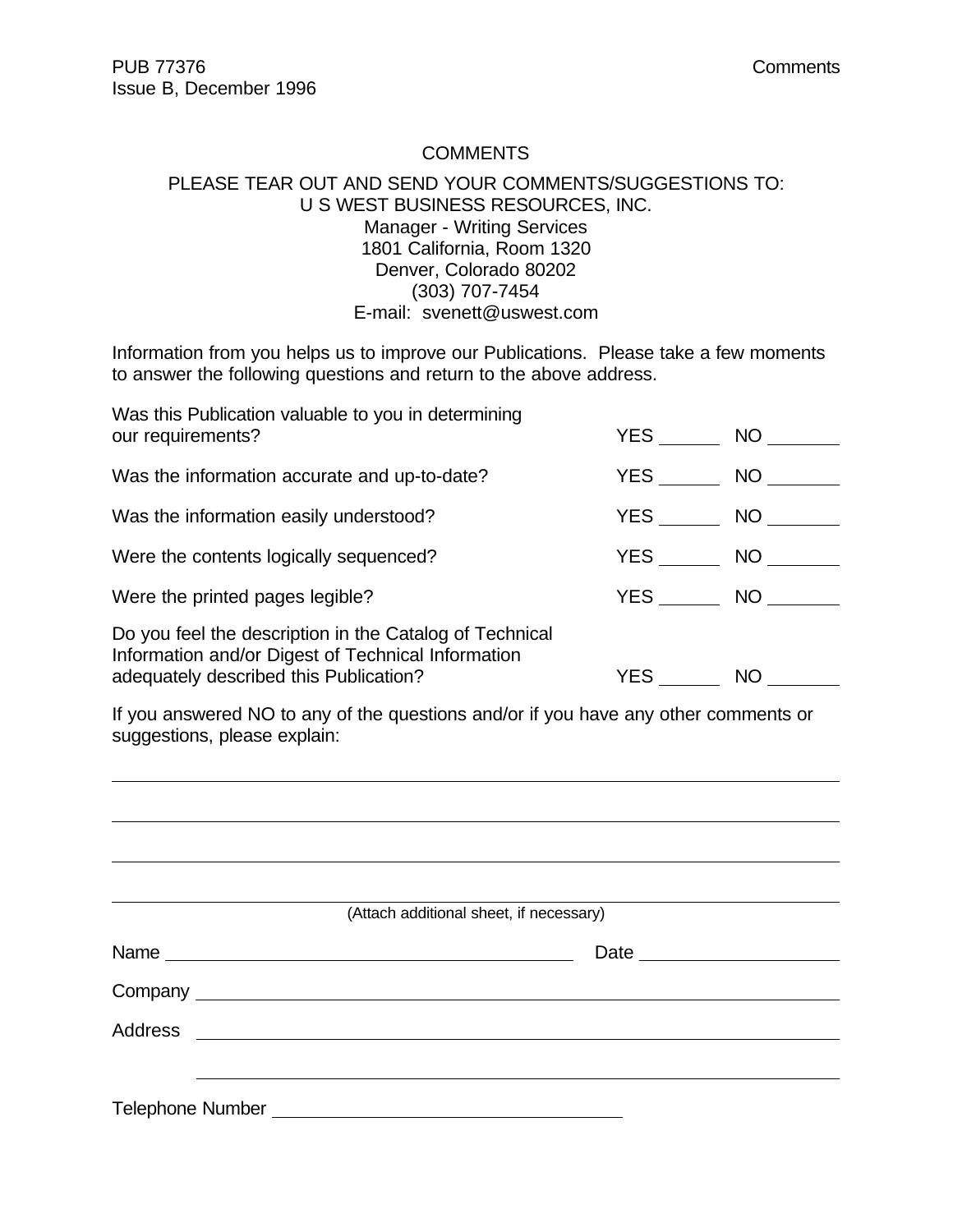### **CONTENTS**

|    |                                        | <b>Chapter and Section</b>                                                                                                                                                                                                                                                                                                                                                        | Page  |
|----|----------------------------------------|-----------------------------------------------------------------------------------------------------------------------------------------------------------------------------------------------------------------------------------------------------------------------------------------------------------------------------------------------------------------------------------|-------|
| 1. | 1.1<br>1.2<br>1.3                      |                                                                                                                                                                                                                                                                                                                                                                                   |       |
| 2. | 2.1<br>2.2<br>2.3<br>2.4<br>2.5        | Description of U S WEST CNM Option Features and Functions  2-2<br>Industry Standards and Technical References Applicable to<br>U S WEST Customer Network Management Option 2-3                                                                                                                                                                                                    |       |
| 3. | 3.1<br>3.2<br>3.3<br>3.4               | U S WEST CNM Upper and Lower Layer Protocol Requirements  3-1<br>U S WEST CNM Service Configuration and Associated NMS<br>3.4.1 End User Customer NMS Access to the<br>3.4.2 Interconnection of Multiple Networks Supporting Customer                                                                                                                                             |       |
| 4. | 4.1<br>4.2<br>4.3<br>4.4<br>4.5<br>4.6 | U S WEST Customer Network Management Protocol and Framework 4-1<br>Simple Network Management Protocol Version 1 (SNMPv1)<br>U S WEST CNM Option Upper Layer Protocol Specifications  4-8<br>U S WEST CNM Platform Router and Customer Router<br>4.6.1 CNM Platform Router General Configuration Information 4-11<br>4.6.2 Customer Router General Configuration Information  4-11 |       |
|    |                                        |                                                                                                                                                                                                                                                                                                                                                                                   | TOC-i |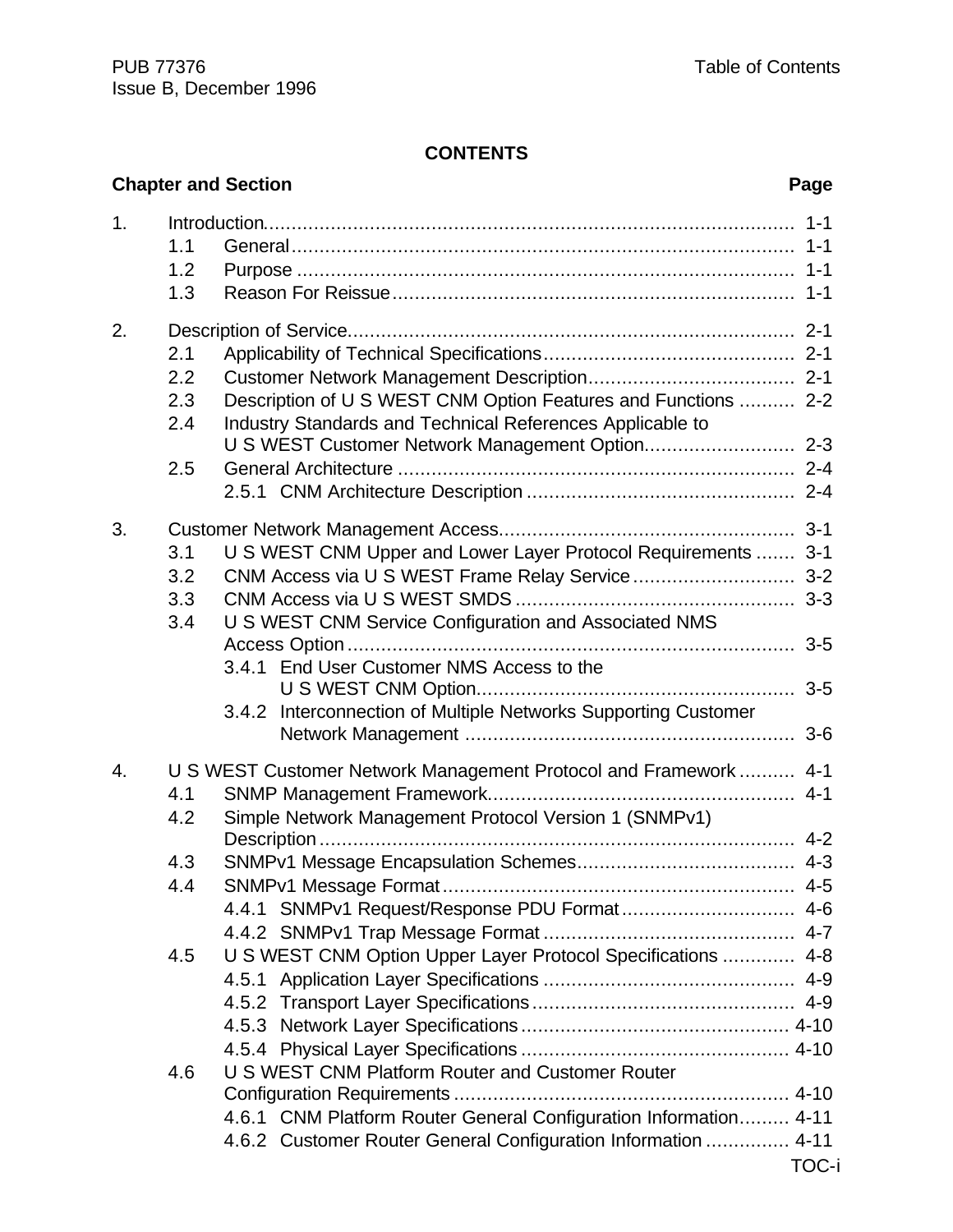# **CONTENTS** (Continued)

|    |     | <b>Chapter and Section</b>                                      | Page |
|----|-----|-----------------------------------------------------------------|------|
|    | 4.7 | High-level SNMP Message Exchange Description  4-12              |      |
|    | 4.8 | U S WEST CNM Security Mechanism via Mediated Access 4-13        |      |
|    |     |                                                                 |      |
|    |     |                                                                 |      |
|    |     |                                                                 |      |
| 5. |     | U S WEST CNM Management Information Bases (MIBs) and Traps 5-1  |      |
|    | 5.1 | General Description of Management Information Bases 5-1         |      |
|    | 5.2 | Defining Managed Objects using Abstract Syntax                  |      |
|    |     |                                                                 |      |
|    |     |                                                                 |      |
|    |     | 5.2.2 Organization of Managed Objects and the MIB Tree 5-2      |      |
|    | 5.3 |                                                                 |      |
|    |     | Macro Object Type Definitions and Syntax for MIBs<br>5.3.1      |      |
|    |     |                                                                 |      |
|    |     | 5.3.2 Data Types for MIBs Supported by U S WEST CNM Option  5-6 |      |
|    | 5.4 | Management Information Bases (MIBs) Supported by                |      |
|    |     |                                                                 |      |
|    |     |                                                                 |      |
|    |     |                                                                 |      |
|    |     | 5.4.3 AT&T DS1 MIB for Customer Network Management 5-9          |      |
|    |     | 5.4.4 AT&T DS3 MIB for Customer Network Management 5-9          |      |
|    |     | 5.4.5 AT&T SMDS Interface Protocol (SIP) MIB for Customer       |      |
|    |     |                                                                 |      |
|    |     | 5.4.6 AT&T SMDS MIB for Customer Network Management  5-10       |      |
|    |     |                                                                 |      |
|    |     | 5.4.8 AT&T Enhanced Frame Relay MIB for Customer Network        |      |
|    |     |                                                                 |      |
|    |     |                                                                 |      |
|    | 55  | SNMPv1 Traps Supported by U S WEST CNM Option 5-13              |      |
|    | 5.6 | Acquisition of MIBs Supported by U S WEST CNM Option 5-13       |      |
| 6. |     |                                                                 |      |
|    | 6.1 |                                                                 |      |
|    | 6.2 |                                                                 |      |
| 7. |     |                                                                 |      |
|    | 7.1 |                                                                 |      |
|    | 7.2 |                                                                 |      |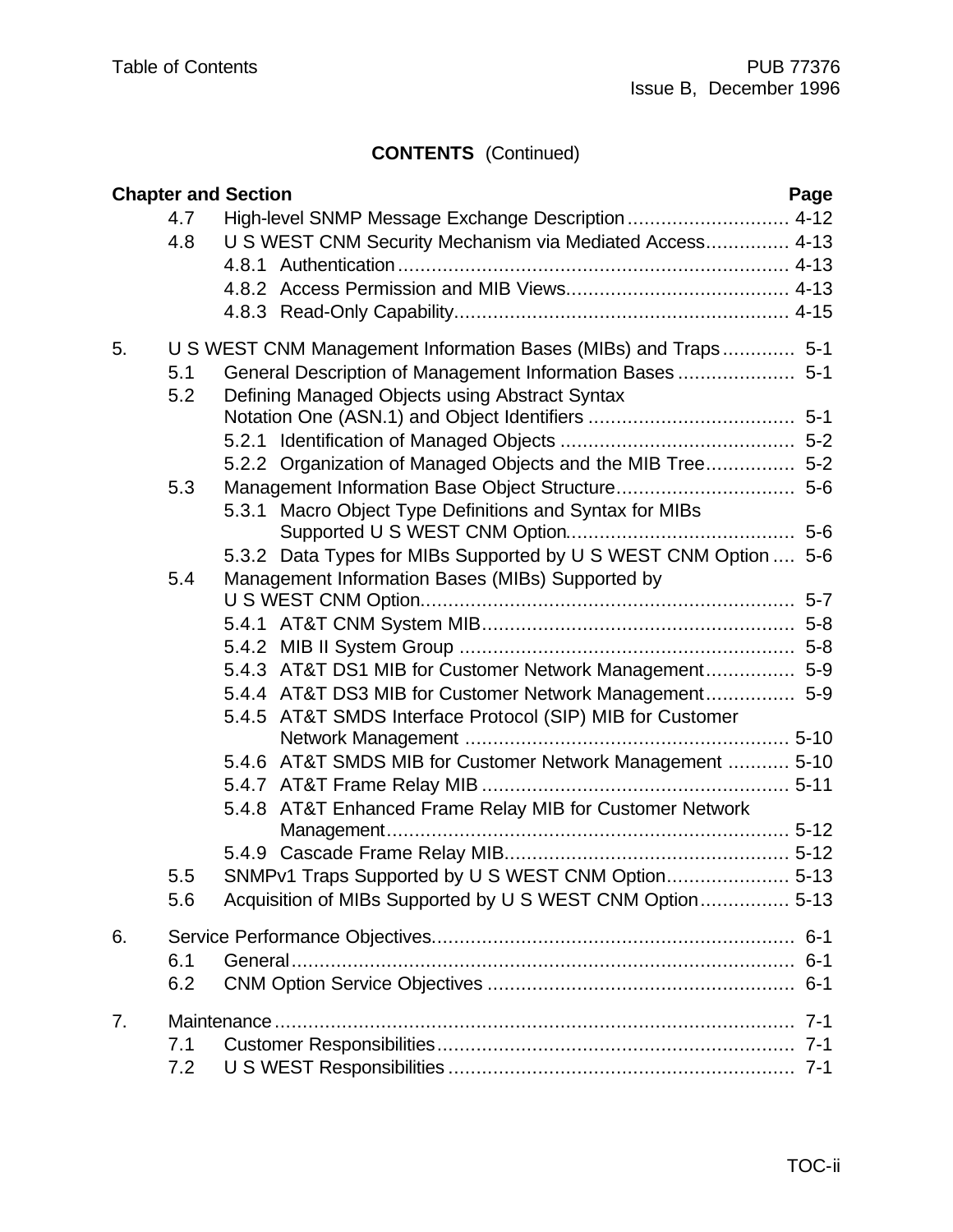# **CONTENTS** (Continued)

# **Chapter and Section Page**

| 8. |     |                                                                  |         |
|----|-----|------------------------------------------------------------------|---------|
|    | 8.1 |                                                                  |         |
|    | 8.2 |                                                                  |         |
| 9. |     |                                                                  |         |
|    | 9.1 |                                                                  |         |
|    | 9.2 |                                                                  |         |
|    | 9.3 |                                                                  |         |
|    | 9.4 | Internet Engineering Task Force (IETF) Request for Comment (RFC) |         |
|    |     |                                                                  | $9 - 2$ |
|    | 9.5 |                                                                  |         |
|    | 9.6 | International Telephone and Telegraph Consultative Committee     |         |
|    |     |                                                                  | $9 - 3$ |
|    | 9.7 |                                                                  |         |
|    | 9.8 |                                                                  | $9 - 3$ |
|    | 9.9 |                                                                  | $9 - 3$ |
|    |     |                                                                  |         |

### **Appendix**

### **Figures**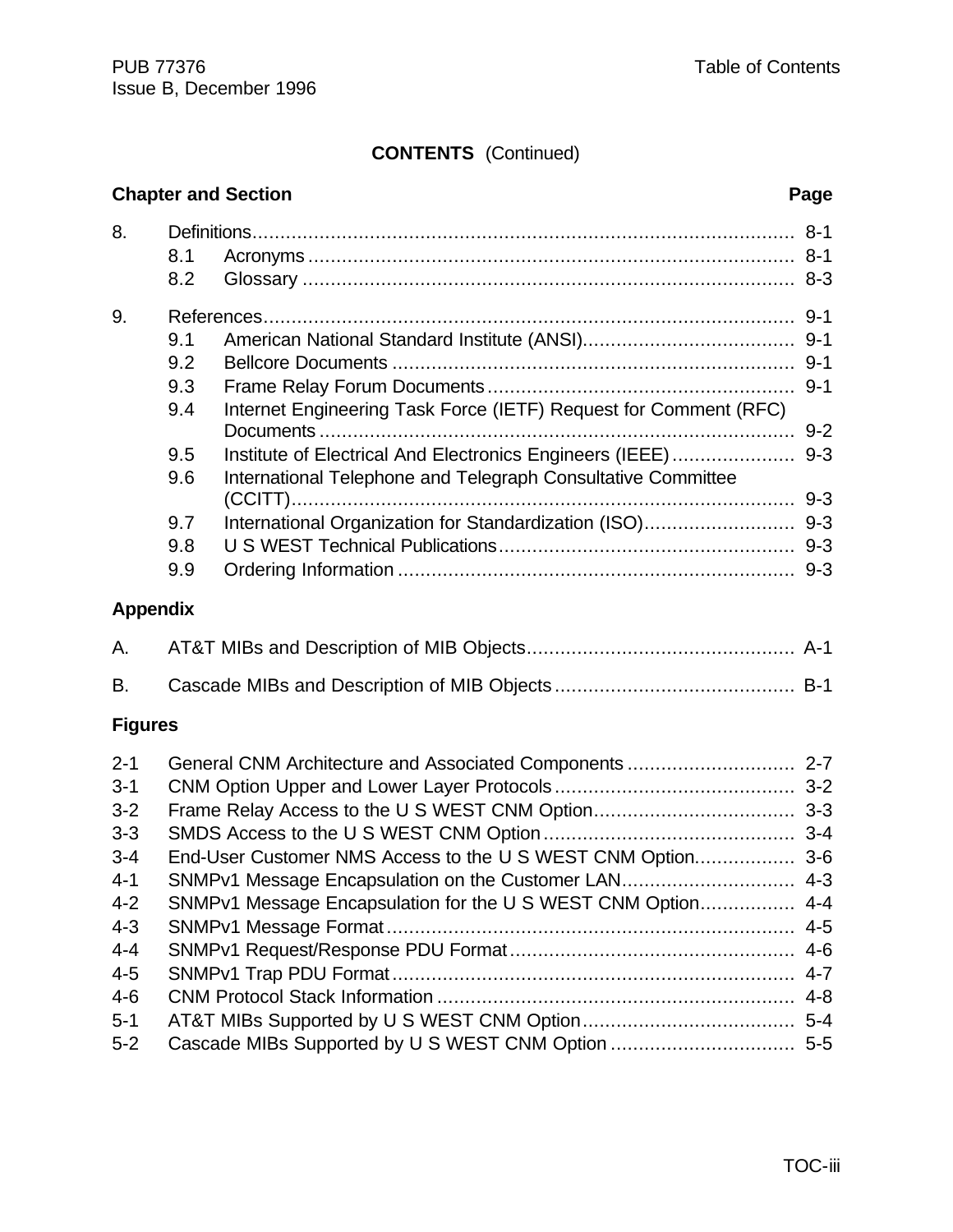#### **CONTENTS** (Continued)

# **Tables Page** 4-1 Intrusion Detection Parameters Supported by U S WEST CNM Option......... 4-14 6-1 U S WEST CNM Option Service Parameters and Objectives ........................ 6-2 A-1 Reference Table for Individual AT&T MIB Object Descriptions ...................... A-1 A-2 AT&T CNM System MIB Object Description................................................ A-2

| $A - 4$ |                                                                     |  |
|---------|---------------------------------------------------------------------|--|
| $A-5$   |                                                                     |  |
| $A-6$   |                                                                     |  |
| $A - 7$ |                                                                     |  |
| $A - 8$ |                                                                     |  |
| $B-1$   | Reference Table for Individual Cascade MIB Object Descriptions  B-1 |  |
| $B-2$   |                                                                     |  |
| $B-3$   | FR NetServMIB Interface Object                                      |  |
|         |                                                                     |  |
| $B-4$   |                                                                     |  |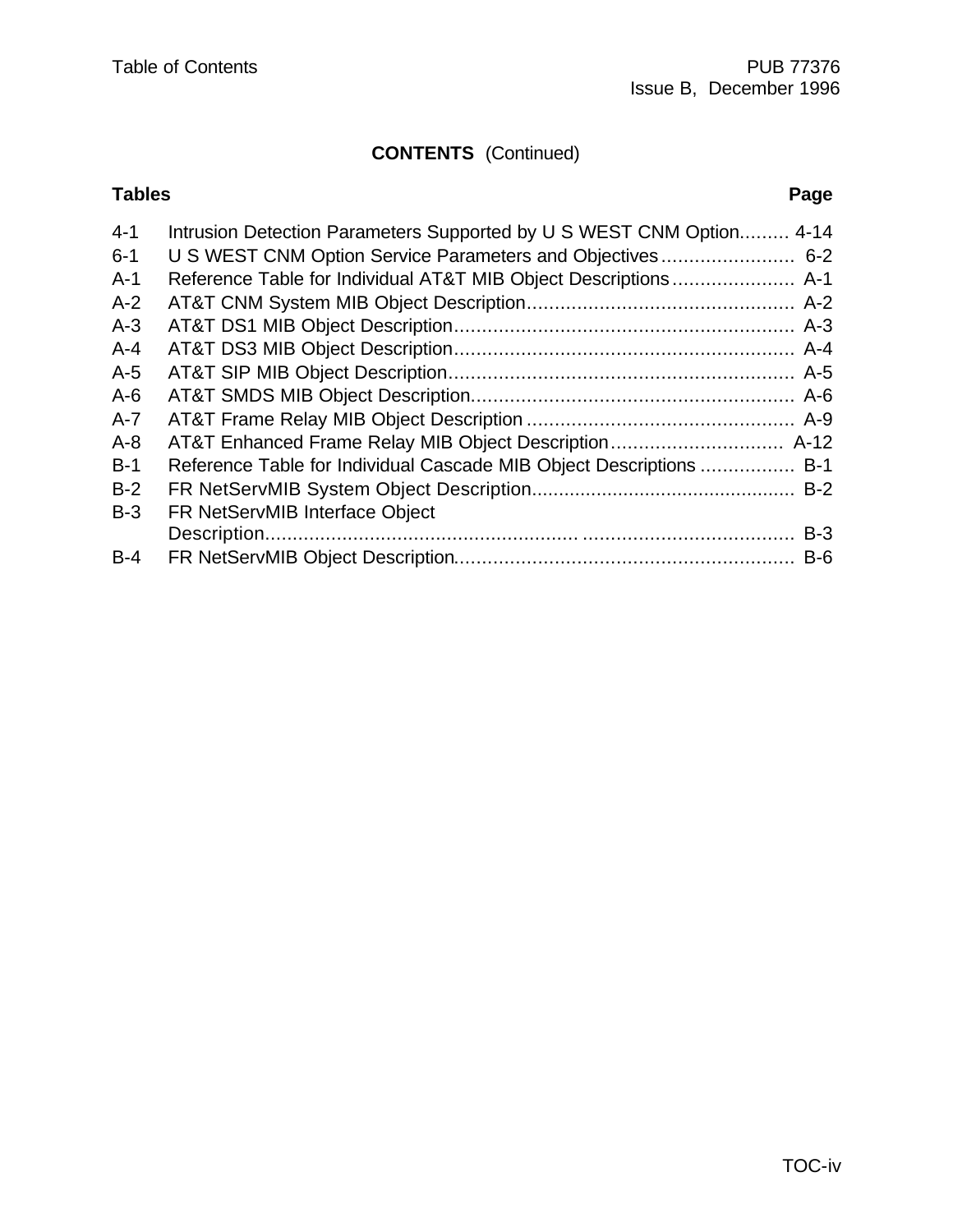#### **1. Introduction**

#### **1.1 General**

This document describes the Customer Network Management (CNM) Option offered by U S WEST to its customers. The Customer Network Management Option is a service option offered in conjunction with U S WEST Frame Relay Service (FRS) and U S WEST Switched Multimegabit Data Service (SMDS). The Customer Network Management Option allows a U S WEST FRS and/or SMDS subscriber to access selected network management information pertinent to the customer's subscribed portions of the U S WEST Frame Relay and SMDS Network.

#### **SMDS service is no longer offered by U S WEST. Existing SMDS customers have "grandfathered" service**

The information provided in this document includes a description of the U S WEST CNM Option features, technical specifications, performance objectives, and network interfaces. The CNM Option is offered by U S WEST in selected areas of the intrastate jurisdictions.

#### **1.2 Purpose**

The purpose of this document is to describe the Customer Network Management Option supported by U S WEST Frame Relay Service and U S WEST Switched Multimegabit Data Service. Sufficient technical detail is furnished to allow a customer (e.g., Interexchange Carrier [IC] or an End-User [EU]) to select a Customer Network Management Service Option which may be incorporated into an end-to-end data communications service. It is not the intent of this document to provide specific ordering information, but to describe the technical features and functions of this particular service option.

A full description of the U S WEST Frame Relay Service and U S WEST SMDS is beyond the scope of this document. The U S WEST Frame Relay Service and U S WEST SMDS are described in U S WEST Technical Publications 77372 and 77373, respectively.

#### **1.3 Reason For Reissue**

The reason this technical publication is being reissued is to include the Cascade MIBs which are available to the Frame Relay customers via the Cascade STDX 9000.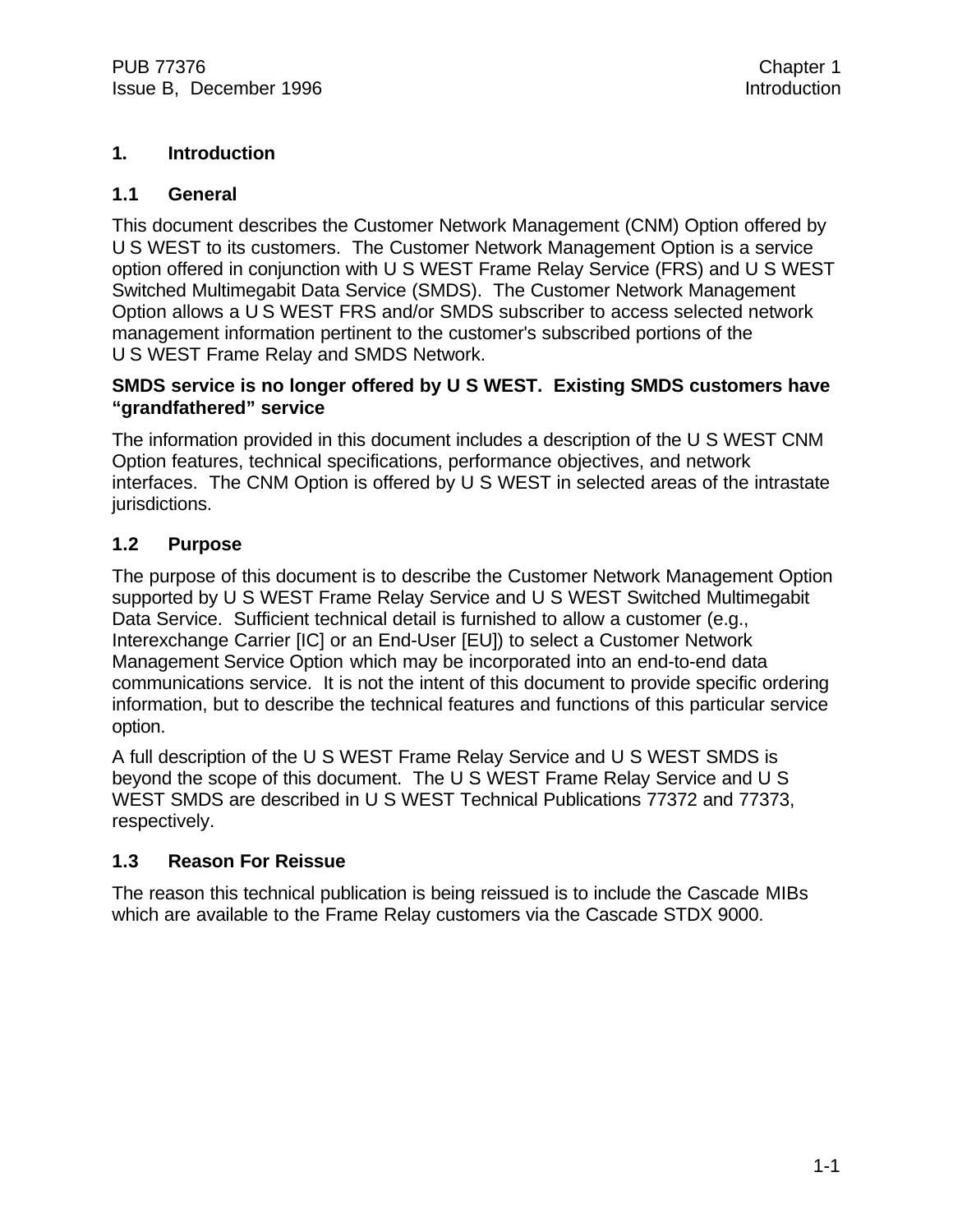#### **2. Description of Service**

#### **2.1 Applicability of Technical Specifications**

The technical specifications presented in this document are applicable to the CNM Option available for U S WEST Frame Relay Service and U S WEST SMDS only. It is not the intent of this document to describe the various types of transmission, switching, network management systems used to provide CNM for Frame Relay and SMDS. The CNM Service Option, as described in this document, pertains to specific fast packet switching equipment deployed in selected serving areas of U S WEST. Initially, the Customer Network Management Option will only be supported for customers whose serving Frame Relay Node or SMDS Node contains CNM capability.

#### **2.2 Customer Network Management Description**

The purpose for providing the CNM option is to enable End-User customers to perform network management functions on the subscribed portion of the U S WEST SMDS and Frame Relay Network. CNM Option is implemented within a centralized U S WEST CNM Platform, and is based on the Simple Network Management Protocol. Read-only capability is supported for exchanging information between a customer network management system and the U S WEST CNM Platform. Customer network management options enable the following functions which can be performed by the Frame Relay customer subscribing to the U S WEST CNM Option :

- Fault Detection
- Network Monitoring
- Configuration Management
- Performance
- Security
- Data Collection

The information necessary to support the above network management functions is contained within the specific Management Information Bases (MIBs) supported by U S WEST. Information contained within the MIB is an abstract representation of the subscribed Frame Relay and/or SMDS Network. In-band access to the MIBs is provided using the existing U S WEST Frame Relay and/or SMDS Network via a defacto standard management application protocol known as Simple Network Management Protocol Version 1 (SNMPv1). Other network management application protocols such as SNMP Version 2 (SNMPv2) and Common Management Information Protocol (CMIP) are not supported for the U S WEST CNM Option.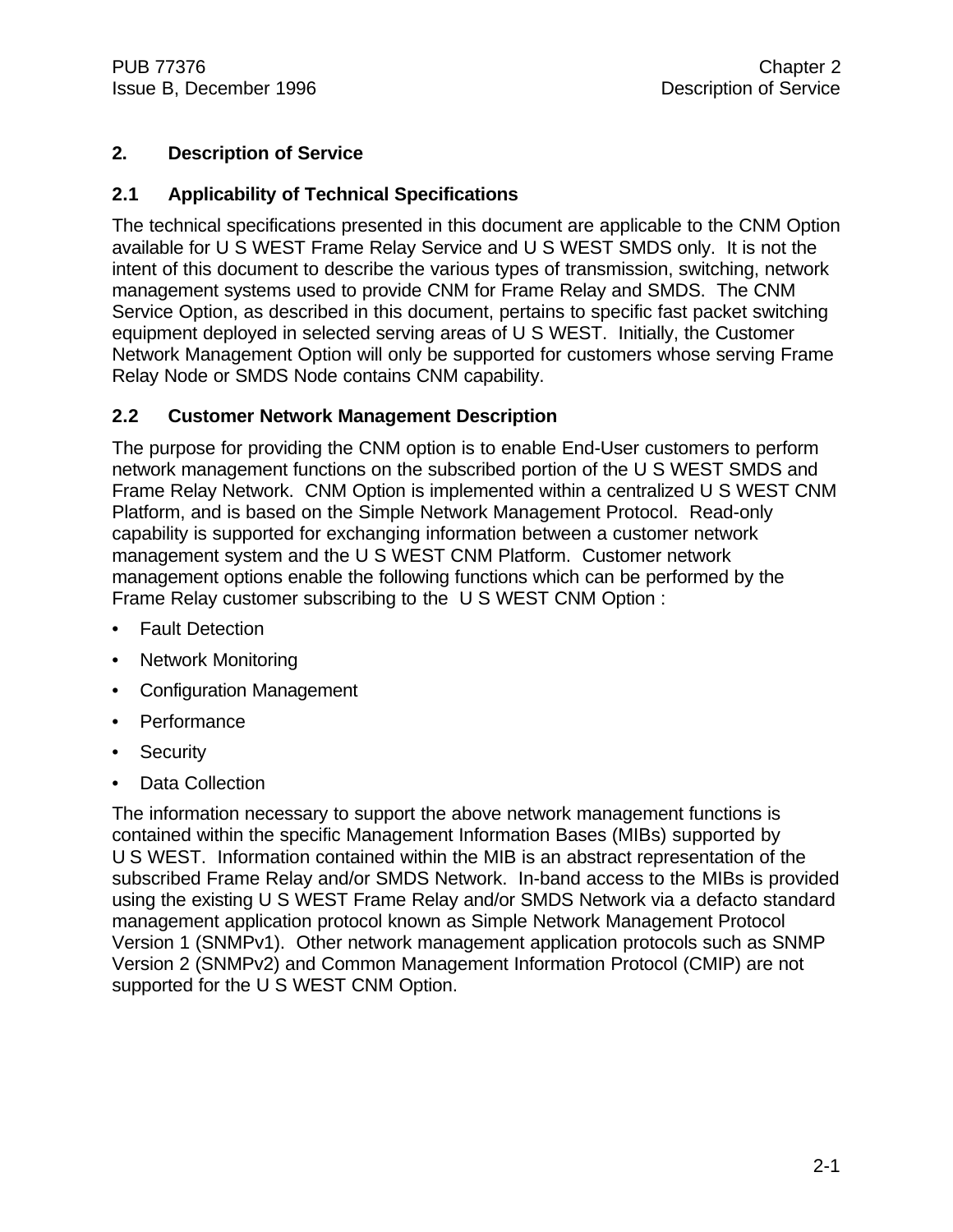#### **2.3 Description of U S WEST CNM Option Features and Functions**

The following U S WEST CNM features and functions are supported for U S WEST SMDS and Frame Relay Service:

- In-Band Access via Simple Network Management Protocol (SNMPv1)
- Customer access to the network management information contained within the MIBs is accomplished via the existing U S WEST Frame Relay or SMDS Access Connections. SNMPv1 requests and responses are accomplished over frame relay permanent virtual connections or assigned SMDS addresses. No additional U S WEST access facilities are required to provide customers with the CNM Option. A majority of the customer network management software applications implement the SNMPv1 as a management application protocol.
- Configuration Management for Frame Relay and SMDS Port Interfaces
- The CNM Option provides read-only access to selected configuration management information for the customer frame relay and/or SMDS port interfaces. Customer subscribed frame relay and SMDS access connections terminate on frame relay and SMDS port interfaces. The port interfaces reside on the U S WEST Frame Relay and SMDS switching equipment. Logical information (e.g., permanent virtual connections, address) associated with the port interfaces is also available.
- Fault Management via Operational Status Information and SNMPv1 Traps
- The CNM Option supports the capability to retrieve the operational status information for physical and logical connections (e.g., data link connection identifiers) provisioned within the customer's access connection. In addition, event notification is supported via the use of specific SNMPv1 messages known as "Traps".
- Performance Management
- The CNM Option supports the capability to retrieve performance information for the following U S WEST Frame Relay and SMDS entities:
	- 1. Physical layer facilities, namely, DS1 and DS3 transport systems (applicable for SMDS only)
	- 2. Frame Level Performance for Frame Relay
	- 3. SMDS Interface Protocol (SIP) Level Performance
- Traffic and Usage Management
- The U S WEST CNM Option Customers can retrieve traffic statistic information for the purpose of determining Wide Area Network (WAN) utilization and bandwidth requirements. Traffic information such as the quantity of octets, frames, and PDUs which are received or transmitted during a specific measurement interval.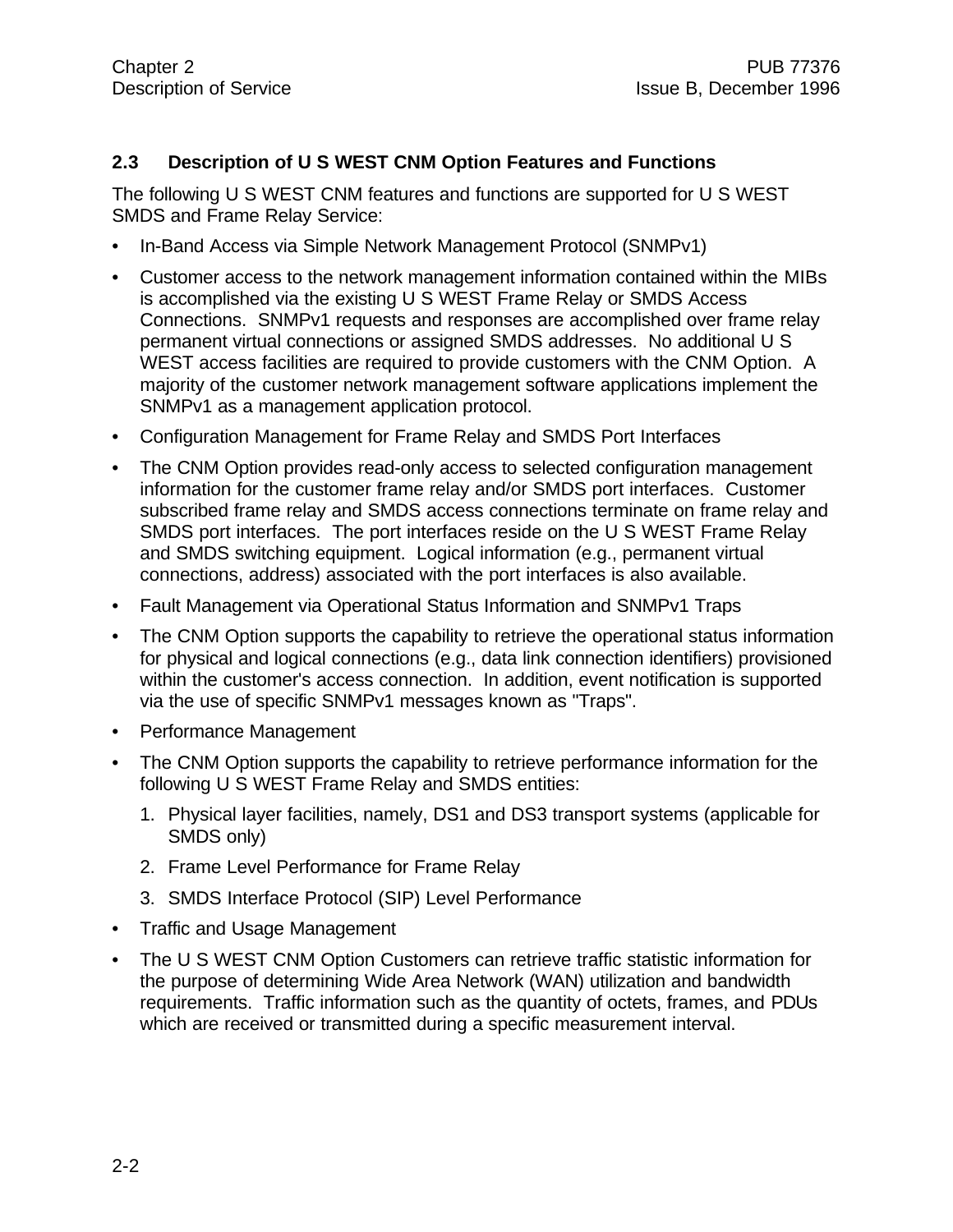#### **2.4 Industry Standards and Technical References Applicable to U S WEST Customer Network Management Option**

Listed below are the primary reference documents which are applicable to the U S WEST CNM Option. The focus of these documents is to address customer network management functionality, as well as interoperability for functions performed by the upper layers (i.e., OSI Reference Model layers 3 thru 7). Since customer network management stations using SNMPv1 typically reside on the customer router-based networks, the U S WEST CNM Option encompasses upper layer functionalities of the OSI Reference Model.

- RFC 1155 Structure and Identification of Management Information for CP/IP-based Internets
- RFC 1157 The Simple Network Management Protocol
- RFC 1212 Concise MIB Definitions
- RFC 1213 Management Information Base for Network Management of TCP/IPbased Internets: MIB II
- RFC 1122 Requirements for Internet Hosts Communication Layers
- RFC 1209 The Transmission of IP Datagrams over the SMDS Service
- RFC 1490 Multiprotocol Interconnect over Frame Relay
- RFC 1604 Definitions of Managed Objects for Frame Relay Service
- FRF.3.1 Multiprotocol Encapsulation Implementation Agreement
- FRF.6 Frame Relay Service Customer Network Management Implementation Agreement, Final Draft - January 1994

TR-TSV-001062 Bellcore Technical Reference, Issue 1, Generic Requirement for Phase 1 SMDS Customer Network Management Service

The Request for Comment (RFC) reference documents listed above are an on-line publication series maintained by the Internet Engineering Task Force (IETF), and are located in the *Internet* Repository via the World Wide Web site at:

#### http://ds.internic.net/ds/dspg1intdoc.html

The IETF is the protocol engineering, development, and standardization body of the Internet Activities Board (IAB).

The aforementioned standard references are only applicable to the U S WEST CNM Option. For the technical specification information pertinent to the U S WEST Frame Relay Service and U S WEST SMDS, refer to the U S WEST Technical Publications 77372 and 77373, respectively.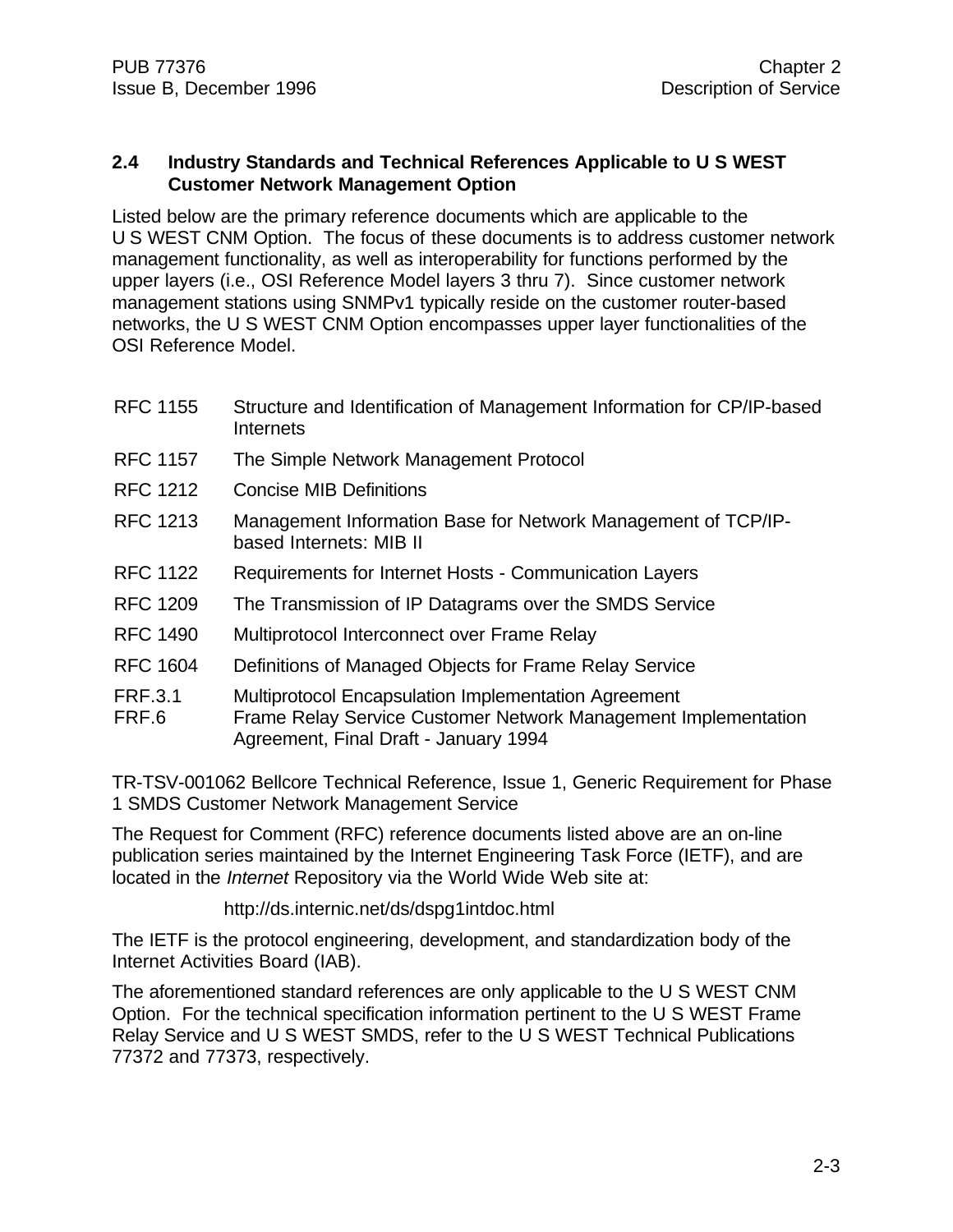#### **2.5 General Architecture**

In order to perform network management functions on the subscribed service, CNM functionality must be implemented in the service provider network equipment as well as the customer's network management equipment. The U S WEST CNM Option will support both private and standard MIBs which are applicable to the currently deployed Frame Relay and SMDS platforms. The vendor specific MIBs supported by the U S WEST CNM Option are registered with Internet Activities Board (IAB), and are located in the Internet's Private MIB Subtree. Chapter 5 provides further details on the specific MIBs supported by the U S WEST CNM Option.

The implementation of CNM in the U S WEST SMDS Network equipment is primarily based on the Bellcore Document TR-TSV-001062 describing Customer Network Management Service for SMDS. The implementation of CNM in the U S WEST Frame Relay Network equipment complies with the Frame Relay Service Customer Network Management Implementation Agreement described in the Frame Relay Forum Document FRF.6 including the Frame Relay Service MIBs.

#### **2.5.1 CNM Architecture Description**

The architecture required to support CNM is shown in Figure 2-1. The CNM architecture components are described below:

#### **U S WEST Network Management System (NMS) Element Manager**

The U S WEST NMS Element Manager manages, controls, and diagnoses the U S WEST Frame Relay and SMDS Nodes. Two-way communication between the element manager and the Frame Relay/SMDS Nodes enables the collection of alarm, configuration, and performance monitoring information. The U S WEST NMS Element Manager is centrally administered by U S WEST, and contains remote network management capabilities. An SNMPv1 Proxy Agent is implemented in the U S WEST NMS Element Manager based on the following references: RFC 1155, RFC 1157, RFC 1212, RFC 1213 (see reference section). The proxy agent functionality implemented in the U S WEST NMS Element Manager enables authorized U S WEST CNM Option Customers to query Frame Relay or SMDS Nodes via a mediation device known as the U S WEST CNM User Gateway.

#### **U S WEST Customer Network Management User Gateway**

The U S WEST CNM User Gateway provides a mediated interface between the customer NMS and the U S WEST NMS Element Manager. The primary purpose of the U S WEST CNM User Gateway is to provide mediation services between the customer network management station and the U S WEST NMS Element Manager. Mediation services include access security and management application protocol flow control. See Chapter 4, Section 4.5 for further description of access security.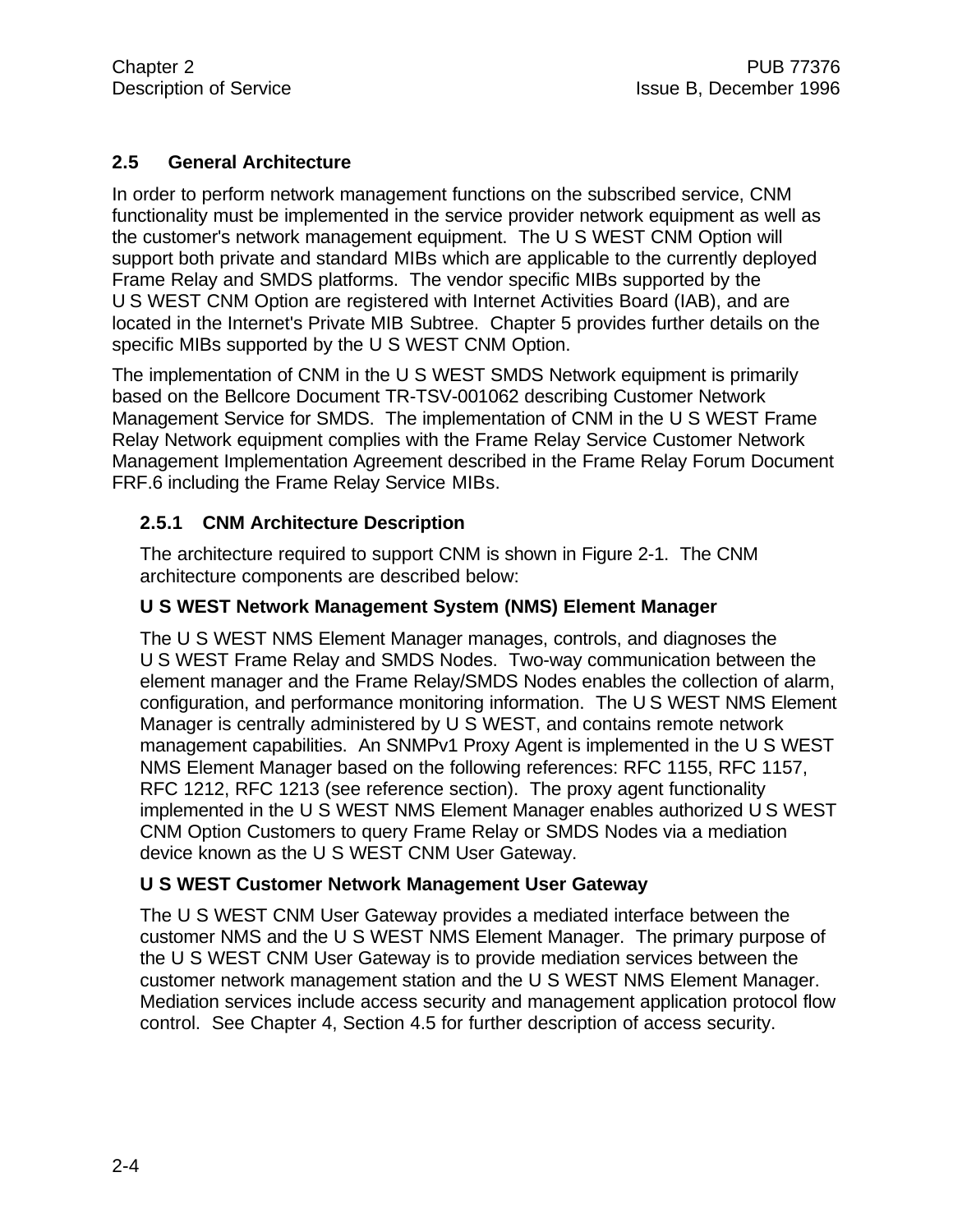#### **U S WEST Frame Relay Network and/or SMDS Network**

Customer is provided access to the U S WEST CNM User Gateway via the U S WEST Frame Relay Network or the U S WEST SMDS Network. A customer may access the U S WEST CNM User Gateway by designating the destination of the Frame Relay and/or SMDS protocol data unit (containing SNMPv1 Request ) to be the CNM User Gateway. For a description of the U S WEST Frame Relay and SMDS Network architecture, see U S WEST Frame Relay Service Technical Publication 77372 Issue D and U S WEST SMDS Technical Publication 77373 Issue B, respectively.

#### **Customer Network Management Station (NMS)**

The CNM architecture was developed based on the goal of extending the customer's network management view to include the subscribed portion of the U S WEST Frame Relay and SMDS Network. The following requirements must be supported in the customer network management station:

- Customer network management station must support SNMP Version 1.
- The customer access to U S WEST CNM User Gateway is provided via a customer provided router which supports connectivity to the U S WEST Frame Relay Access Link or a U S WEST SMDS access link.
- Customer network management station must be able to incorporate the MIB into the customer NMS database. Typically, MIB compilers are used to incorporate a MIB into the customer network management application software and graphical user interface.
- Management Information Bases (MIBs)
- Several MIBs are supported via the U S WEST CNM User Gateway. A MIB is essentially a database of managed objects which are logically organized in an abstract MIB Tree. Each managed object is uniquely identified by an object identifier. The MIB object identifiers are similar to telephone numbers such that object identifiers are organized hierarchically, and portions of each number are assigned by different organizations. A Customer Network Management System accesses each object identifier via SNMP Version 1. Chapter 5 further describes the specific MIBs and the SNMP Management Framework which is supported by U S WEST CNM Option.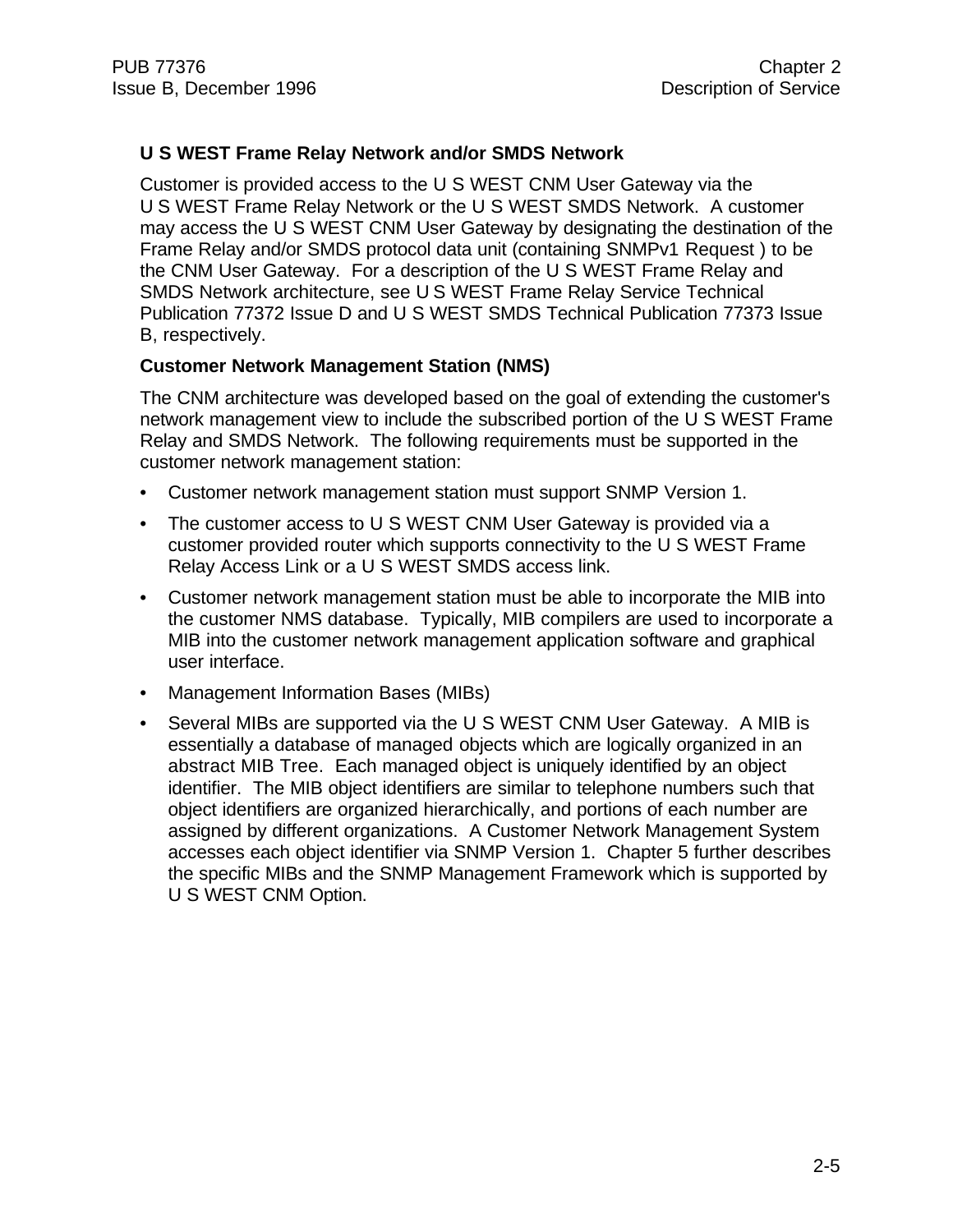- U S WEST CNM Platform Router
- The U S WEST CNM Platform Router interconnects the U S WEST CNM User Gateway with the lower layer data transport service (i.e., U S WEST SMDS or Frame Relay Service). The U S WEST CNM Platform Router processes the IP packets which contain SNMPv1 Messages issued to and from the CNM User Gateway. A redundant router is implemented in the U S WEST CNM Platform for robustness.
- Customer Provided Router.
- The customer provided router forwards IP packets to and from the Customer NMS. Encapsulated SNMPv1 requests issued over the customer LAN are forwarded to the U S WEST CNM Platform via the subscribed portion of the U S WEST Frame Relay or SMDS Network.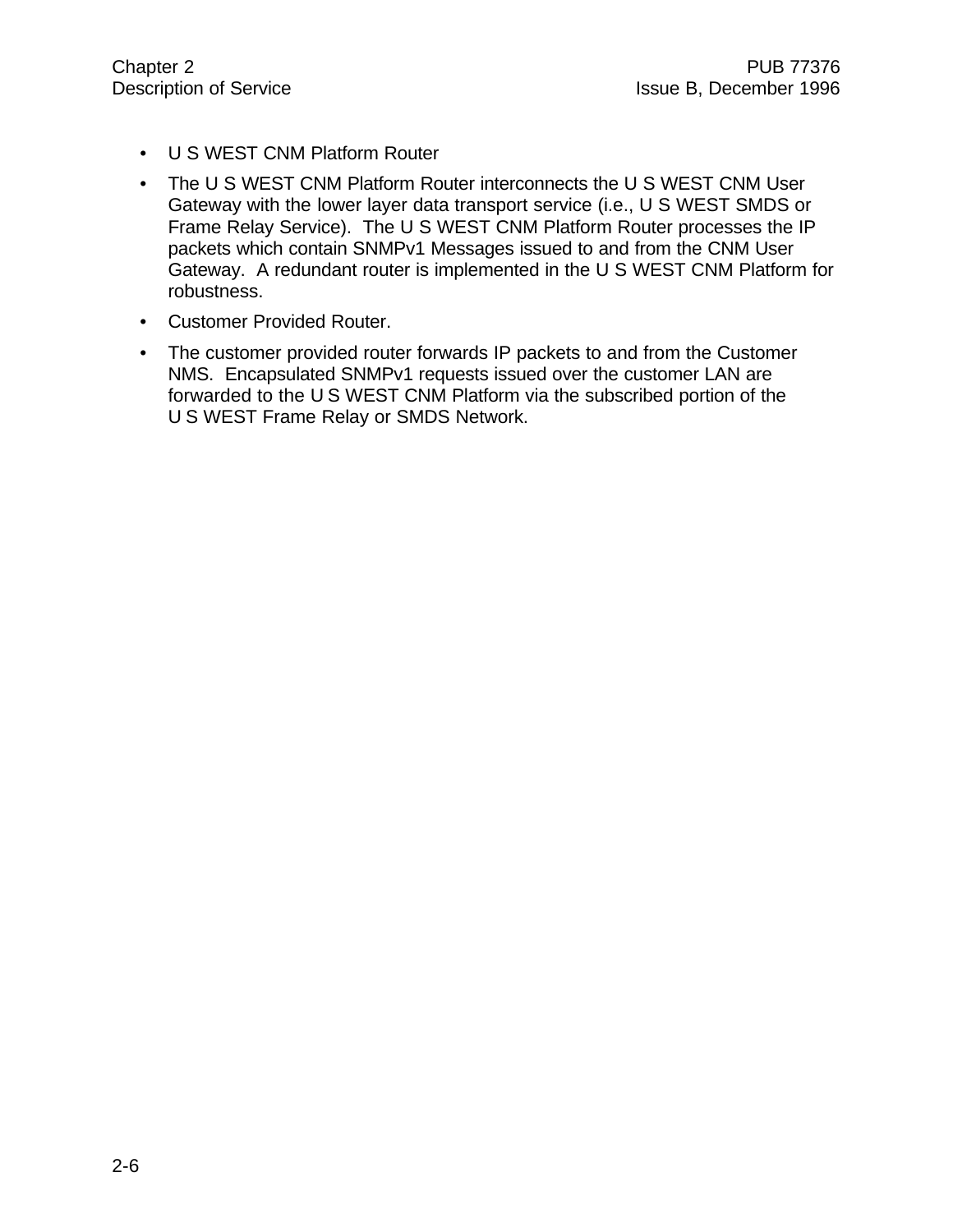

**Figure 2-1** General CNM Architecture and Associated Components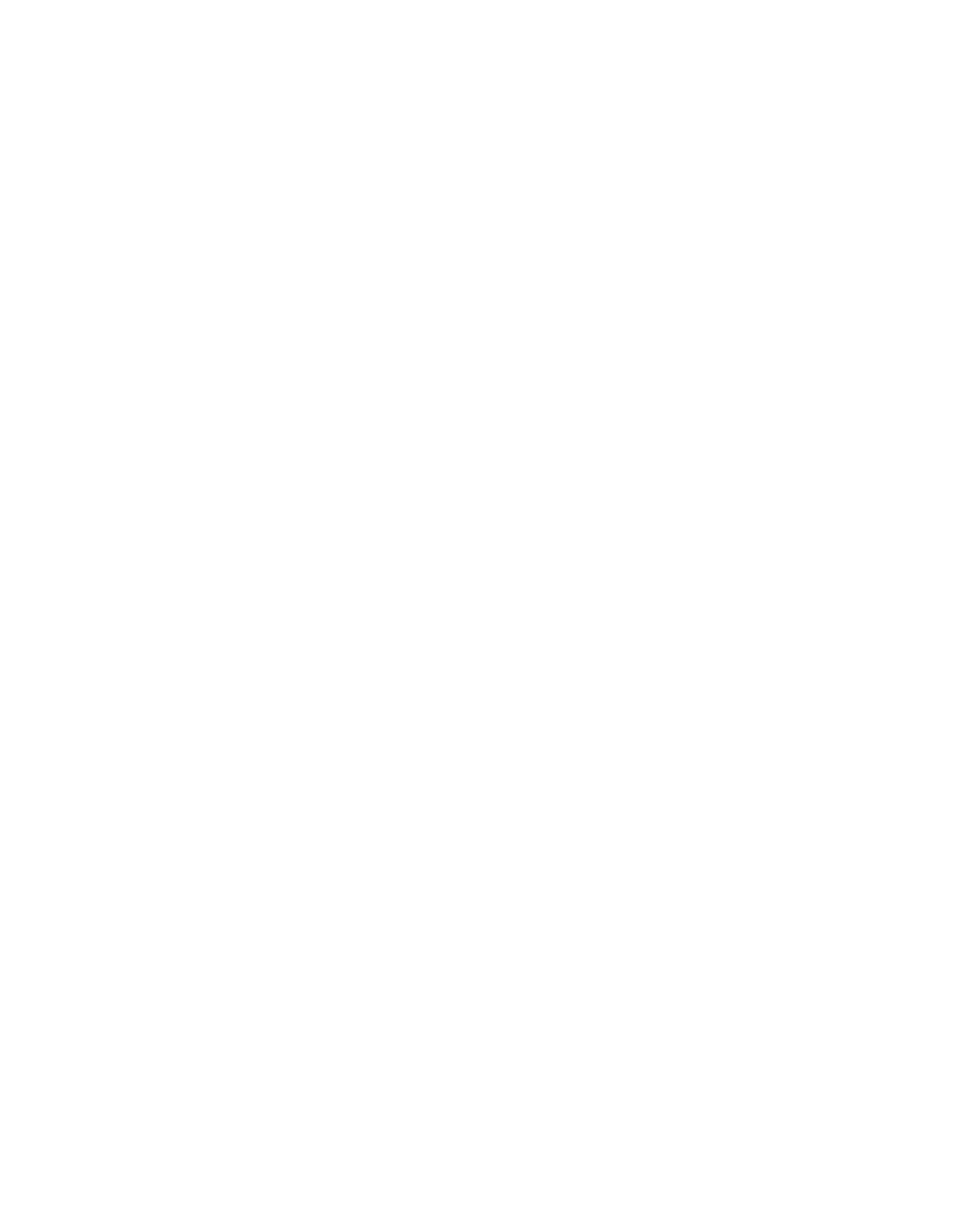#### **3. Customer Network Management Access**

The purpose of this section is to describe the manner in which the U S WEST Frame Relay Service and/or SMDS Customers with the CNM Option access network management information.

#### **3.1 U S WEST CNM Upper and Lower Layer Protocol Requirements**

The U S WEST CNM Option is supported in conjunction with the U S WEST Frame Relay Service and U S WEST SMDS. Customer access is provided via the U S WEST Frame Relay and SMDS Access Connections. The U S WEST Frame Relay Service and the U S WEST SMDS support lower layer functions for the purpose of transporting customer data. The U S WEST CNM Option encompasses upper layer functionalities supported by both the customer network management equipment and the U S WEST CNM Platform. Figure 3-1 depicts the protocols and OSI reference model functions pertinent to the U S WEST CNM Option.

The CNM Option is comprised of the following upper layer functions operating over SMDS and/or Frame Relay:

• Network Management Application Layer

The network management application supported by U S WEST CNM Option is the Simple Network Management Protocol (SNMP) Version 1. Originally, SNMPv1 was developed to manage TCP/IP-based networks. However, SNMPv1 is now being implemented in non-TCP/IP networks for the purpose of network management.

• Transport Layer

The transport requirements for U S WEST CNM Option include the use of the User Datagram Protocol (UDP). UDP is part of the TCP/IP Protocol Suite, and provides a connectionless-mode transport service. See Chapter 4 for further details on transport layer requirements.

• Network Layer

The network layer requirements for U S WEST CNM Option include the use of the Internet Protocol (IP). The addressing and routing requirements are discussed in Chapter 4 of this document.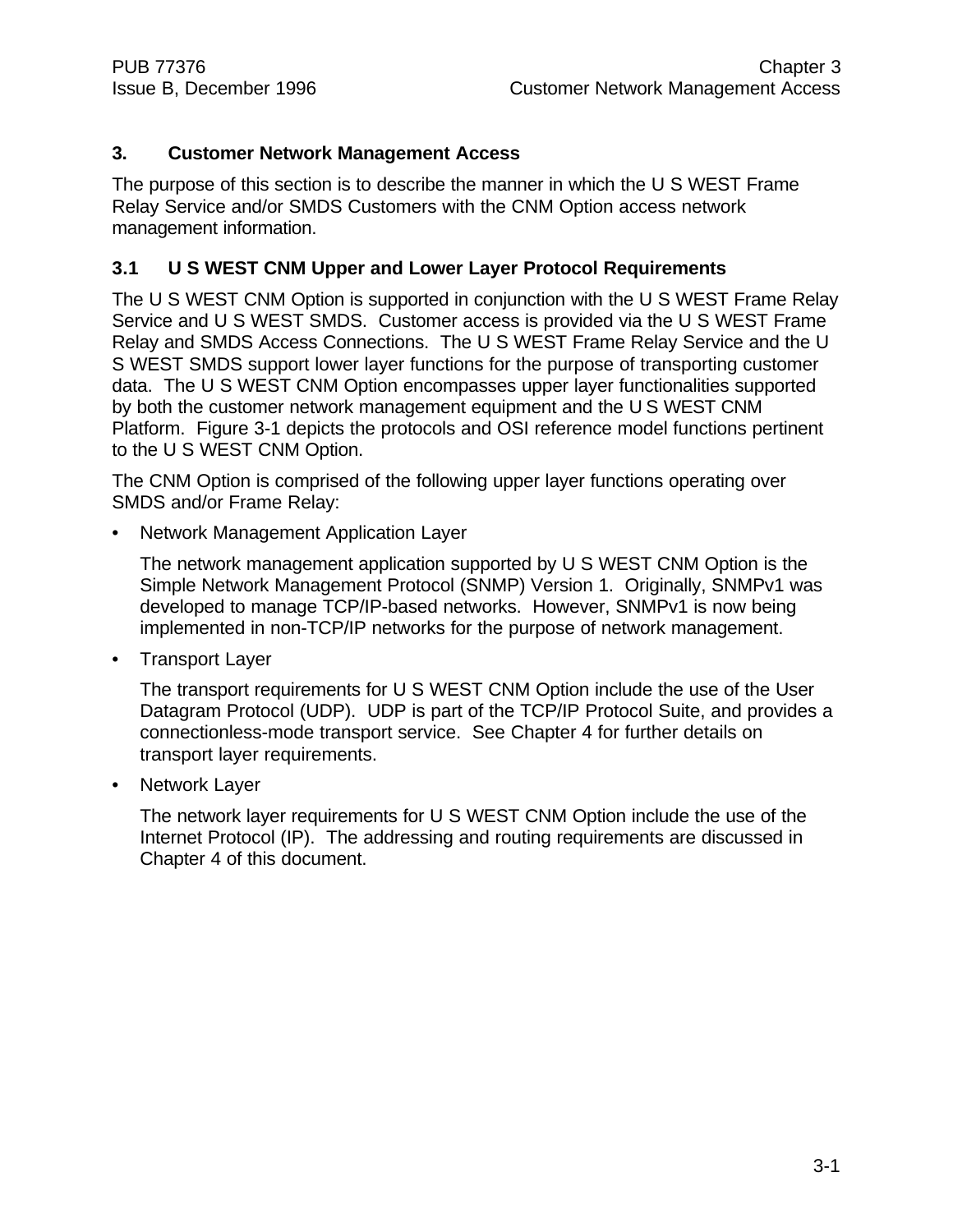

**Figure 3-1** CNM Option Upper and Lower Layer Protocols

#### **3.2 CNM Access via U S WEST Frame Relay Service**

The U S WEST Frame Relay Service (FRS) Customers with the CNM Option access the U S WEST CNM Platform via FR Access Connections. The U S WEST FR Access Connections provide FRS Customers access to the U S WEST Frame Relay Network. The technical requirements of the FR access connections are described in the U S WEST Technical Publication 77372, Issue D. The CNM Option does not impose any additional standards compliance requirements on the FR access connections. U S WEST FRS Customers will only be permitted to access the MIBs which are pertinent to the U S WEST FRS and the U S WEST CNM Option. The MIB access is administered by U S WEST via the establishment of MIB View Privileges (See Chapter 4, Section 4.8.2).

As indicated in Figure 3-2, a U S WEST FRS Customer is provided access to the U S WEST CNM Platform via a U S WEST CNM Platform Router which is interconnected to the U S WEST Frame Relay Network. For U S WEST CNM Option, a Permanent Virtual Connection (PVC) must be established between the customer router and the U S WEST CNM Platform Router. This PVC is established by provisioning an additional Data Link Connection Identifier (DLCI) on the customer's U S WEST FRS Access Connection. All customer SNMPv1 Requests must be routed to U S WEST CNM Router for processing by the CNM User Gateway. U S WEST has a designated Internet Address Space (Class C) in order to accomplish the necessary IP routing for CNM requests between the customer NMS and the U S WEST CNM Platform.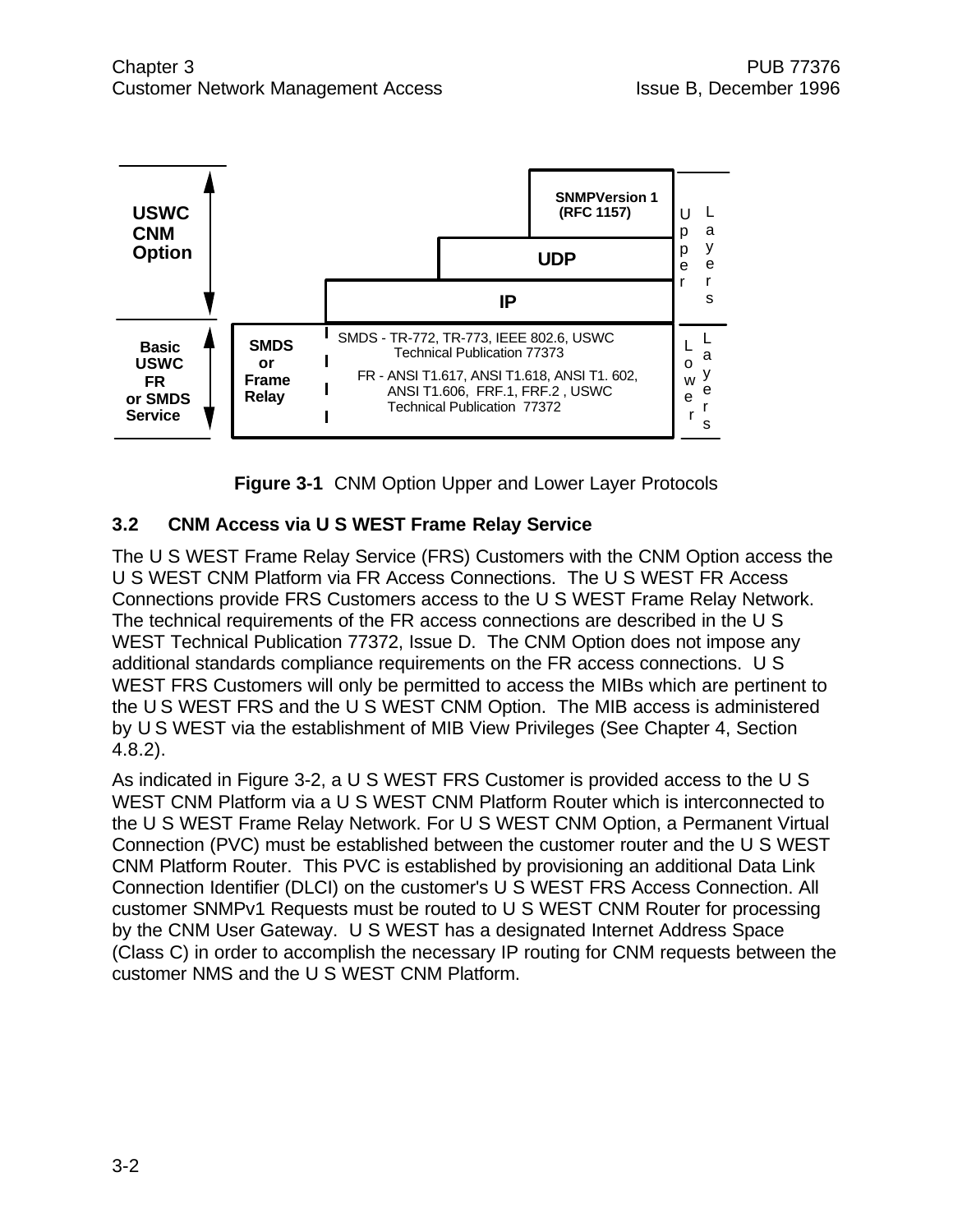

**Figure 3-2** Frame Relay Access to the U S WEST CNM Option

#### **3.3 CNM Access via U S WEST SMDS**

The U S WEST SMDS Customers with the CNM Option access the U S WEST CNM Platform via SMDS Access Connections. Customer accesses the platform by designating the destination of the SMDS protocol data unit to be the CNM User Gateway. U S WEST SMDS Access Connections provide SMDS Customers access to the U S WEST SMDS Network. The technical requirements of the SMDS access connections are described in the U S WEST Technical Publication 77373, Issue B. The CNM Option does not impose any additional standards compliance requirements on the SMDS access connections.

The U S WEST SMDS Customers will only be permitted to access the MIBs which are pertinent to the U S WEST SMDS and the U S WEST CNM Option. The MIB access privileges are administered by the U S WEST CNM system administrators via the establishment of MIB View Privileges (See Chapter 4, Section 4.8.2).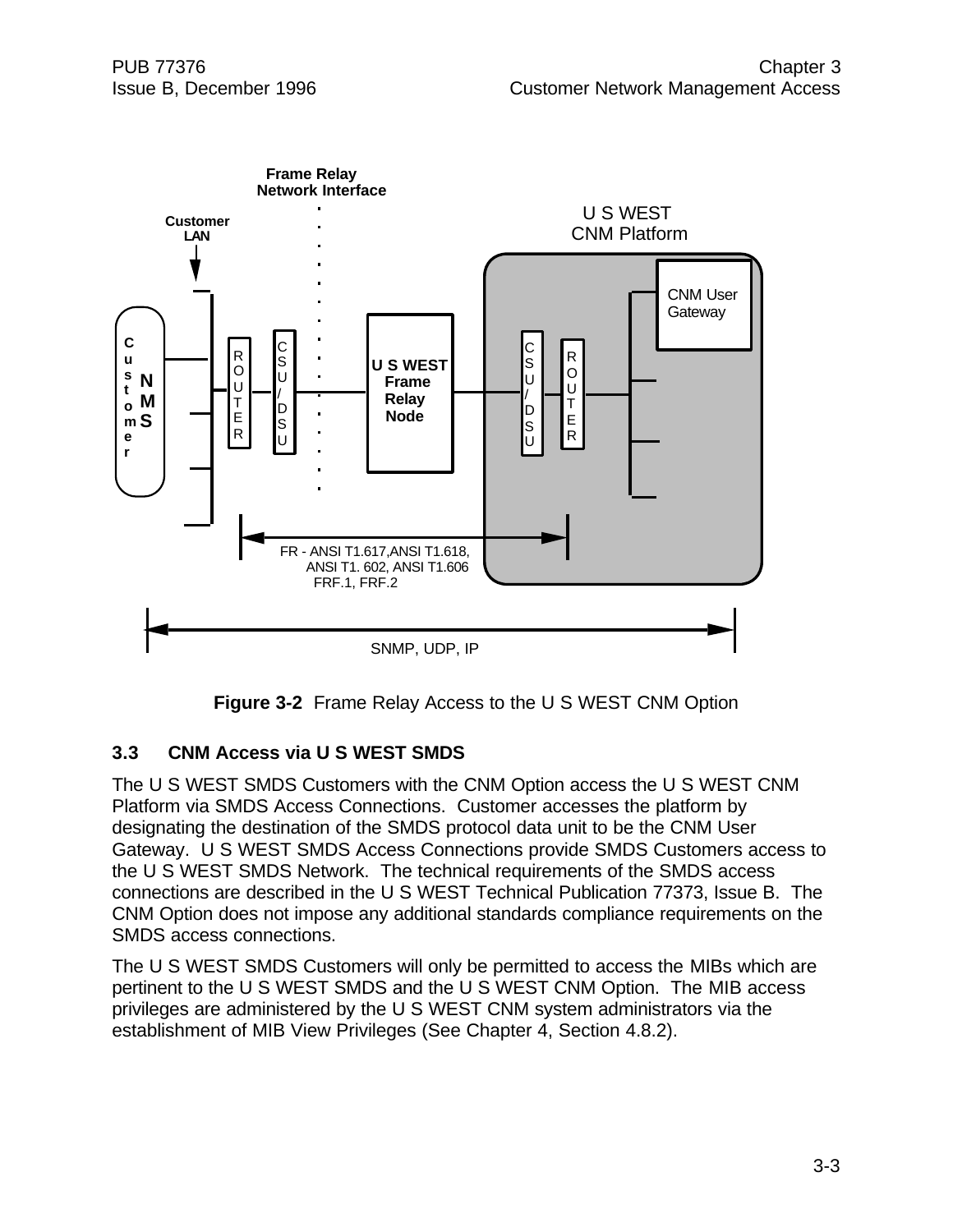As indicated in Figure 3-3, the U S WEST SMDS Customer is provided access to the U S WEST CNM Platform via a U S WEST CNM Platform Router which is interconnected to the U S WEST SMDS Network. The Class C IP address of the U S WEST CNM User Gateway is provided to the SMDS customers subscribing to the U S WEST CNM Option. All customer SNMPv1 requests encapsulated in SMDS protocol data units must be routed to U S WEST CNM Router for processing by the U S WEST CNM User Gateway. U S WEST has a designated Internet Address Space (Class C) in order to accomplish the necessary IP routing for CNM requests between the customer NMS and the U S WEST CNM Platform.



**Figure 3-3** SMDS Access to the U S WEST CNM Option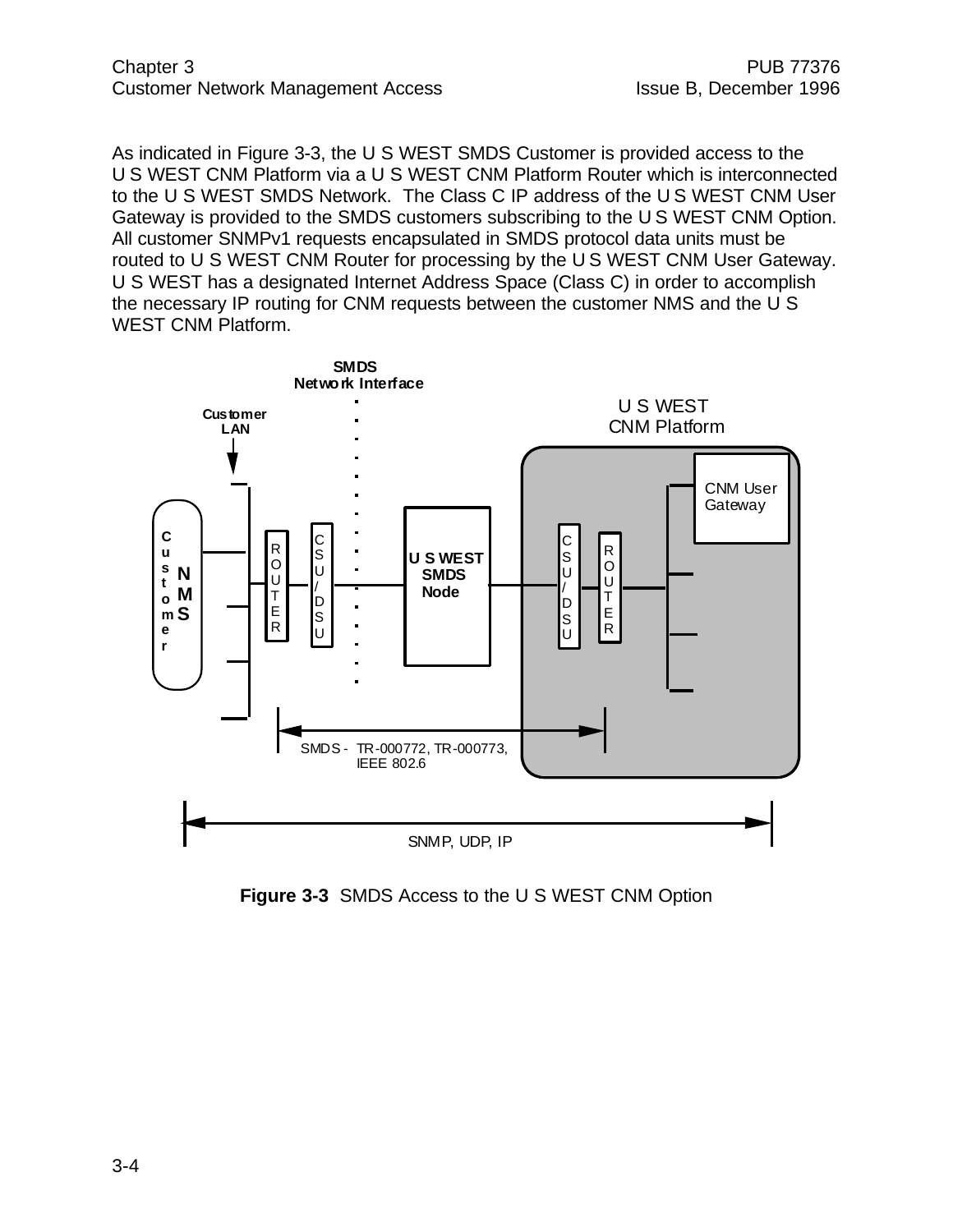#### **3.4 U S WEST CNM Service Configuration and Associated NMS Access Options**

The U S WEST CNM Option provides the U S WEST Frame Relay and SMDS Customers access to customer network management information. The U S WEST CNM Option Customers are provided access to the U S WEST CNM Platform via existing subscribed Frame Relay or SMDS Access Connections which terminate on a serving U S WEST Frame Relay or SMDS Node. The internal U S WEST Official Communications Network is responsible for transporting SNMPv1 messages between the serving U S WEST Frame Relay or SMDS Node (managed element) and the U S WEST CNM User Gateway. The geographical location of the serving node with respect to the centrally located U S WEST CNM Platform determines if a customer SNMPv1 request will transit the internal U S WEST Official Communications Network.

The U S WEST CNM functionality currently supported enables the end user's customer NMS to access the U S WEST CNM Platform via SNMPv1. Hence, due to the access functionality supported in the existing U S WEST CNM Platform, the IC and/or Independent Carrier must access the U S WEST CNM Platform via the end user customer router. Additional functionality is planned for supporting Interexchange Carrier and/or Independent Carrier NMS access to the U S WEST CNM Platform via SNMPv1. In the future, the IC or Independent Carrier NMS access functionality will enable the IC and/or Independent Carrier to remotely access network information which encompasses an end-to-end service.

#### **3.4.1 End User Customer NMS Access to the U S WEST CNM Option**

The CNM Option for U S WEST Frame Relay Service and SMDS is offered in the respective state tariffs within the U S WEST Serving Territory. The U S WEST CNM Option is offered in conjunction with the U S WEST Frame Relay Service and SMDS in the FCC jurisdiction.

As shown in Figure 3-4, the end user customer's NMS accesses the U S WEST Frame Relay or SMDS Network supporting CNM via an existing subscribed U S WEST Frame Relay or SMDS Access Connection. The access connection terminates on the end user customer's serving U S WEST Frame Relay or SMDS Node Port(s). In order to process the U S WEST Frame Relay or SMDS Customer's SNMPv1 requests, the SNMPv1 request messages are forwarded from the serving U S WEST Frame Relay/SMDS Node to the centrally located U S WEST CNM User Gateway. The CNM User Gateway responds with an SNMPv1 Response Message containing network management information pertinent to the customer's subscribed Frame Relay or SMDS Port.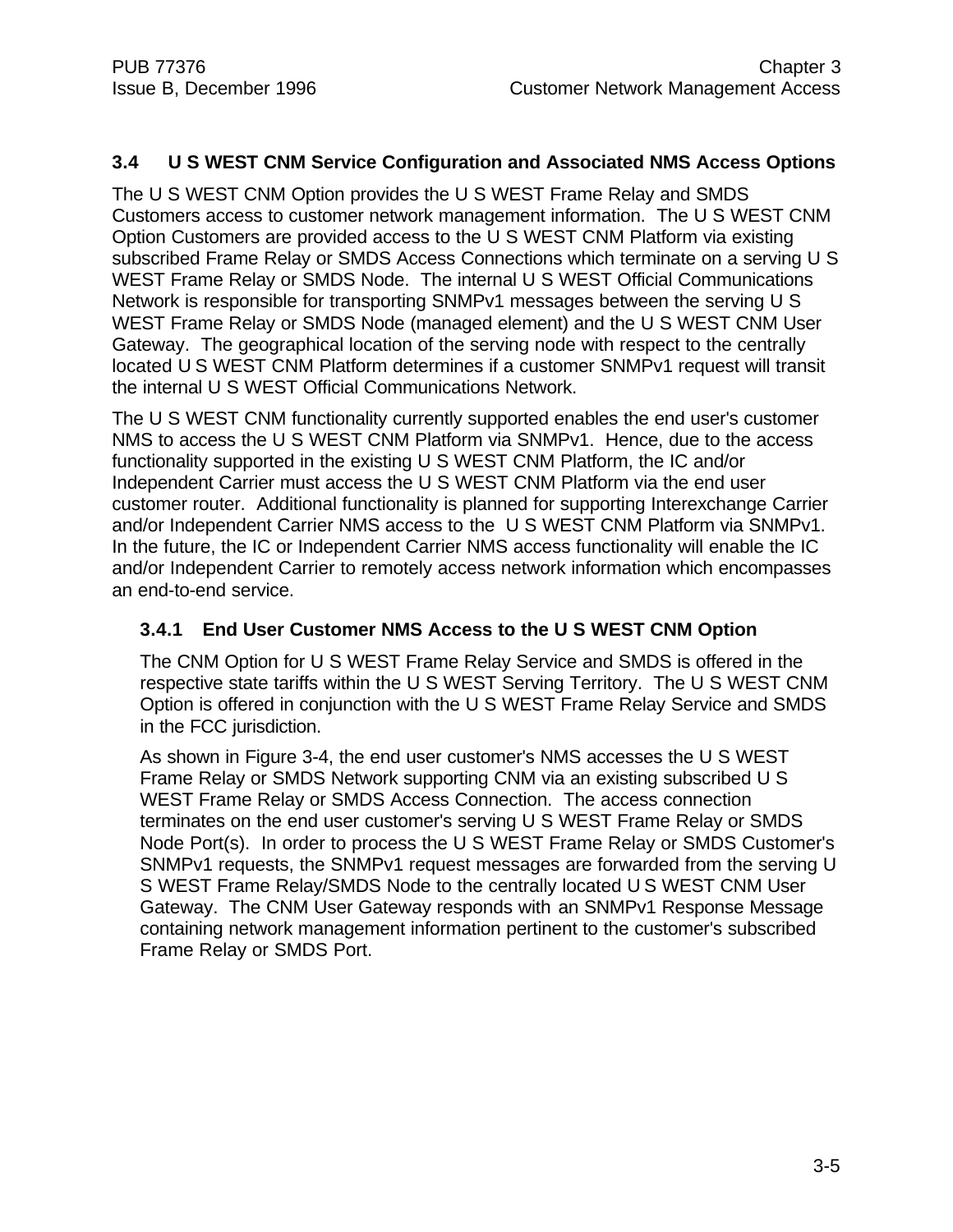#### **3.4.2 Interconnection of Multiple Networks Supporting Customer Network Management**

The U S WEST CNM Option supports access to the MIBs which are pertinent to the U S WEST Frame Relay Service and the U S WEST SMDS. The MIBs supported by the U S WEST CNM Option are solely for the purpose of managing the U S WEST SMDS or Frame Relay Nodes, Ports, and associated port logical assignments (e.g., PVCs, IP addresses, SMDS addresses). If a particular customer's SMDS and/or Frame Relay Service encompasses multiple service provider networks, the customer NMS must poll each individual service provider's MIBs in order to establish an end-toend view of the underlying data transport services.



**Figure 3-4** End-User Customer NMS Access to the U S WEST CNM Option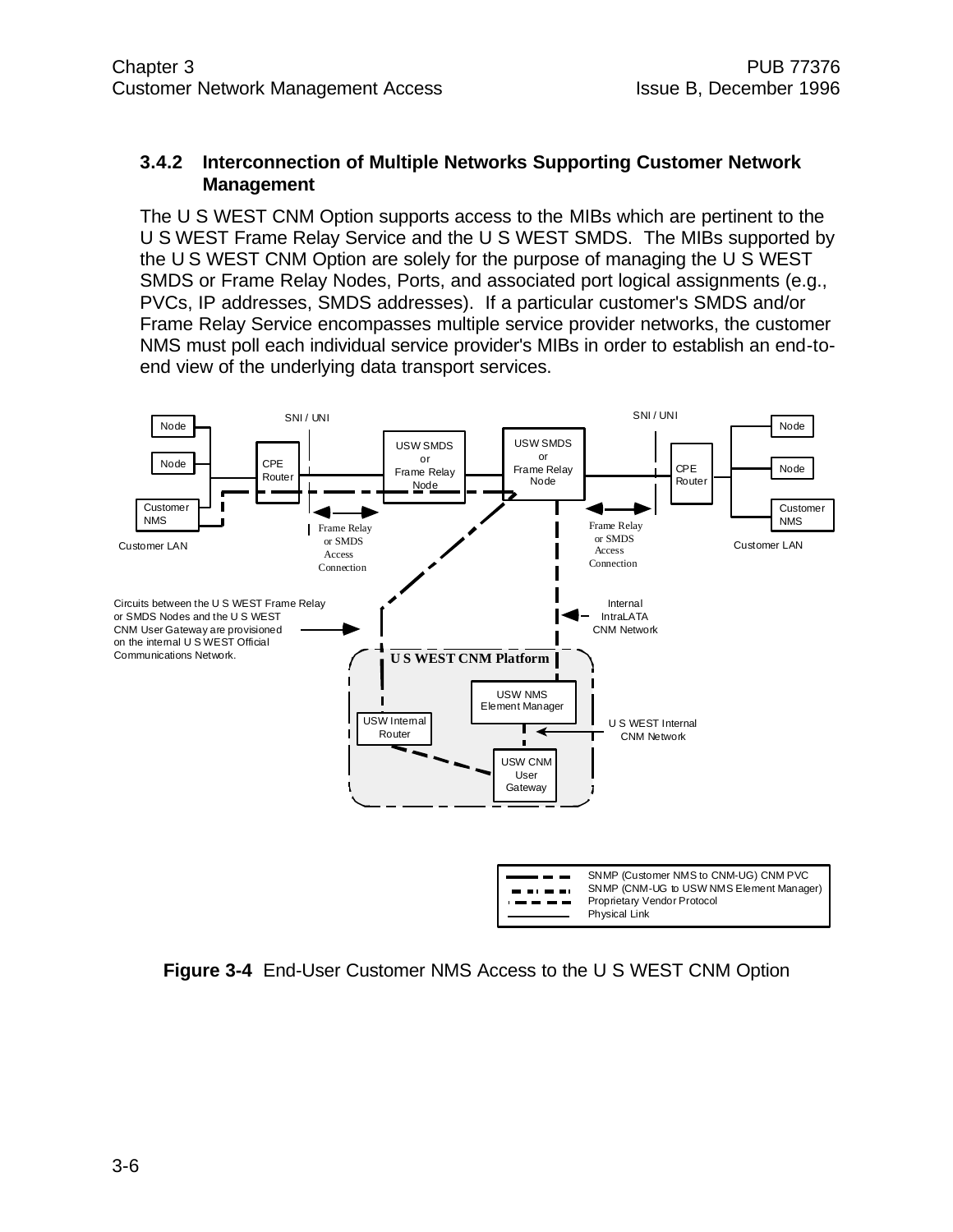#### **4. U S WEST Customer Network Management Protocols and Framework**

#### **4.1 SNMP Management Framework**

Network management information is communicated between network management systems using a management application protocol. The SNMP management framework is a model used to describe the key U S WEST CNM components and their relationships necessary to provide network management functionality. The framework includes the following components:

• Network Elements

The network elements contain network management agents which typically include protocol engines and management profiles. A protocol engine implements a network management application protocol, and communicates with other similar protocol engines. A management profile is a subset of all the network management variables. The U S WEST Frame Relay and SMDS Nodes are managed by the U S WEST NMS Element Manager. The U S WEST NMS Element Manager implements an SNMPv1 proxy agent, and is perceived by the customer's protocol engine as a proxy agent for the U S WEST Frame Relay or SMDS Nodes.

• Network Management Stations (NMS)

Network management stations typically execute network management applications on an operating system resident within the station. The customer NMS is responsible for the administration, control, and monitoring of the network elements.

• Network Management Application Protocol

A network management application protocol is used to communicate the network management information between the customer network management station and the U S WEST NMS Element Manager Proxy Agent. In technical terms, the U S WEST NMS Element Manager implements an SNMPv1 Proxy Agent functionality which serves as the agent to the customer network management station. The U S WEST Element Manager which resides within the U S WEST CNM Platform is mediated by the U S WEST CNM User Gateway.

• Network Management Information Model

The information model defines how the network management information is structured. The SNMP information model is an object information model specified in RFC 1155 - Structure of Management Information (SMI). SMI specifies the rules for developing MIBs which organize data in a logical tree. The vendor specific MIBs supported in the U S WEST CNM Platform are compliant with RFC 1155.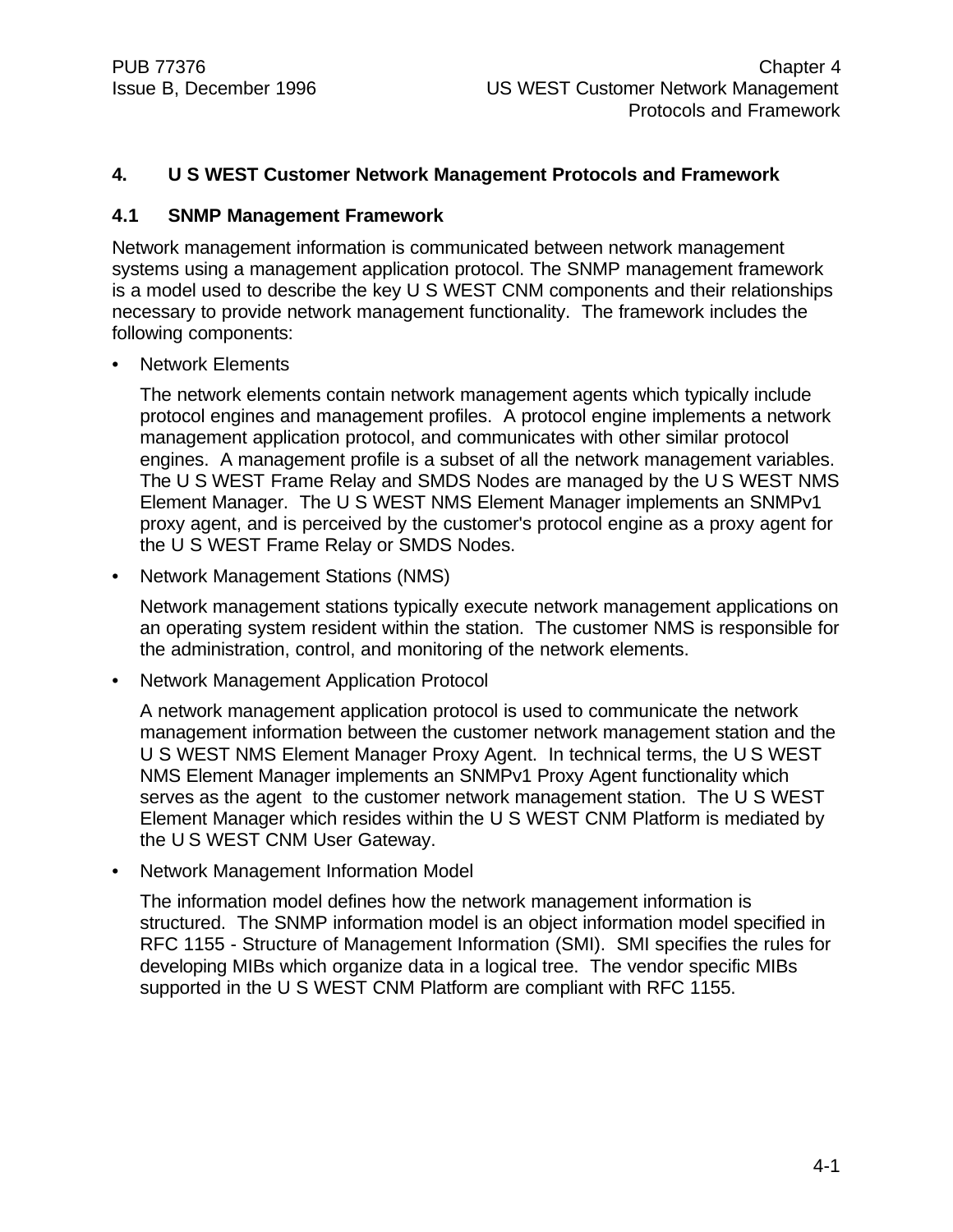#### **4.2 Simple Network Management Protocol Version 1 (SNMPv1) Description**

The U S WEST CNM Option is based on the Simple Network Management Application Protocol specified in RFC 1157. SNMPv1 is a network management application protocol used to access the management information bases (MIBs).

SNMPv1 is a request/response protocol which supports following primitive operators:

- GET.
- An SNMPv1 operator used to retrieve specific instances of an object.
- GET-NEXT.
- An SNMPv1 operator used to traverse the abstract MIB tree of managed objects.
- SET.
- An SNMPv1 operator used to modify instances of an managed object. The U S WEST CNM Option does not allow customers to modify instances of an object. Hence, the SET SNMPv1 Operator is not acknowledged by the U S WEST CNM User Gateway.
- Trap.
- An SNMPv1 primitive that provides a mechanism for a managed device (i.e., U S WEST Frame Relay Node and/or SMDS Node) to provide an unsolicited notification to the network management station that a significant event has occurred. U S WEST CNM Option defines vendor specific traps that indicate link status, cold start, and authentication failures. Chapter 5, Section 5.5 discusses the types of traps supported by the U S WEST CNM Option.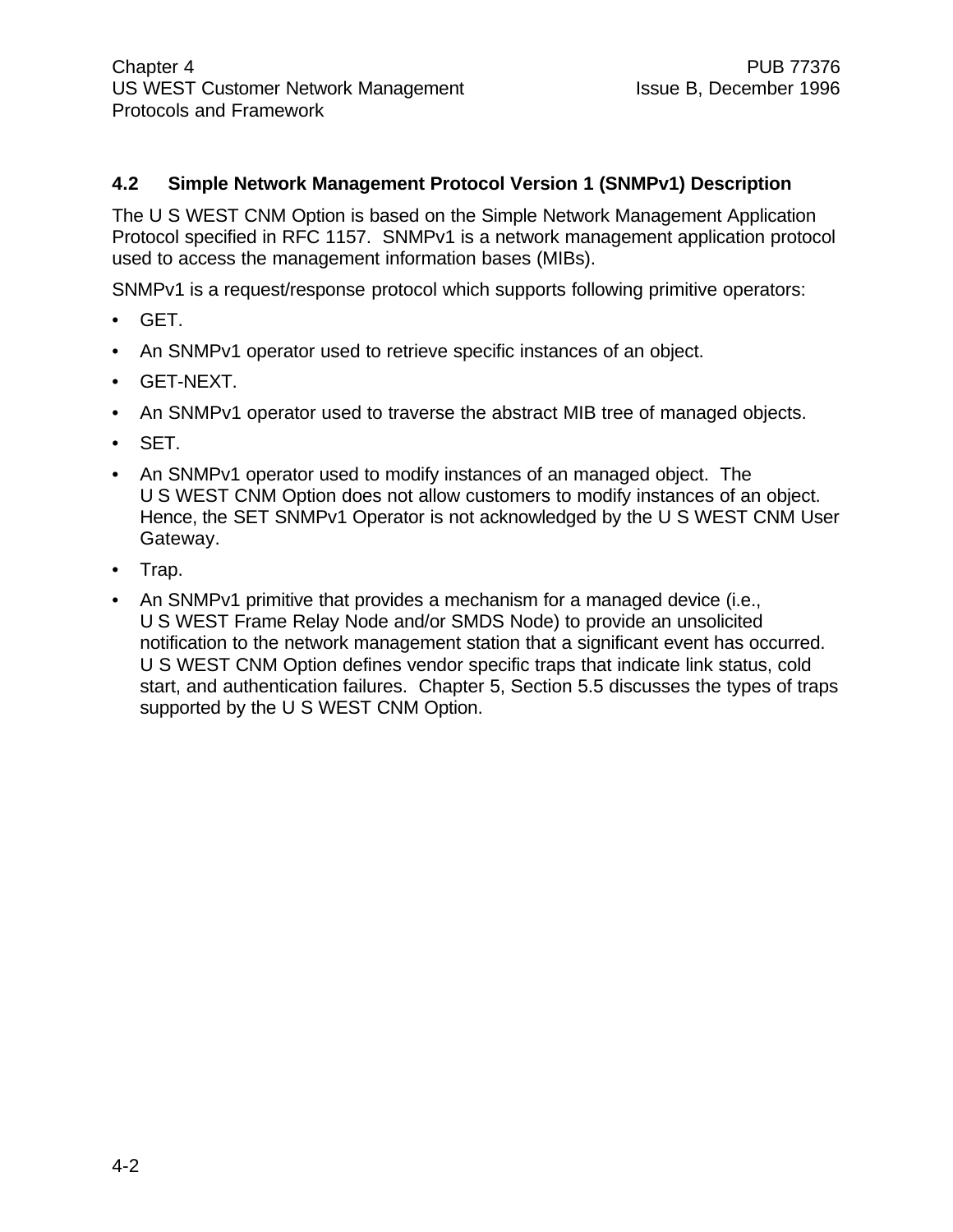#### **4.3 SNMPv1 Message Encapsulation Scheme**

The previous sections described the format of the SNMPv1 messages which are exchanged between the U S WEST CNM Customer NMS and the U S WEST CNM Platform. The SNMPv1 management application protocol determines how the SNMPv1 messages are to be exchanged. However, SNMPv1 must rely on the functionalities supported by the lower layer protocols in order to exchange SNMPv1 messages between the manager and the agent.

Typically, a customer NMS is located on a customer Local Area Network (LAN) which supports a particular Medium Access Control (MAC) procedure (e.g., IEEE 802.3, IEEE 802.5). The customer NMS issues SNMPv1 Messages over the LAN by using a particular encapsulation scheme. An example of typical SNMPv1 message encapsulation is shown in Figure 4-1. Due to the wide variety of local area networks and network operating systems which may reside on the customer LAN, the SNMPv1 message encapsulation scheme on the customer LAN is beyond the scope of this document.



**Figure 4-1** SNMPv1 Message Encapsulation on the Customer LAN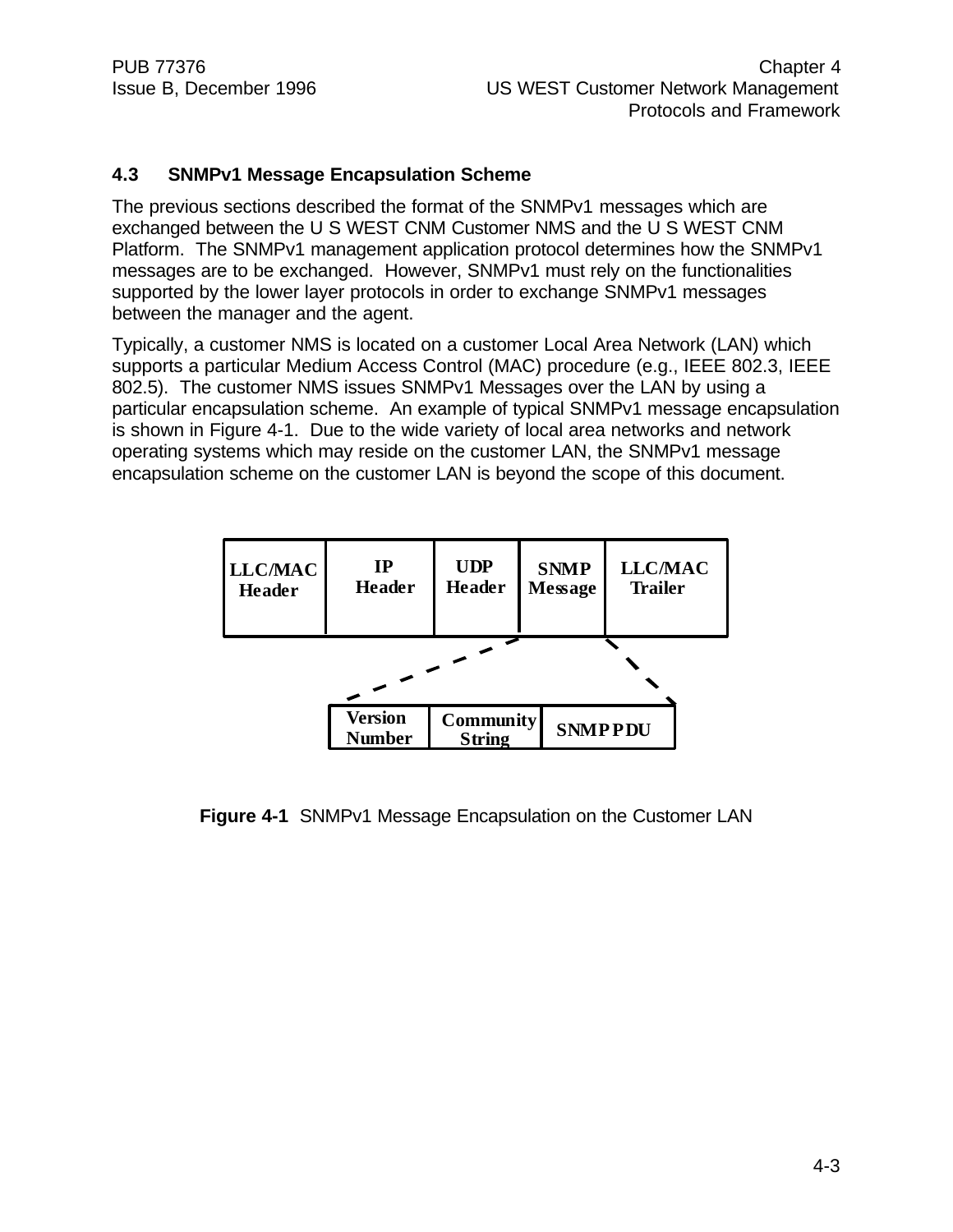A U S WEST CNM Customer's NMS may issue an SNMPv1 requests to the U S WEST CNM User Gateway. The customer's NMS must build the necessary packet which encapsulates the SNMPv1 message into the appropriate format (see Figure 4.1), and sends the SNMPv1 Request to the customer router providing connectivity to the U S WEST SMDS or Frame Relay Network. The IP address of the CNM User Gateway is used as the destination address for the SNMPv1 requests pertinent to the U S WEST Frame Relay or SMDS Network.

The customer router providing connectivity to the U S WEST Frame Relay or SMDS network receives the SNMPv1 Request messages from the customer NMS. The customer router encapsulates the SNMPv1 message into the format shown in Figure 4-2 below.

| <b>Frame</b><br><b>Relay</b><br><sub>or</sub><br><b>SMDS</b><br><b>Header</b> | SNAP/<br><b>NLPID</b><br><b>Header</b> | $\mathbf{IP}$ | <b>UDP</b><br>Header Header       | <b>SNMP</b><br><b>Message</b> | Frame<br><b>Relay</b><br><sub>or</sub><br><b>SMDS</b><br><b>Trailer</b> |
|-------------------------------------------------------------------------------|----------------------------------------|---------------|-----------------------------------|-------------------------------|-------------------------------------------------------------------------|
|                                                                               |                                        |               |                                   |                               |                                                                         |
|                                                                               | <b>Version</b><br><b>Number</b>        |               | <b>Community</b><br><b>String</b> |                               | <b>SNMP PDU</b>                                                         |

**Figure 4-2** SNMPv1 Message Encapsulation for the U S WEST CNM Option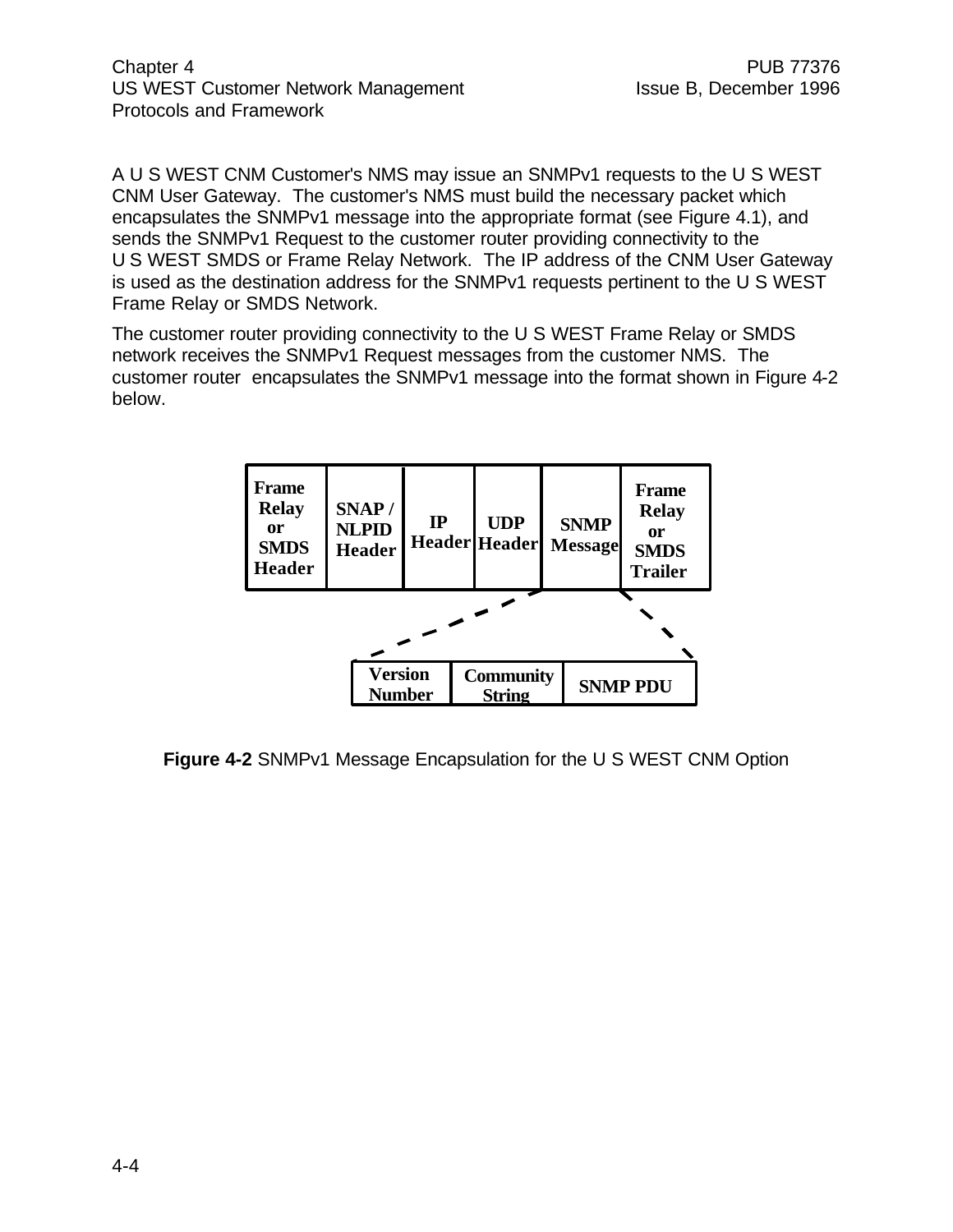#### **4.4 SNMPv1 Message Format**

The U S WEST CNM Option enables a customer's NMS to exchange SNMPv1 messages with the U S WEST CNM Platform via the U S WEST CNM User Gateway. The SNMPv1 message consists of two parts, namely, the community string and the SNMPv1 Protocol Data Unit (PDU) The SNMPv1 Message Format is shown is Figure 4-3.

A community name determines an access environment for a set of customer NMSs using a specific community string. The customer NMSs within a community are classified to exist in the same administrative domain. NMSs that do not know the proper community string are precluded from access to the community.

The SNMPv1 Protocol Data Unit contains specified SNMPv1 operations (e.g., Get, Get Next) and associated operands. The SNMPv1 operands indicate the object instances involved in a particular SNMPv1 message exchange process. The maximum SNMPv1 message size supported by the U S WEST CNM Option is 1024 bytes. In addition, no more than 20 objects can be specified in a single SNMPv1 PDU.

**Figure 4-3** SNMPv1 Message Format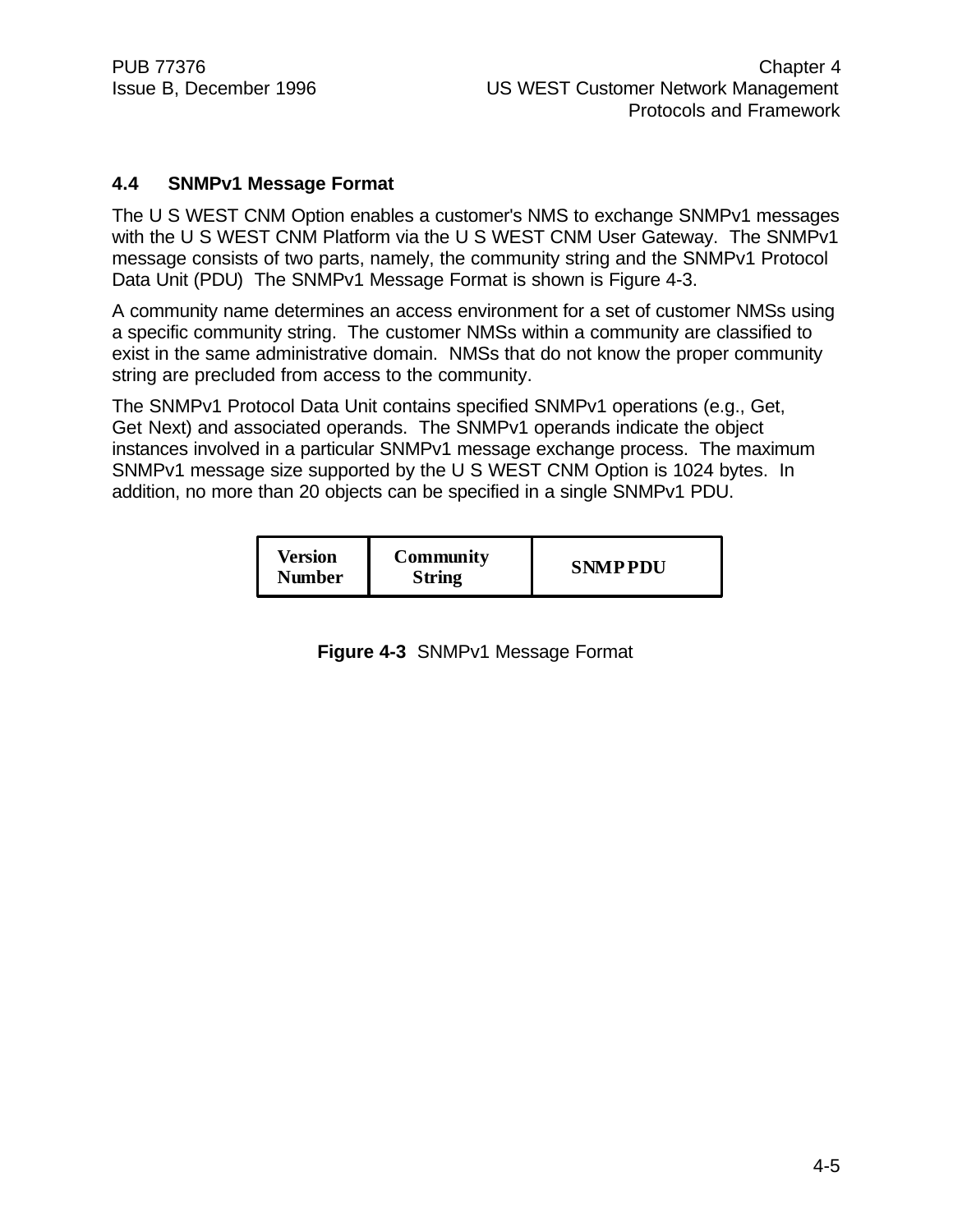#### **4.4.1 SNMPv1 Request/Response PDU Format**

The format of the SNMPv1 Request/Response PDU is shown in Figure 4-4. The SNMPv1 Request/Response PDU is composed of the following fields:

| PDU Type            | Distinguishes between PDU type                                                                                                                                           |
|---------------------|--------------------------------------------------------------------------------------------------------------------------------------------------------------------------|
| <b>Request ID</b>   | An integer used to associate requests with responses. The<br>SNMPv1 application entity uses the Request ID to correlate<br>incoming responses with outstanding requests. |
| <b>Error-Status</b> | Indicates an error and an error type.<br>no Error (0), too Big(1), no Such Name(2), badValue(3),<br>read-only $(4)$ , genError $(5)$                                     |
| Error-Index         | Associates the error with a particular object instance                                                                                                                   |
| Variable-Bindings   | The term variable refers to an instance of a managed object. A<br>variable binding refers to the pairing of the variable name and<br>the corresponding object value.     |



**Figure 4-4** SNMPv1 Request/Response PDU Format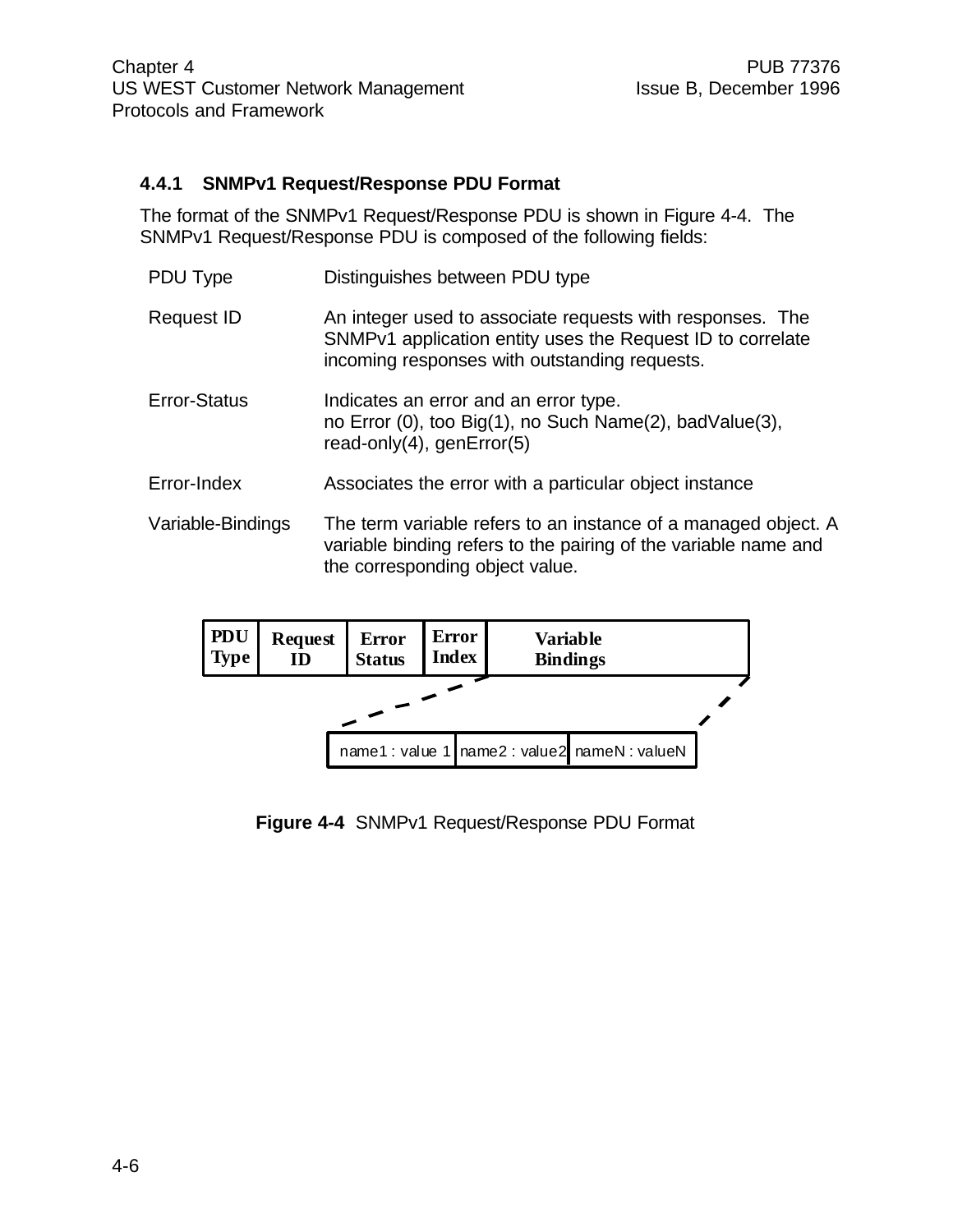#### **4.4.2 SNMPv1 Trap Message Format**

The format of the SNMPv1 Trap PDU is shown in Figure 4-5. The Trap PDU is composed of the following fields.

| <b>Enterprise Field</b> | Identifies the type of object generating the trap message via an<br>object identifier                                                                                |
|-------------------------|----------------------------------------------------------------------------------------------------------------------------------------------------------------------|
| <b>Agent Address</b>    | Network address of the object generating the trap                                                                                                                    |
| Trap Type               | Indicates the nature of the event                                                                                                                                    |
| <b>Time Stamp</b>       | Identifies when a trap is generated                                                                                                                                  |
| Variable Bindings       | The term variable refers to an instance of a managed object.<br>A variable binding refers to the pairing of the variable name and<br>the corresponding object value. |



**Figure 4-5** SNMPv1 Trap PDU Format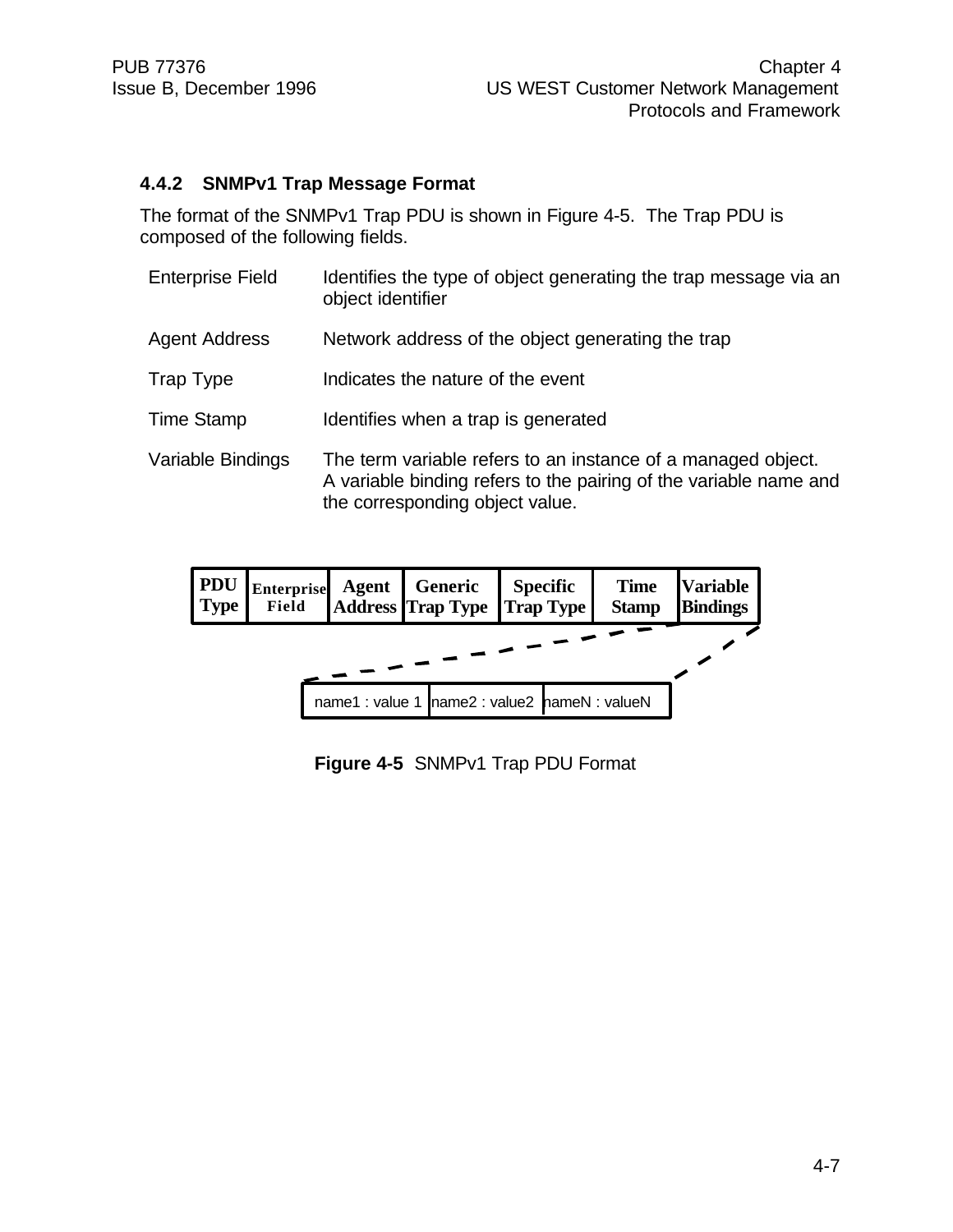#### **4.5 U S WEST CNM Option Upper Layer Protocol Specifications**

The upper layer protocols which are used to exchange SNMPv1 messages between the U S WEST CNM Platform Router and the customer router are shown in Figure 4-6 below. Thus, the protocol stack shown in Figure 4-6 must be implemented in both the U S WEST Platform CNM Router and customer router providing connectivity to the U S WEST SMDS and Frame Relay Network. The IP packet is encapsulated into the information field of the SMDS L3 PDU or the Frame Relay Information Field.



**Figure 4-6** CNM Protocol Stack Information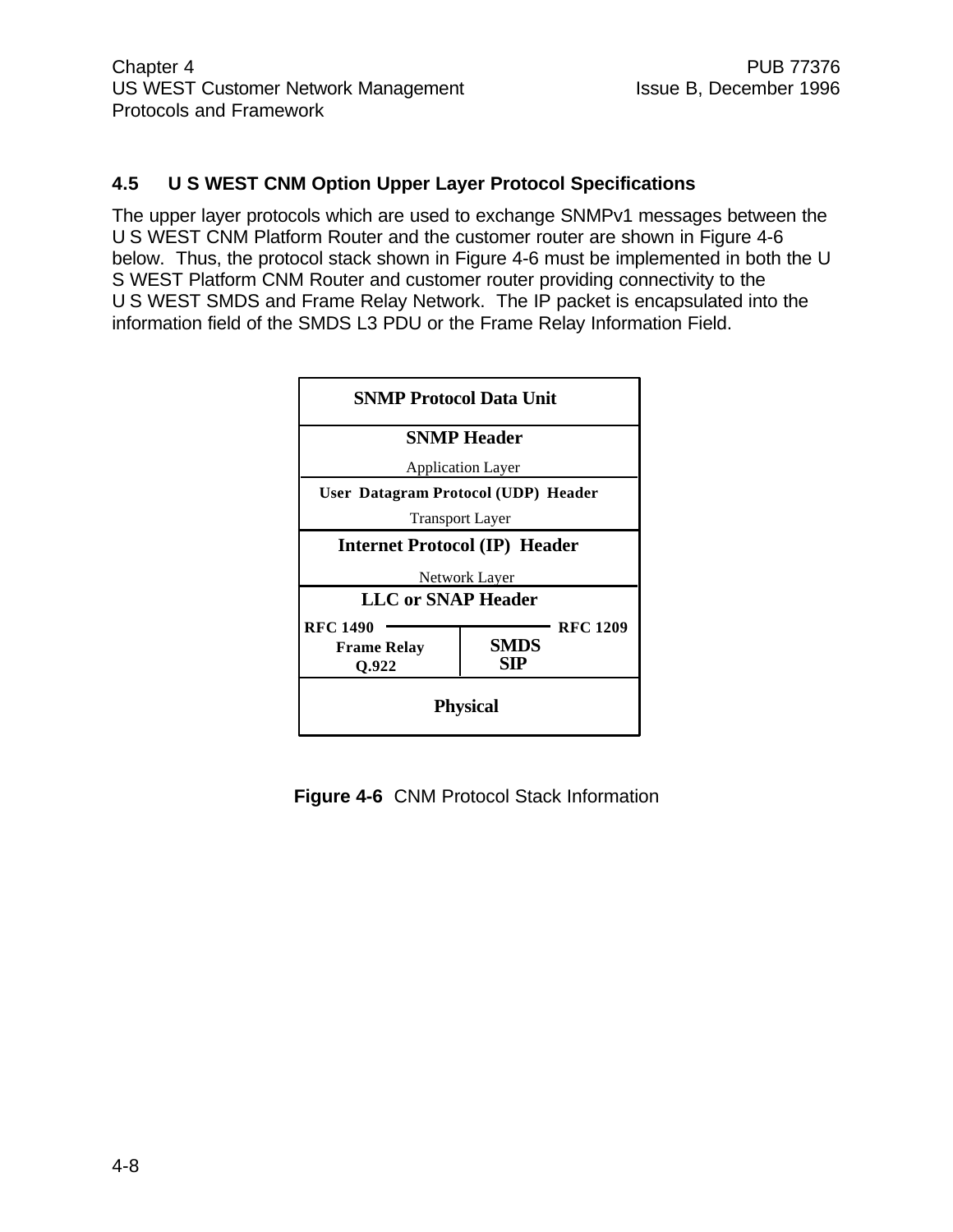#### **4.5.1 Application Layer Specifications**

The U S WEST CNM Option initially supports version 1 of the Simple Network Management Protocol which is specified in RFC 1157. The U S WEST CNM Platform's implementation of SNMPv1 is compliant RFC 1157 specifications. In order to invoke the CNM Option with the U S WEST SMDS and Frame Relay Service, the following general requirements apply to each U S WEST CNM Option Customer:

- Customer Network Management Station must support SNMP Version 1 based on RFC 1157.
- Customer NMS Station must be able to accept SNMPv1 Trap messages.
- Customer NMS must be able to import MIBs provided by U S WEST. Typically, a customer's network management system software contains a MIB compiler which will compile the U S WEST CNM MIBs into the customer network management application software and graphical user interface.
- The customer NMS must have a registered Internet Protocol (IP) Address.
- U S WEST strongly recommends that the customer NMS support the capability to time stamp particular SNMPv1 Request Messages issued to the U S WEST CNM Platform.

#### **4.5.2 Transport Layer Specifications**

The following transport layer specification requirements are applicable for the customer NMS:

- Customer NMS must support User Datagram Protocol (UDP) for transporting SNMPv1 messages between the customer NMS and the U S WEST CNM Platform. UDP is described in RFC 768.
- The customer NMS must encapsulate SNMPv1 messages into a User Datagram Protocol (UDP) packet, and must receive SNMPv1 messages encapsulated in a UDP packet. The ports used by the server processes for UDP are specified in RFC 1060. The customer's NMS will send and receive SNMPv1 messages on the UDP Port 161. The customer NMS will receive SNMPv1 Traps on UDP Port 162.
- The customer's NMS implementation of UDP must be consistent with RFC 1122.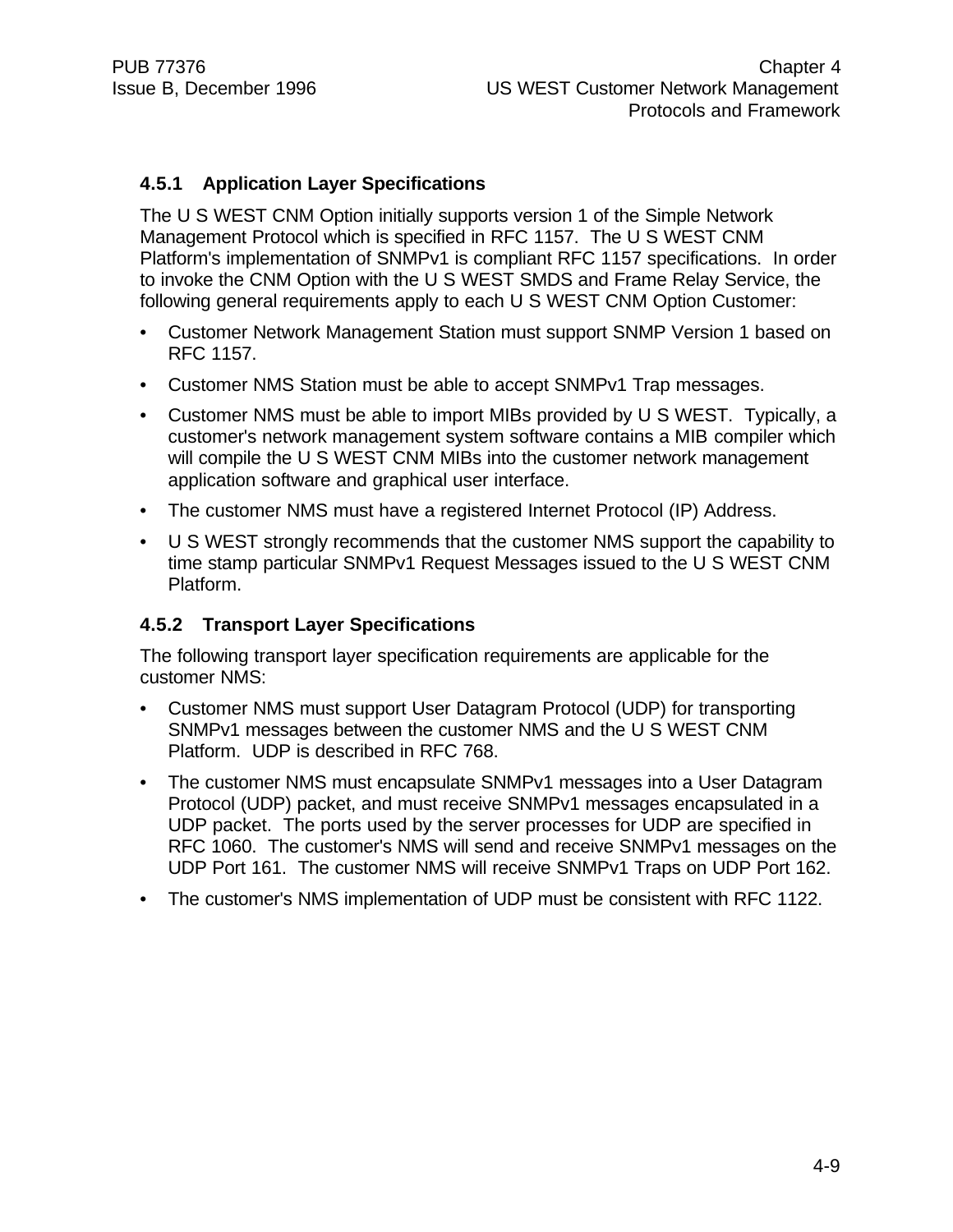#### **4.5.3 Network Layer Specifications**

The following specifications must be supported in the customer router providing connectivity to the U S WEST CNM User Gateway via the U S WEST Frame Relay and/or SMDS Network:

- The customer router must implement the IP protocol entity as specified in RFC 1122 and RFC 791.
- The protocol identifier in the IP packet should specify the use of UDP. The protocol identifier for UDP is the value 17 as specified in RFC 1060.
- For SMDS applications, the customer router must support the encapsulation scheme specified in RFC 1209 for enclosing an IP Datagram inside a SMDS L3 PDU.
- For Frame Relay applications, the customer router must support RFC 1490, ANSI T1.617 Annex F, and the Frame Relay Forum Implementation Agreement FRF.3.1 for encapsulating an IP datagram inside a ANSI T1.618 Frame. ANSI T1.617 Annex and RFC 1490 specify IP encapsulation within the frame relay protocol.

#### **4.5.4 Physical Layer Specifications**

The physical layer specifications at the network interface are specified in the U S WEST SMDS and Frame Relay Technical Publications. Thus, the Network Channel Interface (NCI) Codes and Network Channel (NC) Codes which are described in the respective U S WEST Technical Publications are applicable for the U S WEST CNM Option. For further information on the physical specifications for Frame Relay and SMDS, see U S WEST Technical Publications 77372 and 77373, respectively.

#### **4.6 U S WEST CNM Platform Router and Customer Router Configuration Requirements**

The U S WEST CNM Platform Router provides connectivity between the U S WEST CNM User Gateway and the lower layer data transport services such as the U S WEST Frame Relay Service or SMDS. The customer router provides connectivity between the customer NMS and the subscribed data transport services such as the U S WEST Frame Relay Service or SMDS.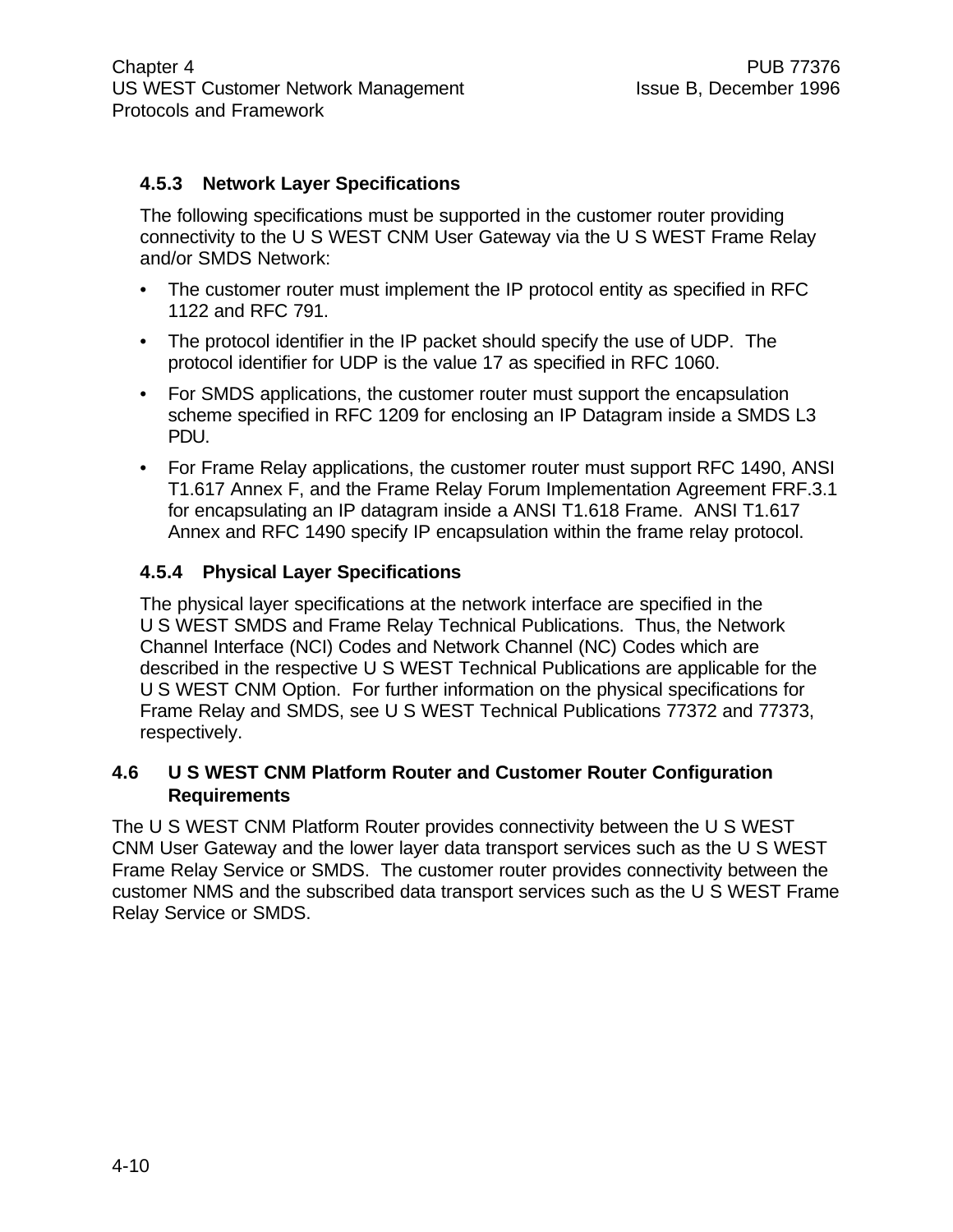#### **4.6.1 CNM Platform Router General Configuration Information**

The following general information is required in order to configure the U S WEST CNM Platform Router for interoperation with the customer provided router:

- SMDS Individual and Group Addresses of the customer's router providing SMDS connectivity for customer's NMS.
- All U S WEST SMDS Customers with the CNM Option will be assigned an SMDS Group Address for the purpose of receiving Routing Information Protocol (RIP) updates. RIP updates will be issued over a logical CNM subnet which is comprised of the CNM Option customer routers and the U S WEST CNM Platform Router(s). U S WEST will provide a secondary Class C IP address for each customer's SNI in order to establish the logical CNM subnet. The secondary IP address should not be used for transmitting data traffic.
- Frame Relay Data Link Connection Identifier (DLCI) and the IP address of the customer's router providing Frame Relay connectivity for the customer NMS
- DLCI provisioning information for transmitting/receiving SNMPv1 packets between the customer provided router and the U S WEST CNM Router providing connectivity to the CNM User Gateway.
- Upon subscription to the U S WEST CNM Option for Frame Relay, the customer must provision an additional DLCI on the existing subscribed Frame Relay Access Connection in order to establish a permanent virtual connection between the customer provided router and the U S WEST CNM Platform.
- IP Address of the Customer NMS.
- Only IP packets destined to or from the CNM User Gateway are forwarded by the U S WEST CNM Router(s). Non-CNM type IP packets will not be forwarded by the U S WEST CNM Router.

In addition, the transport and network layer technical specifications described in Section 4.5 must be supported to provide interoperability between the U S WEST CNM Platform Router and the customer provided router.

#### **4.6.2 Customer Router General Configuration Information**

The following general configuration requirement apply for the customer router providing connectivity to the U S WEST Frame Relay or SMDS Network:

- Customer provided router supporting SMDS or Frame Relay connectivity for the customer NMS must be configured with IP address of the U S WEST CNM User Gateway and U S WEST CNM router.
- For SMDS applications, the customer router must be configured with the SMDS address of the U S WEST CNM User Gateway.
- For Frame Relay applications, the customer router must be configured with a PVC destined for the U S WEST CNM User Gateway. Customer provided router must maintain the necessary address tables for the IP and DLCI mapping.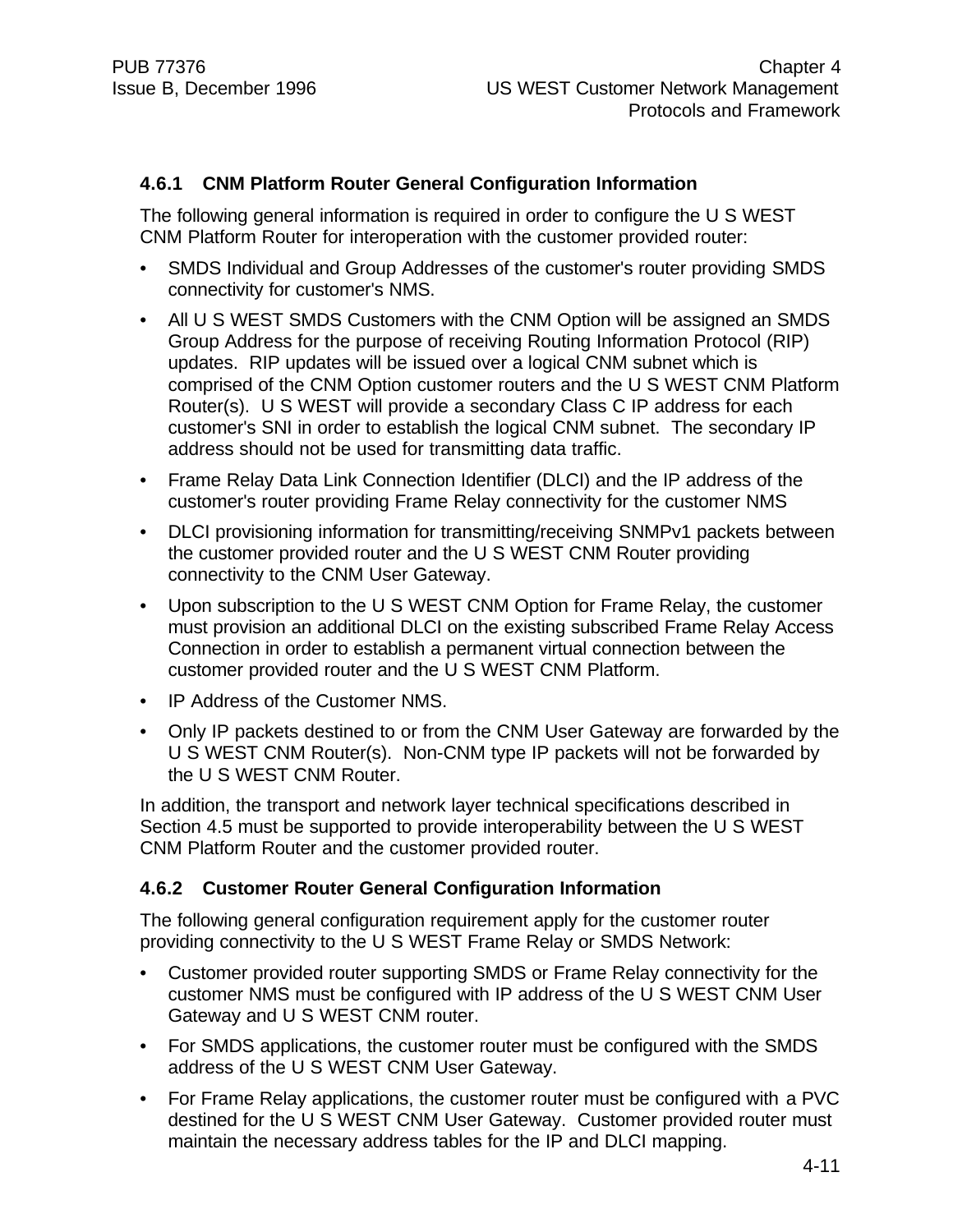In addition, the transport and network layer technical specifications described in Section 4.5 must be supported to provide interoperability between the U S WEST CNM Platform Router and the customer provided router.

#### **4.7 High-level SNMP Message Exchange Description**

The SNMPv1 PDUs are exchanged between the U S WEST CNM User Gateway and the Customer NMS. This exchange of information occurs utilizing the lower layer data transport services such as the U S WEST Frame Relay Service or SMDS. Provided below is a high level description of a typical interaction which occurs between the U S WEST CNM User Gateway and the Customer NMS:

- The End-User customer initiates a SNMPv1 GET Request Message from the customer network management station, or equivalent, which is located on the customer premise LAN. The customer NMS sends the SNMPv1 GET Request Message to the customer router providing connectivity to the lower layer data transport services such as Frame Relay or SMDS.
- The Customer SNMPv1 GET Request Message is encapsulated within a UDP and IP packet by the customer router providing connectivity to the lower layer data transport service (e.g., SMDS, Frame Relay).
- Based on the destination IP address, the customer router forwards the encapsulated SNMPv1 packet to the CNM User Gateway via the lower layer data transport service (i.e., Frame Relay or SMDS).
- The U S WEST CNM User Gateway validates the SNMPv1 Request Message, and forwards (utilizing SNMPv1) the SNMPv1 GET Request Message to the U S WEST NMS Element Manager (or Proxy Agent).
- The U S WEST NMS Element Manager processes the SNMPv1 GET Request Message by retrieving the necessary network management information from the customer subscribed U S WEST Frame Relay or SMDS Node(s).
- The U S WEST NMS Element Manager places the requested MIB objects into an SNMPv1 PDU format and sends a SNMPv1 GET-RESPONSE message to the CNM User Gateway.
- The CNM User Gateway sends the SNMPv1 GET-RESPONSE message to the CNM Platform Router providing connectivity to the lower layer data transport service (i.e., SMDS or Frame Relay).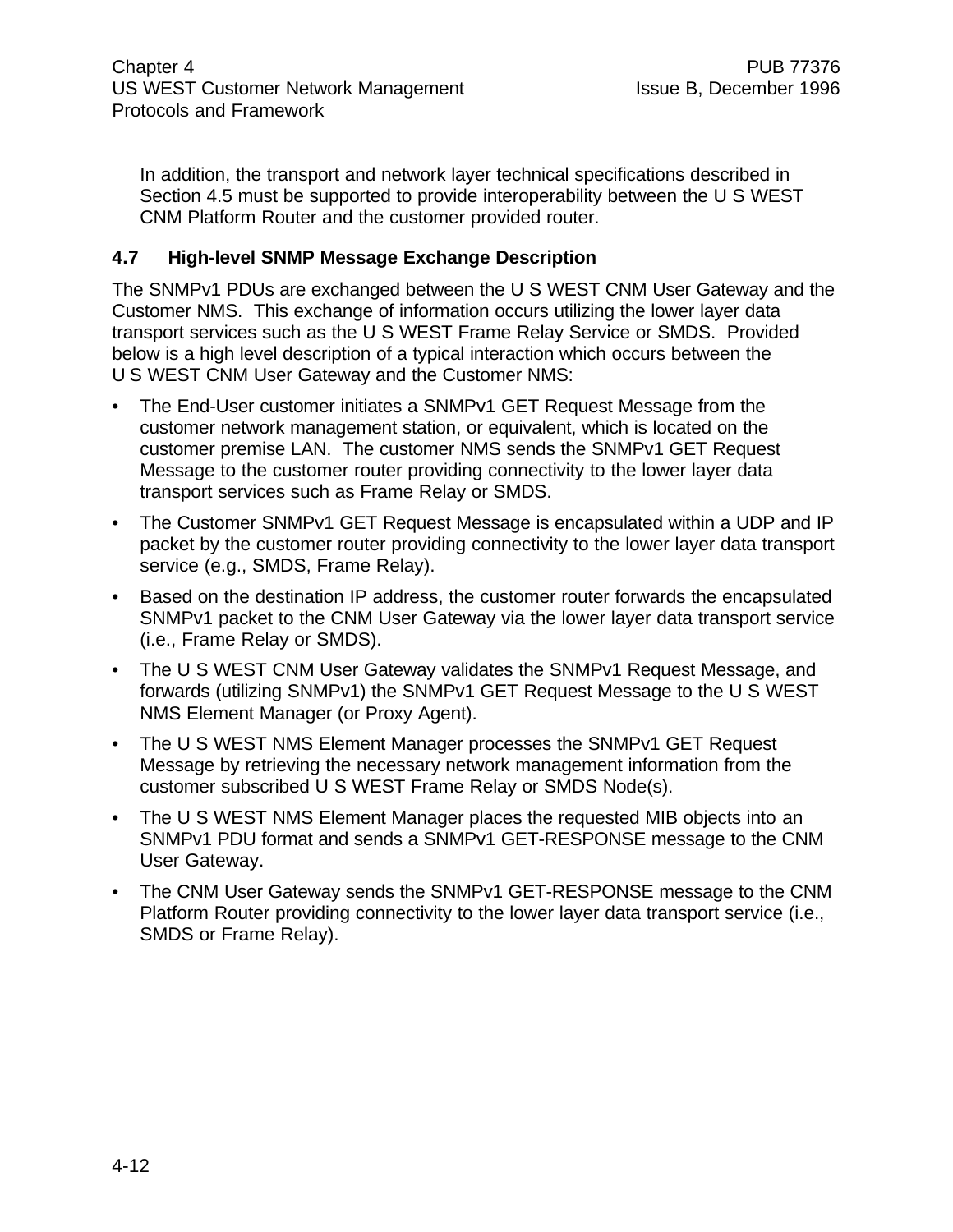- Based on the destination IP address, the CNM Platform router forwards the SNMPv1 GET-RESPONSE message via the lower layer data transport service (i.e., SMDS or Frame Relay) (Frame Relay or SMDS).
- Customer router receives SNMPv1 GET-RESPONSE message and forwards the SNMPv1 GET-RESPONSE message to the customer NMS located on the customer LAN.
- Requested MIB information is presented to the customer NMS (typically via a graphical user interface).

#### **4.8 U S WEST CNM Security Mechanism via Mediated Access**

The U S WEST CNM User Gateway provides secure access to the authorized U S WEST CNM Option Customers. Access control, authentication / intrusion detection, and Read-Only capability are the security mechanisms which are implemented in the U S WEST CNM platform. In particular, the customer SNMPv1 request and response message exchanges are performed via the mediation services provided in the U S WEST CNM User Gateway. U S WEST CNM Option Customers are only allowed to access network management information that is pertinent to the customer's subscribed service.

#### **4.8.1 Authentication**

The CNM User Gateway generates authentication failure SNMPv1 Trap messages to all interested customer network management stations if a request from any single customer NMS fails security identification. An interested customer NMS is configured in the U S WEST CNM User Gateway via trap community strings at service subscription time.

#### **4.8.2 Access Permission and MIB Views**

The CNM User Gateway maintains access permission information for each customer. The access permission information is entered into the CNM User Gateway during CNM Option service subscription time. The following information is maintained by the U S WEST CNM User Gateway:

• Customer Network Management System Internet Protocol (IP) Address. Each customer may have a maximum of 32 NMS IP addresses provisioned in the CNM User Gateway Customer NMS Database. If the CNM User Gateway receives an SNMPv1 message whose IP address is not configured in the U S WEST CNM User Gateway Customer Database, the SNMPv1 message is discarded and no further action is taken.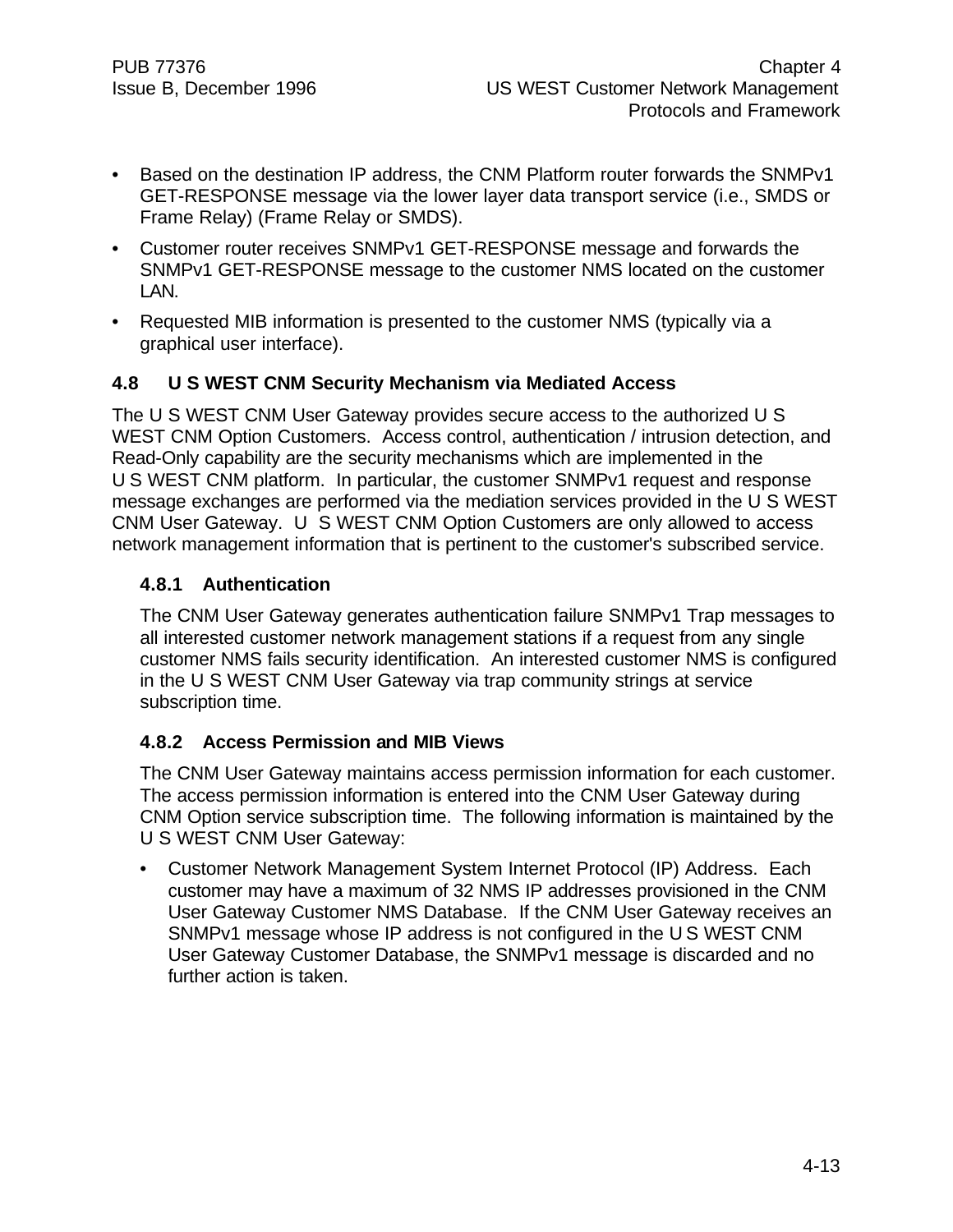Chapter 4 **PUB 77376** US WEST Customer Network Management Issue B, December 1996 Protocols and Framework

- A Community Name, represented by an alphanumeric character string of up to 31 characters, is a password mechanism that is included in each SNMPv1 message. All customer NMS IP addresses must be associated with a particular community name at service subscription time. Each community string contains 1 to 16 access control blocks. Each access control block specifies the community string's MIB access and MIB view privileges.
- An MIB view is a set of network interfaces which an SNMPv1 manager (located in a customer NMS) is configured for access. The U S WEST NMS Element Manager Proxy Agent examines the MIB View associated with each customer NMS SNMPv1 Request. The proxy agent will only provide data for interfaces contained within a customer's configured MIB View.

Each PDU community string is compared with the list of community strings associated with the customer's NMS IP address. After each successful community string verification process, the MIB access is administered on each SNMPv1 Message. If a SNMPv1 SetRequest is identified, the intrusion detection process is invoked.

Intrusion detection is a process which is invoked in the U S WEST CNM User Gateway if the following conditions occur:

- Unsuccessful association of a community string association with a customer NMS IP address.
- Unsuccessful verification of MIB access permission.

Upon the occurrence of each intrusion detection, a Number Authorization Intrusion Attempts (NAIA) Counter is incremented, and an authentication trap (i.e., "Authoriation Failure" Trap) is issued to all appropriate customer network management stations. If the NAIA counter exceeds a configurable maximum value (also known as the Maximum Allowed Intrusion Access Attempts [MAIAA]), a Service Deny Timer (SDT) is initiated. While the SDT is in effect, any further intrusion attempts from the same NMS IP address are discarded, and no further action is initiated. The MAIAA and SDT values supported for the U S WEST CNM Option are indicated in Table 4-1.

| <b>Intrusion Detection Parameter</b>                 | Range        | <b>Default</b>  |
|------------------------------------------------------|--------------|-----------------|
| <b>Number Authorization Intrusion Attempts</b>       | 1 thru MAIAA | increments of 1 |
| Service Deny Timer                                   | $10s - 900s$ | 60 seconds      |
| Maximum Allowed Intrusion Access Attempts<br>(MAIAA) | $1 - 10000$  | 100             |

**Table 4-1** Intrusion Detection Parameters Supported by U S WEST CNM Option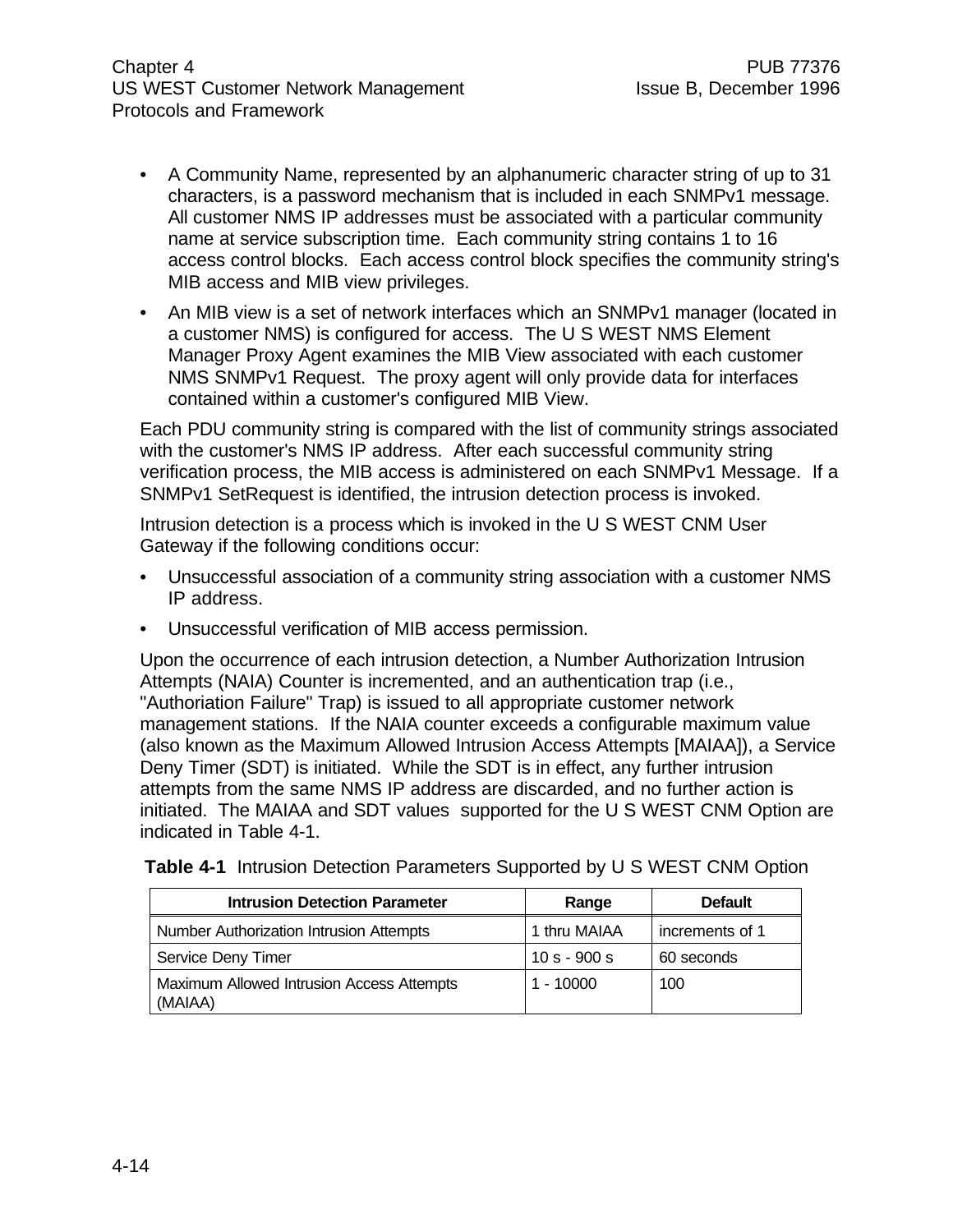# **4.8.3 Read-Only Capability**

The U S WEST CNM Option supports read-only capability for all network management information. Specifically, the U S WEST CNM User Gateway does not support the SNMPv1 Primitive Set Command. With read-only capability, the unauthorized customers cannot modify network management configuration information. All SNMPv1 Set Commands and associated variable instances issued by a customer's NMS are ignored by the CNM User Gateway, and the current variable instances are returned in the SNMPv1 Set Response Command.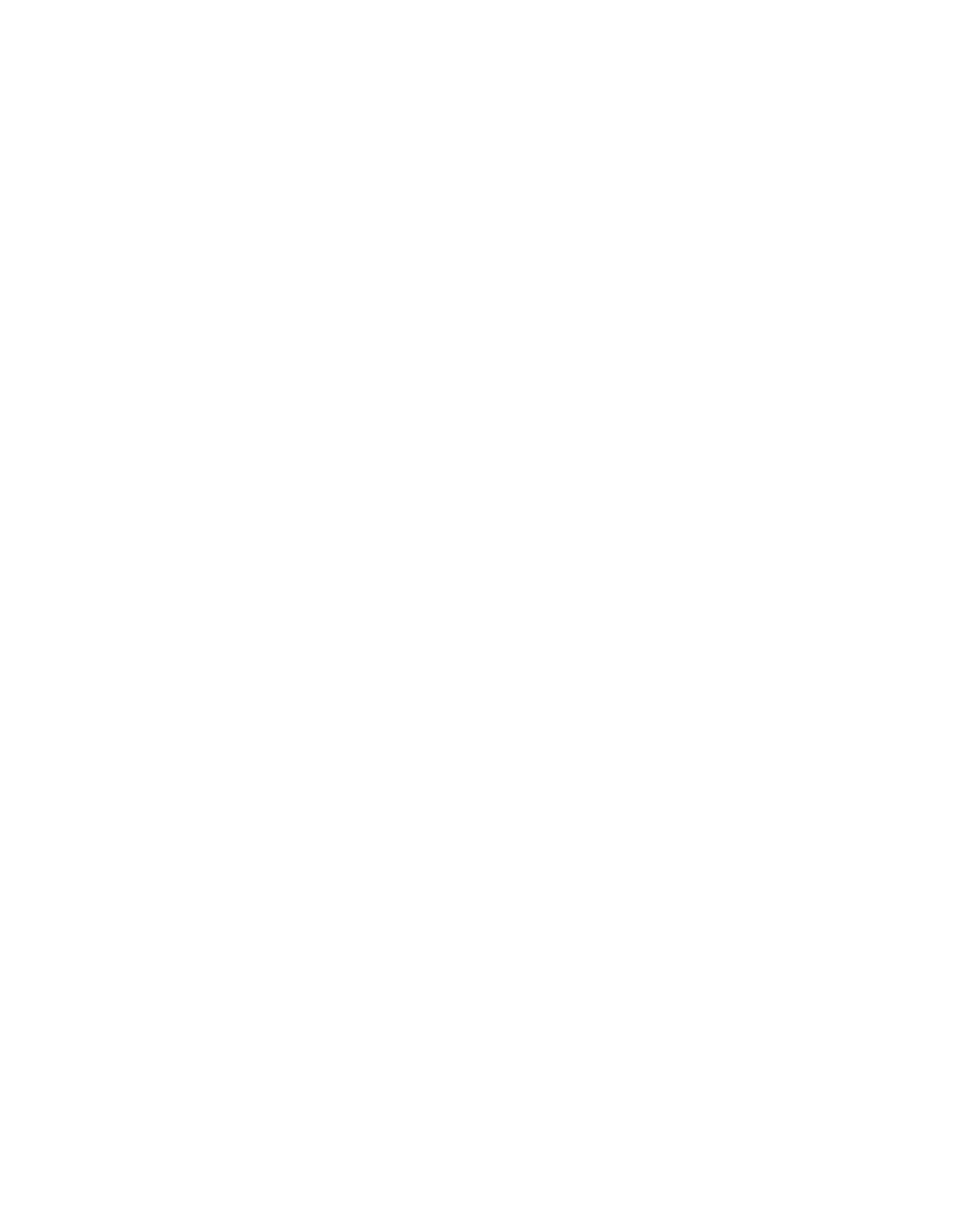# **5. U S WEST CNM Management Information Bases (MIBs) and Traps**

### **5.1 General Description of Management Information Bases**

A management information base (MIB) is a collection of managed objects that can be accessed via a network management application protocol. The basis for establishing MIBs as a repository for managed objects is to achieve management application protocol independence. The Structure of Management Information (SMI) specified in RFC 1155 defines the rules for how managed objects are described, and how the managed objects are accessed via the management application protocols. Essentially, SMI provides a well-defined interface between the management application protocol and the MIB.

#### **5.2 Defining Managed Objects using Abstract Syntax Notation One (ASN.1) and Object Identifiers**

A managed object is a single element contained within a management information base. The data description language specified in RFC 1155 for defining managed objects is a subset of OSI Abstract Syntax Notation One (ASN.1). ISO 8824 describes ASN.1 which provides the capability to describe information object structures in a machine independent or canonical format. The manner in which information objects are encoded using ASN.1 is specified in ISO 8825. A MIB is completely independent of any network management application protocol (e.g., SNMPv1, SNMPv2, CMIP). The MIB's independence attribute enables private vendors to develop "enterprise" MIBs for managing vendor specific network hardware.

The data description language specified in RFC 1155 to define managed objects is a subset of OSI Abstract Syntax Notation One (ASN.1). ASN.1 provides the capability to describe information object structures in a machine-independent or canonical format. In other words, a MIB is completely independent of any network management application protocol. The MIB's protocol independence attribute enables private vendors to develop "enterprise" MIBs for managing vendor specific network hardware.

Each managed object contains a data type (named set of values) and a data value (instance of a named set). Semantics of the managed objects are conveyed via the use of ASN.1 definitions. Data types and values are further described in Section 5.3.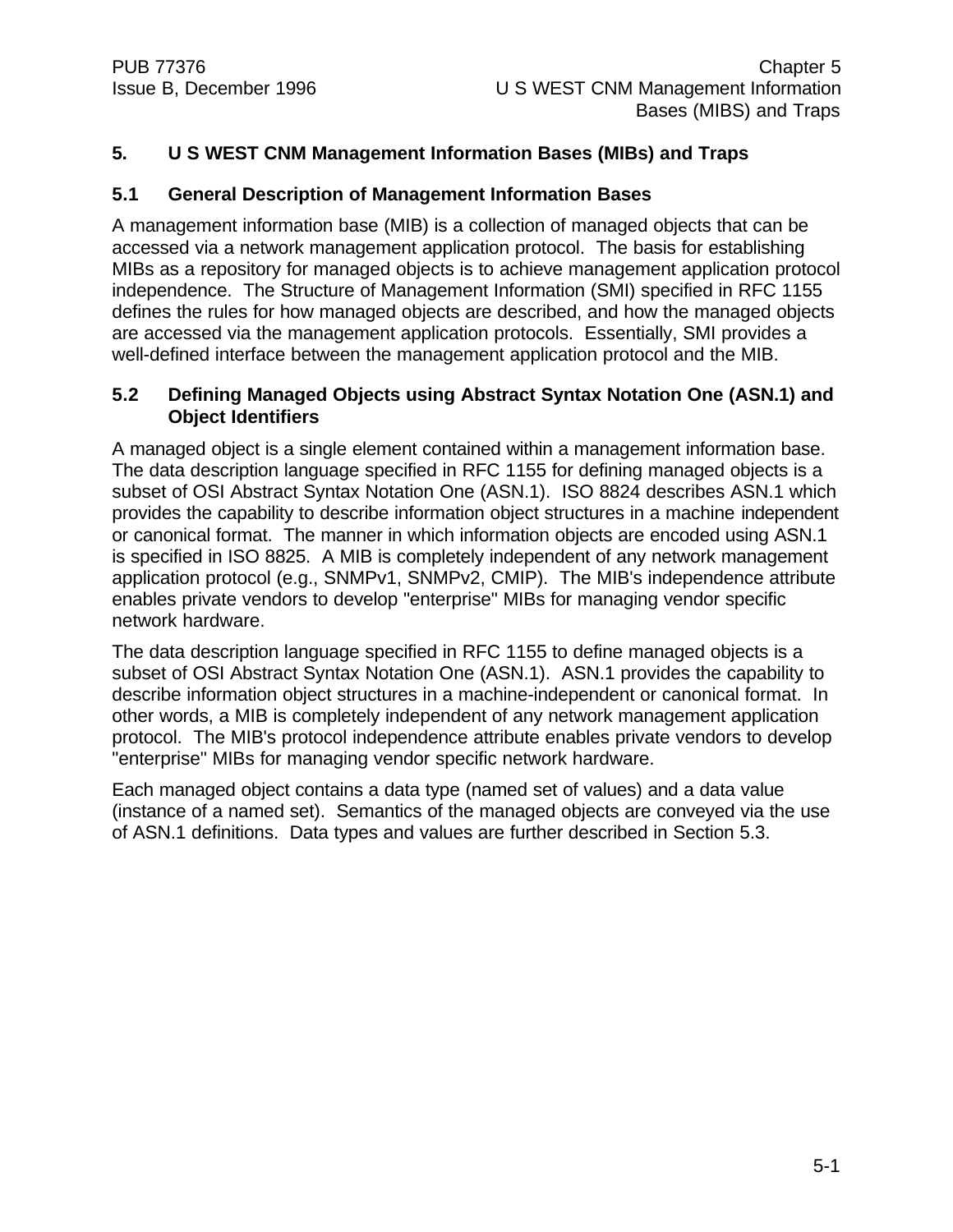# **5.2.1 Identification of Managed Objects**

Each managed object is identified by an object identifier and/or an object descriptor:

• Object Identifier

These unique sequence of numbers are assigned and administered by various organizations including International Organization for Standardization (ISO), International Electromechanical Commission (IEC), Internet Engineering Task Force (IETF), U. S. National Institute of Science and Technology (NIST), Internet Activities Board (IAB), and private vendors. An example of an object identifier for the Time Stamp object contained within an AT&T Frame Relay Interface Measurement Table is: "1.3.6.1.4.1.74.2.15.8.2.1.3". The derivation of the MIB object's unique sequence of numbers is based on a hierarchical approach for organizing data in an abstract MIB Tree (described in the Section 5.2.2).

• Object Descriptor or Object Name

A text string which is a symbolic representation of a specific object. The object descriptor of the Time Stamp Object contained within an AT&T Frame Relay Interface Measurement Table is : "attCNMefrMeasTimeStamp".

# **5.2.2 Organization of Managed Objects and the MIB Tree**

All managed objects are hierarchically organized into a MIB tree. A MIB tree imposes a hierarchical structure on a collection of objects. A MIB tree is a collection of managed objects called nodes, along with a relation (parent-child) that places hierarchical structure on the nodes. One of the nodes is distinguished as the root. Each node may have children of its own such that the node may be classified as a subtree.

Each node of the MIB tree has an assigned numerical value which is administered by various organizations such as ISO, CCITT, Internet, NIST, and private vendors. Figure 5-1 depicts the entire MIB tree which identifies the location of the AT&T MIBs supported by the U S WEST CNM Option. Figure 5-2 depicts the entire MIB tree which identifies the location of the MIB II and FRF.6 MIBs supported by the U S WEST CNM Option. The MIBs supported by the U S WEST CNM Option are the AT&T MIBs, the Internet MIB II System Group, the MIB II Interfaces group and the MIB II frnetservMIB. In the future, additional vendor product MIBs may be supported to enable the management of other vendors products deployed in the U S WEST Frame Relay and SMDS Network.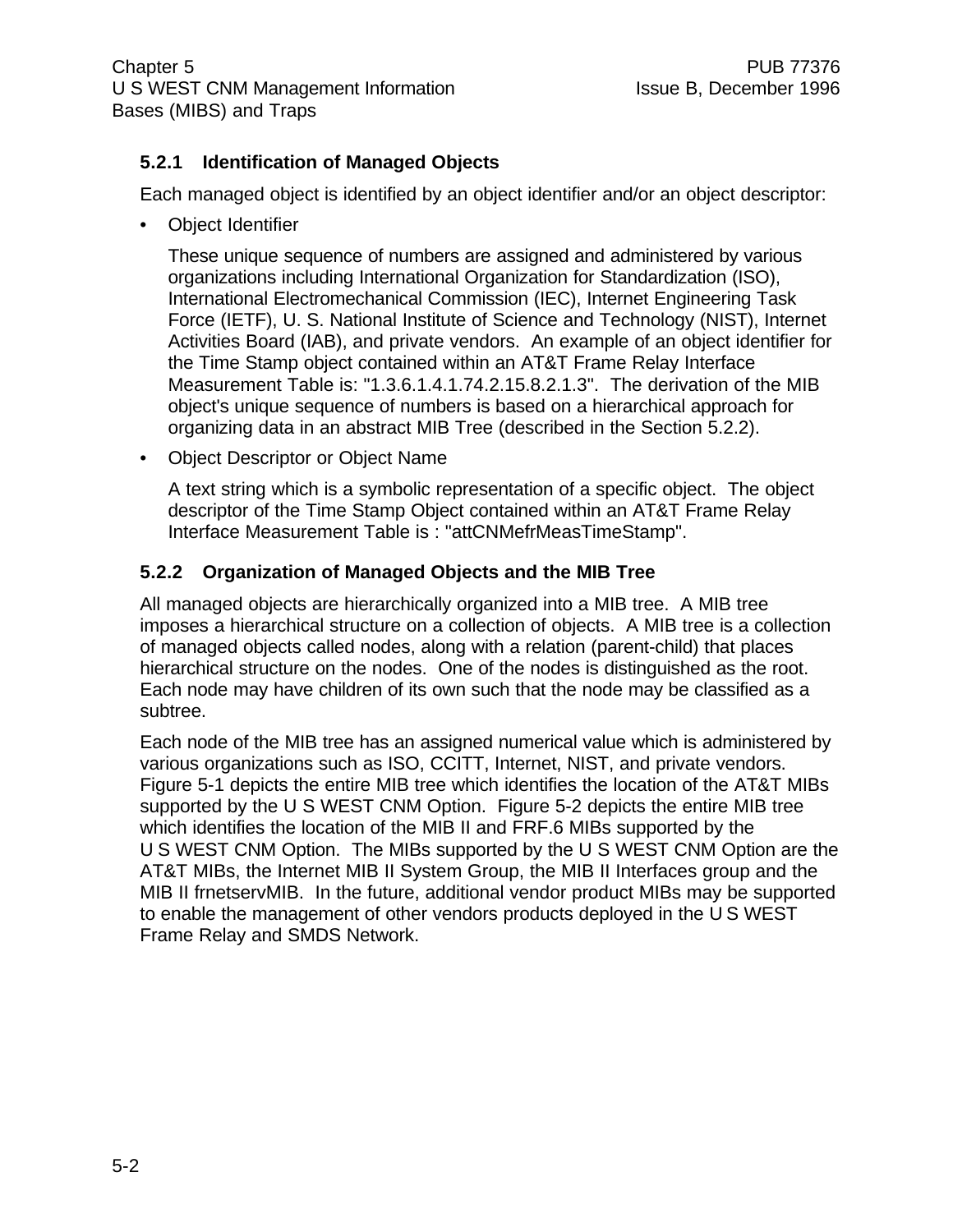Per Figure 5-1, many subtrees exist in the overall MIB tree including the Internet Subtree, Private Subtree, and the Enterprise Subtree. The Enterprise Subtree is utilized to allow private parties or vendors providing networking subsystems to register product models. Objects within the MIBs are also hierarchically organized such that each can be uniquely identified by a sequence of numbers. The MIB, MIB elements (e.g., table, list), and MIB objects are uniquely identified by the sequence of integers (defined as Object Identifiers) which denote the path of traversal from the root. For example, the AT&T CNM Enhanced Frame Relay MIB and the AT&T CNM SMDS MIB are identified by the following object identifiers, respectively: "1.3.6.1.4.1.74.2.15.8" and "1.3.6.1.4.1.74.2.15.6".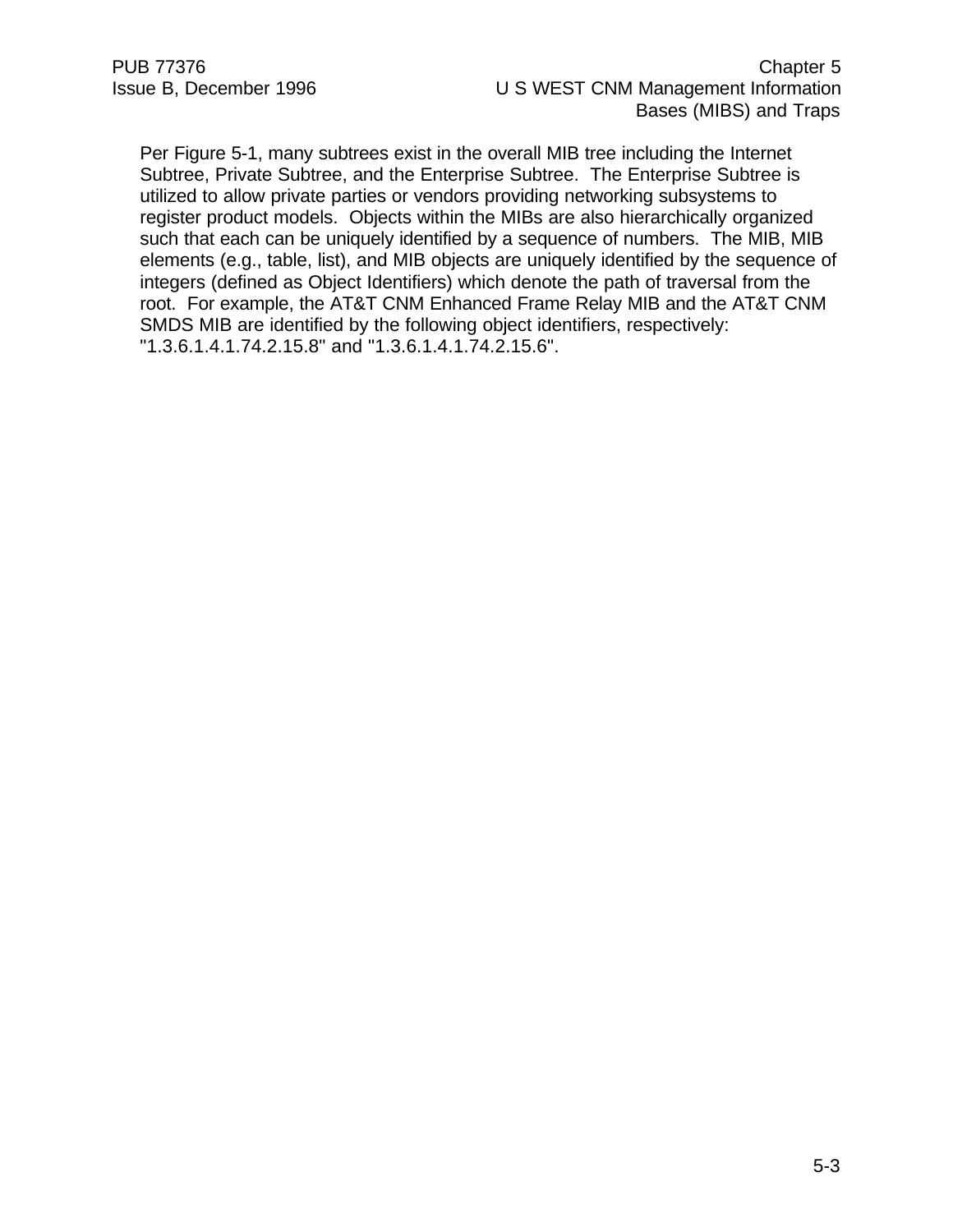Chapter 5 PUB 77376 U S WEST CNM Management Information Information Issue B, December 1996 Bases (MIBS) and Traps



**Figure 5-1** AT&T MIBs Supported by U S WEST CNM Option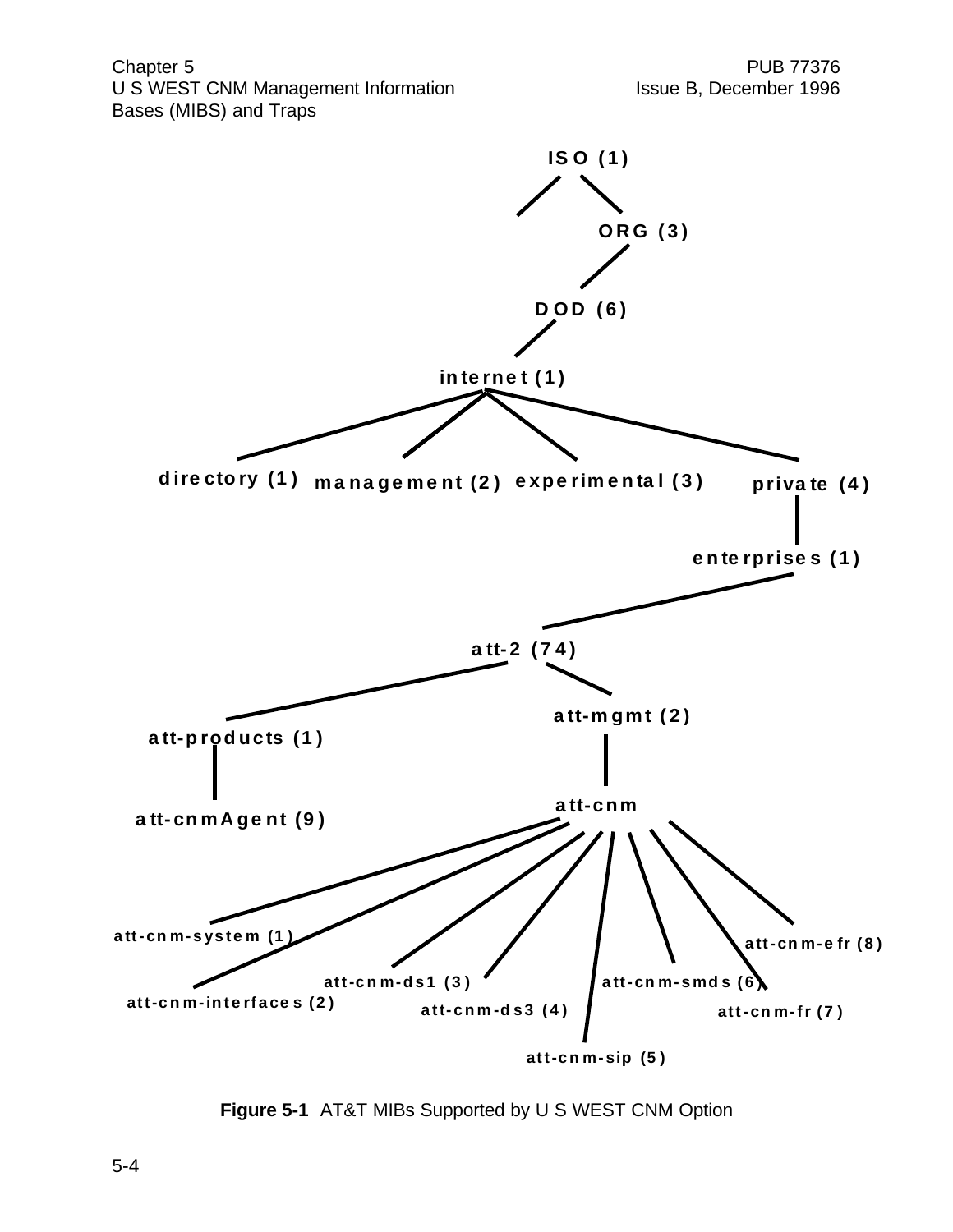

**Figure 5-2** Cascade MIBs Supported by U S WEST CNM Option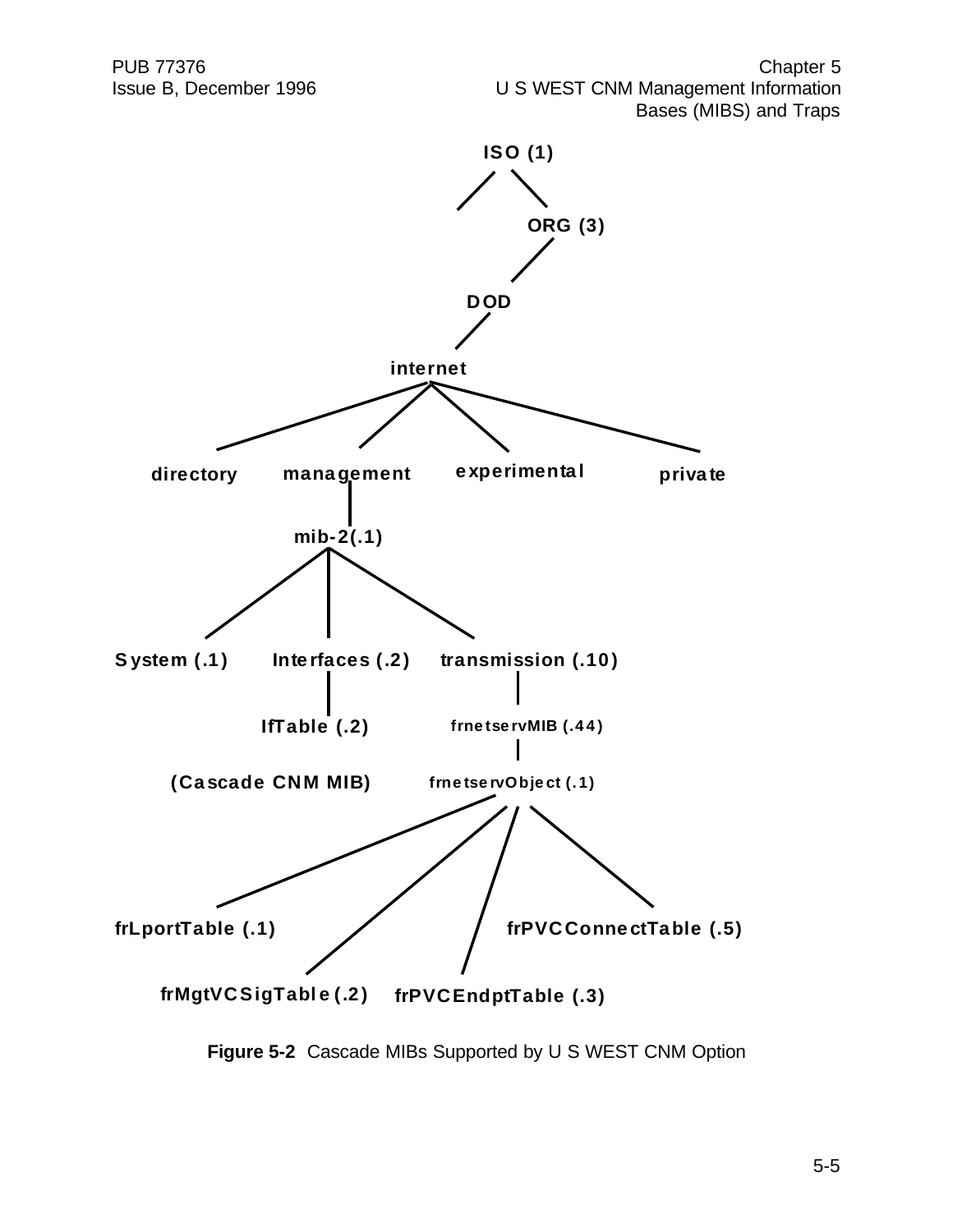#### **5.3 Management Information Base Object Structure**

The structure of the managed objects which are contained within a MIB is based on ASN.1 type Object Syntax as specified in RFC 1155. RFC 1155 defines the different syntax's which may be used to define the structure of a MIB. The object types of the MIB elements are defined using object-type macros specified in RFC 1212.

#### **5.3.1 Macro Object Type Definitions and Syntax for MIBs Supported U S WEST CNM Option**

The macro object-type permits the key aspects of an object type to be described in a formal and consistent manner. The macro object-type entities specified in RFC 1212 - *Concise MIB Definitions* are described below:

| SYNTAX:             | Defines the data type or an abstract data structure for an object<br>type                               |
|---------------------|---------------------------------------------------------------------------------------------------------|
| ACCESS:             | Defines the minimum level of support required for an object type                                        |
| <b>STATUS:</b>      | Defines the implementation support required for an object type                                          |
| <b>DESCRIPTION:</b> | Provides textual description of object type                                                             |
| <b>INDEX:</b>       | Defines instance identification information for an object type<br>which corresponds to a conceptual row |

The following semantic notations are used to describe MIB elements contained in the actual MIBs supported by the U S WEST CNM Option:

"SYNTAX" - < ( Object Syntax as defined in RFC 1155 - SMI) >

"ACCESS" - < ("Read-Only", "read-write", "write-only", "not-accessible") >

"STATUS" - < ("mandatory", "optional", or "obsolete") >

"DESCRIPTION" - A textual description of the semantics of the object type.

#### **5.3.2 Data Types for MIBs Supported by U S WEST CNM Option**

The structure of a managed object is dependent upon the data types. SMI specifies the use of the following data types for defining the structure of managed objects:

#### **Primitive Types**

The following primitive types are applicable for defining types of managed objects for the U S WEST CNM Option:

| <b>INTEGER:</b>           | Positive of negative whole numbers, including zero.                          |
|---------------------------|------------------------------------------------------------------------------|
| <b>OCTET STRING:</b>      | Ordered sequence of zero of more octets.                                     |
| <b>OBJECT IDENTIFIER:</b> | Points (references) to another object located within an<br>abstract MIB Tree |
| NULL:                     | Single value of null                                                         |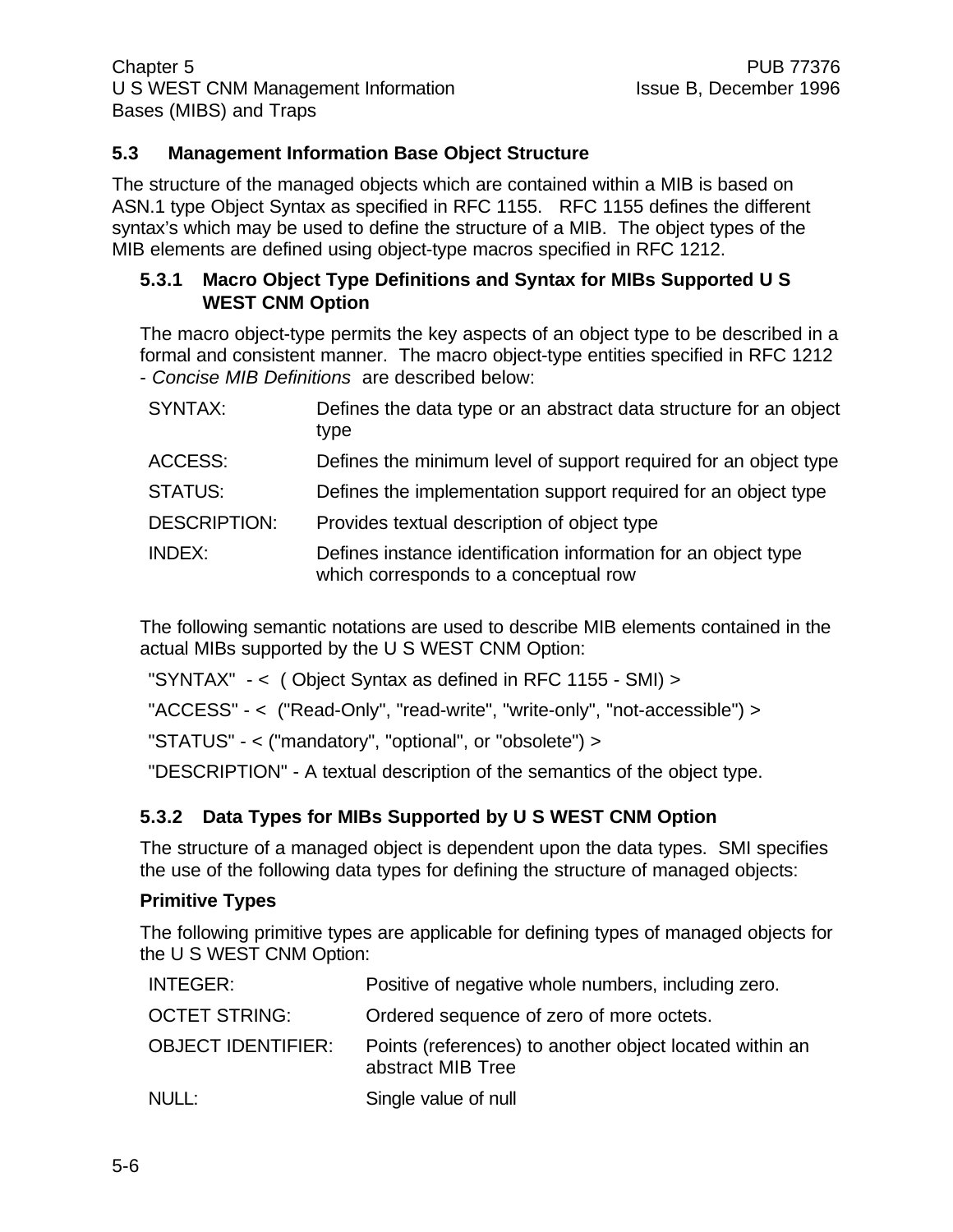# **Constructor Types**

The ASN.1 constructor type SEQUENCE is supported for the purpose of generating ordered lists. The SEQUENCE type is used to develop tables of lists and rows of a table. The semantics for using the SEQUENCE type within a MIB is shown below.

The standard form for the List data type in a MIB is as follows :

```
<List> : : = SEQUENCE
```
 $\{\text{style}{1}, \text{style}$ 

<typeN>}

The standard form for the Table data type in a MIB is as follows :

Table : a data type of the form

<Table> :=

SEQUENCE OF

<list>

# **Defined Types**

A defined type is constructed via the use of primitive types and other defined types. New application-wide types may be defined such that each can resolve into a implicitly defined ASN.1 primitive type, list, table, or another application-wide type.

Examples of application-wide defined types are as follows :

| IpAddress: | 32-bit internet address                                                                                                        |
|------------|--------------------------------------------------------------------------------------------------------------------------------|
| Counter:   | Non-negative integer which monotonically increases until it reaches a<br>maximum value, then wraps around and starts from zero |
| Gauge:     | Non-negative integer which may increase or decrease, but latches at<br>a maximum value                                         |
| TimeTicks: | Non-negative integer which counts the time in hundredths of a<br>seconds.                                                      |
|            |                                                                                                                                |

### **5.4 Management Information Bases (MIBs) Supported by U S WEST CNM Option**

Initially, the MIBs supported by the U S WEST CNM Option are the AT&T MIBs located in the Private and Enterprise Subtrees. In addition, the MIB II System Group will be supported. As previously stated, the Enterprise Subtree is utilized to allow private parties or vendors providing networking subsystems to register models of their product. Thus, the following subsections provide a description of the AT&T MIBs supported by the U S WEST CNM Option.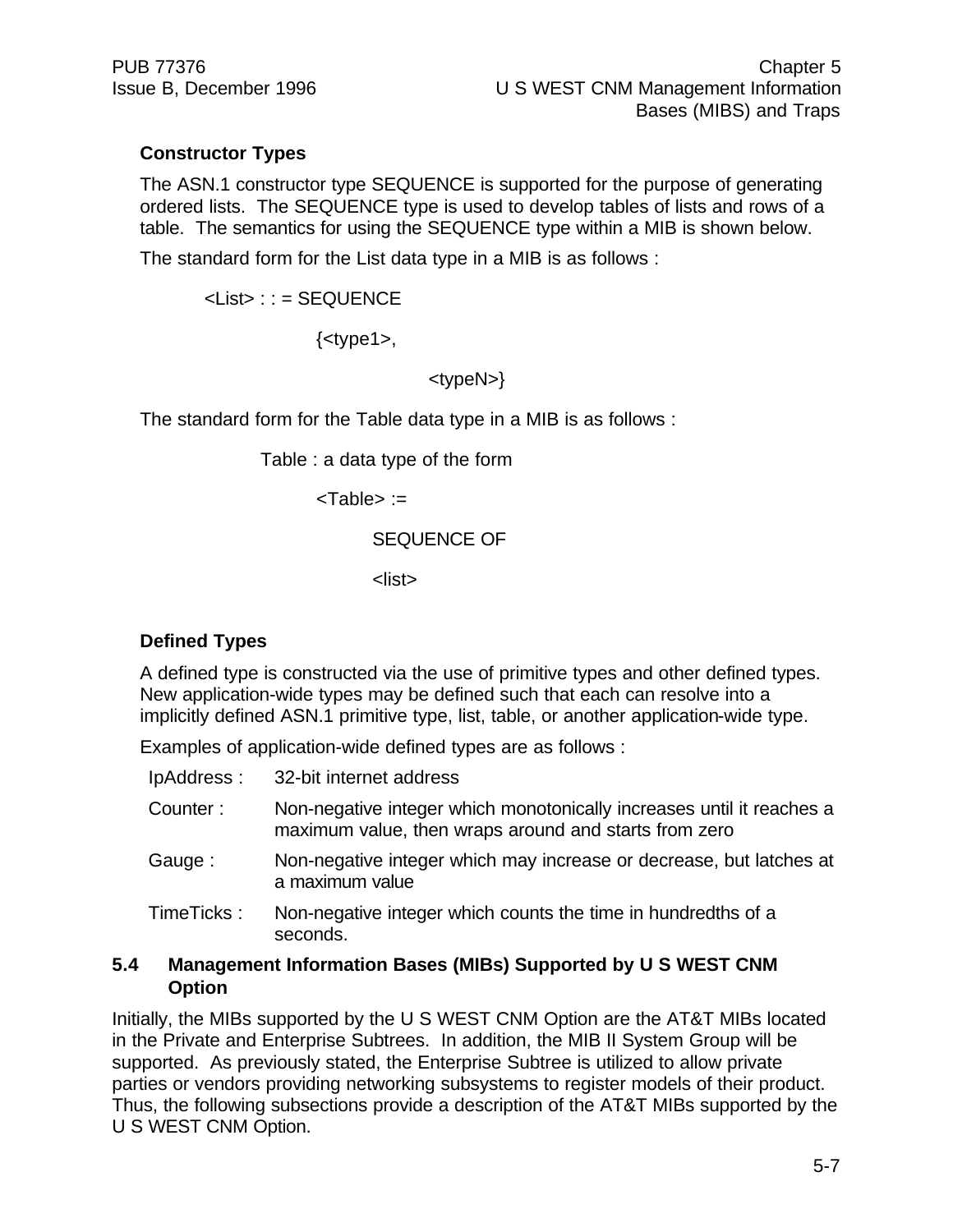# **5.4.1 AT&T CNM System MIB**

The System group of managed objects (att-cnm-system) provide information relevant to the entire system. The 7 AT&T System Group Objects are described below :

| attCNMsysDescr:    | Textual description of device                                                          |
|--------------------|----------------------------------------------------------------------------------------|
| attCNMsysObjectID: | Numeric identification of agent software                                               |
| attCNMsysUpTime:   | Elapsed time since last agent reboot                                                   |
| attCNMsysContact:  | Name of contact person responsible for managed node                                    |
| attCNMsysName:     | Name of managed node                                                                   |
| attCNMsysLocation: | Physical location of managed Node                                                      |
| attCNMsysServices: | Services (physical, data link, internet, end-to-end) provided<br>by this managed Node. |

The Interface Group of managed objects (att-cnm-interfaces) provides general information for all the Frame Relay and SMDS interfaces supported by the system. It includes the following tables :

• Interfaces Configuration Table

This table provides configuration information on the interfaces managed by this system.

• Interfaces Status Table

This table contains status information on the interfaces supported by this system.

See Table A-2 in the appendix section for specific information regarding the individual MIB objects within the Interface Group Tables shown above.

# **5.4.2 MIB II System Group**

The implementation of the MIB-II System Group is mandatory for all systems. This group of objects contains 7 MIB elements which provide demographic information about the system. The 7 MIB elements are described below :

| Textual description of device                                                         |
|---------------------------------------------------------------------------------------|
| Numeric identification of agent software                                              |
| Elapsed time since last agent reboot                                                  |
| Name of contact person responsible for managed node                                   |
| Name of managed node                                                                  |
| Physical location of managed Node                                                     |
| Services (physical, data link, internet, end-to-end) provided by this<br>managed Node |
|                                                                                       |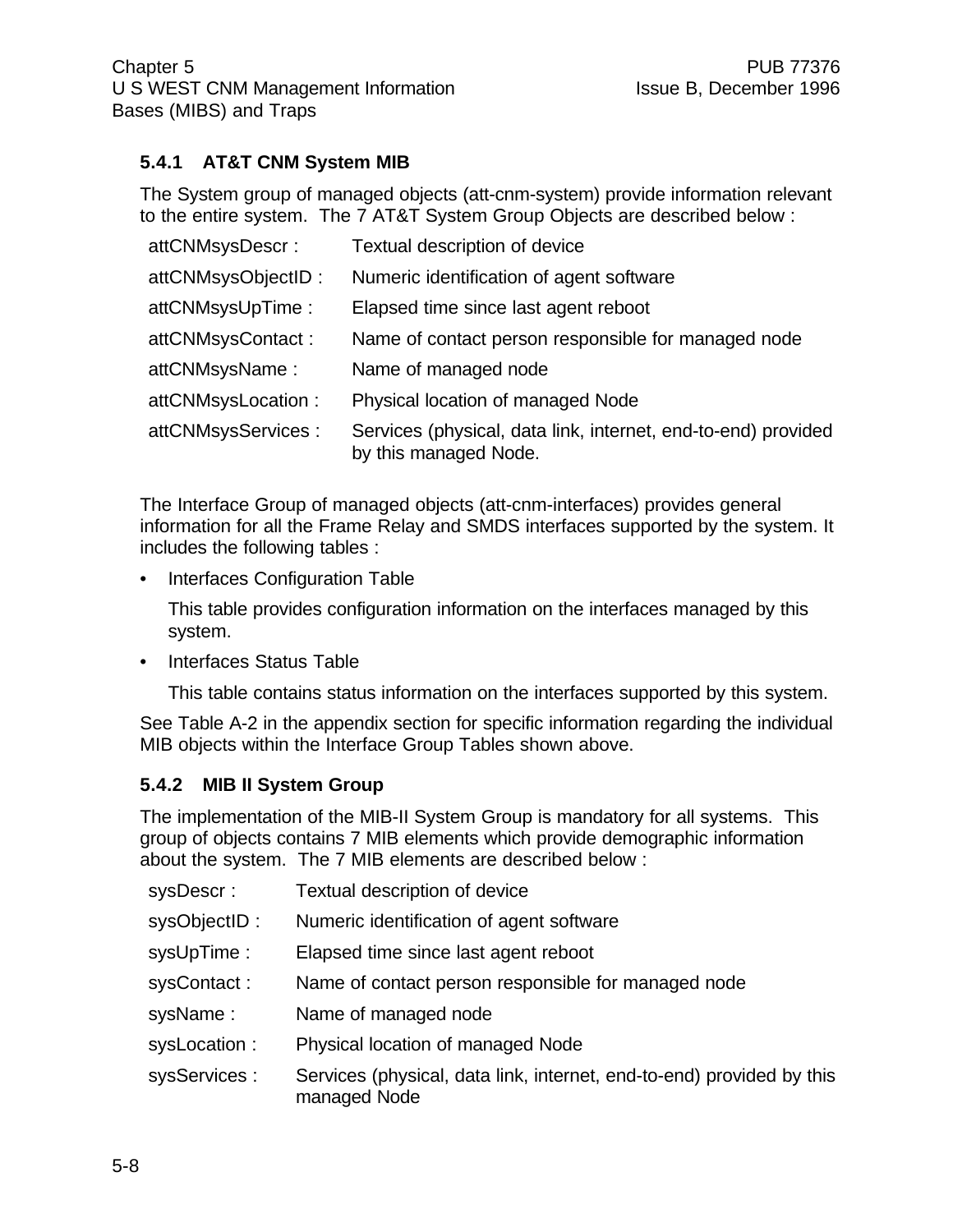### **5.4.3 AT&T DS1 MIB for Customer Network Management**

The DS1 group of managed objects (att-cnm-ds1) supported by the U S WEST CNM Option are organized into the following abstract tables :

• DS1 Configuration Table.

This table provides configuration information for the DS1 interfaces supported by this system

• DS1 Status Table.

This table provides status information on the DS1 interfaces supported by this system.

• DS1 Error Counts Table.

This table provides counts on the various protocol errors encountered by a DS1 interface during the specified measurement interval.

The MIB objects in the tables listed above provide network management information for the U S WEST SMDS and Frame Relay 1.544 Mbit/s Access Connections. See Table A-3 in the appendix section for specific information regarding the individual MIB objects within the DS1 MIB Tables mentioned above

### **5.4.4 AT&T DS3 MIB for Customer Network Management**

The DS3 group of managed objects (att-cnm-ds3) supported by the U S WEST CNM Option are organized into the following abstract tables :

DS3 Configuration Table.

This table provides configuration information on DS3 interfaces supported by this system.

• DS3 Status Table.

This table provides status information on DS3 interfaces supported by this system.

• DS3 Error Counts Table.

This table provides counts on the various protocol errors encountered by a DS3 interface during the specified measurement interval.

The MIB objects in the tables listed above provide network management information for the U S WEST SMDS 44.736 Mbit/s Access Connections. See Table A-4 in the appendix section for specific information regarding the individual MIB objects within the MIB Tables mentioned above.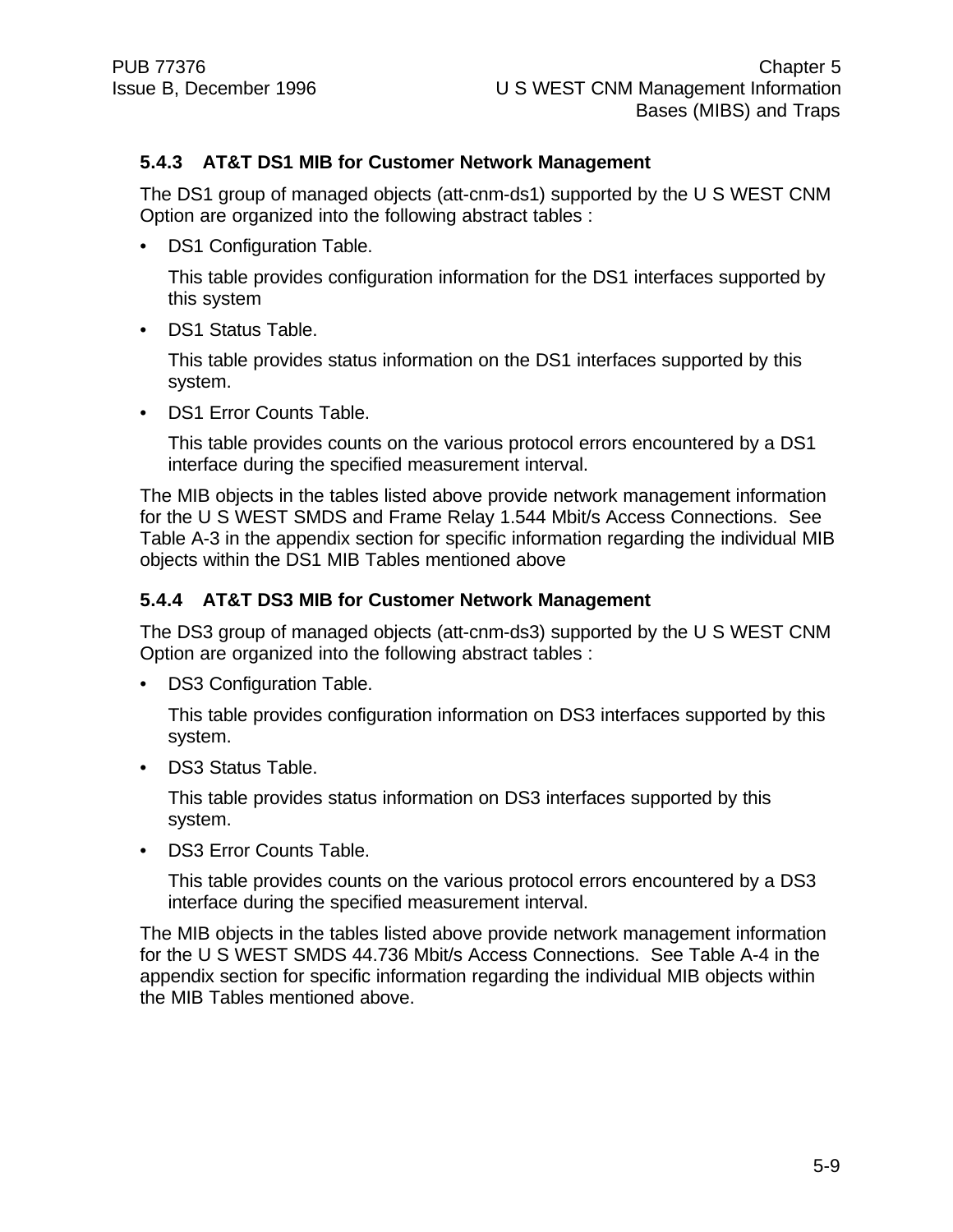### **5.4.5 AT&T SMDS Interface Protocol (SIP) MIB for Customer Network Management**

The SIP group of managed objects (att-cnm-sip) supported by the U S WEST CNM Option are organized into the following abstract tables :

• SIP Configuration Table.

This table provides configuration information on the SIP interfaces supported by this system.

• SIP Measurements Table.

This table provides counts on the various traffic measurements maintained by a SIP interface during the specified measurement interval.

• SIP Level 3 Error Log Table.

This table provides a log of the latest occurrences of the various protocol errors encountered at the Level 3 layer of all SIP interfaces supported by this system.

The MIB objects in the SIP Tables listed above provide network management information for the Level 2 and Level 3 portion of the U S WEST SNIs. See Table A-5 in the appendix section for specific information regarding the individual MIB objects within the SIP MIB Tables mentioned above.

# **5.4.6 AT&T SMDS MIB for Customer Network Management**

The SMDS group of managed objects (att-cnm-smds) supported by the U S WEST CNM Option are organized into the following abstract tables :

• SMDS Configuration Table.

This table provides SMDS subscription parameters and configuration values maintained by all SMDS Subscriber-Network Interfaces (SNIs) that are supported by this system.

• SMDS SNI Addresses Table.

This table lists the SMDS addresses assigned to the Subscriber-Network Interfaces (SNIs) supported by this system.

• SMDS Individual Address Screening Table.

This table provides the list of SMDS addresses that form the Individual Address Screening Table for a subscriber-network interface.

• SMDS Group Address Screening Table.

This table provides the list of SMDS addresses that form the Group Address Screening Table for a subscriber-network interface.

• SMDS Member-Group Address Table.

This table identifies the group addresses that are associated with a particular individual address.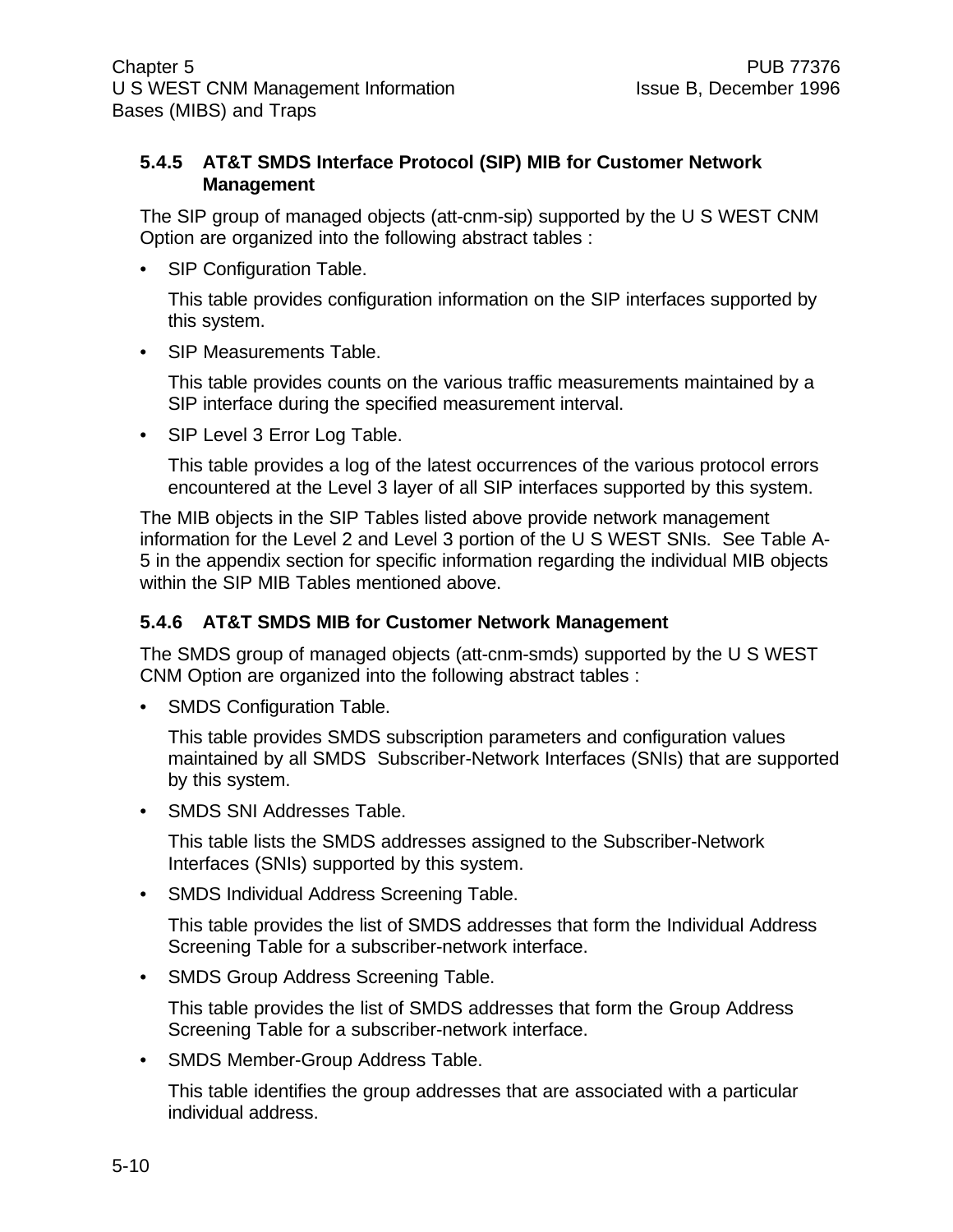• SMDS Group-Member Address Table.

This table identifies the member individual addresses that belong to a particular group, identified by a group address.

• SMDS Disagreements Table.

This table provides the counts on the various SMDS disagreement errors encountered by all SNIs supported by this system.

• SMDS Disagreements Log Table

This table provides a log of the latest occurrences of the various SMDS disagreements encountered by all SNIs supported by this system.

The objects in the SMDS MIB Tables listed above provide SMDS subscriber information maintained for the SNIs. See Table A-6 in the appendix section for specific information regarding the individual MIB objects within the SMDS MIB Tables mentioned above.

# **5.4.7 AT&T Frame Relay MIB**

The Frame Relay group of managed objects (att-cnm-fr) supported by the U S WEST CNM Option are organized into the following abstract tables :

• Frame Relay Configuration Table

This table provides configuration information the Frame Relay interfaces supported by this system.

• Frame Relay Measurements Table

This table provides counts on the various measurement counts maintained by a Frame Relay interface during the specified measurement interval.

• Frame Relay PVC-level Measurements Table

This table provides counts on the various PVC-level measurement counts maintained by a Frame Relay interface during the specified measurement interval.

• Frame Relay PVC-level Status Table

This table provides status information on Data Link Connections on all Frame Relay interfaces supported by this system.

The objects in the Frame Relay MIB Tables listed above provide network management information for Frame Relay Access Connections which terminate on U S WEST Frame Relay Node Port(s). The Frame Relay MIB is only supported in designated U S WEST Frame Relay Nodes. See Table A-7 in the appendix section for specific information regarding the individual MIB objects within the Frame Relay MIB Tables mentioned above.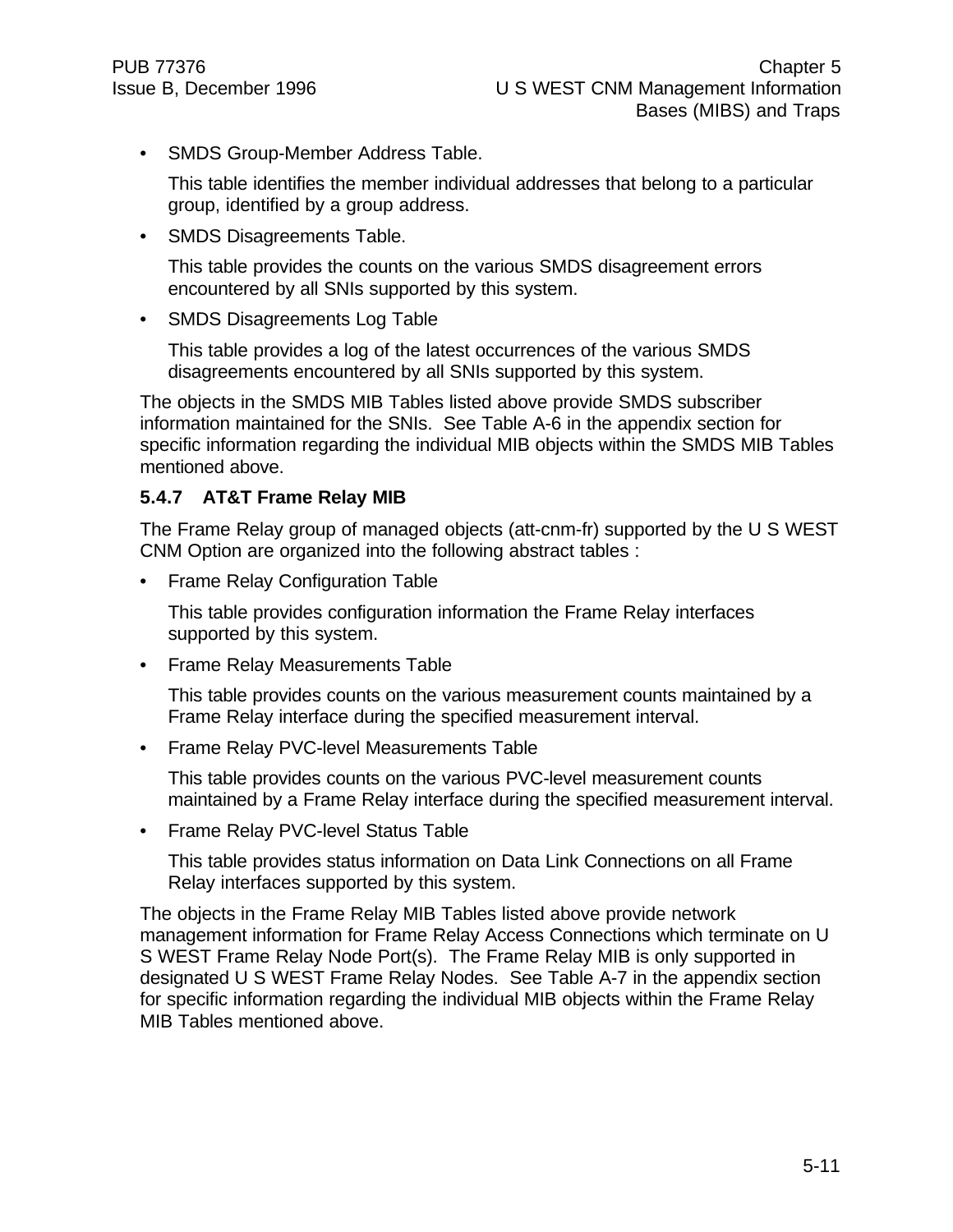#### **5.4.8 AT&T Enhanced Frame Relay MIB for Customer Network Management**

The Frame Relay group of managed objects (att-cnm-efr ) supported by the U S WEST CNM Option are organized into the following abstract tables :

• Frame Relay Interface-level Configuration Table

This table provides configuration information on the Frame Relay interfaces supported by this system.

• Frame Relay Interface-level Measurements Table

This table provides counts on the various measurement counts maintained by a Frame Relay interface during the specified measurement interval.

• Frame Relay PVC-level Configuration Table

This table provides PVC-level configuration information for the Frame Relay interfaces supported by this system.

• Frame Relay PVC-level Measurements Table

This table provides counts on the various PVC-level measurement counts maintained by a Frame Relay interface during the specified measurement interval.

• Frame Relay PVC-level Status Table

This table provides status information on Data Link Connections on all Frame Relay interfaces supported by this system.

The objects in the Enhanced Frame Relay MIB Tables listed above provide network management information for Frame Relay Access Connections which terminate on a U S WEST Frame Relay Node Port(s). The Frame Relay MIB is only supported in designated U S WEST Frame Relay Nodes. See Table A-8 in the appendix section for specific information regarding the individual MIB objects within the Enhanced Frame Relay MIB Tables mentioned above.

The AT&T Enhanced Frame Relay MIB refers to "local" and "remote" devices. These terms are used to identify devices relative to the interface that is being managed. The "local" device is the Frame Relay equipment connected to the interface (port) being managed. The "remote" device refers to the Frame Relay equipment connected to the interface that will be at the other end of the virtual connection associated with the PVCs being managed.

#### **5.4.9 Cascade Frame Relay MIB for Customer Network Management**

The Frame Relay group of managed objects supported by the U S WEST CNM Option are organized into the following abstract tables :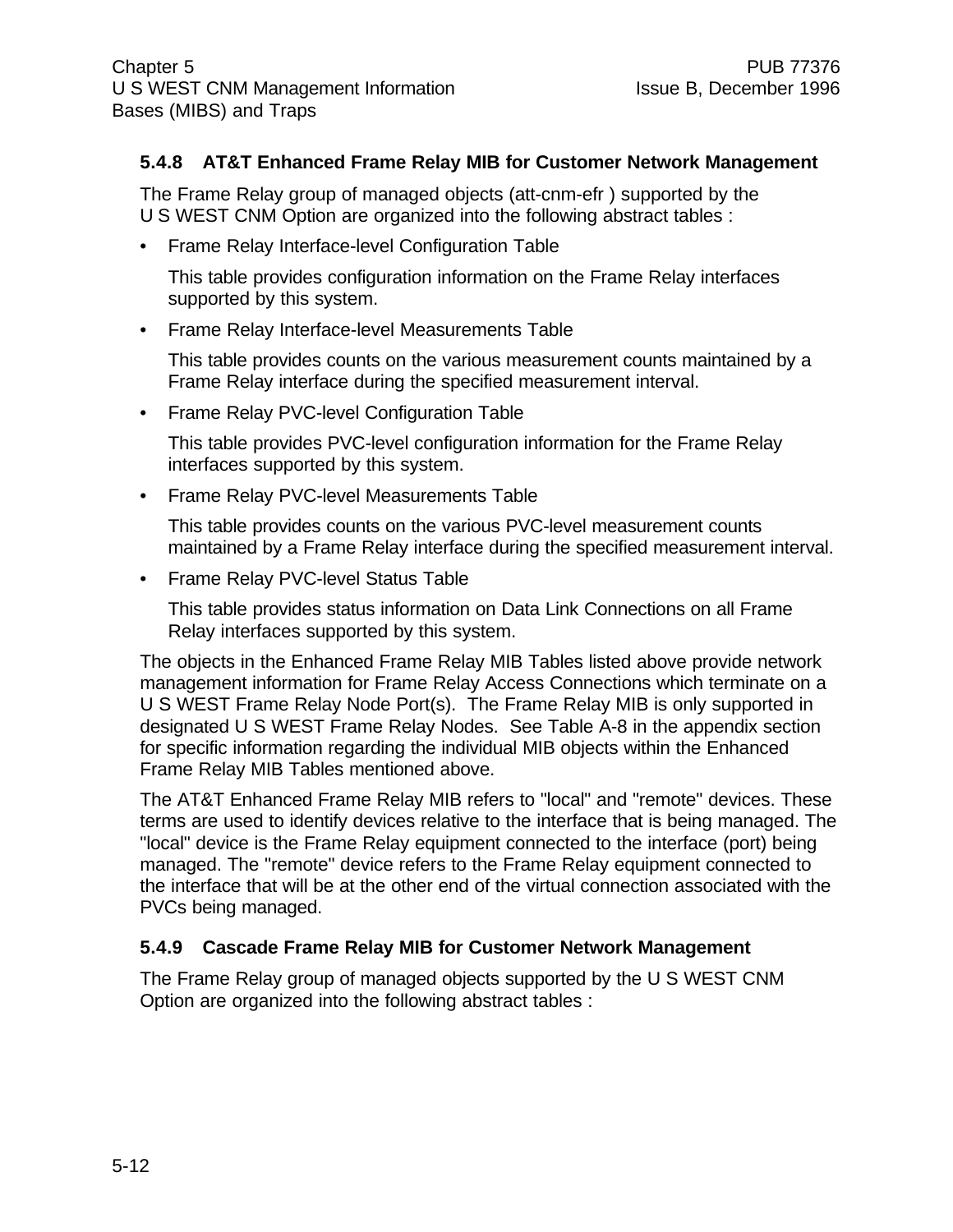• Frame Relay MIBII System Table.

This table provides information about the CNM gateway.

• Frame Relay MIBII Interfaces Table.

This table provides subscriber interface information.

• Frame Relay MIBII FrNetServMIB Table.

This table provides the Cascade Frame Relay MIB.

# **5.5 SNMPv1 Traps Supported by U S WEST CNM Option**

The U S WEST CNM Option supports four types of SNMPv1 Traps :

• Cold Start Trap

This type of trap is issued to the customer NMS when the U S WEST NMS Element Manager Proxy Agent re-initializes.

• Link Up

This type of trap is issued to the customer NMS when a customer's interface (within the subscribed portion of the U S WEST Frame Relay or SMDS Network) is placed into normal operation.

• Link Down

This type of trap is issued to the customer NMS when a customer's interface (within the subscribed portion of the U S WEST Frame Relay or SMDS Network) is non-operational.

• Authentication Failure

An authentication Failure is issued to all interested customer NMSs if an authentication failure occurs as described in Chapter 4, Section 4.7 of this document.

# **5.6 Acquisition of MIBs Supported by U S WEST CNM Option**

The actual MIBs supported in the U S WEST CNM Option are available to each U S WEST CNM Option Subscriber. The MIBs are contained within individual ASCII text files, and are based on ASN.1 syntax. The MIBs are accessible to U S WEST CNM Option Customers as follows :

- Electronic Mail using SMTP (Simple Mail Transfer Protocol supporting textual electronic mail message services) from U S WEST to U S WEST CNM Option **Customer**
- Customer must provide adequate means for receiving e-mail from U S WEST
- Hard Copy of MIBs may be provided to U S WEST CNM Customer
- Diskette provided by U S WEST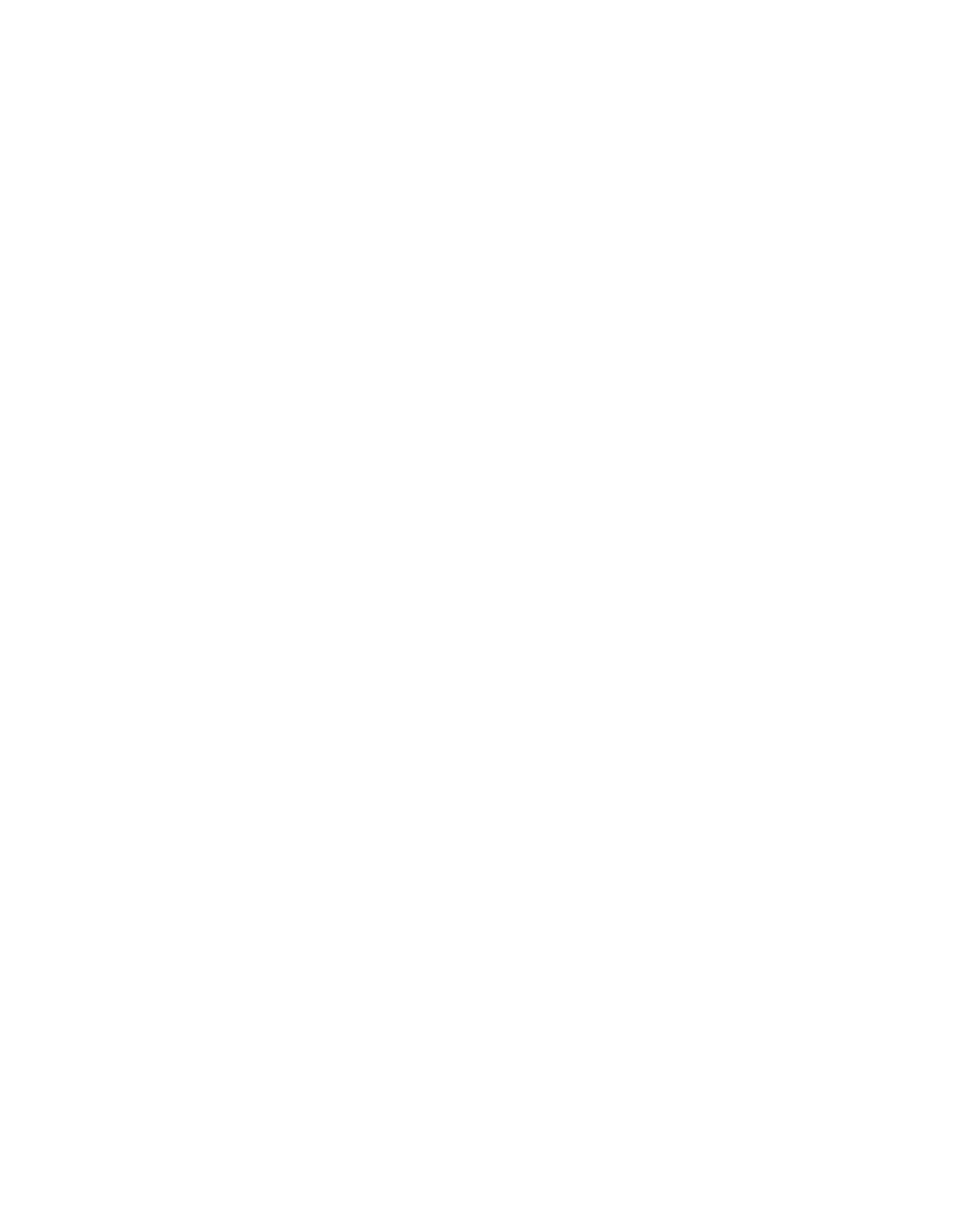# **6. Service Performance Objectives**

### **6.1 General**

This section describes the service and performance objectives for U S WEST CNM Option. For service and performance objectives associated with U S WEST Frame Relay Service and SMDS, refer to the respective technical publication.

# **6.2 CNM Option Service Objectives**

The service parameters and objectives shown in Table 6-1 are supported for the U S WEST CNM Option. Each of the service parameters are defined below:

• The availability of a service is a measure of the time the service is usable by a customer. The availability is expressed as a percentage that the service is performing in accordance with the service performance objectives over an average 12 month period. This percentage may be represented as follows :

> Availability  $(\%) =$  (Total Time - Outage Time)  $\times$  100 **Total Time \***

\* The total time is 12 months and outage time is expressed in similar units

The U S WEST CNM Option availability objective is 99.63%.

• Scheduled Service Time

Length of time in hours that the network is expected to provide CNM Option.

• U S WEST SNMPv1 User Gateway Average Response Time

The elapsed time from the customer's submission of an SNMPv1 GET or GET-NEXT message across the SMDS SNI or Frame Relay UNI to the customer's receipt of the corresponding SNMPv1 Get-Response message.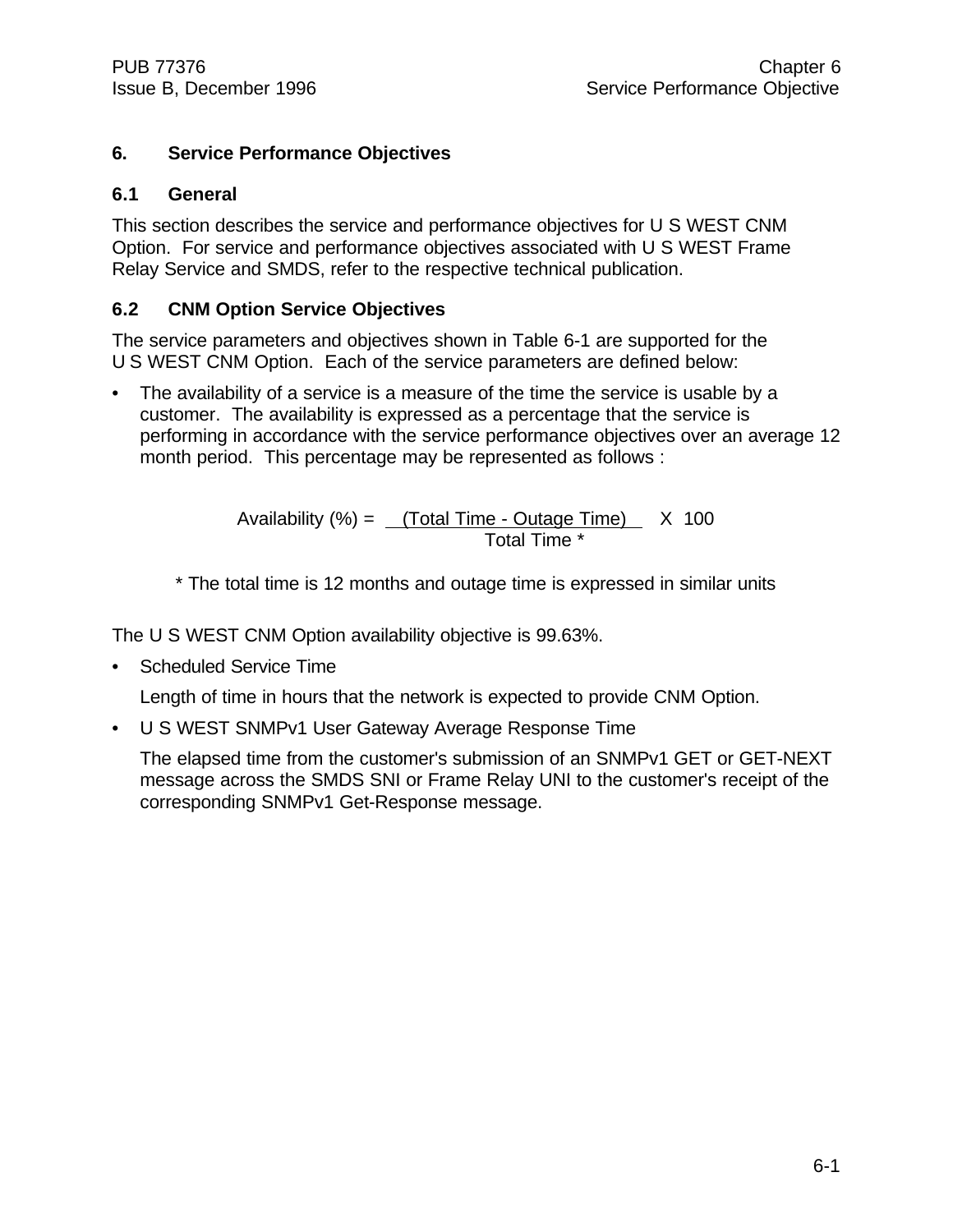For the context of this service performance objective, the message is assumed to consist of only one MIB object. Under normal traffic conditions, the U S WEST CNM User Gateway should support a U S WEST SNMPv1 User Gateway Average Response Time of 5 seconds for 95% of all the SNMPv1 Version 1 GET or GET-NEXT Requests for a 1.544 Mbps access connection. The response time will be dependent upon the volume and frequency of the SNMP requests issued to the CNM user gateway. The MIBs supported in the U S WEST CNM Option organize the MIB elements in multiple lists and tables. U S WEST recommends that the MIB Objects be accessed by row in order to optimize performance.

| <b>Service Parameter</b>                           | <b>U S WEST CNM Option Objective</b> |
|----------------------------------------------------|--------------------------------------|
| Availability                                       | 99.63%                               |
| <b>Scheduled Service Time</b>                      | 7 days a week, 24 hours a day        |
| U S WEST CNM User Gateway Average Response<br>Time | 5 Seconds                            |

**Table 6-1** U S WEST CNM Option Service Parameters and Objectives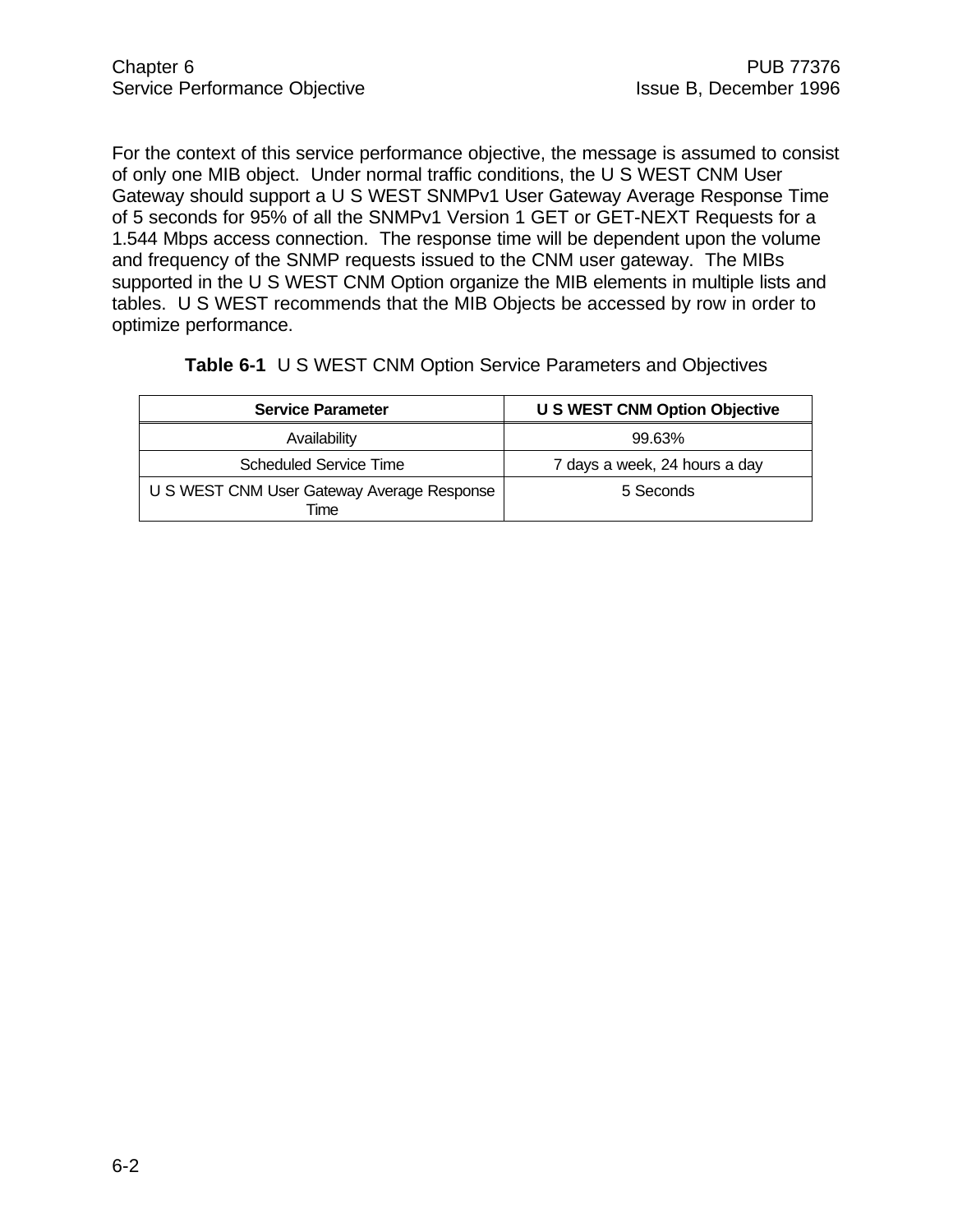#### **7. Maintenance**

#### **7.1 Customer Responsibilities**

Customer must provide, operate, and maintain the network management application software resident within the customer NMS. Customer's are responsible for providing sufficient training in order to meet the above requirements

The customer is responsible for all equipment and cable beyond the Network Interface (NI) at the customers location. The physical connector at the NI will be one of the following jacks : RJ48S, RJ48T, RJ48C, RJ48H, RJ48M, or equivalent.

In the case of service trouble, the customers or their responsible agent is responsible for sectionalizing the trouble and verifying that the trouble is not in the customer owned hardware, software (including NMS software), or cable before calling the !NTERPRISE Customer Service Center.

If the service trouble is isolated to the customer owned hardware, software, and/or cable, the customer or its responsible agent is responsible clearing trouble and restoring the service to normal operation.

In the case of degraded service (e.g., frequent slow response times, dropped SNMP packets), the customer should contact the !NTERPRISE Customer Service Center at 1-800-227-2218.

Joint testing between the customer and/or its responsible agent, and U S WEST personnel may be necessary for isolating service troubles.

#### **7.2 U S WEST Responsibilities**

U S WEST is responsible for all hardware, software, and cable on the U S WEST side (i.e., network side) of the NI at the customer location, and also for maintaining the underlying transport facilities between the customer locations, and between the Central Office (CO) Hub and the customer location.

U S WEST will furnish the customer a trouble reporting telephone number, and will commit to a two (2) hour maximum service restore time in the event of a service interruption due to an electronic component failure. If the trouble is caused by a facility failure, the maximum service restore time is eight (8) hours. The maximum service restore time in the event of a node failure is 2.5 hours.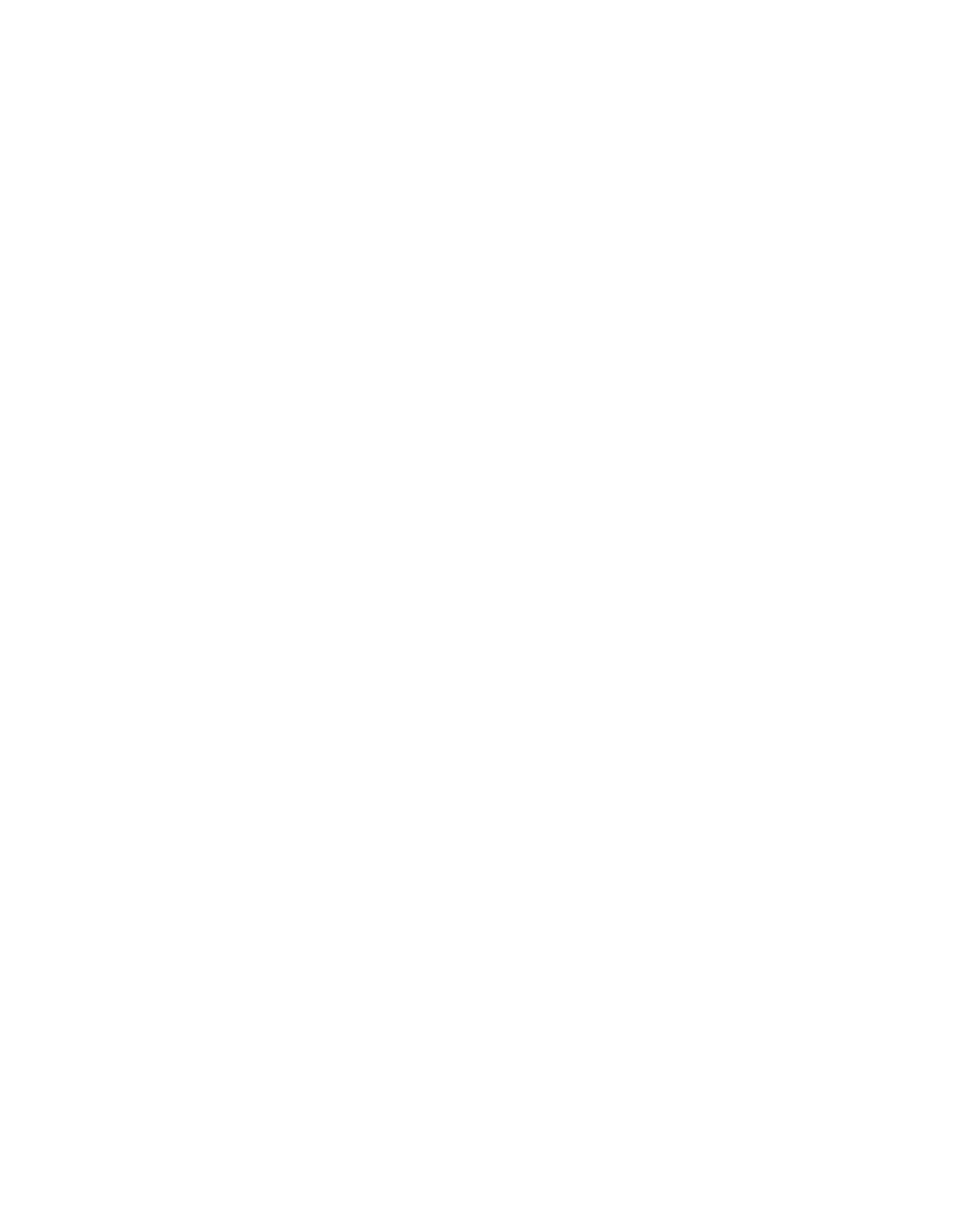# **8. Definitions**

# **8.1 Acronyms**

| <b>ACS</b>      | <b>Advanced Communication Services</b>                       |
|-----------------|--------------------------------------------------------------|
| <b>ANSI</b>     | American National Standards Institute                        |
| ASN.1           | <b>Abstract Syntax Notation One</b>                          |
| <b>CCITT</b>    | International Telephone and Telegraph Consultative Committee |
| <b>CIR</b>      | <b>Committed Information Rate</b>                            |
| <b>CNM</b>      | <b>Customer Network Management</b>                           |
| <b>CPE</b>      | <b>Customer Provided Equipment</b>                           |
| CSU             | <b>Channel Service Unit</b>                                  |
| <b>CRC</b>      | <b>Cyclic Redundancy Check</b>                               |
| <b>DDS</b>      | <b>Digital Data Service</b>                                  |
| DE.             | <b>Discard Eligibility</b>                                   |
| <b>DLCI</b>     | Data Link Connection Identifier                              |
| <b>DOD</b>      | Department of Defense                                        |
| DS <sub>1</sub> | Digital Signal Level 1 (1.544 Mbit/s)                        |
| <b>DQDB</b>     | <b>Distributed Queue Dual Bus</b>                            |
| <b>DSU</b>      | Data Service Unit                                            |
| <b>DTE</b>      | Data Terminal Equipment                                      |
| EC              | <b>Exchange Carrier</b>                                      |
| EU              | End-User                                                     |
| EU-POT          | <b>End-User Point of Termination</b>                         |
| <b>FCC</b>      | <b>Federal Communications Commission</b>                     |
| <b>FCS</b>      | <b>Frame Check Sequence</b>                                  |
| <b>FR</b>       | <b>Frame Relay</b>                                           |
| <b>FRF</b>      | Frame Relay Forum                                            |
| <b>FRS</b>      | <b>Frame Relay Service</b>                                   |
| <b>IETF</b>     | <b>Internet Engineering Task Force</b>                       |
| IC              | Interexchange Carrier                                        |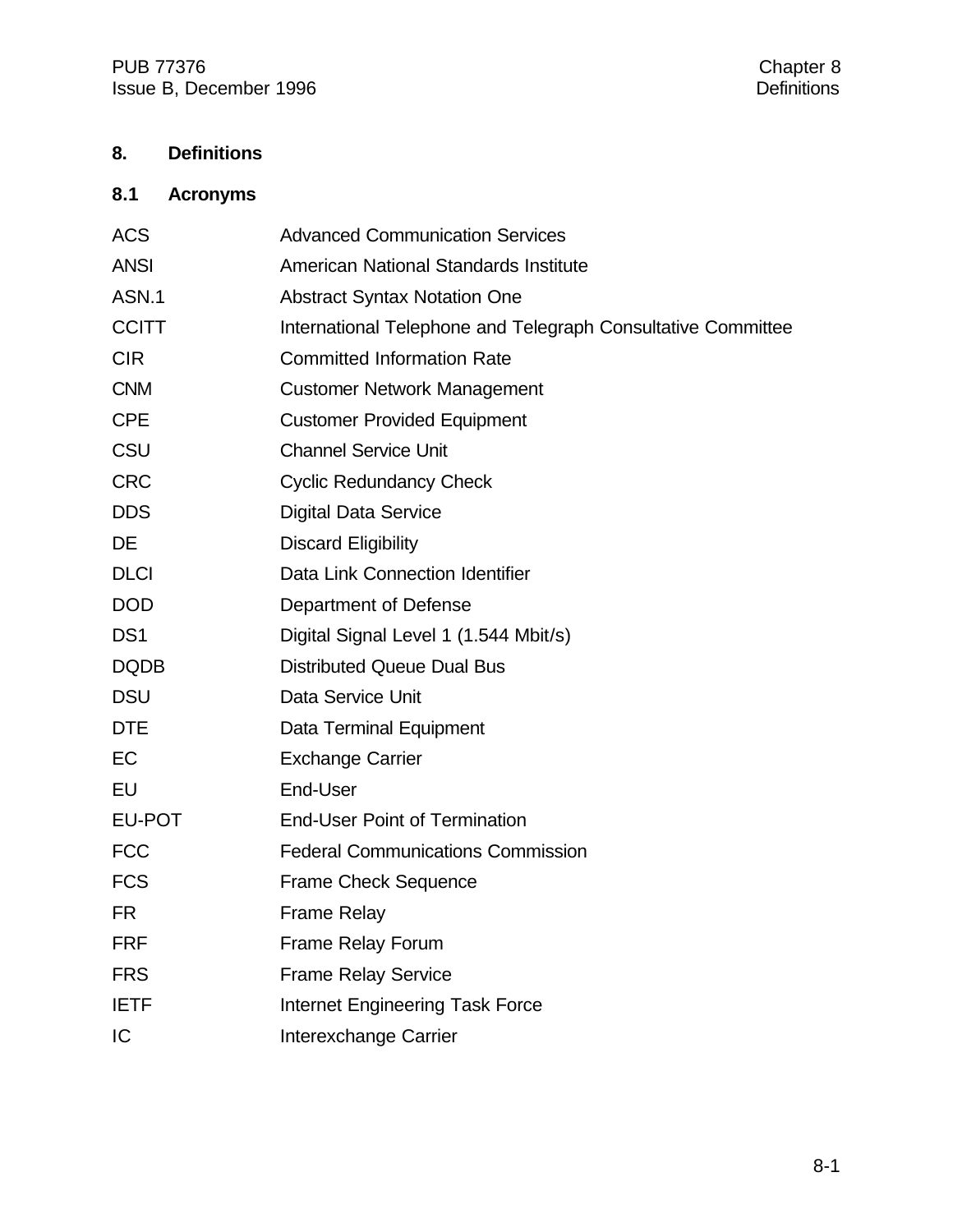| <b>IC-POP</b>       | Interexchange Carrier-Point of Presence        |
|---------------------|------------------------------------------------|
| ΙP                  | <b>Internet Protocol</b>                       |
| <b>ISDN</b>         | <b>Integrated Services Digital Network</b>     |
| <b>ISO</b>          | International Organization For Standardization |
| L <sub>2_PDU</sub>  | Level 2_Protocol Data Unit                     |
| L <sub>3</sub> _PDU | Level 3_Protocol Data Unit                     |
| LAN                 | <b>Local Area Network</b>                      |
| <b>LAPD</b>         | Link Access Procedure D                        |
| <b>LATA</b>         | Local Access and Transport Area                |
| <b>LEC</b>          | Local Exchange Carrier                         |
| LMI                 | Local Management Interface                     |
| <b>MAC</b>          | <b>Medium Access Control</b>                   |
| <b>MIB</b>          | <b>Management Information Base</b>             |
| <b>NC</b>           | <b>Network Channel</b>                         |
| <b>NCI</b>          | Network Channel Interface                      |
| <b>NI</b>           | <b>Network Interface</b>                       |
| <b>NMS</b>          | <b>Network Management Station</b>              |
| <b>NNI</b>          | Network-to-Network Interface                   |
| <b>OSI</b>          | Open System Interconnection                    |
| <b>PDU</b>          | <b>Protocol Data Unit</b>                      |
| <b>POP</b>          | <b>Point of Presence</b>                       |
| <b>POT</b>          | <b>Point of Termination</b>                    |
| <b>PVC</b>          | <b>Permanent Virtual Connection</b>            |
| <b>RFC</b>          | <b>Request For Comments</b>                    |
| <b>SDLC</b>         | <b>Synchronous Data Link Control</b>           |
| <b>SIP</b>          | <b>SMDS Interface Protocol</b>                 |
| <b>SMI</b>          | Structure of Management Information            |
| <b>SNMP</b>         | Simple Network Management Protocol             |
| SNMP <sub>v1</sub>  | Simple Network Management Protocol Version 1   |
| SNMP <sub>v2</sub>  | Simple Network Management Protocol Version 2   |
| <b>SWC</b>          | <b>Serving Wire Center</b>                     |
| Тc                  | <b>Measurement Interval</b>                    |
|                     |                                                |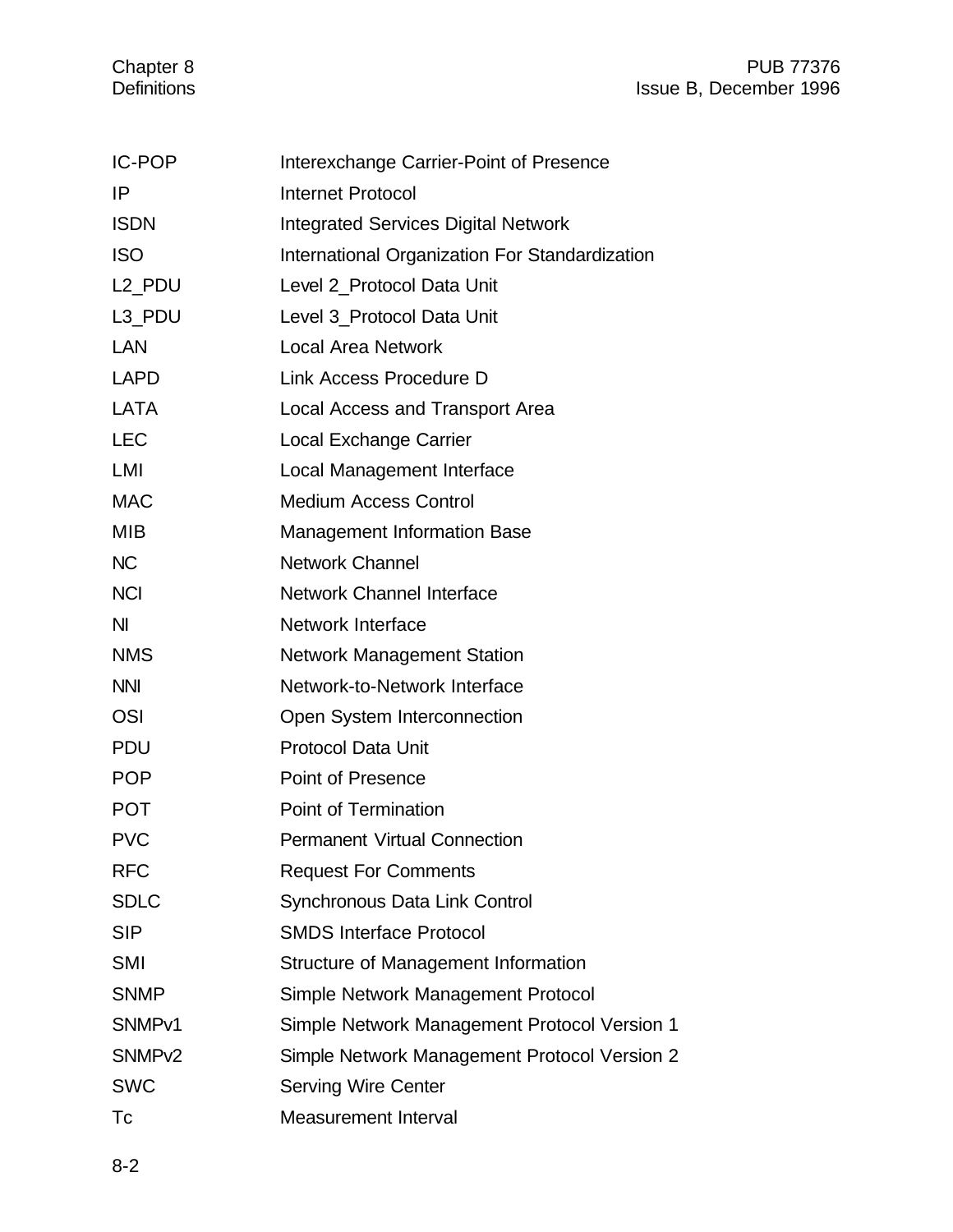| TCP/IP | <b>Transmission Control Procedures/Internet Protocol</b> |
|--------|----------------------------------------------------------|
| UDP    | User Datagram Protocol                                   |
| UNI    | User-Network Interface                                   |

## **8.2 Glossary**

#### **Alternate Mark Inversion (AMI)**

A one (mark) pulse which is the opposite polarity as its predecessor.

#### **American National Standard Institute (ANSI)**

An organization supported by the telecommunications industry to establish performance and interface standards.

#### **Availability**

The relative amount of time that a service is "usable" by a customer, represented as a percentage over a consecutive 12 month period.

#### **Bandwidth**

The range of frequencies that contain most of the energy or power of a signal; also, the range of frequencies over which a circuit or system is designed to operate.

#### **Bc - Committed Burst Size (bits)**

The maximum amount of subscriber data that the network agrees to transfer, under normal conditions, during a time interval Tc.

#### **Be - Excess Burst Size (bits)**

The maximum amount of uncommitted data in excess of Bc that the network will attempt to transfer during a time interval Tc.

#### **Bipolar with 8 Zero Substitution (B8ZS)**

Bipolar 8 Zero Substitution is an application of BPRZ and is an exception to the Alternate Mark Inversion (AMI) line-code rule. It is one method for providing bit independence for digital transmission by providing a minimum 1s density of 1 in 8 bits.

#### **Bits/second (bit/s)**

Bits per second; e.g., 1200bps. In data transmission, it is the number of binary zero and one bits transmitted in 1 second. Modern terminology uses "bit/s"; e.g., 1200 bit/s.

#### **Bit Error Rate (BER)**

The ratio of the number of bit errors to the total number of bits transmitted in a given time interval.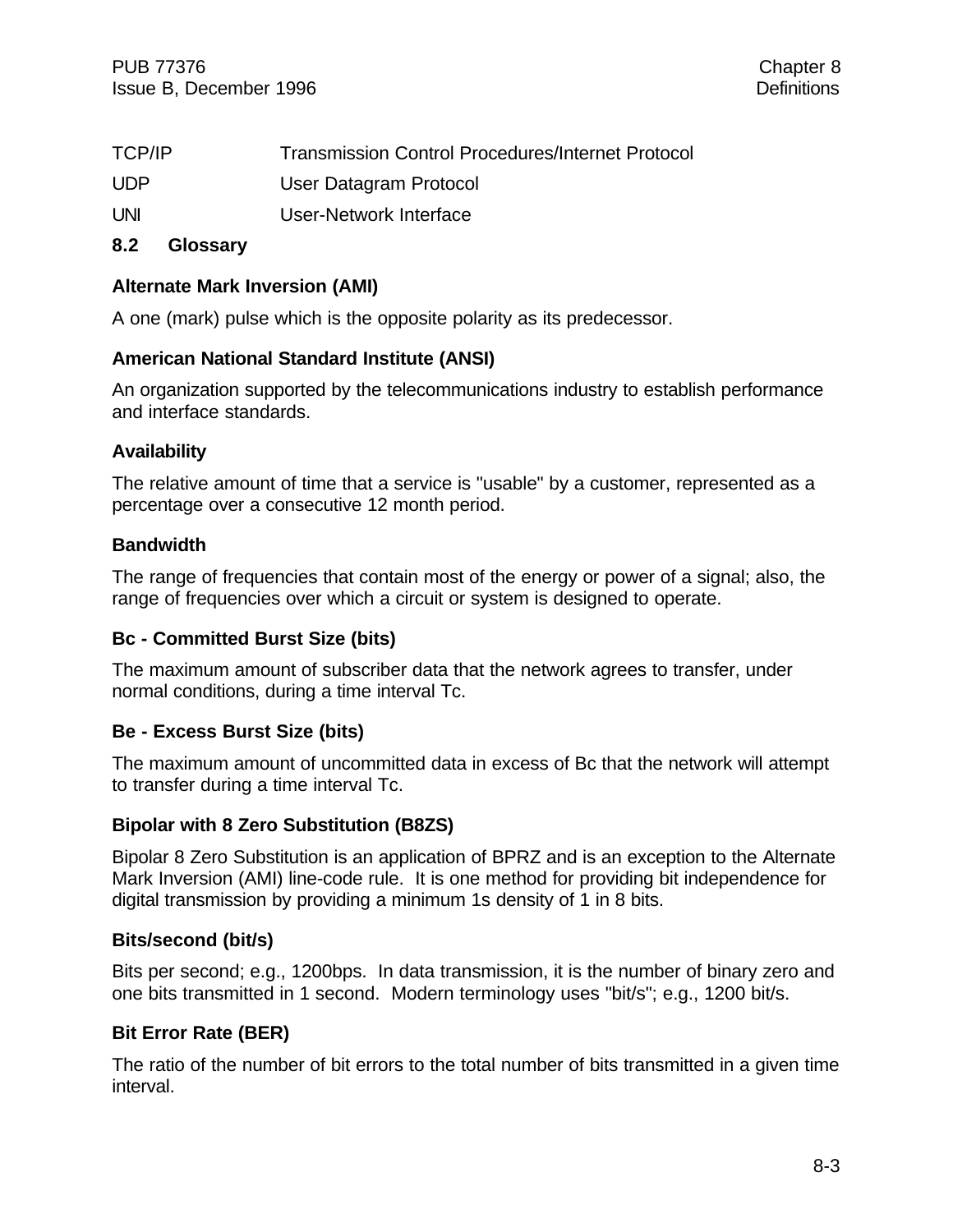# **Byte**

A consecutive number of bits usually constituting a complete character or symbol. If the length of the byte is not specified, it is conventionally assumed to have a length of 8 bits. In the Digital Data System, a byte refers to an arbitrary group of 8 consecutive bits; it does not correspond to a byte of customer data.

### **Carrier**

An organization whose function is to provide telecommunications services. Examples are: Local Exchange Carrier, Interexchange Carriers, Cellular Carriers, etc.

# **Central Office (CO)**

A local switching system (or a portion thereof) and its associated equipment located at a wire center.

# **Channel**

An electrical or photonic, in the case of fiber optic based transmission systems, communications path between two or more points of termination.

# **Channel Service Unit (CSU)**

This unit provided regeneration of the signal received from the network, controls the pulse shape and amplitude for transmission of the signal into the network, and possibly provided loop-back. The CSU function is frequently found within a Data Service Unit (DSU).

# **Character**

Letter, numeral, punctuation, control figure or any other symbol contained in a message.

#### **Committed Information Rate (CIR) bit/s**

The rate at which the network agrees to transfer information, under normal conditions, during a time interval Tc.

# **Customers**

Denotes any individual, partnership or corporation who subscribes to the services provided by U S WEST Customers are divided into two distinct and separate categories: (1) carriers, who provide interexchange services for hire for others, and (2) end-users, who request services only for their own use.

# **Cyclic Redundancy Check (CRC)**

A method of checking the integrity of received data, where the check uses a polynomial algorithm based on the content of the data.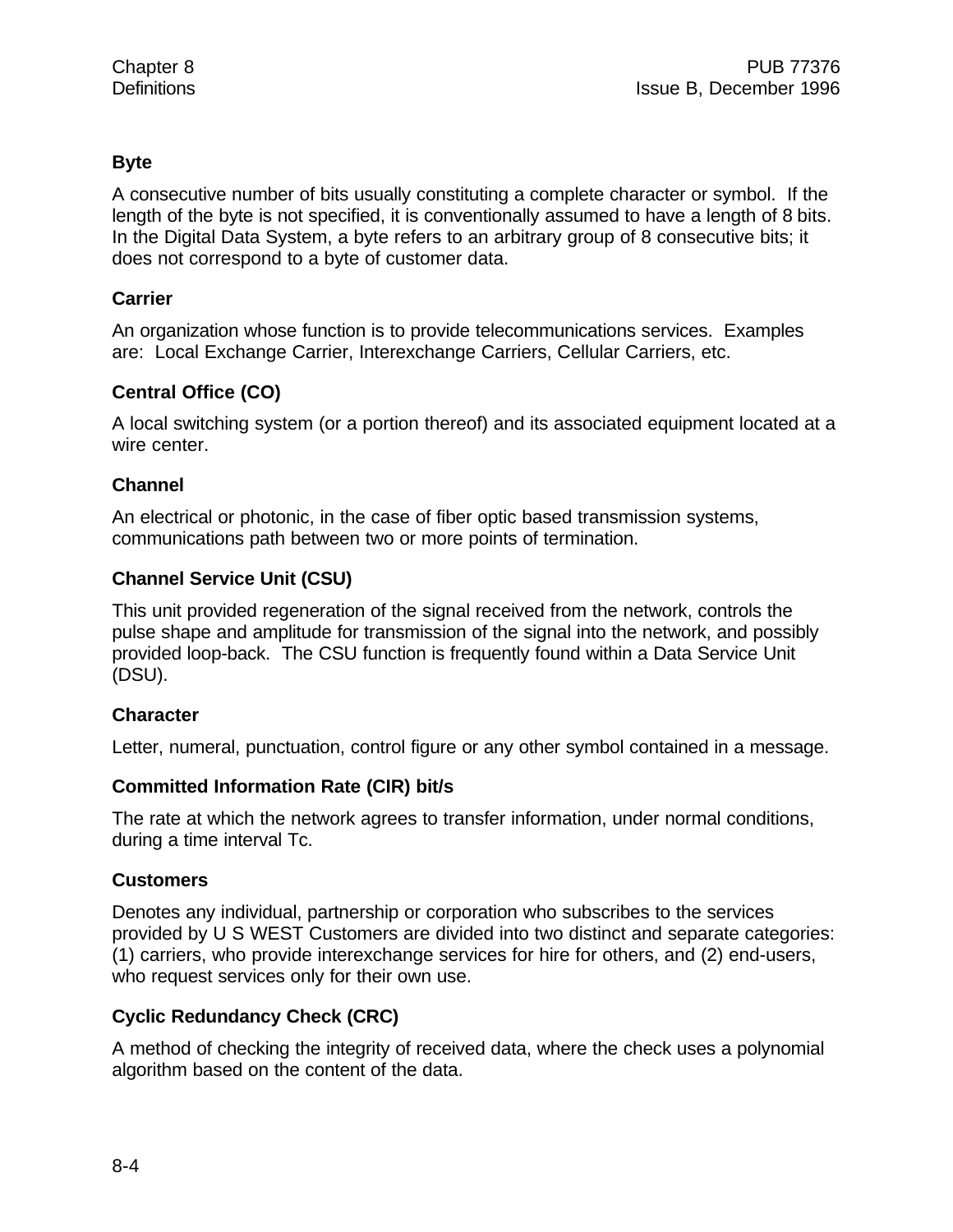# **Customer Premises**

Denotes a building or portions(s) of a building occupies by a single customer or end-user either a place of business or residence. Adjacent building and the buildings on the same continuous property occupies by the customer and not separated by a public thoroughfare, are also considered the customer's premises.

# **Customer Provided Equipment (CPE)**

Equipment owned and maintained by the customer and located on their side of the Enduser Point of Termination (EU-POT) network interface. In the U S WEST Digital Data Service application, CPE typically includes the DSU (CSU/DSU) and data terminal equipment which are connected to the channel.

### **Data Link Connection Identifier (DLCI)**

The DLCI is located within the address field of a frame relay packet, and is used to identify each PVC.

# **Service Unit (DSU)**

Digital, customer premises equipment used to recover timing from a baseband BPRZ signal, and which converts from BPRZ line signals to a business machine interface signal such as V.35. At 64 kbit/s and below, DSU and Channel Service Unit (CSU) functions are, in modern equipment, combined in a single unit sometimes called a General Service Unit (GSU), Basic Service Unit (BSU) or Data Service Unit -A (DSU-A) so that it is part of the Data Communications Equipment (DCE). Above 64 kbit/s, DSU functions are frequently contained in the Data Terminal Equipment (DTE). The DSU usually contains circuitry to recognize, and respond to, loop-back commands from the serving test center.

#### **Data Terminal Equipment (DTE)**

A generic term for customer terminal equipment that connects to the network through a modem or through digital Network Channel Terminating Equipment (NCTE), e.g., a computer or a PBX.

#### **Destination Address**

An 8-octet field contained within the Level 3 Protocol Data Unit which identifies a specific end point of the destination SNI.

#### **Digital Hierarchy Level**

The level in the digital hierarchy. The levels and the respective bit rates are:

| Level             |                | <b>Bit Rate</b> |
|-------------------|----------------|-----------------|
| D <sub>S0</sub>   | 64.            | kbit/s          |
| DS <sub>1</sub>   |                | 1.544 Mbit/s    |
| DS <sub>1</sub> C |                | 3.152 Mbit/s    |
| DS <sub>2</sub>   |                | 6.312 Mbit/s    |
| DS <sub>3</sub>   | 44.736 Mbit/s  |                 |
| DS4NA             | 139.264 Mbit/s |                 |
| DS4               | 274.176 Mbit/s |                 |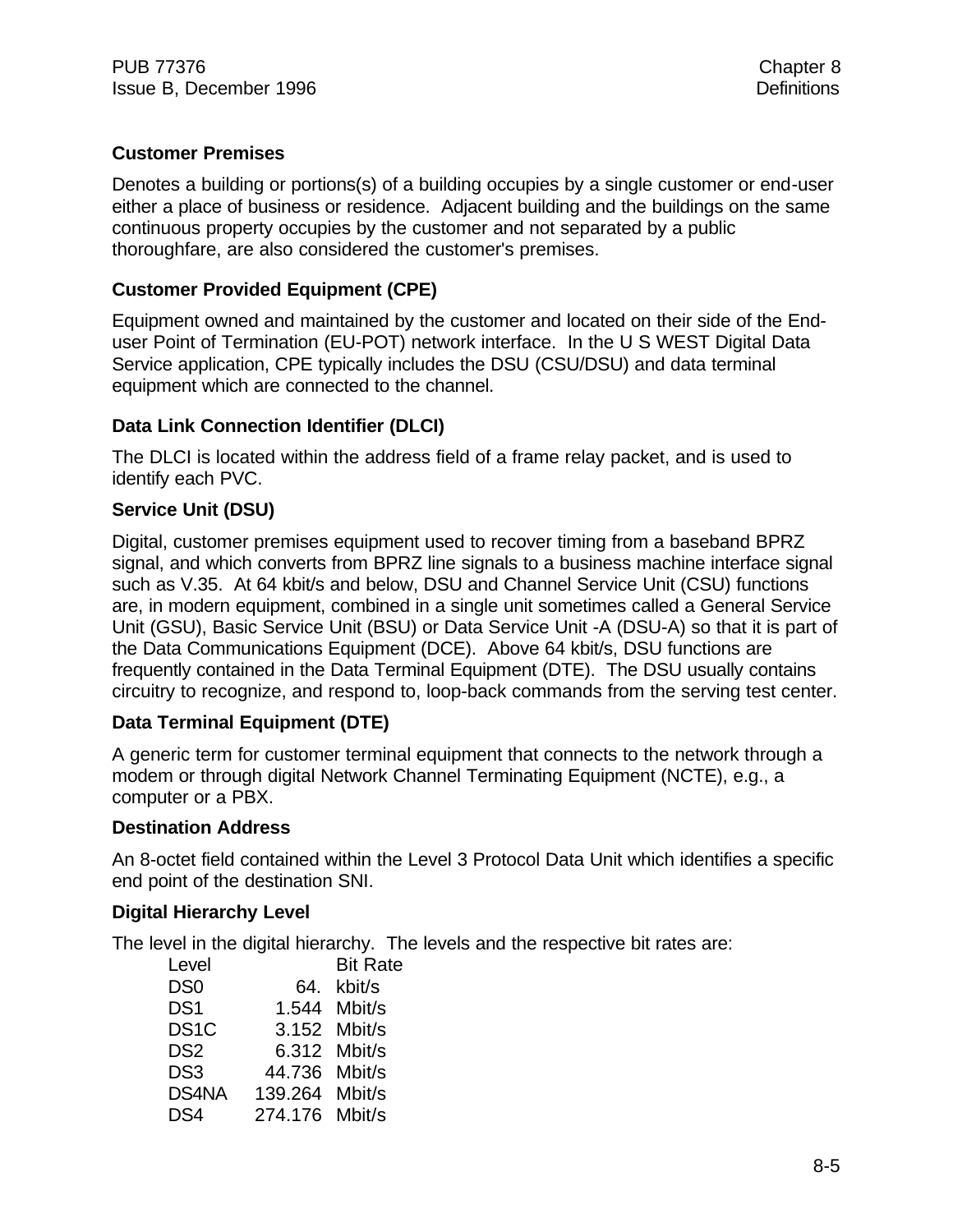### **Discard Eligibility (DE) Indicator bit**

A single bit located within the address field of a frame relay packet which is used to indicate that a frame should be discarded in preference to other frames during a frame discarding process.

#### **Ethernet**

A packet-switched local network design (by Xerox Corporation) employing CSMA/CD as access control mechanism.

### **End-User (EU)**

The term "end-user" denotes any customer of telecommunications service that is not a carrier, except that a carrier shall be deemed to be an "end-user" to the extent that such carrier uses a telecommunications service for administrative purposes without making such service available to others, directly or indirectly. The term is frequently used to denote the difference between a Carrier interface and an interface subject to unique regulatory requirements at non-Carrier customer premises (FCC Part 68, etc.)

# **End-User POT (EU-POT)**

The Network Interface at the end-user's premises at which U S WEST's responsibility for the provision of service ends.

#### **Facilities**

Facilities are the transmission paths between the demarcation points serving customer locations, a demarcation point serving a customer location and a U S WEST Central Office, or two U S WEST offices.

#### **Flow Control**

The function of managing the rate at which data is received/transmitted by a receiver/transmitter.

#### **Frame Relay Access Link**

A Frame Relay access channel used to access the designated geographical U S WEST Frame Relay Service Serving Area.

#### **Group Address Screen**

Group Address Screen is used for screening destination addresses of protocol data units originating by the CPE.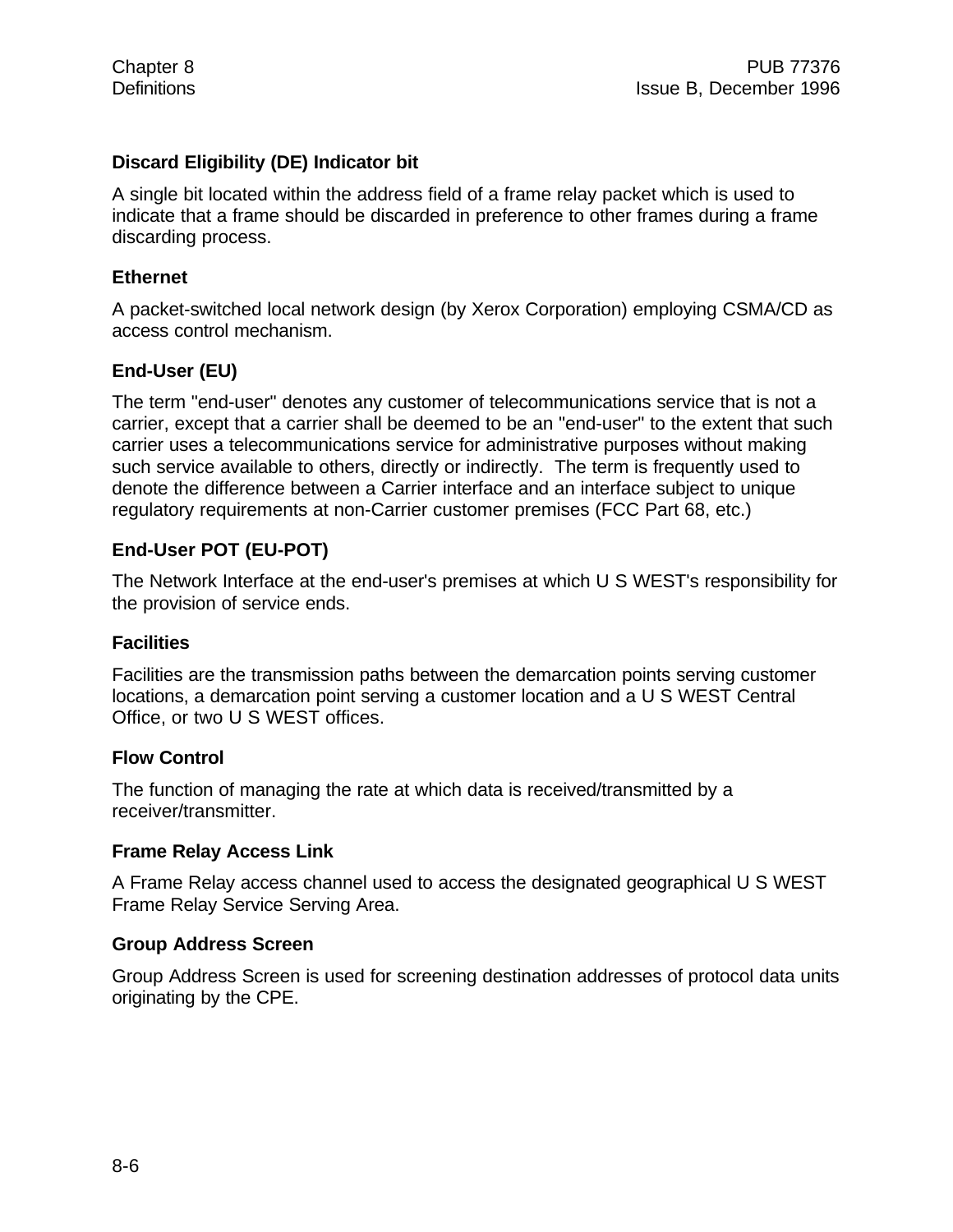#### **Individual Address Screen**

Individual Address Screens is used for screening destination addresses of Protocol Data Units (PDUs) originating by the CPE, and source addresses of PDUs delivered to the CPE.

#### **Integrated Services Digital Network (ISDN)**

A network providing or supporting a range of telecommunications services that provides digital connections between end-users.

### **Interexchange Carrier (IC)**

Any individual, partnership, association, joint-stock company, trust, governmental entity or corporation engaged for hire in interstate or foreign communication by wire or radio, between two LATAs.

### **Kilobit/Second (kbit/s)**

One thousand (1000) bit/second

### **Local Access and Transport Area (LATA)**

A geographic area for the provision and administration of communications service. It encompasses designated exchanges that are grouped to serve common social, economic and other purposes.

#### **Local Area Network (LAN)**

Network permitting the interconnection and intercommunication of a group of computers, primarily for the sharing of resources such as data storage devices and printers.

#### **Multiplexer**

An equipment unit to multiplex, or do multiplexing: Multiplexing is a technique of modulating (analog) or interleaving (digital) multiples, relatively narrow bandwidth channels into single channel having a wider bandwidth (analog) or higher bit-rate (digital). The term Multiplexer implies the demultiplexing function is present to reverse the process so it is not usually stated.

# **Network Channel (NC) Code**

The Network Channel (NC) code is an encoded representation used to identify both switched and non-switched channel services. Included in this code set are customer options associated with individual channel services, or feature groups and other switched services.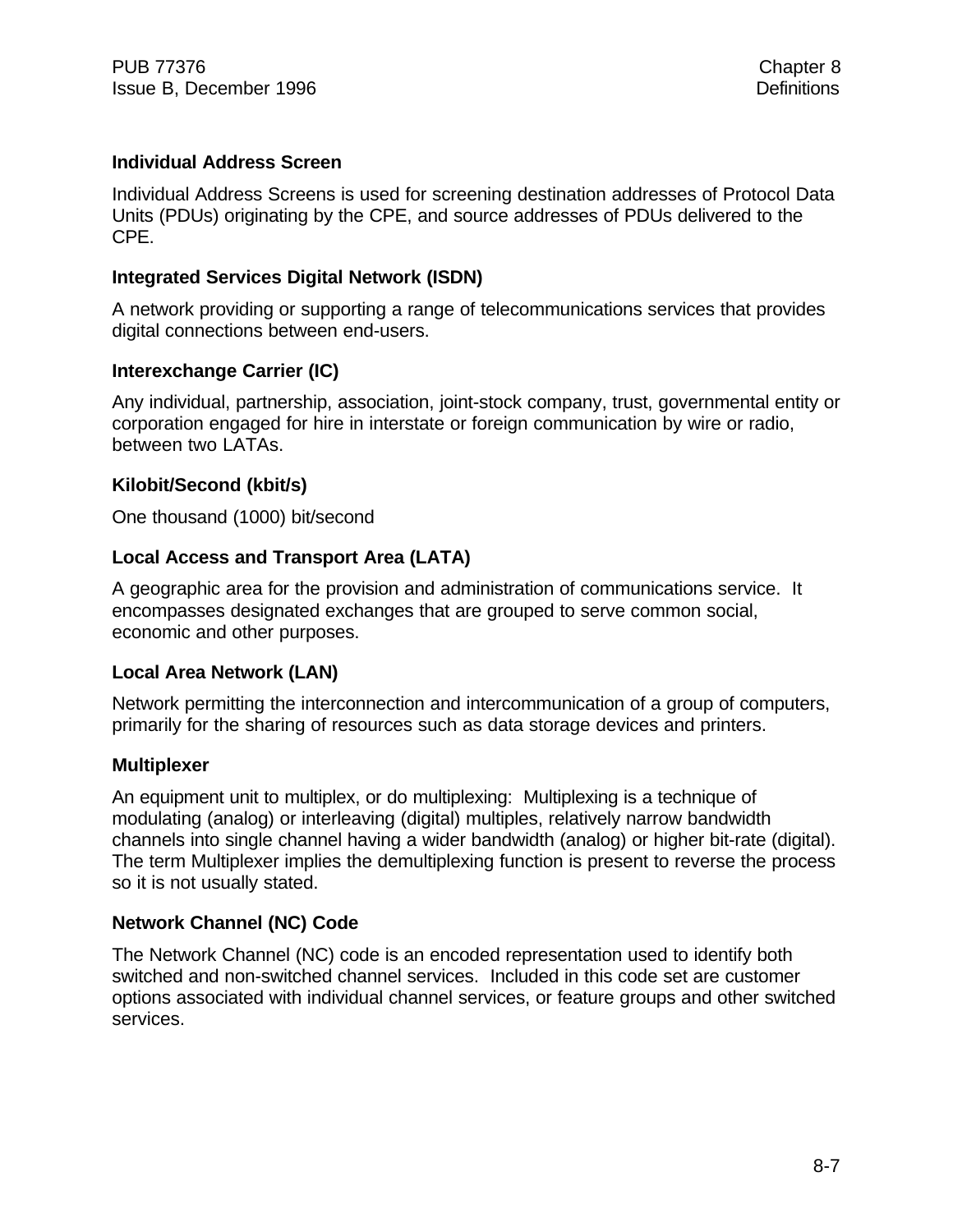## **Network Channel Interface (NCI) Code**

The Network Channel Interface (NCI) code is an encoded representation used to identify five (5) interface elements located at a Point of Termination (POT) at a central office or at the Network Interface at a customer location. The Interface code elements are: Total Conductors, Protocol, Impedances, Protocol, Impedances, Protocol Options, and Transmission Level Points (TLP). (At a digital interface, the TLP element of the NCI code is not used).

#### **Network Interface (NI)**

The point of demarcation on the customer's premises at which U S WEST's responsibility for the provision of service ends.

### **Octet**

An eight (8) bit byte

### **Packet**

A unit of data, consisting of binary digits including data and call-control signals, that is switched and transmitted as a composite whole.

### **Packet Switched Network**

A switched network which provides connection for forwarding standard data packets between user parties.

#### **Point of Presence (POP)**

A physical location within a LATA at which an Interexchange Carrier (IC) establishes itself for the purpose of obtaining LATA access and to which U S WEST Provides access service.

# **Point of Termination (POT)**

The physical telecommunications interface that establishes the technical interface, the test point(s), and the point(s) of operational responsibility. (See Network Interface).

#### **Port**

A place at which energy or signals enter or leave a device, circuit, etc.

#### **Premises**

Denotes a building or portion(s) of a building occupied by a single customer or end-user either as a place of business of residence.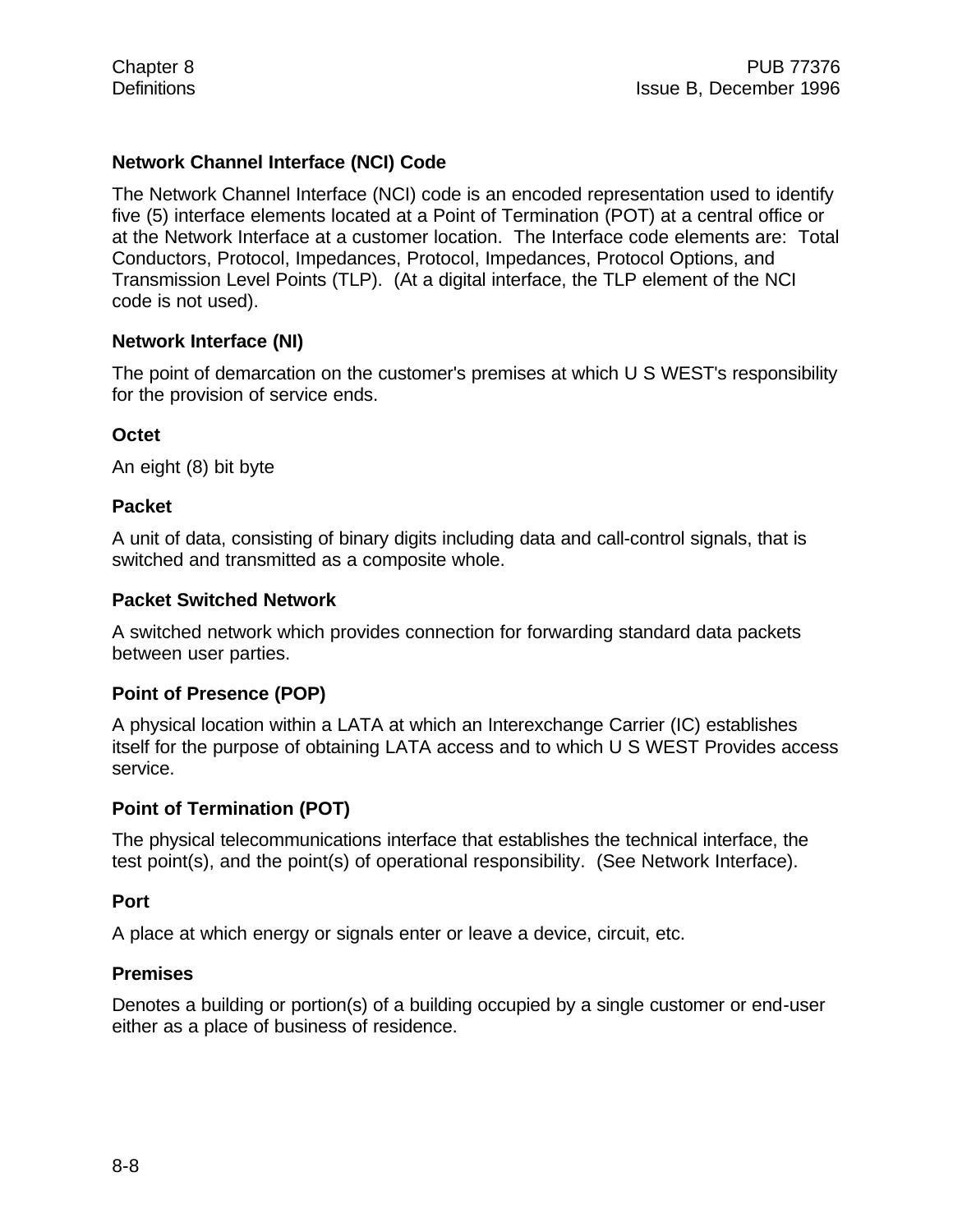# **Protocol**

The rules for communication system operation which must be followed if communication is to be effected; the complete interaction of all possible series of messages across an interface. Protocols may govern portions of a network, types of service, or administrative procedures.

# **Protocol Data Unit (PDU)**

An International Standards Organization (ISO) term referring to a packet of information exchange between two entities via a protocol.

#### **Serving Wire Center (SWC)**

The term "Serving Wire Center" denotes a U S WEST Central Office from which dial tone for the Local Exchange Service would normally be provided to the demarcation point on the property at which the customer is served.

#### **Signaling**

The transmission of information to establish, monitor, or release connections and/or provide Network Control.

#### **Source Address**

An 8-octet field contained within the Level 3\_ Protocol Data Unit (L3\_PDU) which identifies a specific end point of the originating SNI.

#### **Switched Multi-megabit Data Service (SMDS) Access Connection**

Allows for the transfer of information between Customer-provided compatible SMDS equipment and the ACS Network.

#### **Switched Multi-megabit Data Service (SMDS) Data Unit**

A packet which contains Customer information. Each data unit contains both the source address that identifies the originating Subscriber Network Interface and the destination address that identifies the SNI of the intended recipient.

#### **Switched Multi-megabit Data Service (SMDS) Group Address**

An address type of a set of individual address associated with one or more Subscriber Network Interfaces (SNI's).

#### **Switched Multi-megabit Data Service (SMDS) Individual Address**

An address type of a specific end point of a SNI.

#### **Subscriber Network Interface (SNI)**

The point at which CPE interfaces to the network supporting SMDS.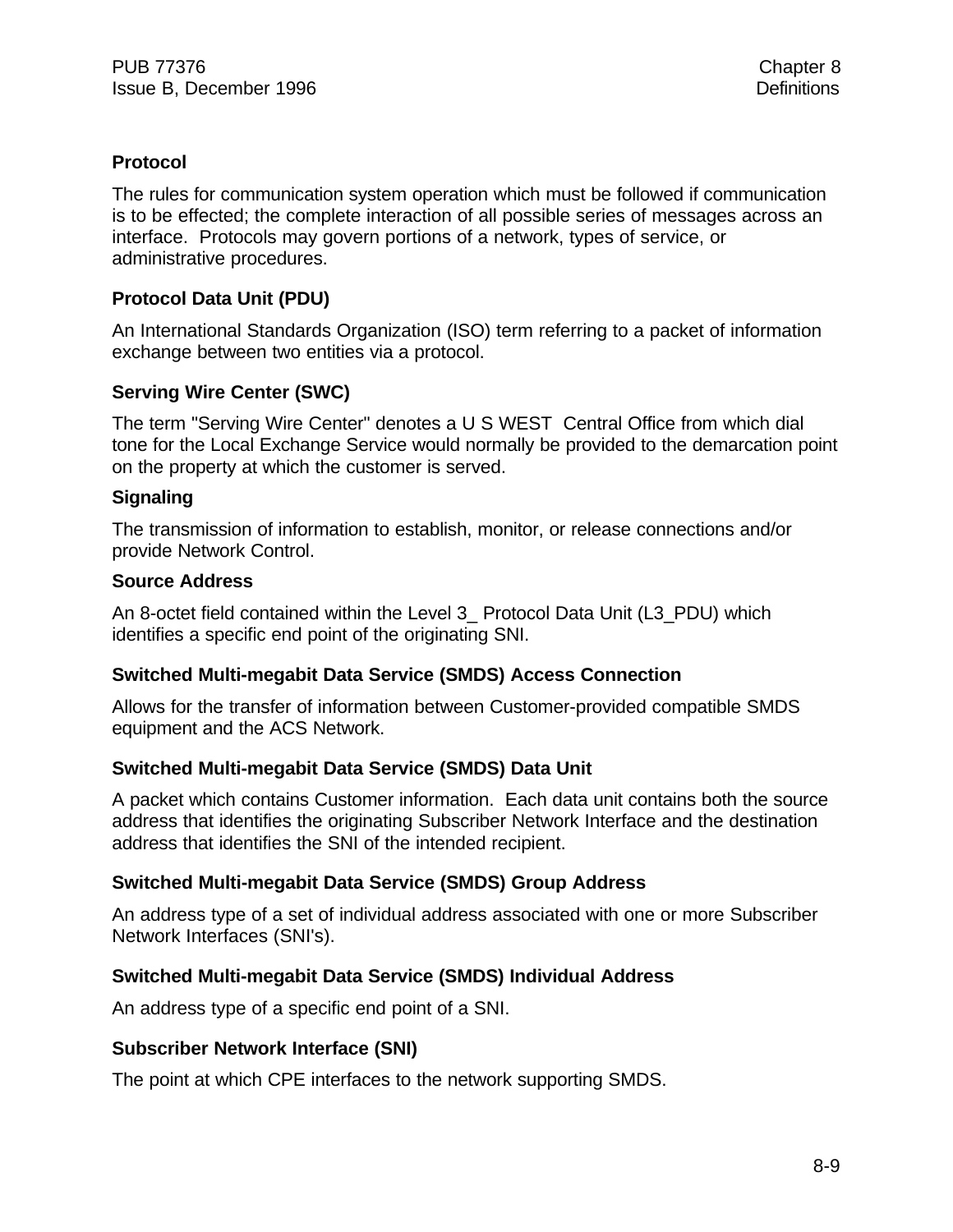### **Tc - Committed Rate Measurement Interval(s)**

A time interval for which the subscriber's committed information rate is measured. The formula used to calculate Tc is: Tc=Bc/CIR.

#### **Transmission Control Protocol/Internet Protocol (TCP/IP)**

Internetworking software suite originated on the Department of Defense's Arpanet network. IP corresponds to Open Systems Interconnection (OSI) network Level 3, TCP to OSI Layer 4 and 5.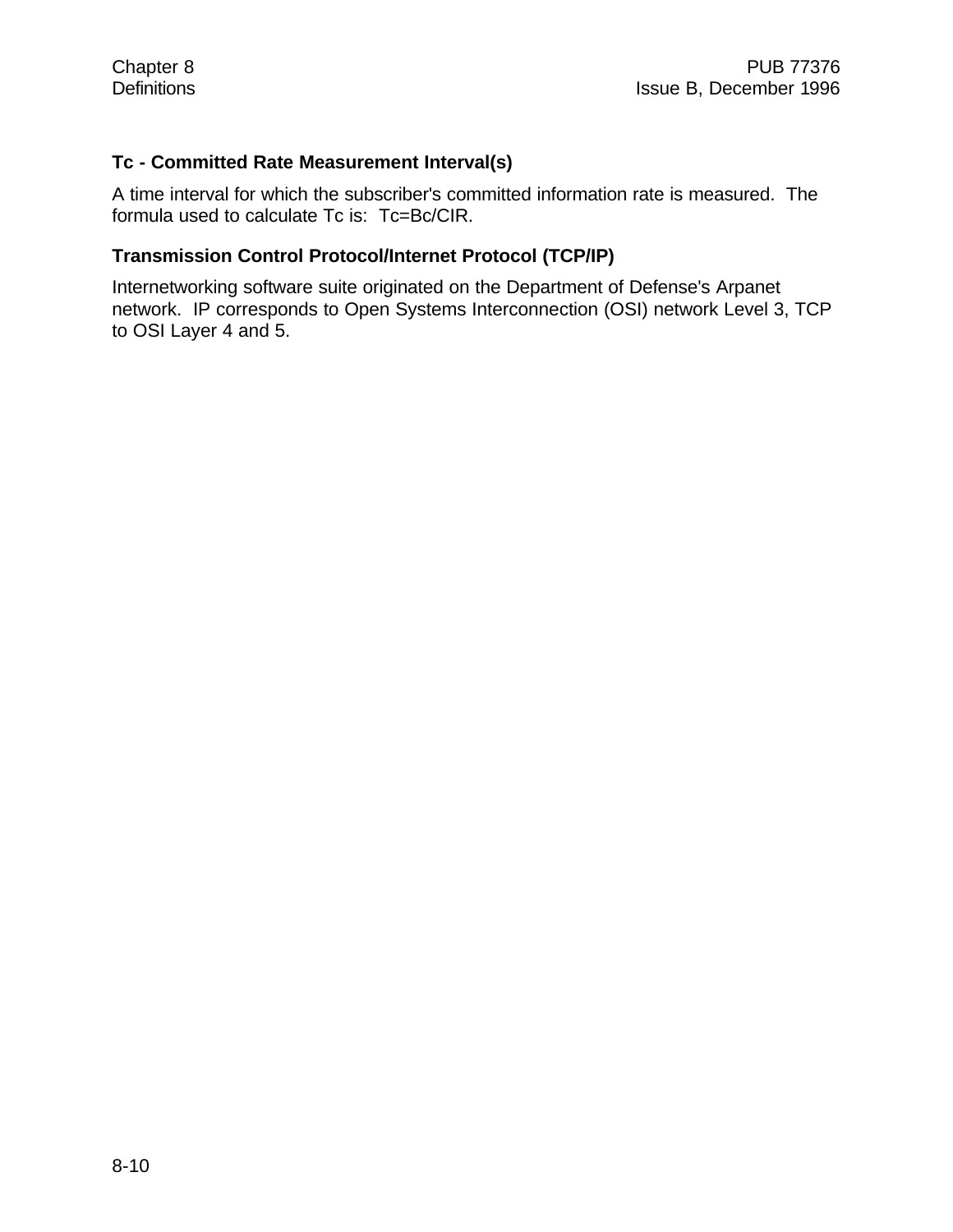#### **9. References**

#### **9.1 American National Standard Institute (ANSI)**

- ANSI T1.602-1989 *ISDN Data-Link Layer Signalling Specification for Application at the User-network Interface*
- ANSI T1.606-1990 *ISDN Architectural Framework and Service Description for Frame-Relaying Bearer Service*
- ANSI T1.606a-1992 *ISDN Architectural Framework and Service Description for Frame-Relaying Bearer Service (Congestion Management and Frame Size), Supplement to ANSI T1.606-1990*
- ANSI T1.606b-1993 *ISDN Supplement to Architectural Framework and Service Description for Frame-Relaying Bearer Service (Network-to-Network Interface Requirements)*
- ANSI T1.617-1991 *ISDN Signaling Specification for Frame Relay Bearer Service for Digital Subscribers Signaling Systems Number 1 (DSS1)*
- ANSI T1.618-1991 *ISDN Core Aspects of Frame Protocol for Use with Frame Relay Bearer Service*

#### **9.2 Bellcore Documents**

TR-TSV-001062 *Generic Requirements For Phase 1 SMDS Customer Network Management Service,* Issue 1, March 1993

#### **9.3 Frame Relay Forum Documents**

- FRF.1.1 *The Frame Relay Forum User-to-Network Implementation Agreement (UNI)*, January 1996
- FRF.2.1 *Frame Relay Network-to-Network Interface Phase 1 Implementation Agreement,* July 1995
- FRF.3.1 *Multiprotocol Encapsulation Implementation Agreement,* January, 1995
- FRF.6 *Final Draft Frame Relay Service Customer Network Management Implementation Agreement,* January 13, 1994. Ratified document will be published as FRF.6.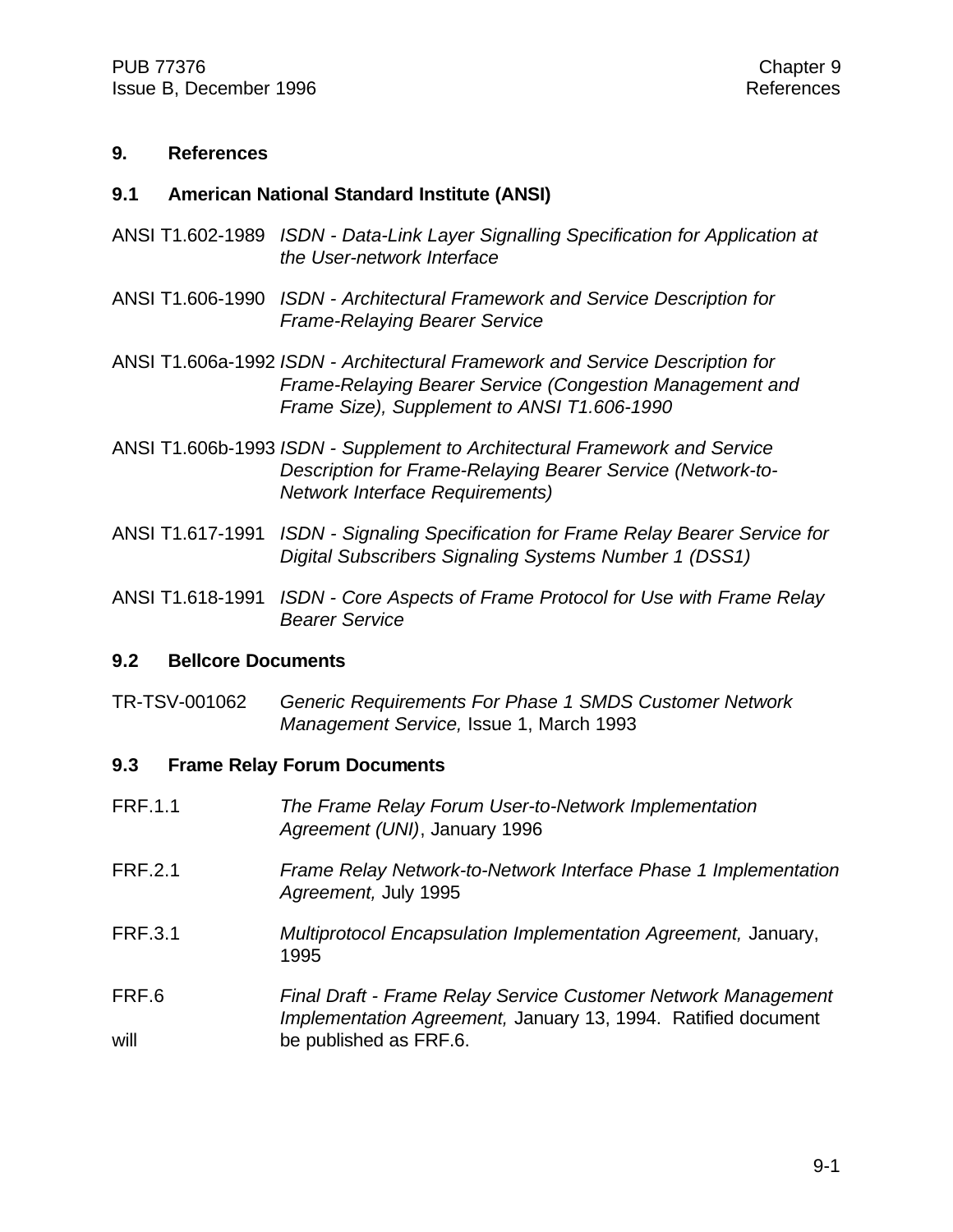001-208966 *Frame Relay Specifications With Extensions Based on Proposed T1S1 Standards*, Revision 1.0, September 18, 1990, Cisco Systems, Inc., Digital Equipment Corporation, Northern Telecom, Inc., and StrataCom, Inc.

#### **9.4 Internet Engineering Task Force (IETF) Request for Comment (RFC) Documents**

- RFC 768 User Datagram Protocol, J. Postel, Information Sciences Institute, August 1980.
- RFC 791 Internet Protocol DARPA Internet Program Protocol Specification, Information Sciences Institute, September 1981.
- RFC 1060 Assigned Numbers, J. Reynolds, J. Postel, Network Information Center (NIC), SRI International, Menlo Park, CA, March 1990.
- RFC 1122 Requirements for Internet Hosts Communication Layers, Internet Engineering Task Force, R. Braden, Network Information Center (NIC), SRI International, Menlo Park, CA, October 1989.
- RFC 1155 Structure and Identification of Management Information for TCP/IPbased Internets, M. T. Rose, K. Mckloghrie, Network Information Center (NIC), SRI International, March 1991.
- RFC 1157 Simple Network Management Protocol, J.D. Case, M. Fedor, M.L. Schoffstall, C. Davin, Network Information Center (NIC), SRI International, Menlo Park, CA, May 1990.
- RFC 1158 Management Information Base Network Management of TCP/IP Based internets : MIB II, M. T. Rose (editor), Network Information Center (NIC), SRI International, Menlo Park, CA, May 1990.
- RFC 1209 A Standard for Transmitting IP Datagrams over SMDS Service, D. Piscitello, J. Lawrence, Network Information Center (NIC), SRI International, Menlo Park, CA, March 1991.
- RFC 1212 Concise MIB, M. T. Rose, K. McCloghrie (editor), Internet Engineering Tack Force, Network Information Center (NIC), SRI International, Menlo Park, CA, March 1991.
- RFC 1213 Management Information Base for Network Management of TCP/IPbased Internets, M. T. Rose (editor), Network Information Center, SRI International, Menlo Park, CA, March 1991.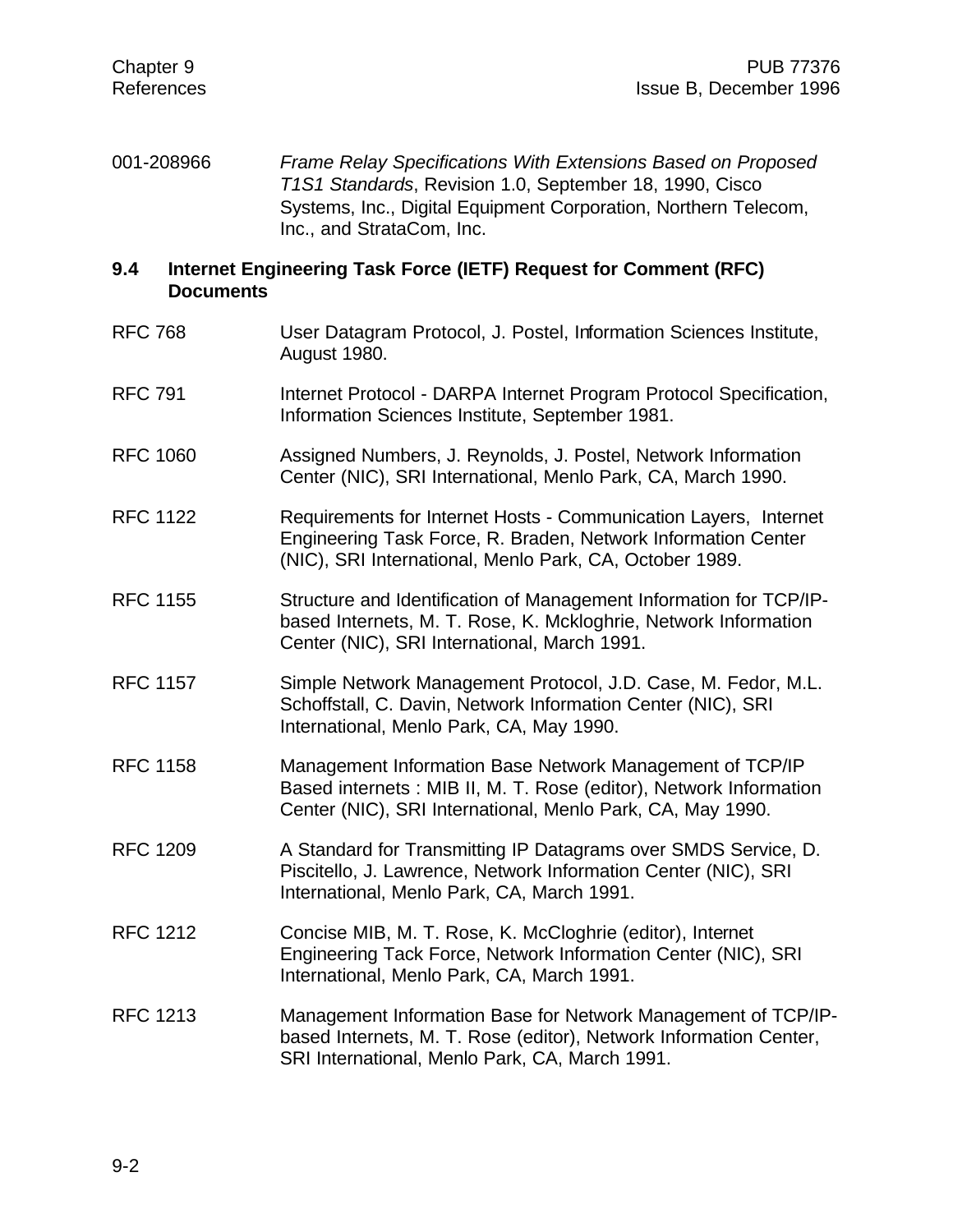RFC 1604 Definitions of Managed Objects for Frame Relay Service, T. Brown (editor), Bell Communications Research, 331 Newman Springs Road, Red Bank, NJ, March 1994.

#### **9.5 Institute of Electrical And Electronics Engineers (IEEE)**

IEEE 802.6-1990 *Distributed Queue Dual Bus (DQDB) Subnetwork of a Metropolitan Area Network (MAN)*

#### **9.6 International Telephone and Telegraph Consultative Committee (CCITT)**

- CCITT I.122 *Framework for Additional Packet Mode Bearer Services*
- CCITT Q.922 *ISDN User-Network Data Link Layer Specification*
- CCITT Q.933 *DSS1 Signaling Specification for Frame Mode Basic Call Control, ITU, Geneva, 1992*

#### **9.7 International Organization for Standardization (ISO)**

- IS 8824.2 Specification of Abstract Syntax Notation One (ASN.1)
- IS 8825 Basic Encoding Rules for Abstract Syntax Notation One (ASN.1)

#### **9.8 U S WEST Technical Publications**

- PUB 77372 U S WEST Frame Relay Service, Issue D, April 1996
- PUB 77373 U S WEST Switched Multi-megabit Data Service, Issue B, September 1993

#### **9.9 Ordering Information**

All documents are subject to change and their citation in this document reflects the most current information available at the time of printing. Readers are advised to check status and availability of all documents.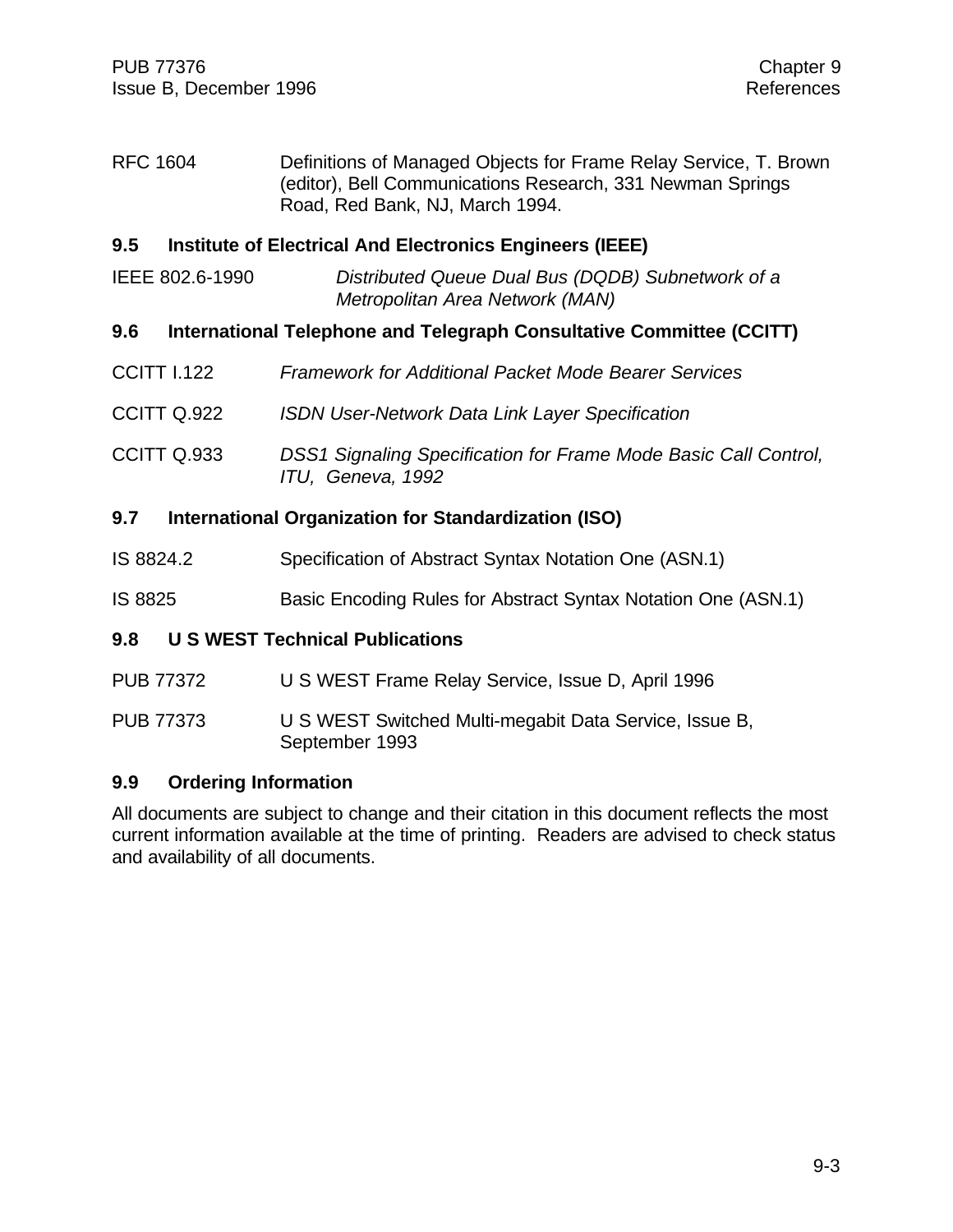Ordering Information for Employees of U S WEST :

Manager - IRM 1801 California St., Rm. 1330 Denver, CO 80202 (303) 297-7620

The Frame Relay Forum 303 Vintage Park Drive Foster City, CA 94404 or call: 1-415-578-6980 Facts-by-Fax service: 1-415-688-4317

OR via E-Media internal web site

Those who are not U S WEST employees may order

American National Standards Institute (ANSI) documents from :

American National Standards Institute Attn: Customer Service 11 West 42nd Street New York, NY 10036 Telephone: (212) 642-4900 Facsimile: (212) 302-1286

ANSI has a catalog available which describes their publications.

Bellcore and CCITT documents from :

Bellcore - Customer Services 60 New England Avenue Piscataway, NJ 08854-4196 Telex: (201) 275-2090 Fax: (908) 699-0936 Phone: (800) 521-CORE (U.S. calls only)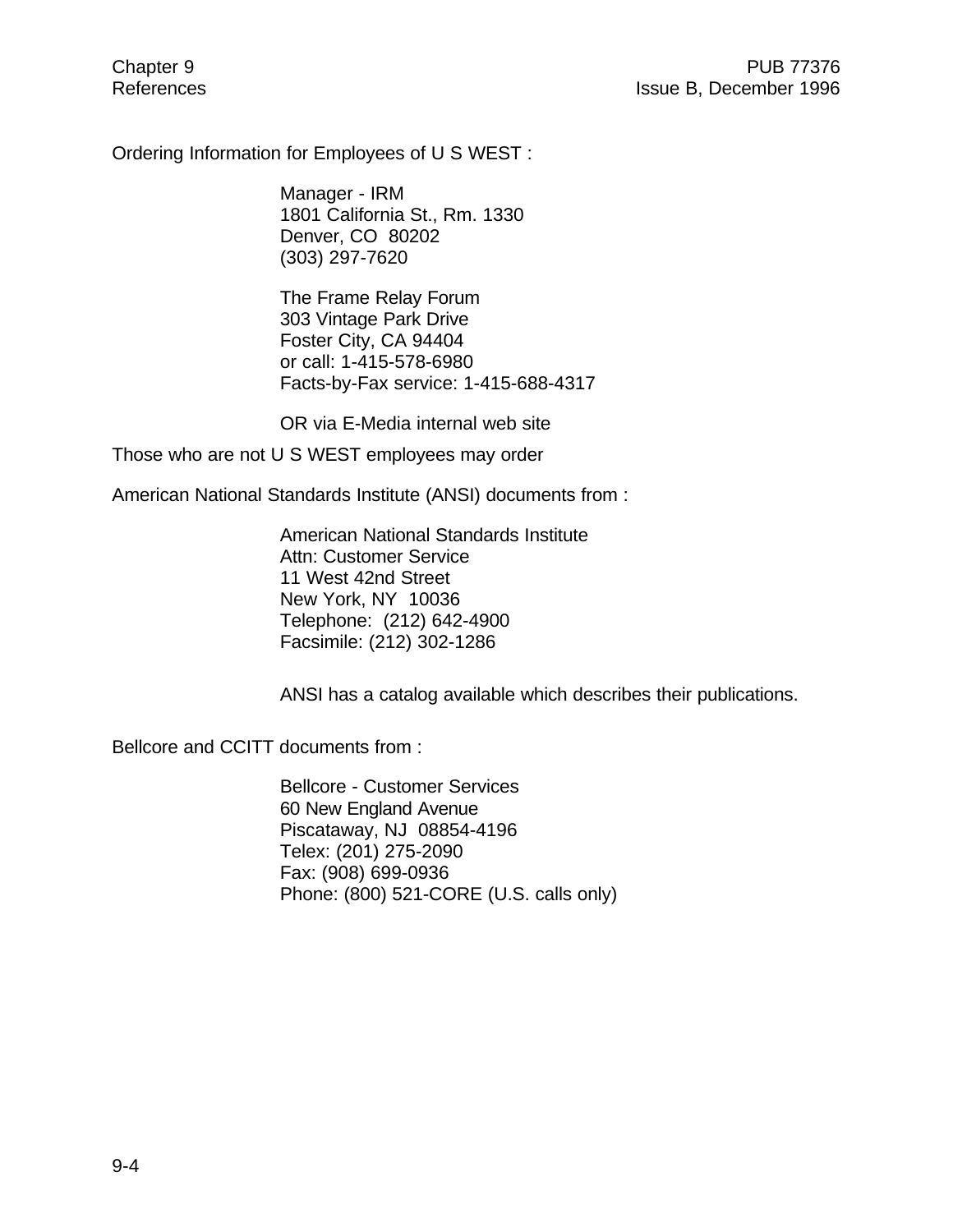U S WEST Technical Publications from :

Faison Office Products Company

3251 Revere Street Suite 200 Aurora, Colorado 80011 Telephone: (303) 340-3672 (800) 777-3672 Fax: (303) 340-1905

Internet Engineering Task Force (IETF) Documents from :

Request for Comment (RFC) documents can be accessed via the World Wide Web site at: http://ds.internic.net/ds/dspg1intdoc.html or send e-mail to: mailserv@ds.internic.net

International Organization For Standardization Documents from :

Omnicomm PPI / Phillips Business Information, Inc. P. O. Box 59665 1201 Seven Locks Rd., Suite 300 Potomac, MD 20854 Telephone : 1-800-OMNICOM 1-301-424-3338 Fax : 1-301-309-3847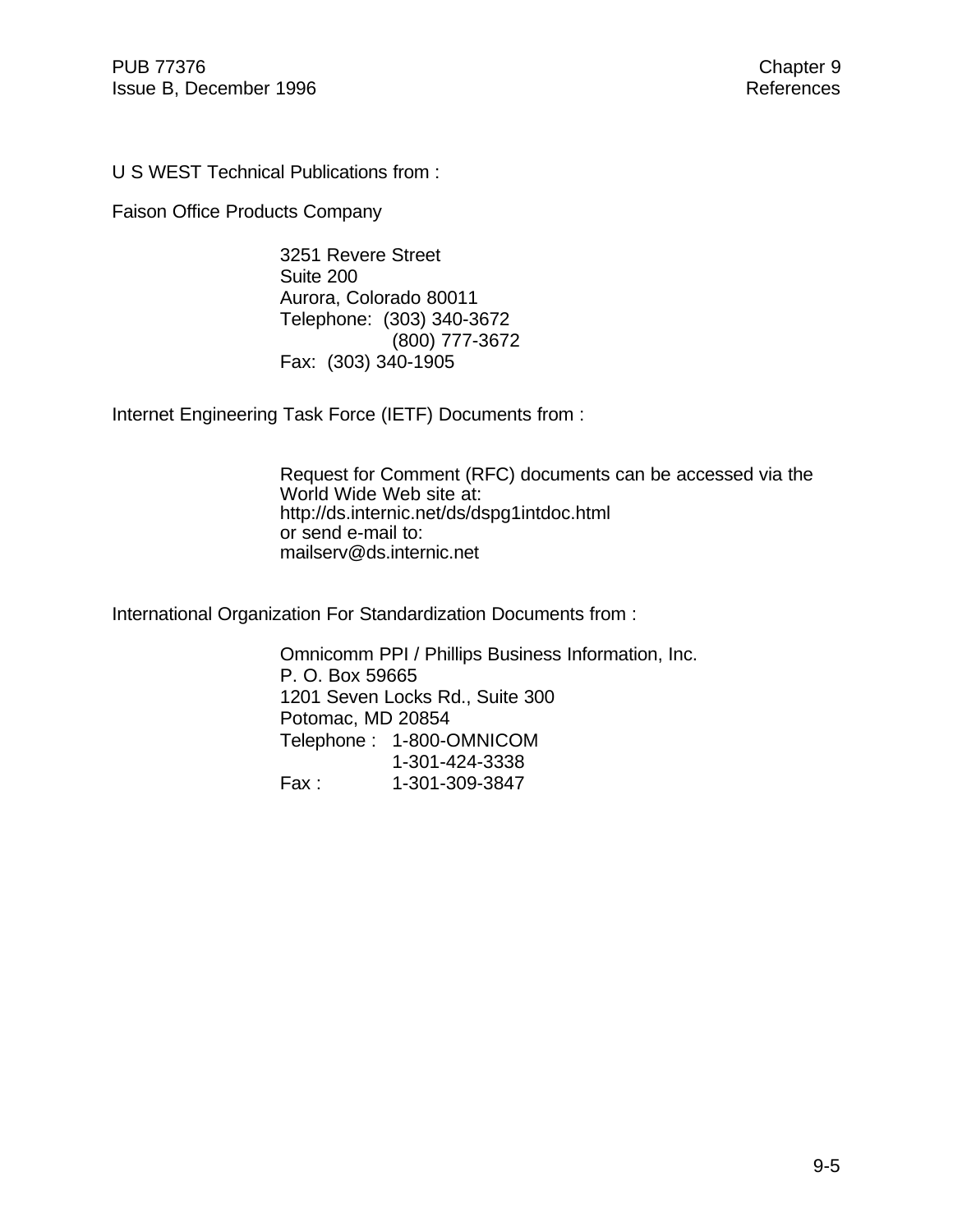### **A. AT&T MIBs and Description of MIB Objects**

The purpose of the appendix is to provide a brief description of all the individual MIB objects supported in the AT&T MIBs. The purpose of including this information is not to serve as a replacement of the actual MIB text files. Chapter 5, Section 5.6 describes the various methods for acquiring the actual MIB text files.

The appendix contains multiple tables which briefly describe the MIB objects contained within the actual AT&T MIBs. Each MIB object is logically organized into either a group object or a table object. In addition, each individual object has an assigned object descriptor (or object name) and an object identifier. The tables provided in this appendix depict the actual logical structure of the MIB objects within the respective AT&T MIBs.

Table A-1 below provides the list of the AT&T MIBs and the corresponding appendix table which briefly describes the individual MIB objects. For further information regarding each individual MIB object, the description clause within the actual MIB text file provides a complete description of each individual MIB object.

| <b>Management Information Base Name</b> | <b>Managed Service</b><br><b>US WEST Service</b> | <b>Appendix Table Reference</b> |
|-----------------------------------------|--------------------------------------------------|---------------------------------|
| AT&T CNM MIB                            | Frame Relay and SMDS                             | $A-2$                           |
| AT&T DS1 MIB                            | Frame Relay and SMDS                             | $A-3$                           |
| AT&T DS3 MIB                            | <b>SMDS</b>                                      | $A-4$                           |
| AT&T SIP MIB                            | <b>SMDS</b>                                      | $A-5$                           |
| <b>AT&amp;T SMDS MIB</b>                | <b>SMDS</b>                                      | $A-6$                           |
| AT&T Frame Relay MIB                    | Frame Relay                                      | $A-7$                           |
| AT&T Enhanced Frame Relay MIB           | Frame Relay                                      | $A-8$                           |

|  |  |  |  |  |  | Table A-1 Reference Table for Individual MIB Object Descriptions |
|--|--|--|--|--|--|------------------------------------------------------------------|
|--|--|--|--|--|--|------------------------------------------------------------------|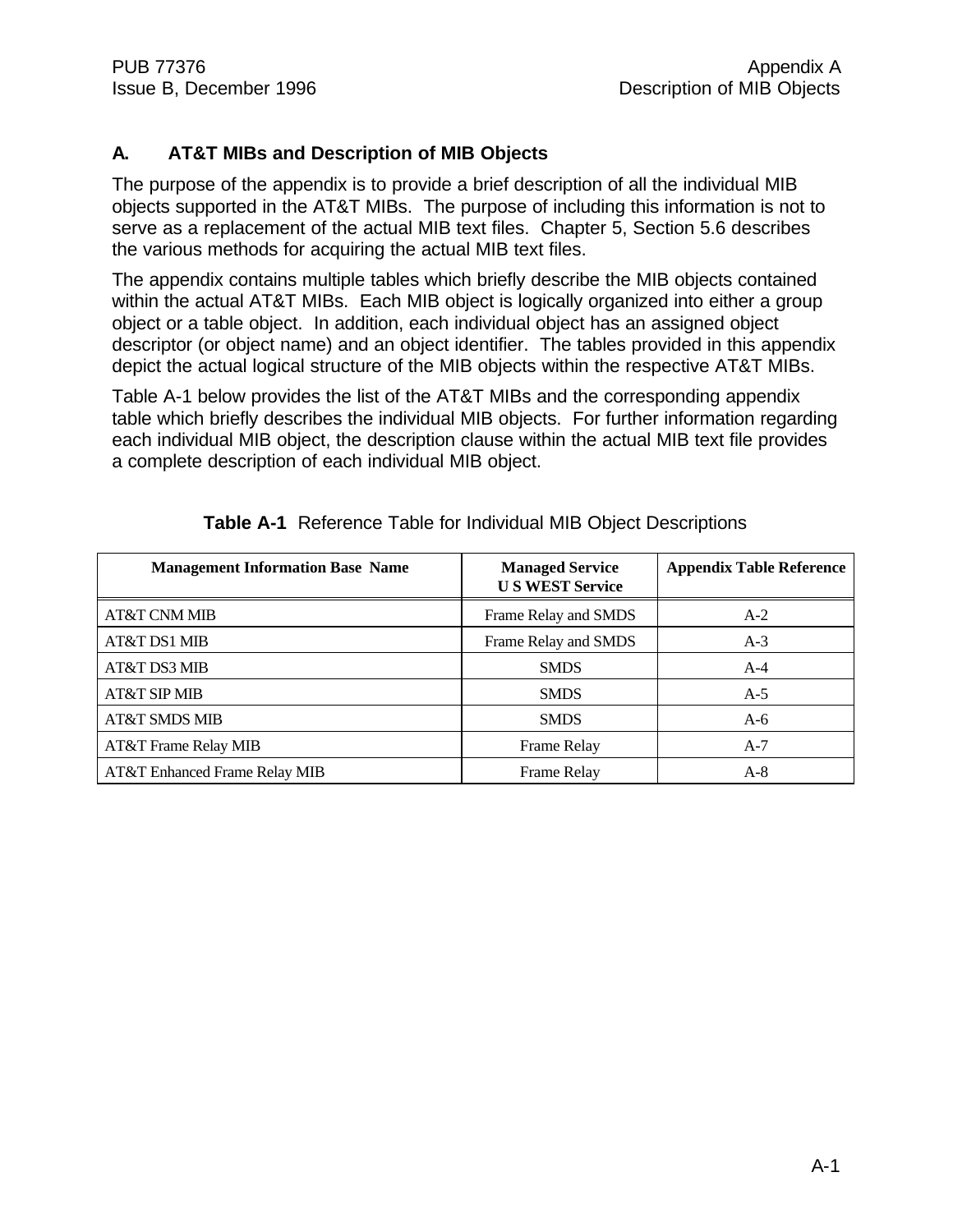| <b>MIB Name</b>   | Table Name          | <b>Object Name</b>  | <b>Description</b>                                                                                  |
|-------------------|---------------------|---------------------|-----------------------------------------------------------------------------------------------------|
| AT&T CNM          | <b>System Group</b> |                     | System group of objects (att-cnm-system) provide information relevant to the entire                 |
| <b>System MIB</b> |                     |                     | system                                                                                              |
|                   |                     | attCNMsysObjectID   | Vendor's authoritative identification                                                               |
|                   |                     | attCNMsysUpTime     | Time (in hundredths of a second) since the SNMP interface portion of the system was last re-        |
|                   |                     |                     | initialized                                                                                         |
|                   |                     | attCNMsysContact    | Contact person(s) or organization(s) for this system                                                |
|                   |                     | attCNMsysName       | Administratively assigned name for this system. By convention, this is the system's fully-qualified |
|                   |                     |                     | domain name                                                                                         |
|                   |                     | attCNMsysLocation   | Physical location of this system                                                                    |
|                   |                     | attCNMsysServices   | Indicates set of services offered by the managed network elements                                   |
|                   |                     | attCNMifNumber      | Total Number of interfaces supported                                                                |
|                   | attCNMifConfigTable |                     | List of entries containing general information for all interfaces managed by this                   |
|                   |                     |                     | system                                                                                              |
|                   |                     | attCNMifConfigEntry | General configuration information for a particular interface                                        |
|                   |                     | attCNMifConfigIndex | Attcnmifconfigindex                                                                                 |
|                   |                     | attCNMifDescr       | Name of the service provider                                                                        |
|                   |                     | attCNMifType        | Type of interface being managed                                                                     |
|                   |                     | attCNMifMtu         | Size of the largest data pdu which can be sent/received on the interface                            |
|                   |                     | attCNMifSpeed       | Estimate of the interface's current nominal bandwidth in bits per second.                           |
|                   |                     | attCNMifContact     | Identifies the contact person(s) or organization(s) responsible for support of this interface.      |
|                   |                     | attCNMifLocation    | Identifies the physical location of the switching system that terminates this interface.            |
|                   |                     | attCNMifSubscriber  | Identifies the contact person(s) or organization(s) that have subscribed to this interface          |
|                   | attCNMifStatusTable |                     | List of entries containing status information for all interfaces managed by this system             |
|                   |                     | attCNMifStatusEntry | Entry containing status information of a particular interface                                       |
|                   |                     | attCNMifStatusIndex | Unique value for each interface                                                                     |
|                   |                     | attCNMifAdminStatus | Desired state of this interface                                                                     |
|                   |                     | attCNMifOperStatus  | Current operational state of this interface                                                         |

# **Table A-2** AT&T CNM System MIB Object Description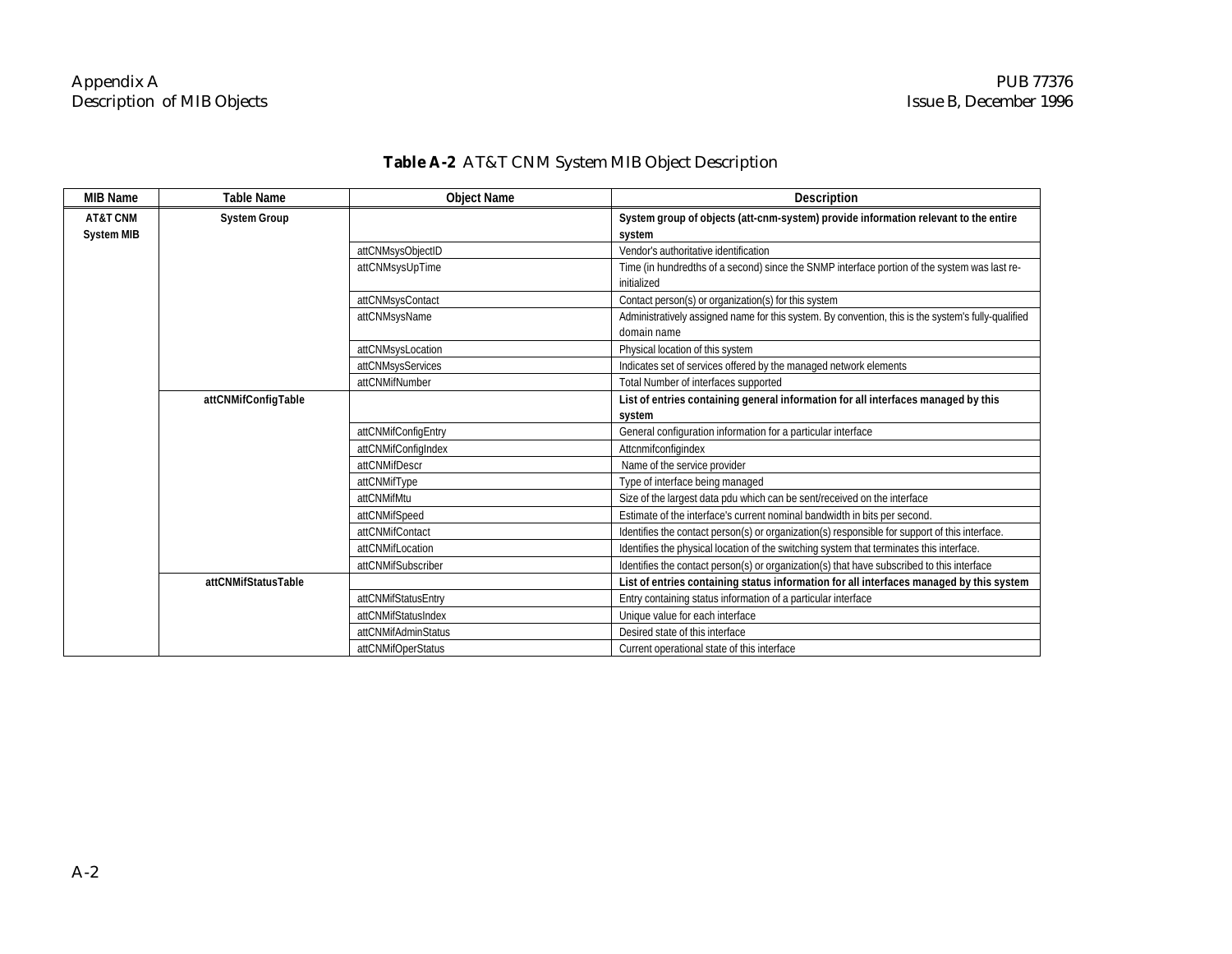| <b>MIB Name</b> | <b>Table Name</b>     | <b>Object Name</b>          | Description                                                          |
|-----------------|-----------------------|-----------------------------|----------------------------------------------------------------------|
| AT&T<br>DS1 MIB | attCNMds1ConfigTable  |                             | <b>Configuration Table for DS1 Interfaces</b>                        |
|                 |                       | attCNMds1ConfigEntry        | An entry in the Configuration Table                                  |
|                 |                       | attCNMds1ConfigIndex        | Interface Number                                                     |
|                 |                       | attCNMds1LineType           | DS1 Frame Format supported by this interface                         |
|                 |                       | attCNMds1ZeroCoding         | Zero code suppression/substitution used                              |
|                 |                       | attCNMds1ErrorsMaxintervals | Maximum number of intervals supported for DS1 errors                 |
|                 |                       | arrCNMds1ErrorsIntervalLen  | Time length of each interval for DS1 errors                          |
|                 | attCNMds1CStatusTable |                             | <b>Status for DS1 Interfaces</b>                                     |
|                 |                       | attCNMds1CStatusEntry       | An entry in the Status Table                                         |
|                 |                       | attCNMds1CStatusIndex       | Interface Number                                                     |
|                 |                       | attCNMds1LineState          | Most outstanding severe alarm condition on this interface            |
|                 | attCNMds1ErrorsTable  |                             | <b>Errors Table for DS1 Interfaces</b>                               |
|                 |                       | attCNMds1ErrorsEntry        | An entry in the Errors Table                                         |
|                 |                       | attCNMds1ErrorsIndex        | Interface Index                                                      |
|                 |                       | attCNMds1ErrorsInterval     | Measurement interval number for which measurement is provided        |
|                 |                       | attCNMds1ErrorsTimeStamp    | Time stamp (TimeTicks) corresponding to end of specified interval    |
|                 |                       | attCNMds1ErrorsLocalTime    | Time stamp (ASCII string) corresponding to end of specified interval |
|                 |                       | attCNMds1LCVs               | Line Code Violations                                                 |
|                 |                       | attCNMds1LESs               | Line Errored Seconds                                                 |
|                 |                       | attCNMds1LSESs              | Line Serverely Errored Seconds                                       |
|                 |                       | attCNMds1CVs                | Code Violations                                                      |
|                 |                       | attCNMds1ESs                | <b>Errored Seconds</b>                                               |
|                 |                       | attCNMds1SESs               | Severely Errored Seconds                                             |
|                 |                       | attCNMds1SEFSs              | Severely Errored Framing Seconds                                     |
|                 |                       | attCNMds1UASs               | <b>Unavailable Errored Seconds</b>                                   |

# **Table A - 3** AT&T DS1 MIB Object Description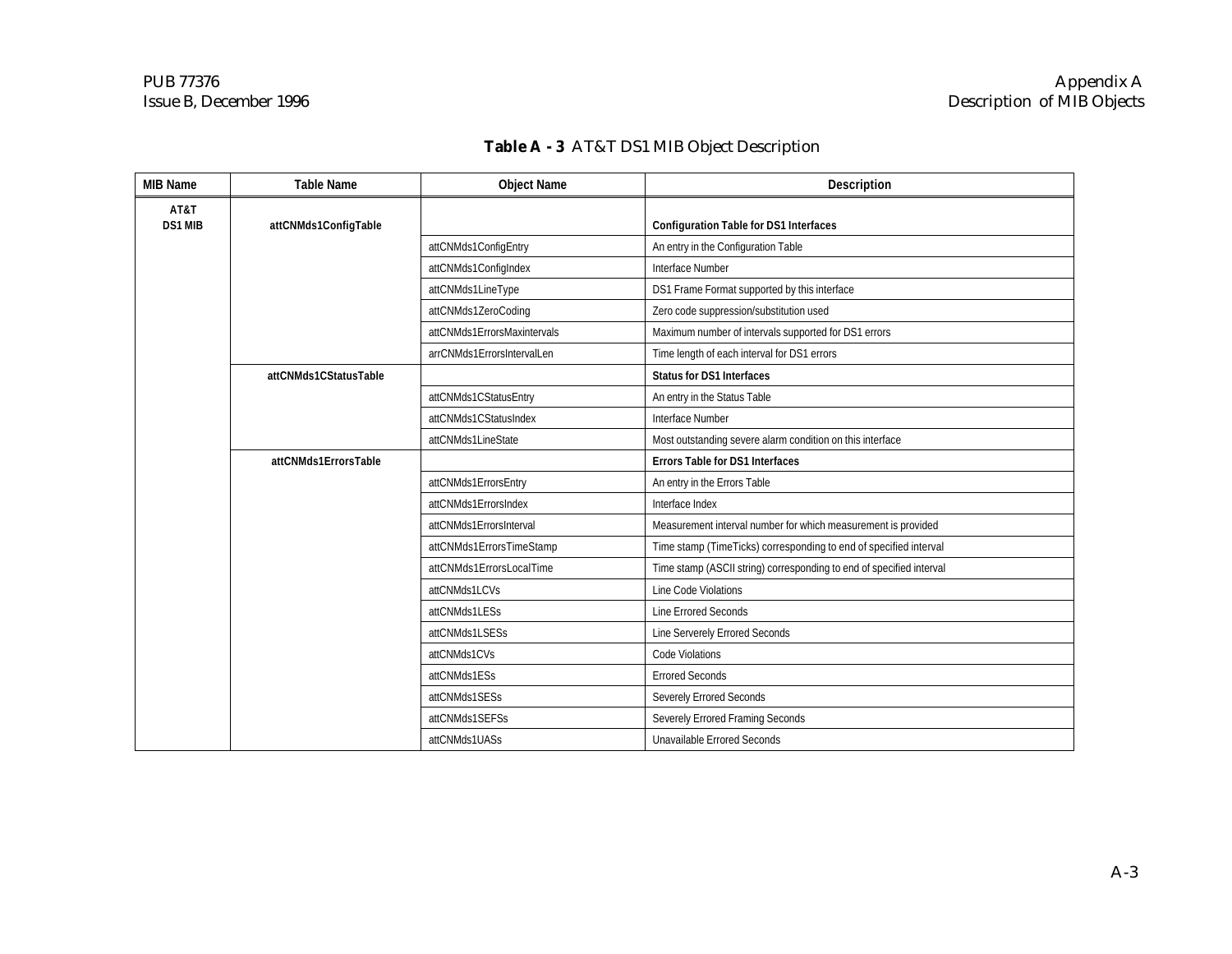# **Table A - 4** AT&T DS3 MIB Object Description

| <b>MIB Name</b> | <b>Table Name</b>    | <b>Object Name</b>          | <b>Description</b>                                                   |
|-----------------|----------------------|-----------------------------|----------------------------------------------------------------------|
| AT&T<br>DS3MIB  | attCNMds3ConfigTable |                             | <b>Configuration Table for DS3 Interfaces</b>                        |
|                 |                      | attCNMds3ConfigEntry        | An entry in the configuration table                                  |
|                 |                      | attCNMds3ConfigIndex        | Interface Number                                                     |
|                 |                      | attCNMds3LineType           | DS3 C-bit application supported by this interface                    |
|                 |                      | attCNMds3ZeroCoding         | Zero code suppression/substitution used                              |
|                 |                      | attCNMds3ErrorsMaxIntervals | Maximum number of intervals supported for DS3 errors                 |
|                 |                      | attCNMds3ErrorsIntervalLen  | Time-length of each interval for DS3 errors                          |
|                 | attCNMds3StatusTable |                             | <b>Status Table for DS3 Interfaces</b>                               |
|                 |                      | attCNMds3StatusEntry        | An entry in the Status Table                                         |
|                 |                      | attCNMds3StatusIndex        | Interface Number                                                     |
|                 |                      | attCNMds3AlarmStatus        | Most outstanding severe alarm condition on this interface            |
|                 | attCNMds3ErrorsTable |                             | <b>Errors Table for DS3 Interfaces</b>                               |
|                 |                      | attCNMds3ErrorsEntry        | An entry in the Errors Table                                         |
|                 |                      | attCNMds3ErrorsIndex        | Interface Index                                                      |
|                 |                      | attCNMds3ErrorsInterval     | Measurement interval number for which measurement is provided        |
|                 |                      | attCNMds3ErrorsTimeStamp    | Time stamp (TimeTicks) corresponding to end of specified interval    |
|                 |                      | attCNMds3ErrorsLocalTime    | Time stamp (ASCII string) corresponding to end of specified interval |
|                 |                      | attCNMds3LCVs               | Line Code Violations                                                 |
|                 |                      | attCNMds3LESs               | <b>Line Errored Seconds</b>                                          |
|                 |                      | attCNMds3LSESs              | Line Severely Errored Seconds                                        |
|                 |                      | attCNMds3CVs                | Code Violations                                                      |
|                 |                      | attCNMds3ESs                | <b>Errored Seconds</b>                                               |
|                 |                      | attCNMds3SESs               | Severely Errored Seconds                                             |
|                 |                      | attCNMds3SEFSs              | Severely Errored Framing Seconds                                     |
|                 |                      | attCNMds3UASs               | Unavailable Seconds                                                  |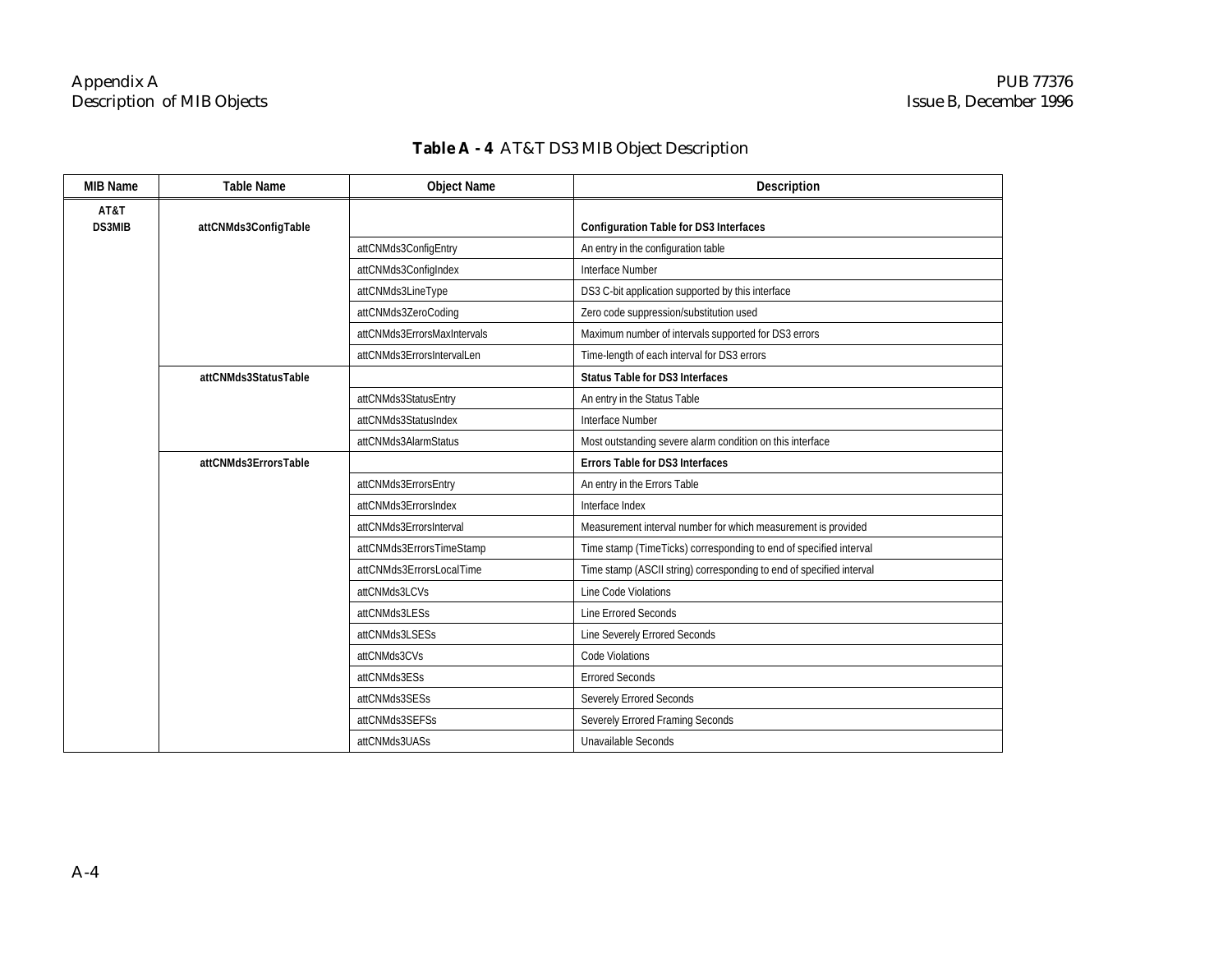# **Table A-5** AT&T SIP MIB Object Description

| <b>MIB Name</b> | <b>Table Name</b>        | <b>Object Name</b>           | <b>Description</b>                                                         |
|-----------------|--------------------------|------------------------------|----------------------------------------------------------------------------|
| AT&T SIP<br>MIB | attCNMsipConfigTable     |                              | <b>Configuration Table for SIP Interfaces</b>                              |
|                 |                          | attCNMsipConfigEntry         | An entry in the Configuration Table                                        |
|                 |                          | attCNMsipConfigIndex         | Interface Number                                                           |
|                 |                          | attCNMsipMeasMaxIntervals    | Maximum number of intervals supported for the SIP measurements             |
|                 |                          | attCNMsipMeasIntervalLen     | Time-length of each interval for SIP Measurements                          |
|                 | attCNMsipMeasTable       |                              | <b>Measurement Table for SIP Interfaces</b>                                |
|                 |                          | attCNMsipMeasEntry           | An entry in the Measurement Table                                          |
|                 |                          | attCNMsipMeasIndex           | Interface Number                                                           |
|                 |                          | attCNMsipMeasInterval        | Measurement interval number for which measurement is provided              |
|                 |                          | attCNMsipMeasTimeStamp       | Time stamp (TimeTicks) for the end of specified interval                   |
|                 |                          | attCNMsipMeasLocalTime       | Time Stamp (ASCII string) for the end of specified interval                |
|                 |                          | attCNMsipReceivedL3PDUs      | Number of individual and group addressed L3 PDUs received                  |
|                 |                          | attCNMsipSentL3PDUs          | Number of individual and group addressed L3 PDUs sent                      |
|                 |                          | attCNMsipReceivedGroupL3PDUs | Number of group addressed L3 PDUs received                                 |
|                 |                          | attCNMsipSentGroupL3PDUs     | Number of group addressed L3 PDUs sent                                     |
|                 |                          | attCNMsipReceivedL2PDUs      | Number of L2 PDUs received                                                 |
|                 |                          | attCNMsipSentL2PDUs          | Number of L2 PDUs sent                                                     |
|                 | attCNMsipL3ErrorLogTable |                              | Table of Log of latest occurrence of protocol errors for SIP               |
|                 |                          | attCNMsipL3ErrorLogEntry     | An entry in the Errors log table                                           |
|                 |                          | attCNMsipL3ErrorLogIndex     | Interface number                                                           |
|                 |                          | attCNMsipL3ErrorType         | Type of error                                                              |
|                 |                          | attCNMsipL3ErrorSA           | SMDS source address in the rejected L3 PDU                                 |
|                 |                          | attCNMsipL3ErrorDA           | SMDS destination address in the rejected L3 PDU                            |
|                 |                          | attCNMsipL3ErrorTimeStamp    | Time stamp (TimeTicks) for the latest occurrence of the specified error    |
|                 |                          | attCNMsipL3ErrorLocalTime    | Time stamp (ASCII string) for the latest occurrence of the specified error |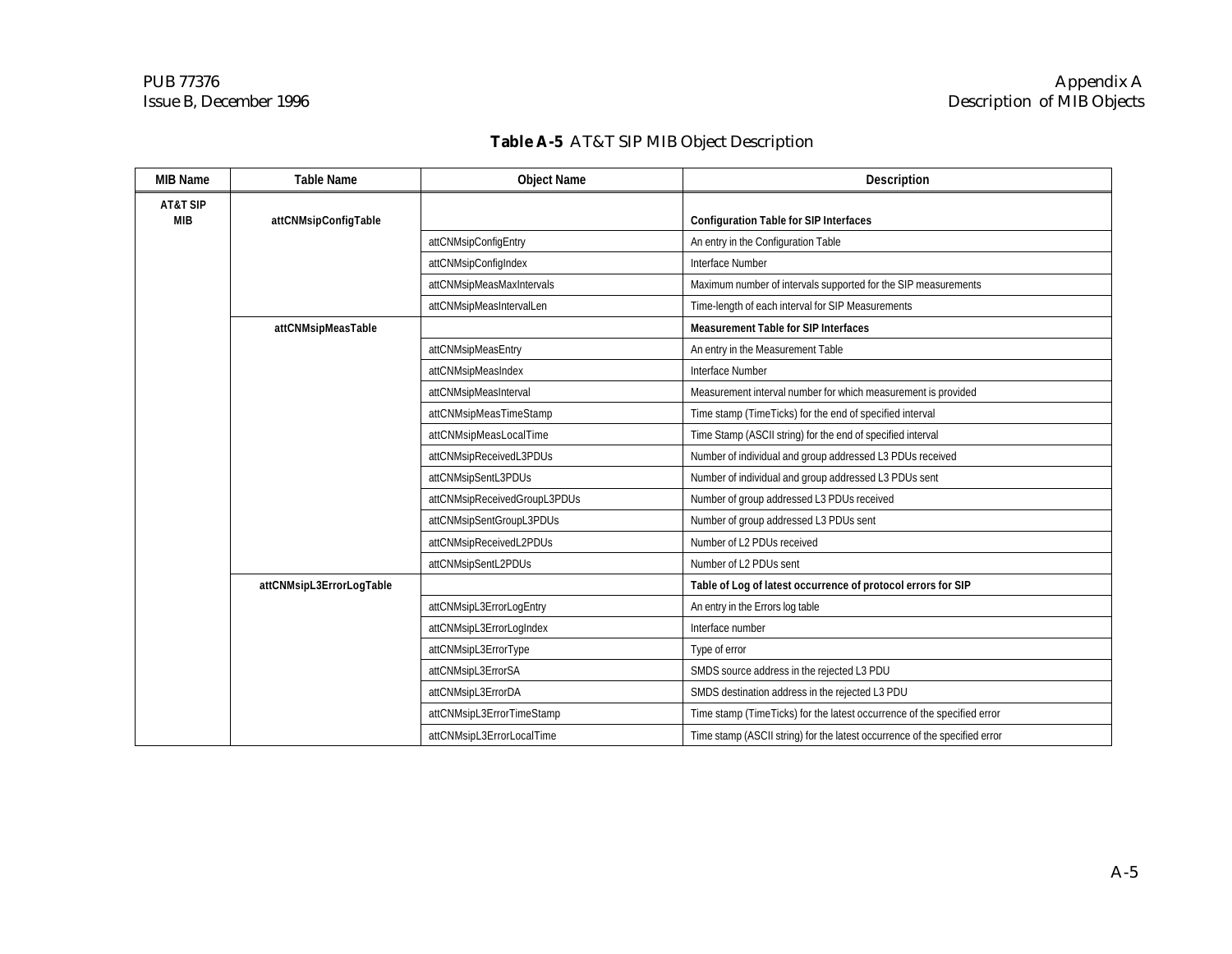### **Table A-6** AT&T SMDS MIB Object Description (Page 1 of 3)

| <b>MIB Name</b>         | <b>Table Name</b>       | <b>Object Name</b>                | Description                                                                                                   |
|-------------------------|-------------------------|-----------------------------------|---------------------------------------------------------------------------------------------------------------|
| AT&T<br><b>SMDS MIB</b> | attCNMsmdsConfigTable   |                                   | <b>Configuration Table for SMDS Interfaces</b>                                                                |
|                         |                         | attCNMsmdsConfigEntry             | An entry in the SMDS table                                                                                    |
|                         |                         | attCNMsmdsConfigIndex             | SMDS Interface Table                                                                                          |
|                         |                         | attCNMsmdsAccessClass             | Currently subscribed to Access Class                                                                          |
|                         |                         | attCNMsmdsMCDUsIn                 | Max. no. of SMDS data units that may be transferred concurrently from CPE to network                          |
|                         |                         | attCNMsmdsMCDUsOut                | Max. no. of SMDS data units that may be transferred concurrently from network to CPE                          |
|                         |                         | attCNMsmdsIndivScreenMode         | Allowed/disallowed flag for the individual address screening table                                            |
|                         |                         | attCNMsmdsGroupScreenMode         | Allowed/disallowed flag for the group address screening table                                                 |
|                         |                         | attCNMsmdsAddrIndexDescr          | Describes how SMDS addresses are reformatted to OIDs                                                          |
|                         |                         | attCNMsmdsDisagreeMaxIntervals    | Maximum number of intervals supported for SMDS disagreements                                                  |
|                         |                         | attCNMsmdsDisagreeIntervalLen     | Time-length of each interval for SMDS disagreements                                                           |
|                         | attCNMsmdsAddrTable     |                                   | Table of SMDS addresses for an SNI                                                                            |
|                         |                         | attCNMsmdsAddrEntry               | Entry containing SNI identifier and an SMDS address for that SNI                                              |
|                         |                         | attCNMsmdsAddrCountryIndex        | Country Code of SMDS address                                                                                  |
|                         |                         | attCNMsmdsAddrAreaIndex           | Area Code of SMDS address                                                                                     |
|                         |                         | attCNMsmdsAddrSubscriberIndex     | Subscriber number of the SMDS address                                                                         |
|                         |                         | attCNMsmdsAddressOnSNI            | One of the SMDS addresses assigned to this interface                                                          |
|                         |                         | attCNMsmdsInterfaceIndex          | Interface number                                                                                              |
|                         | attCNMsmdsIndivScrTable |                                   | List of entries containing SMDS addresses and SNI identifiers that form individual<br>address screening table |
|                         |                         | attCNMsmdsIndivScrEntry           | An entry in the individual address screening table                                                            |
|                         |                         | attCNMsmdsIndivScrIndex           | Interface index                                                                                               |
|                         |                         | attCNMsmdsIndivScrCountryIndex    | Country code of the SMDS address                                                                              |
|                         |                         | attCNMsmdsIndivScrAreaIndex       | Area code of the SMDS address                                                                                 |
|                         |                         | attCNMsmdsIndivScrSubscriberIndex | Subscriber number of the SMDS address                                                                         |
|                         |                         | attCNMsmdsIndivScreeningAddress   | SMDS address that is a member of an SNI's individual address screening table                                  |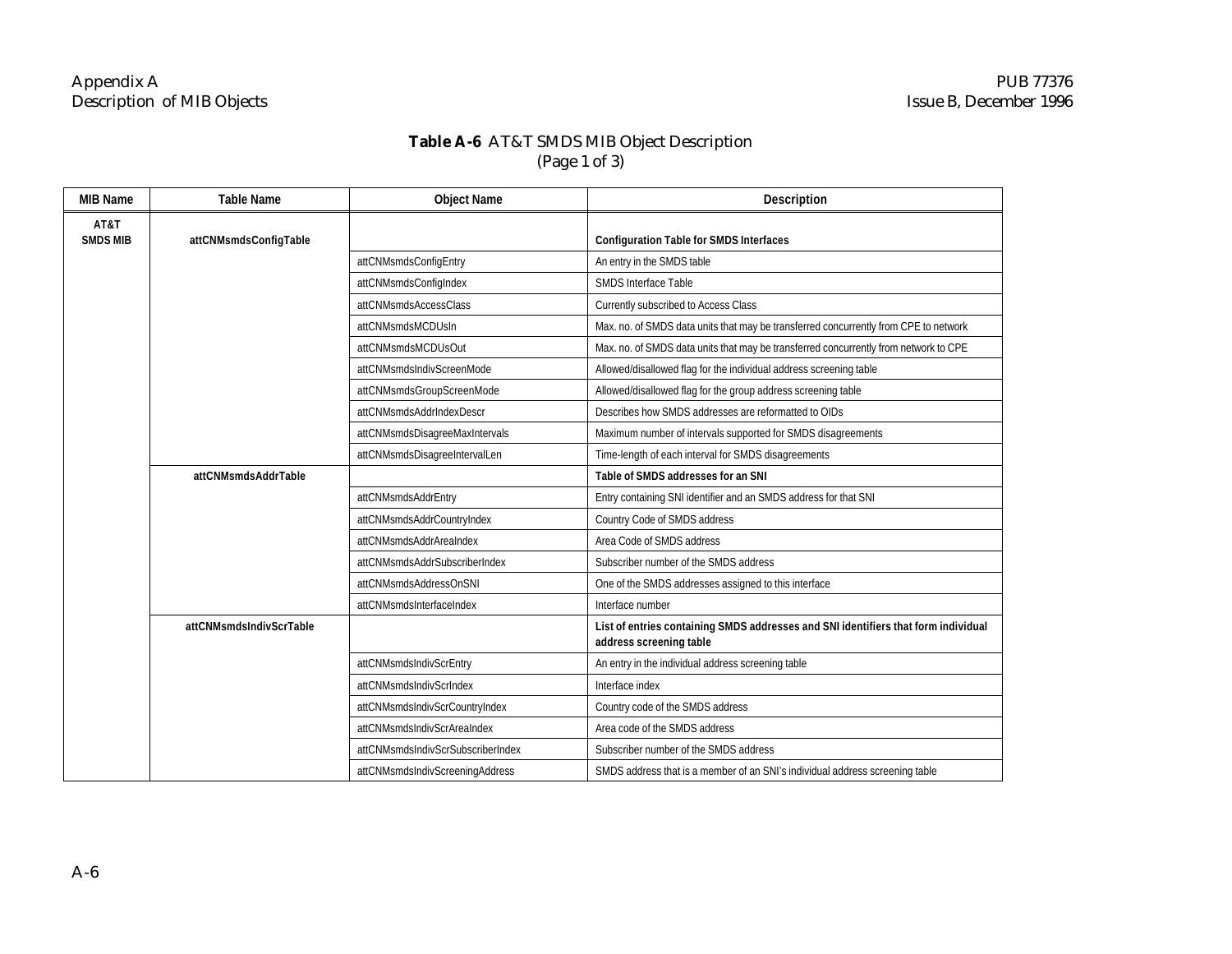### **Table A-6** AT&T SMDS MIB Object Description (Page 2 of 3)

| <b>MIB Name</b>                        | <b>Table Name</b>       | <b>Object Name</b>                                                         | <b>Description</b>                                                                                           |
|----------------------------------------|-------------------------|----------------------------------------------------------------------------|--------------------------------------------------------------------------------------------------------------|
| AT&T<br><b>SMDS MIB</b><br>(continued) | attCNMsmdsGroupScrTable |                                                                            | List of entries containing SMDS addresses and SNI identifiers that form the group<br>address screening table |
|                                        |                         | attCNMsmdsGrpScrEntry                                                      | An entry containing an SMDS address to the group screening table for an SNI                                  |
|                                        |                         | attCNMsmdsGrpScrIndex                                                      | Interface number                                                                                             |
|                                        |                         | attCNMsmdsGrpScrCountryIndex                                               | Country code of the SMDS address                                                                             |
|                                        |                         | attCNMsmdsGrpScrIndexAreaIndex                                             | Area code of the SMDS address                                                                                |
|                                        |                         | attCNMsmdsGrpScrIndexSubscriberIndex                                       | Subscriber number of the SMDS address                                                                        |
|                                        |                         | attCNMsmdsGrpScreenAddress                                                 | SMDS address that is a member of an SNI's group address screening table                                      |
|                                        | attCNMsmdsMemGrpTable   |                                                                            | A list of entries that identify the group addresses that have a particular individual<br>address as a member |
|                                        | attCNMsmdsMemGrpEntry   | Group address entry that has a particular individual address as its member |                                                                                                              |
|                                        |                         | attCNMsmdsMemGrpMemberCountryIndex                                         | Country Code of index                                                                                        |
|                                        |                         | attCNMsmdsMemGrpMemberAreaIndex                                            | Area Code of Index                                                                                           |
|                                        |                         | attCNMsmdsMemGrpMemberSubscriberIndex                                      | Subscriber number of the SMDS member address                                                                 |
|                                        |                         | attCNMsmdsMemGrpGroupCountryIndex                                          | Country Code of index                                                                                        |
|                                        |                         | attCNMsmdsMemGrpGroupAreaIndex                                             | Area Code of index                                                                                           |
|                                        |                         | attCNMsmdsMemGrpGroupSubscriberIndex                                       | Subscriber number of the SMDS Group Address                                                                  |
|                                        |                         | attCNMsmdsMemAddress                                                       | Individual address that is a member of a group                                                               |
|                                        |                         | attCNMsmdsAssociatedGroup                                                  | Group address that identifies a group                                                                        |
|                                        | attCNMsmdsGrpMemTable   |                                                                            | Group address table                                                                                          |
|                                        |                         | attCNMsmdsGrpMemEntry                                                      | Individual address that belongs to a particular group                                                        |
|                                        |                         | attCNMsmdsGrpMemGroupCountryIndex                                          | Country Code of the SMDS Group Address                                                                       |
|                                        |                         | attCNMsmdsGrpMemGroupAreaIndex                                             | Area Code of the SMDS Group Address                                                                          |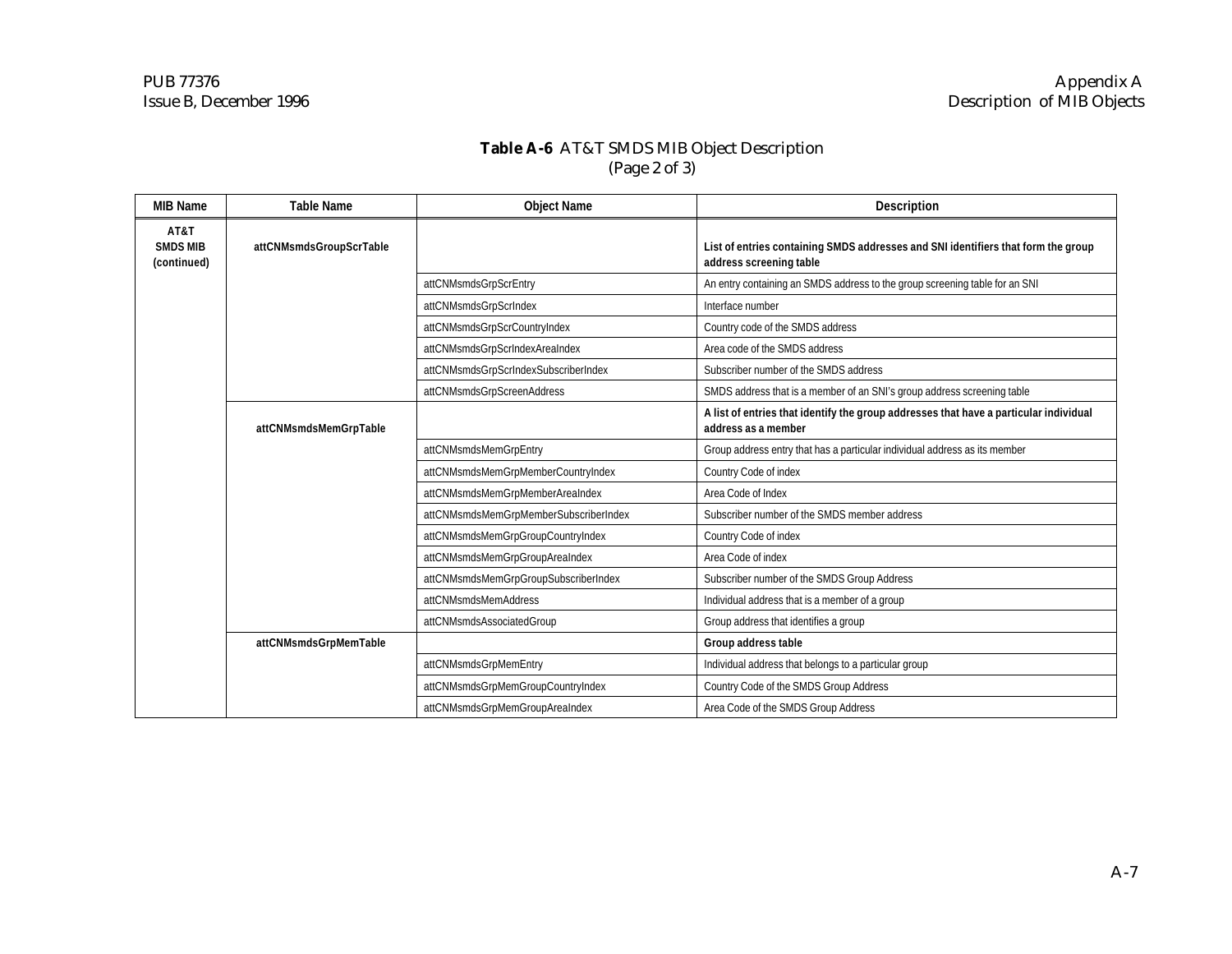# **Table A-6** AT&T SMDS MIB Object Description (Page 3 of 3)

| <b>MIB Name</b>         | <b>Table Name</b>       | <b>Object Name</b>                        | <b>Description</b>                                                                                                        |
|-------------------------|-------------------------|-------------------------------------------|---------------------------------------------------------------------------------------------------------------------------|
| AT&T<br><b>SMDS MIB</b> | attCNMsmdsGrpMemTable   |                                           |                                                                                                                           |
| (continued)             | (continued)             | attCNMsmdsGrpMemGroupSubscriberIndex      | Subscriber number of the SMDS Group Address                                                                               |
|                         |                         | attCNMsmdsGrpMemMemberCountryIndex        | Country Code of the SMDS Group Address                                                                                    |
|                         |                         | attCNMsmdsGrpMemMemberAreaIndex           | Area Code of the SMDS member Address                                                                                      |
|                         |                         | attCNMsmdsGrpMemMemberSubscriberIndex     | Subscriber number of the SMDS Member Address                                                                              |
|                         |                         | attCNMsmdsGroupAddress                    | SMDS Group address                                                                                                        |
|                         |                         | attCNMsmdsGroupMember                     | SMDS Individual address that is a member of a particular group                                                            |
|                         | attCNMsmdsDisagreeTable |                                           | Entries containing SMDS disagreement counts for a specified period interval for an<br>SNI                                 |
|                         |                         | attCNMsmdsDisagreeEntry                   | Entry containing SMDS disagreement counts, maintained for a specified period interval for an<br>SNI                       |
|                         |                         | attCNMsmdsDisagreeIndex                   | Interface index                                                                                                           |
|                         |                         | attCNMsmdsDisagreeInterval                | Measurement interval for which measurement is provided                                                                    |
|                         |                         | attCNMsmdsDisagreeTimeStamp               | Time stamp (TimeTicks) corresponding to end of the specified measurement interval                                         |
|                         |                         | attCNMsmdsDisagreeLocalTime               | Time stamp (ASCII string) corresponding to end of the specified measurement interval                                      |
|                         |                         | attCNMsmdsAccessClassExceededCounts       | Number of L3 PDUs discarded due to Access Class esceeded                                                                  |
|                         |                         | attCNMsmdsMCDUsExceededAtIngressCounts    | Number of L3 PDUs discarded due to the MCDU exceeded from CPE to network                                                  |
|                         |                         | attCNMsmdsMCDUsExceededAtEgressCounts     | Number of L3 PDUs discarded due to the MCDU exceeded from network to CPE                                                  |
|                         |                         | attCNMsmdsSAScreenViolations              | Number of L3 PDUs discarded because it violated the address screen based on source<br>address screening for this SNI      |
|                         |                         | attCNMsmdsDAScreenViolations              | Number of L3 PDUs discarded because it violated the address screen based on destination<br>address screening for this SNI |
|                         |                         | attCNMsmdsUnassignedSAs                   | Number of L3 PDUs discarded bacause source address was not assigned to this SNI                                           |
|                         |                         | attCNMsmdsDestinationSNIUnavailableCounts | Number of L3 PDUs discarded because destination SNI was not available                                                     |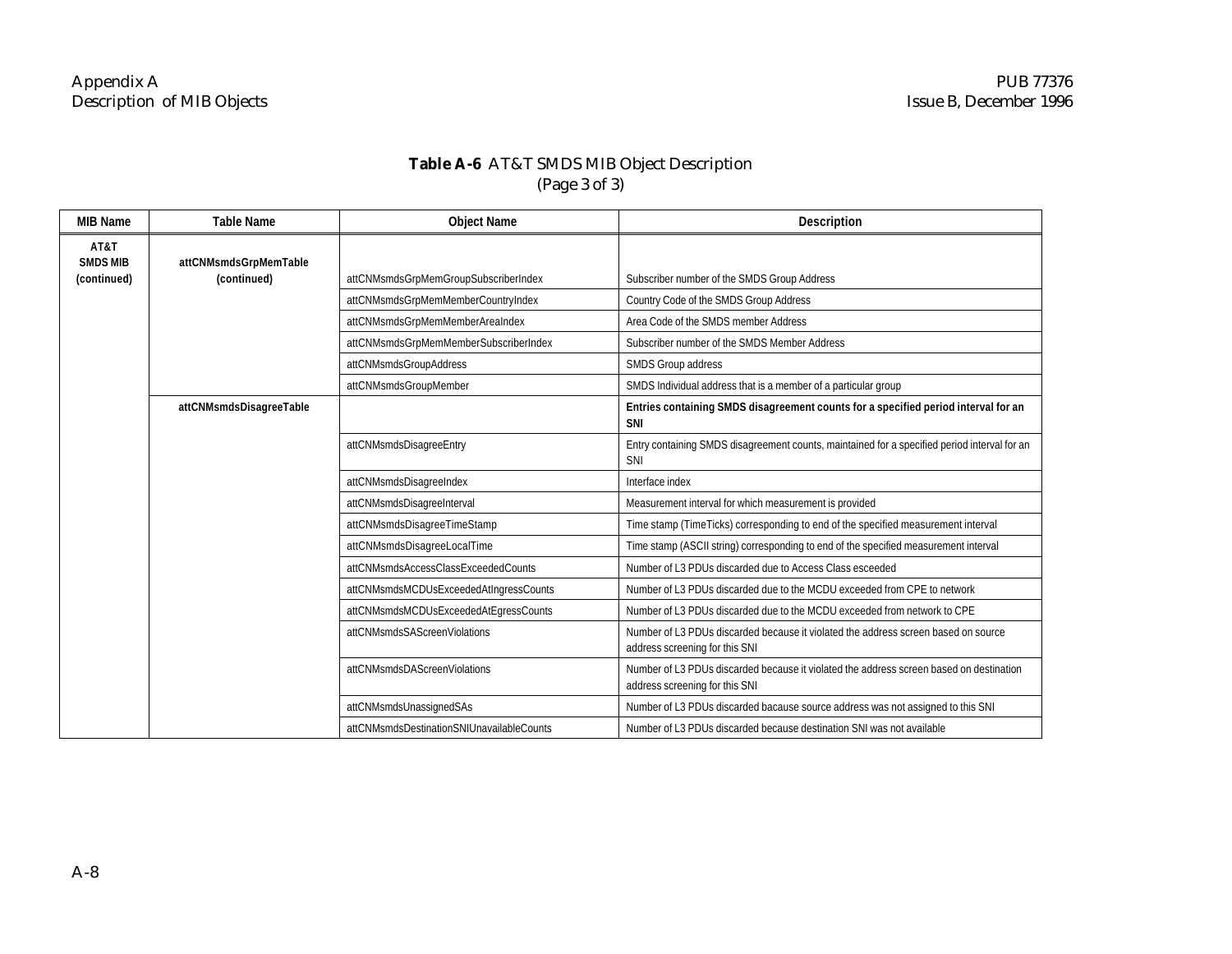### **Table A-7** AT&T Frame Relay MIB Object Description (Page 1 of 3)

| <b>MIB Name</b>                          | Table Name                 | <b>Object Name</b>          | <b>Description</b>                                                                                  |
|------------------------------------------|----------------------------|-----------------------------|-----------------------------------------------------------------------------------------------------|
| AT&T<br><b>SMDS MIB</b><br>(continued)   | attCNMsmdsDisagreeLogTable |                             | Table of log of latest occurrences of SMDS disagreements encountered by an SNI                      |
|                                          |                            | attCNMsmdsDisagreeLogEntry  | An entry identifying the latest occurrence of a specific SMDS disagreement encountered by an<br>SNI |
|                                          |                            | attCNMsmdsDisagreeLogIndex  | Interface index                                                                                     |
|                                          |                            | attCNMsmdsDisagreeType      | Type of disagreement                                                                                |
|                                          |                            | attCNMsmdsDisagreeSA        | SMDS source address in the rejected L3 PDU                                                          |
|                                          |                            | attCNMsmdsDisagreeDA        | SMDS destination address in the rejected L3 PDU                                                     |
|                                          |                            | attCNMsmdsDisagreeTimeStamp | Time stamp (TimeTicks) for latest occurrence of the specified disagreement                          |
|                                          |                            | attCNMsmdsDisagreeLocalTime | Time stamp (ASCII string) for latest occurrence of the specified disagreement                       |
| AT&T<br><b>Frame Relay</b><br><b>MIB</b> | attCNMfrConfigTable        |                             | Configuration information for all Frame Relay interfaces managed by this system                     |
|                                          |                            | attCNMfrConfigEntry         | Configuration information for a particular Frame Relay interface                                    |
|                                          |                            | attCNMfrConfigIndex         | Unique value for each Frame Relay interface                                                         |
|                                          |                            | attCNMfrMeasMaxIntervals    | Identifies the maximum number of measurement intervals                                              |
|                                          |                            | attCNMfrMeasIntervalLen     | Time-length of each interval for port-level measurements                                            |
|                                          |                            | attCNMfrPVCMeasMaxIntervals | Maximum number of measurement intervals                                                             |
|                                          |                            | attCNMfrPVCMeasIntervalLen  | Number of seconds that make up one complete measurement interval                                    |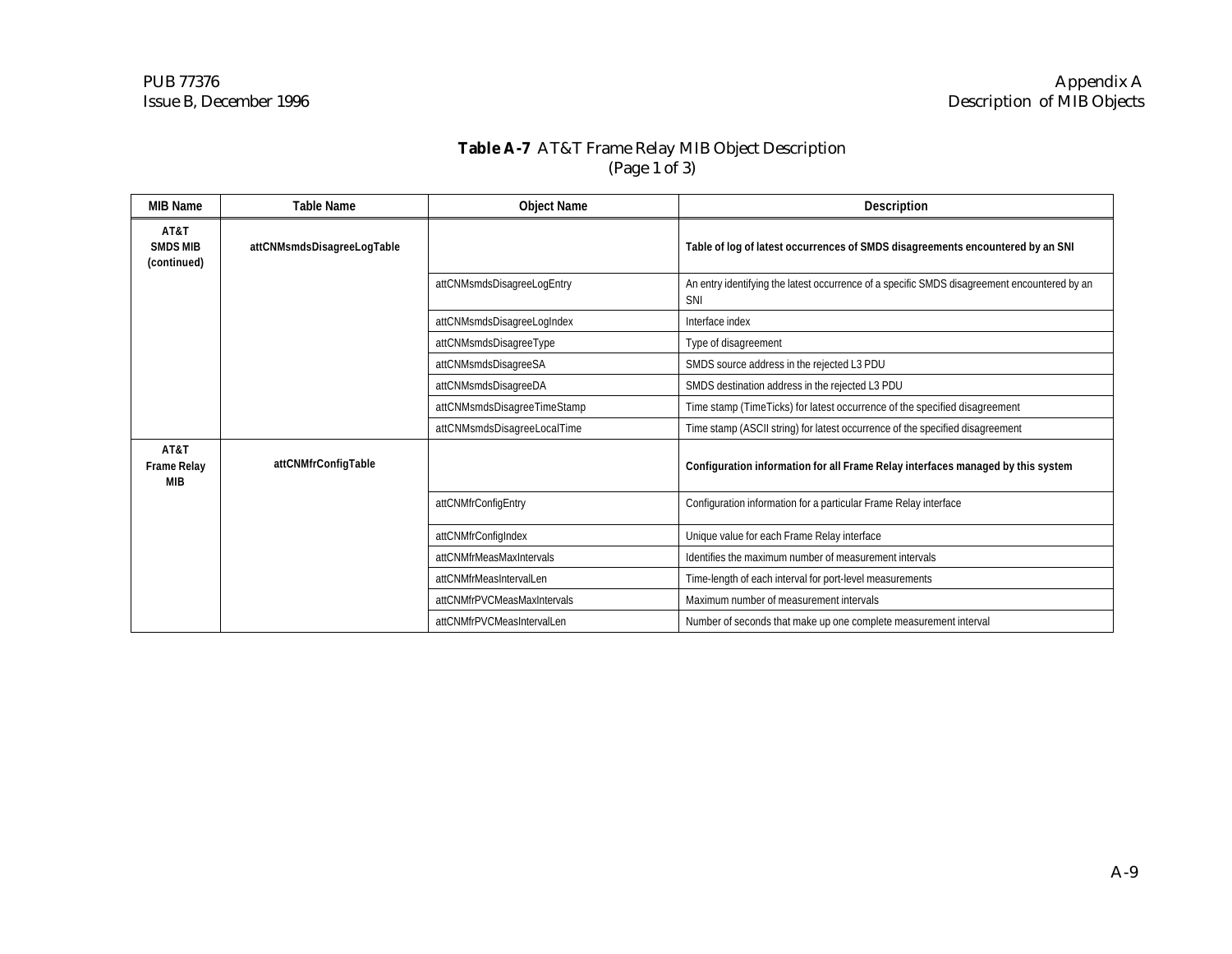# **Table A-7** AT&T Frame Relay MIB Object Description (Page 2 of 3)

| <b>MIB Name</b>                               | <b>Table Name</b> | <b>Object Name</b>       | <b>Description</b>                                                                                                                                            |
|-----------------------------------------------|-------------------|--------------------------|---------------------------------------------------------------------------------------------------------------------------------------------------------------|
| AT&T<br><b>Frame Relay MIB</b><br>(continued) | attCNMfrMeasTable |                          | List of entries containing measurement counts, maintained during the specified<br>measurement interval, for all Frame Relay interfaces managed by this system |
|                                               |                   | attCNMfrMeasEntry        | Measurement counts, maintained during the specified measurement interval                                                                                      |
|                                               |                   | attCNMfrMeasIndex        | Unique value for each Frame Relay interface                                                                                                                   |
|                                               |                   | attCNMfrMeasInterval     | Measurement interval number for which measurement is provided                                                                                                 |
|                                               |                   | attCNMfrMeasTimeStamp    | Tme stamp corresponding to the end of the specified measurement interval                                                                                      |
|                                               |                   | attCNMfrMeasLocalTime    | Time stamp corresponding to the end of the specified measurement interval                                                                                     |
|                                               |                   | attCNMfrReceivedOctets   | Number of bytes received by this Frame Relay interface during the specified measurement<br>interval                                                           |
|                                               |                   | attCNMfrSentOctets       | Number of bytes sent by this Frame Relay interface during the specified measurement interval                                                                  |
|                                               |                   | attCNMfrReceivedFrames   | Number of frames received by this Frame Relay interface during the specified measurement<br>interval                                                          |
|                                               |                   | attCNMfrSentFrames       | Number of frames received by this Frame Relay interface during the specified measurement<br>interval                                                          |
|                                               |                   | attCNMfrBadFrames        | Number of frames received by this interface that are faulty                                                                                                   |
|                                               |                   | attCNMfrReceiverOverruns | Number of receiver overruns occurred at this interface during the specified measurement<br>interval                                                           |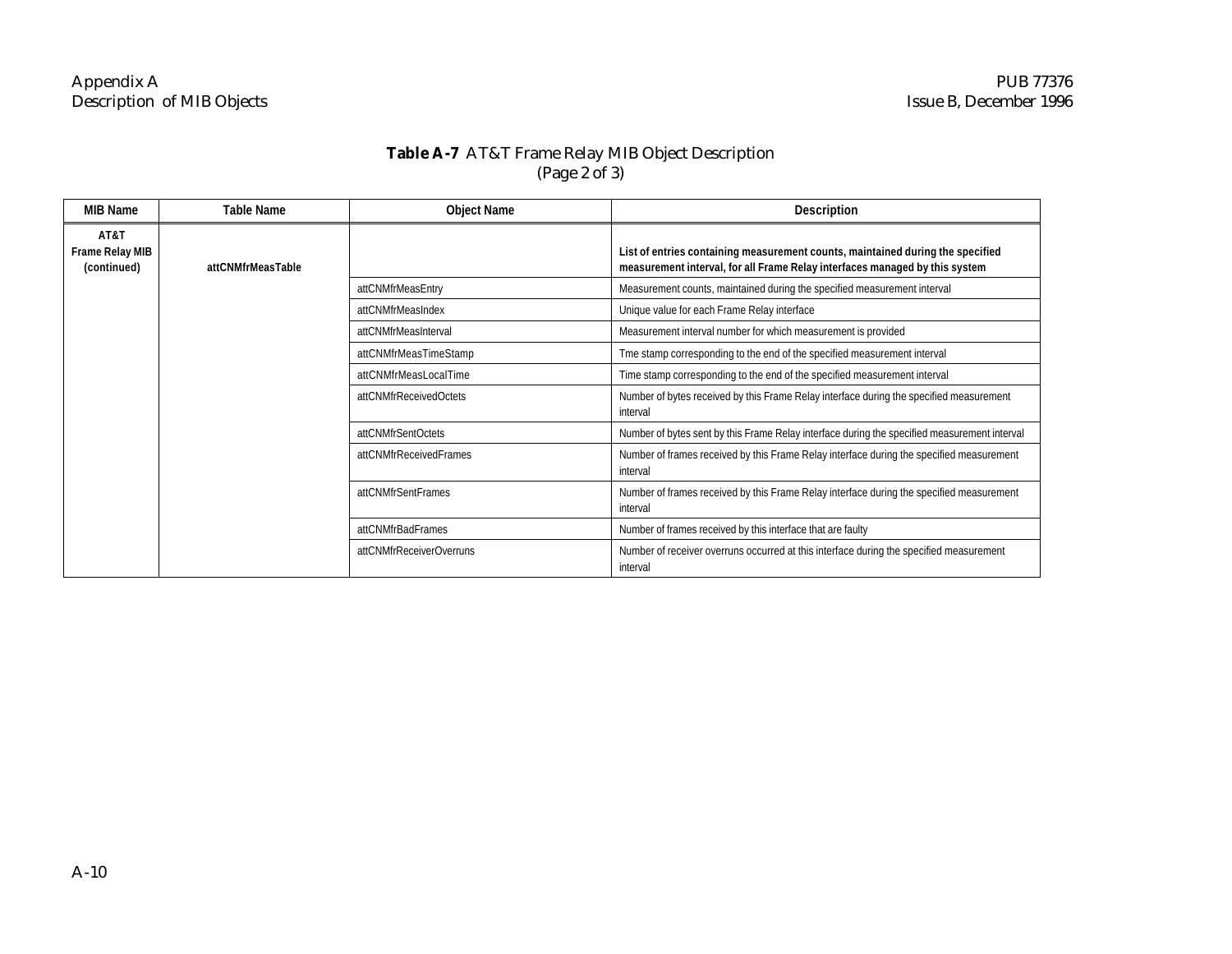# **Table A-7** AT&T Frame Relay MIB Object Description (Page 3 of 3)

| <b>MIB Name</b>                                  | <b>Table Name</b>      | <b>Object Name</b>          | <b>Description</b>                                                                                                                                                                               |
|--------------------------------------------------|------------------------|-----------------------------|--------------------------------------------------------------------------------------------------------------------------------------------------------------------------------------------------|
| AT&T<br><b>Frame Relay</b><br>MIB<br>(continued) | attCNMfrPVCMeasTable   |                             | PVC-level measurement counts, maintained during the specified measurement<br>interval, for all the Frame Relay interfaces managed by this system.                                                |
|                                                  |                        | attCNMfrPVCMeasEntry        | Entry containing measurement counts, maintained during the specified measurement interval                                                                                                        |
|                                                  |                        | attCNMfrPVCMeasIfIndex      | Unique value for each Frame Relay interface.                                                                                                                                                     |
|                                                  |                        | attCNMfrPVCMeasInterval     | DLCI number on a Frame Relay interface that identifies a unique Data Link Connection.                                                                                                            |
|                                                  |                        | attCNMfrPVCMeasTimeStamp    | Time stamp corresponding to the end of the specified measurement interval                                                                                                                        |
|                                                  |                        | attCNMfrPVCMeasLocalTime    | Time stamp corresponding to the end of the specified measurement interval                                                                                                                        |
|                                                  |                        | attCNMfrCongestionAtIngress | Number of times frames sent by this pvc had to be discarded at ingress because buffers were<br>unavailable or congestion control was being enforced during the specified measurement<br>interval |
|                                                  |                        | attCNMfrCongestionAtEgress  | Number of times frames sent by this pvc had to be discarded at egress because buffers were<br>unavailable or congestion control was being enforced during the specified measurement<br>interval  |
|                                                  | attCNMfrPVCStatusTable |                             | Status Table for Frame Relay PVCs                                                                                                                                                                |
|                                                  |                        | attCNMfrPVCStatusEntry      | Entry containing status information about a particular data link connection on a specific frame<br>relay interface                                                                               |
|                                                  |                        | attCNMfrPVCStatusIfIndex    | Unique value for each frame relay interface                                                                                                                                                      |
|                                                  |                        | attCNMfrPVCStatusIndex      | DLCI number on a frame relay interface that identifies a unique data link connection                                                                                                             |
|                                                  |                        | attCNMfrPVCAdminStatus      | The desired state of this data link connection                                                                                                                                                   |
|                                                  |                        | attCNMfrPVCOperStatus       | The desired state of this data link connection                                                                                                                                                   |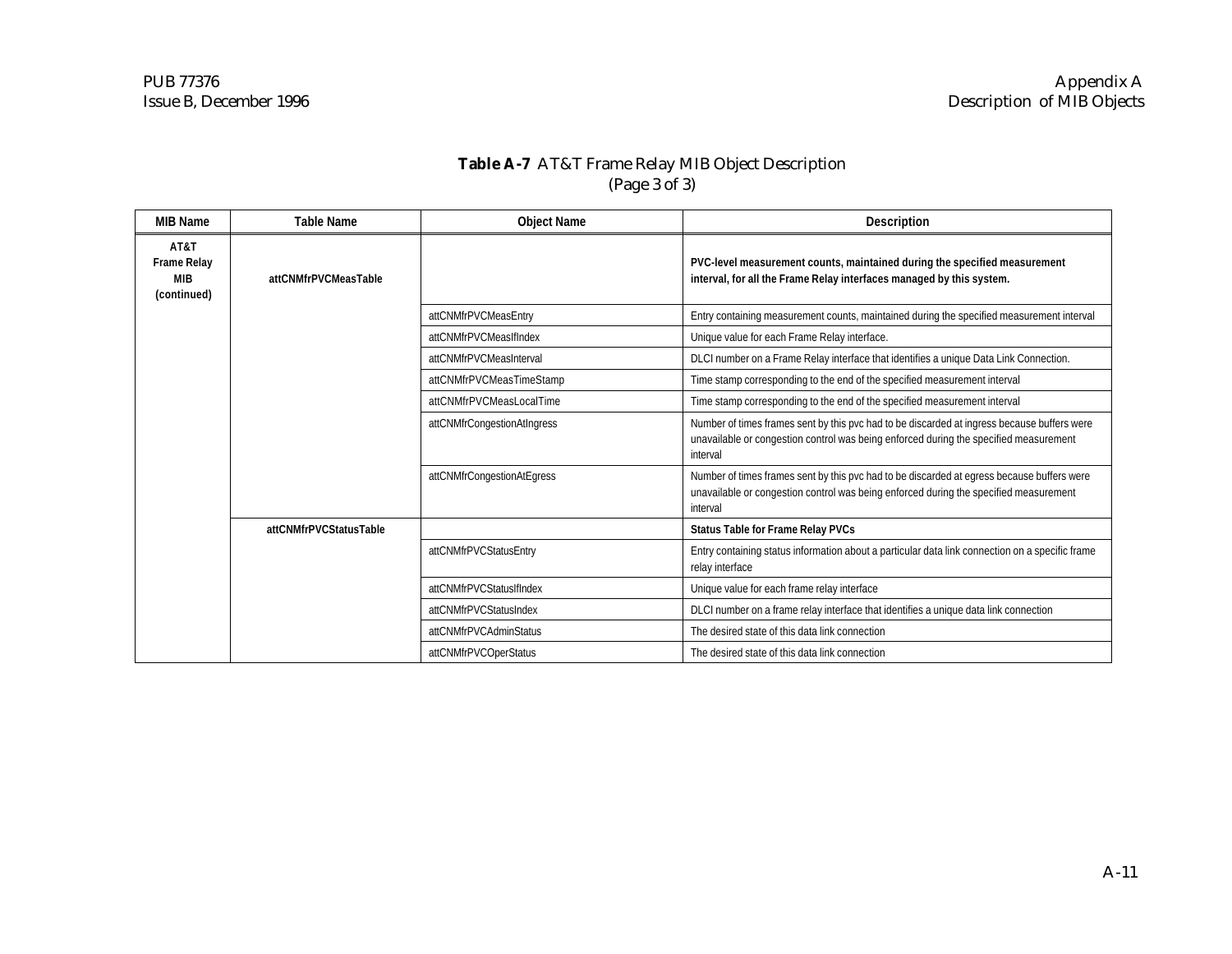# **Table A-8** AT&T Enhanced Frame Relay MIB Object Description (Page 1 of 4)

| <b>MIB Name</b>                              | <b>Table Name</b>    | <b>Object Name</b>        | <b>Description</b>                                                                                                   |
|----------------------------------------------|----------------------|---------------------------|----------------------------------------------------------------------------------------------------------------------|
| <b>Enhanced Frame</b><br>Relay<br><b>MIB</b> | attCNMefrConfigTable |                           | List Of Entries Containing Configuration Information For All Frame Relay Interfaces<br><b>Managed By This System</b> |
|                                              |                      | attCNMefrConfigEntry      | Entry containing configuration information for a particular frame relay interface                                    |
|                                              |                      | attCNMefrConfigIndex      | Unique value for each frame relay interface                                                                          |
|                                              |                      | attCNMefrMgmtType         | Identifies the pvc management scheme being used to manage this frame relay interface                                 |
|                                              |                      | attCNMefrPollDirection    | Specifies the role the frame relay interface performs in a bi-directional pvc management<br>scheme                   |
|                                              |                      | attCNMefrFullStatusPoll   | Maximum number of status enquiry intervals that pass before issuance of a full status enquiry<br>message             |
|                                              |                      | attCNMefrErrorThreshold   | Maximum number of errored events that can occur before declaring the frame relay interface<br>down. (n392)           |
|                                              |                      | attCNMefrMonitoredEvents  | Counter is referred to as n393 in the ansi standard                                                                  |
|                                              |                      | attCNMefrIntegrityTimer   | Timer is referred to as t391 in the ansi standard                                                                    |
|                                              |                      | attCNMefrPollVerifyTimer  | Timer is referred to as t392 in the ansi Standard                                                                    |
|                                              |                      | attCNMefrLMIFlowControl   | Indicates whether this frame relay interface uses xon/xoff as a means of congestion avoidance                        |
|                                              |                      | attCNMefrSupportedPVCs    | Number of dlcis currently supported on this frame relay interface                                                    |
|                                              |                      | attCNMefrMeasMaxIntervals | Identifies the maximum number of measurement intervals                                                               |
|                                              |                      | attCNMefrMeasIntervalLen  | Number of seconds that make up one complete measurement interval                                                     |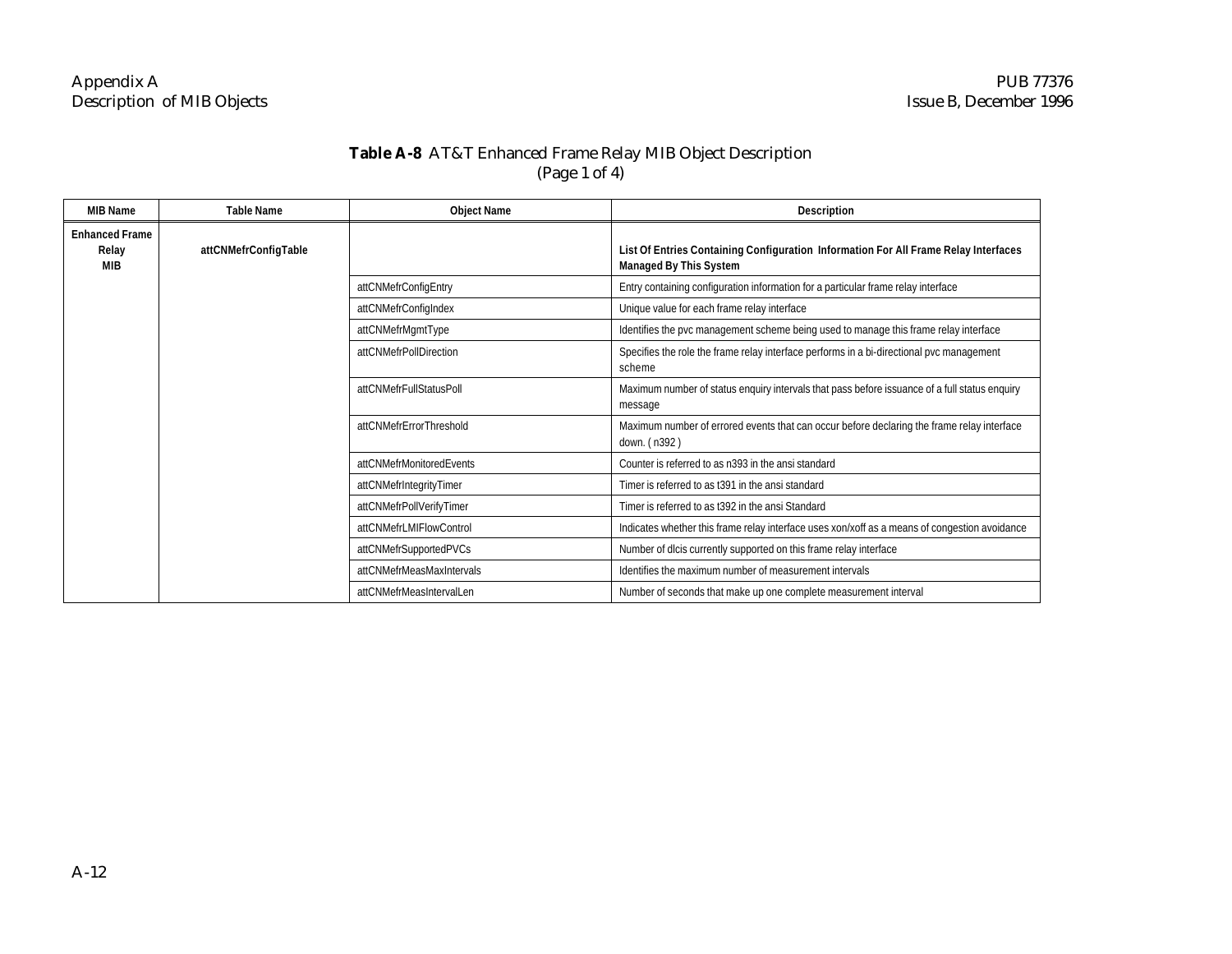# **Table A-8** AT&T Enhanced Frame Relay MIB Object Description (Page 2 of 4)

| MIB Name                                             | Table Name         | <b>Object Name</b>        | <b>Description</b>                                                                                                                                            |
|------------------------------------------------------|--------------------|---------------------------|---------------------------------------------------------------------------------------------------------------------------------------------------------------|
| Enhanced<br><b>Frame Relay</b><br>MIB<br>(continued) | attCNMefrMeasTable |                           | List of entries containing measurement counts, maintained during the specified<br>measurement interval, for all frame relay interfaces managed by this system |
|                                                      |                    | attCNMefrMeasEntry        | An entry containing measurement counts                                                                                                                        |
|                                                      |                    | attCNMefrMeasIndex        | Unique value of a fr interface                                                                                                                                |
|                                                      |                    | attCNMefrMeasInterval     | Measurement interval number for which measurement is provided                                                                                                 |
|                                                      |                    | attCNMefrMeasTimeStamp    | Time stamp corresponding to the end of the specified measurement interval                                                                                     |
|                                                      |                    | attCNMefrMeasLocalTime    | Time stamp corresponding to the end of the specified measurement interval                                                                                     |
|                                                      |                    | attCNMefrReceivedOctets   | Counter associated with the number of bytes received by this frame relay interface                                                                            |
|                                                      |                    | attCNMefrSentOctets       | Counter associated with the number of bytes sent by this frame relay interface                                                                                |
|                                                      |                    | attCNMefrReceivedFrames   | Number of frames received by this frame relay interface                                                                                                       |
|                                                      |                    | attCNMefrSentFrames       | Frames sent by this frame relay interface during the specified measurement interval                                                                           |
|                                                      |                    | attCNMefrBadFrames        | Number of frames received by this frame relay interface that are faulty                                                                                       |
|                                                      |                    | attCNMefrReceiverOverruns | Number of receiver overruns                                                                                                                                   |
|                                                      |                    | attCNMefrIngressUtil      | Utilization level of the frame relay interface in the ingress direction                                                                                       |
|                                                      |                    | attCNMefrEgressUtil       | Utilization level of the frame relay interface in the egress direction                                                                                        |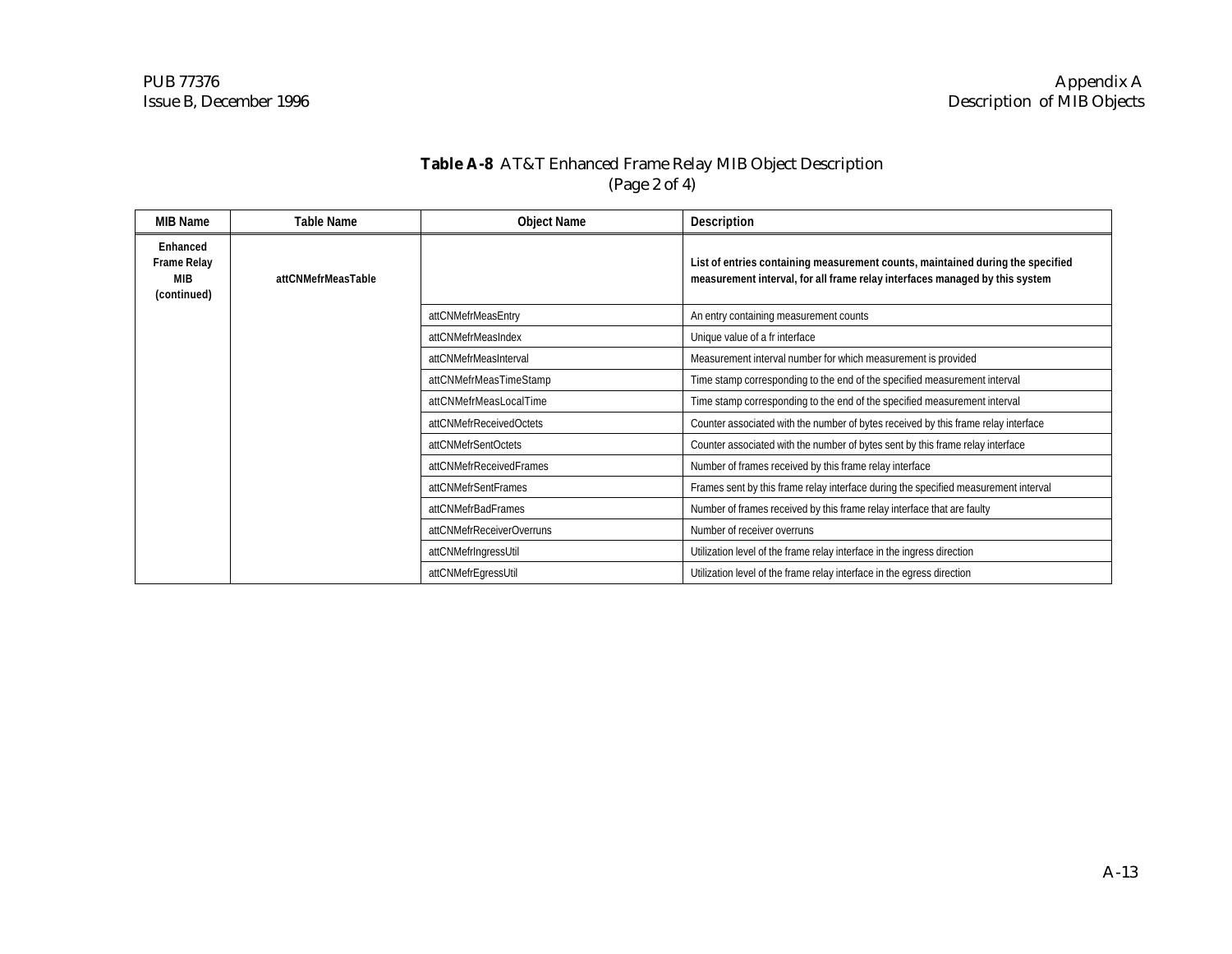### **Table A-8** AT&T Enhanced Frame Relay MIB Object Description (Page 3 of 4)

| <b>MIB Name</b>                                             | <b>Table Name</b>       | <b>Object Name</b>            | <b>Description</b>                                                                                                                                                   |
|-------------------------------------------------------------|-------------------------|-------------------------------|----------------------------------------------------------------------------------------------------------------------------------------------------------------------|
| <b>Enhanced Frame</b><br>Relay<br><b>MIB</b><br>(continued) | attCNMefrPVCConfigTable |                               | List of entries containing configuration information for all fr interfaces managed by<br>this system                                                                 |
|                                                             |                         | attCNMefrPVCConfigEntry       | Entry containing configuration information for a particular frame relay interface                                                                                    |
|                                                             |                         | attCNMefrPVCConfigIfIndex     | Unique value for each frame relay interface                                                                                                                          |
|                                                             |                         | attCNMefrPVCConfigIndex       | DLCI number on a frame relay interface that identifies a unique data link connection                                                                                 |
|                                                             |                         | attCNMefrPVCServiceType       | DLCI number on a frame relay interface that identifies a unique data link connection                                                                                 |
|                                                             |                         | attCNMefrLocalCIR             | Committed information rate (cir) for data transmitted on this pvc from the local device through<br>the network                                                       |
|                                                             |                         | attCNMefrLocalCommittedBurst  | Committed burst (bc) for data transmitted on this pvc from the local device through the network                                                                      |
|                                                             |                         | attCNMefrLocalExcessBurst     | Excess burst (be) for data transmitted on this pvc from the local device through the network                                                                         |
|                                                             |                         | attCNMefrRemoteCIR            | Committed information rate (cir) for data transmitted on this pvc from the remote device, through<br>the network, to the local device via this frame relay interface |
|                                                             |                         | attCNMefrRemoteCommittedBurst | Committed burst (bc) for data transmitted on this pvc from the remote device, through the<br>network, to the local device via this frame relay interface             |
|                                                             |                         | attCNMefrRemoteExcessBurst    | Excess burst (be) for data transmitted on this pvc from the remote device, through the network,<br>to the local device                                               |
|                                                             |                         | attCNMefrMulticastGroup1      | Any messages addressed to this multicast dlci will be sent to this pvc and to other pvcs that<br>belong in this group                                                |
|                                                             |                         | attCNMefrMulticastGroup2      | Multicast (group) dlci that includes thisDlci as one of its members                                                                                                  |
|                                                             |                         | attCNMefrMulticastGroup3      | Multicast (group) dlci that includes this dlci as one of its members                                                                                                 |
|                                                             |                         | attCNMefrMulticastGroup4      | Multicast (group) dlci that includes thisDlci as one of its members                                                                                                  |
|                                                             |                         | attCNMefrPVCMeasMaxIntervals  | Maximum number of measurement intervals supported for the measurements                                                                                               |
|                                                             |                         | attCNMefrPVCMeasIntervalLen   | Measurement interval in seconds                                                                                                                                      |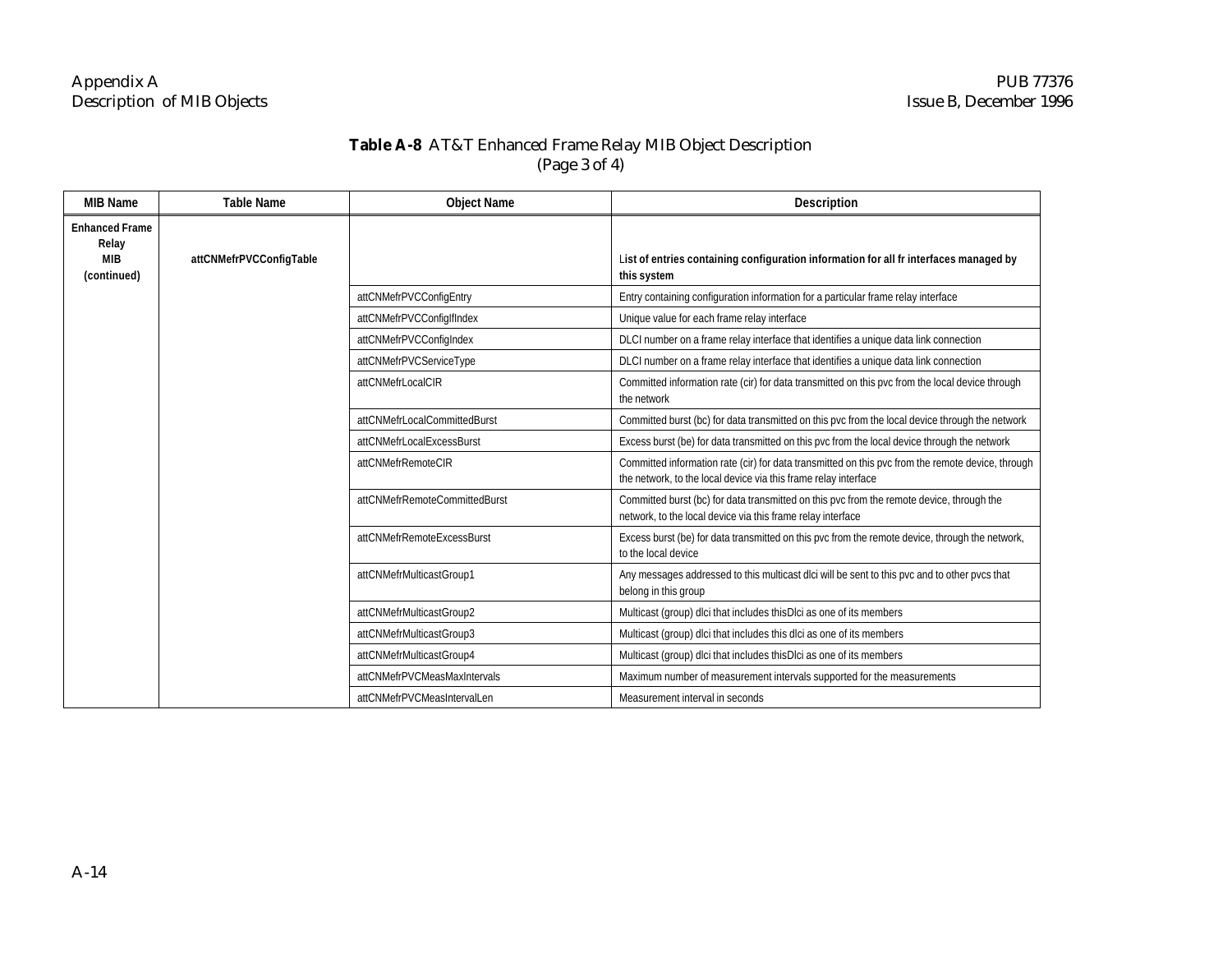# **Table A-8** AT&T Enhanced Frame Relay MIB Object Description (Page 4 of 4)

| <b>MIB Name</b>                                             | <b>Table Name</b>       | <b>Object Name</b>                | <b>Description</b>                                                                                                                                                             |
|-------------------------------------------------------------|-------------------------|-----------------------------------|--------------------------------------------------------------------------------------------------------------------------------------------------------------------------------|
| <b>Enhanced Frame</b><br>Relay<br><b>MIB</b><br>(continued) | attCNMefrPVCMeasTable   |                                   | List of entries containing pvc-level measurement counts, maintained during the<br>specified measurement interval, for all the frame relay interfaces managed by this<br>system |
|                                                             |                         | attCNMefrPVCMeasEntry             | An entry containing measurement counts, maintained during the specified measurement<br>interval, for a particular pvc on a specific frame relay interface                      |
|                                                             |                         | attCNMefrPVCMeasIfIndex           | Unique value for each frame relay interface                                                                                                                                    |
|                                                             |                         | attCNMefrPVCMeasIndex             | DLCI number on a frame relay interface that identifies a unique data link connection                                                                                           |
|                                                             |                         | attCNMefrPVCMeasInterval          | Measurement interval number for which measurement is provided                                                                                                                  |
|                                                             |                         | attCNMefrPVCMeasTimeStamp         | Time stamp corresponding to the end of the specified measurement interval                                                                                                      |
|                                                             |                         | attCNMefrPVCMeasLocalTime         | Time stamp corresponding to the end of the specified measurement interval                                                                                                      |
|                                                             |                         | attCNMefrPVCReceivedFrames        | Number of frames received by this frame relay pvc                                                                                                                              |
|                                                             |                         | attCNMefrPVCSentFrames            | Number of frames sent by this frame relay pvc                                                                                                                                  |
|                                                             |                         | attCNMefrDiscardEligibilityFrames | Number of ingress frames received by this pvc that exceed the committed burst size                                                                                             |
|                                                             |                         | attCNMefrBurstSizeExceeded        | Number of frames that were discarded due to exceeding the sum of bc + be                                                                                                       |
|                                                             |                         | attCNMefrCongestionAtIngress      | Number of times frames received by this pvc had to be discarded due to unavailable buffers or<br>congestion control was being enforced                                         |
|                                                             |                         | attCNMefrCongestionAtEgress       | Number of times frames sent by this pvc had to be discarded due to unavailable buffers or<br>congestion control was being enforced                                             |
|                                                             | attCNMefrPVCStatusTable |                                   | List of entries containing status information about dlcis on fr interfaces.                                                                                                    |
|                                                             |                         | attCNMefrPVCStatusEntry           | Entry containing status information about a particular data link connection on a specific frame<br>relay interface                                                             |
|                                                             |                         | attCNMefrPVCStatusIfIndex         | Unique value for each frame relay interface                                                                                                                                    |
|                                                             |                         | attCNMefrPVCStatusIndex           | DLCI number on a frame relay interface that identifies a unique data link connection                                                                                           |
|                                                             |                         | attCNMefrPVCAdminStatus           | Desired state of this data link connection                                                                                                                                     |
|                                                             |                         | attCNMefrPVCOperStatus            | Current operational state of this data link connection                                                                                                                         |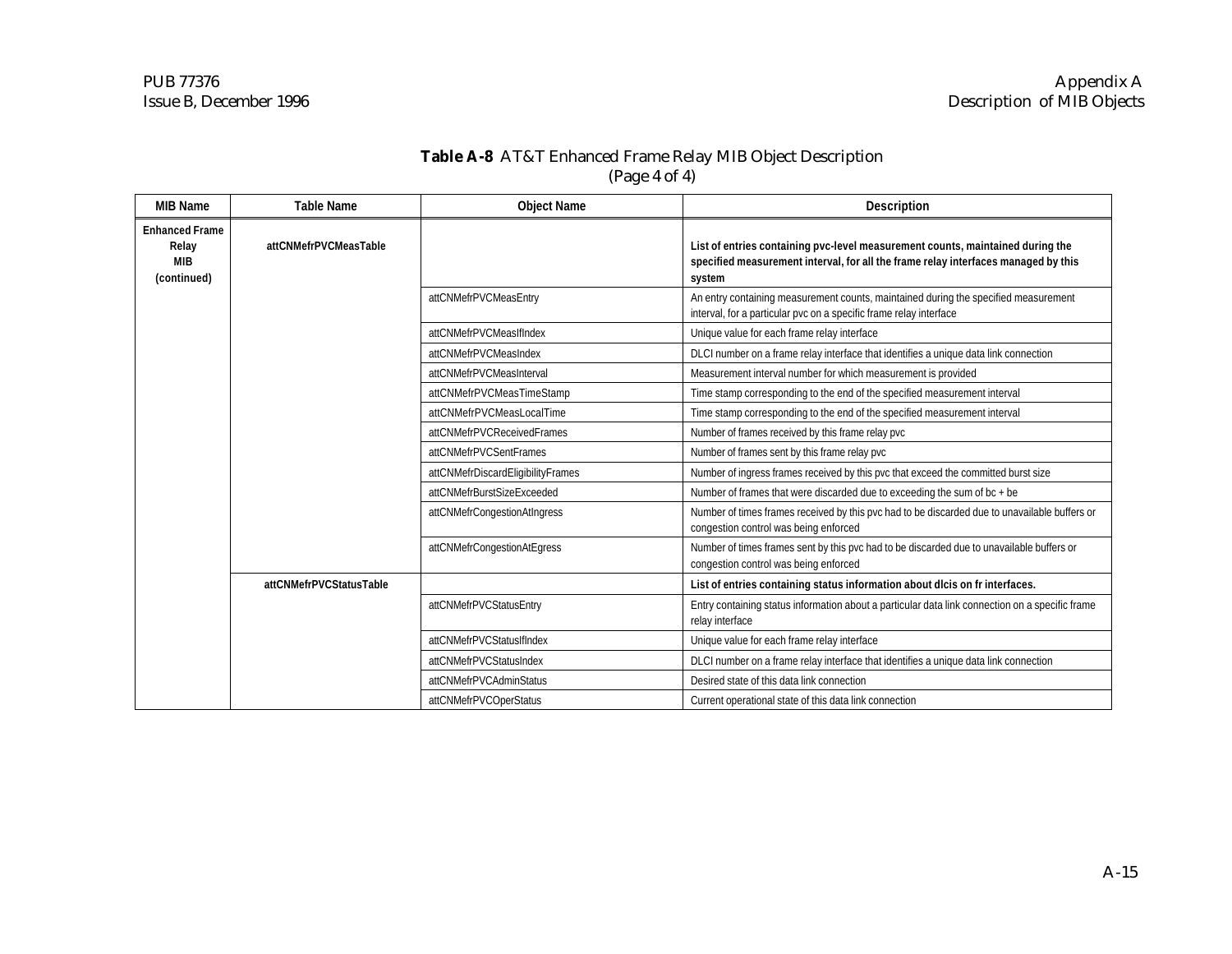### **B. Cascade MIBs and Description of MIB Objects**

The purpose of the appendix is to provide a brief description of all the individual MIB objects supported in the Cascade MIBs. The purpose of including this information is not to serve as a replacement of the actual MIB text files. Chapter 5, Section 5.6 describes the various methods for acquiring the actual MIB text files.

The appendix contains multiple tables which briefly describe the MIB objects contained within the actual Cascade MIBs. Each MIB object is logically organized into either a group object or a table object. In addition, each individual object has an assigned object descriptor (or object name) and an object identifier. The tables provided in this appendix depict the actual logical structure of the MIB objects within the respective Cascade MIBs.

Table B-1 below provides the list of the Cascade MIBs and the corresponding appendix table which briefly describes the individual MIB objects. For further information regarding each individual MIB object, the description clause within the actual MIB text file provides a complete description of each individual MIB object.

| <b>Management Information Base Name</b> | <b>Managed Service</b><br><b>US WEST Service</b> | <b>Appendix Table Reference</b> |
|-----------------------------------------|--------------------------------------------------|---------------------------------|
| <b>MIBII</b> System                     | Frame Relay                                      | $B-2$                           |
| <b>MIBII</b> Interface                  | <b>Frame Relay</b>                               | $B-3$                           |
| FrNetServMIB                            | Frame Relay                                      | $B-6$                           |

**Table B-1** Reference Table for Individual MIB Object Descriptions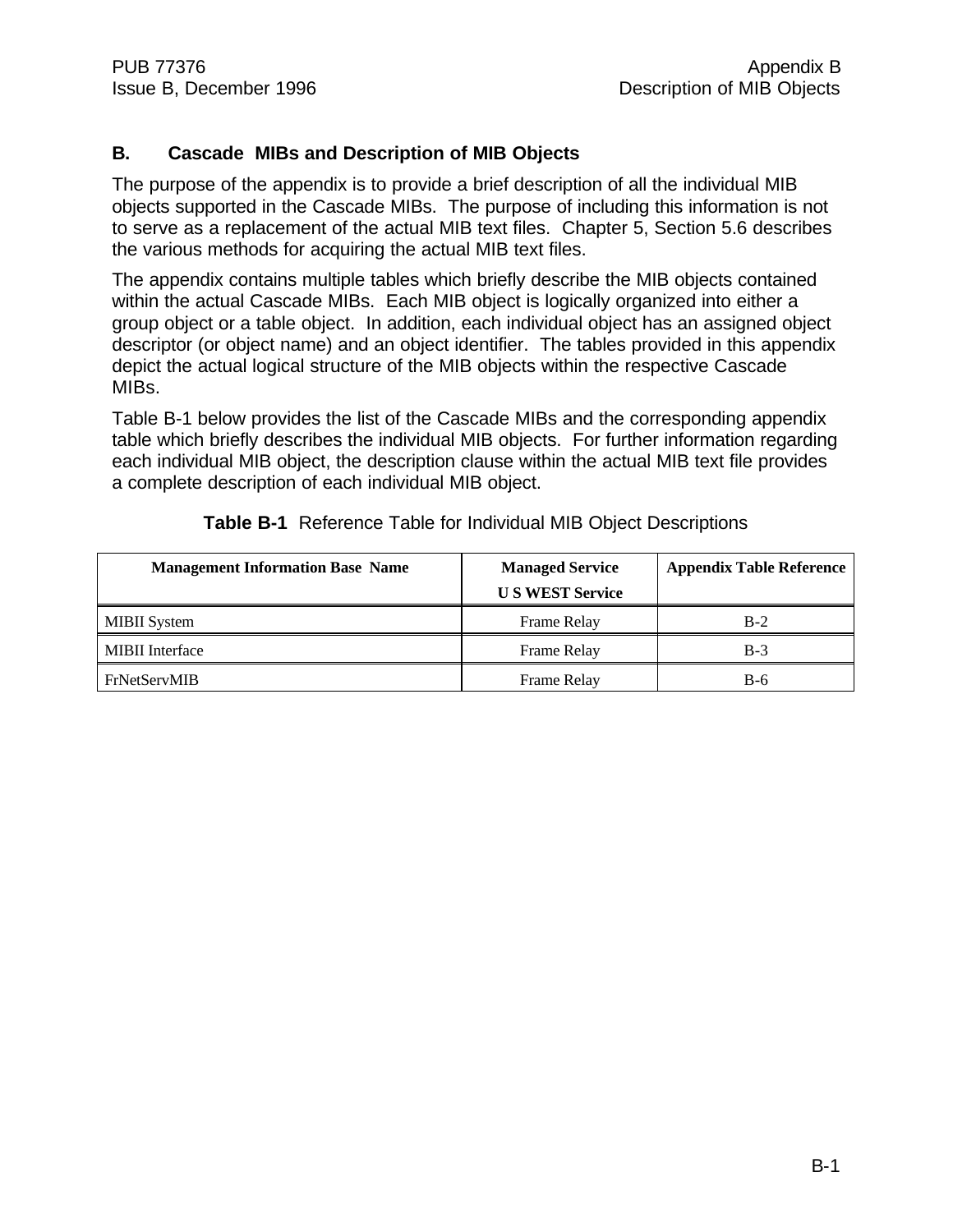# **Table B-2** FR NetServMIB System Object Description

| MIB Name            | Table Name | <b>Object Name</b> | <b>Description</b>                                                      |
|---------------------|------------|--------------------|-------------------------------------------------------------------------|
| <b>MIBII System</b> |            |                    | - Provides information about the CNM Gateway                            |
|                     |            | sysDescr           | - US WEST CNM UserGateway                                               |
|                     |            | sysObjectID        | - .iso.org.dod.internat.private.enterprises                             |
|                     |            | sysUpTime          | - time in hundreds of seconds since process was initialized restarted). |
|                     |            | sysContact         | - US WEST (Phone 1.800.223.2209)                                        |
|                     |            | sysName            | - acmspug1                                                              |
|                     |            | sysLocation        | - 200 S. 5th Street, Minneapolis, Minnesota                             |
|                     |            | sysServices        | - 2 (indicates the set of services that this entity primarily offers)   |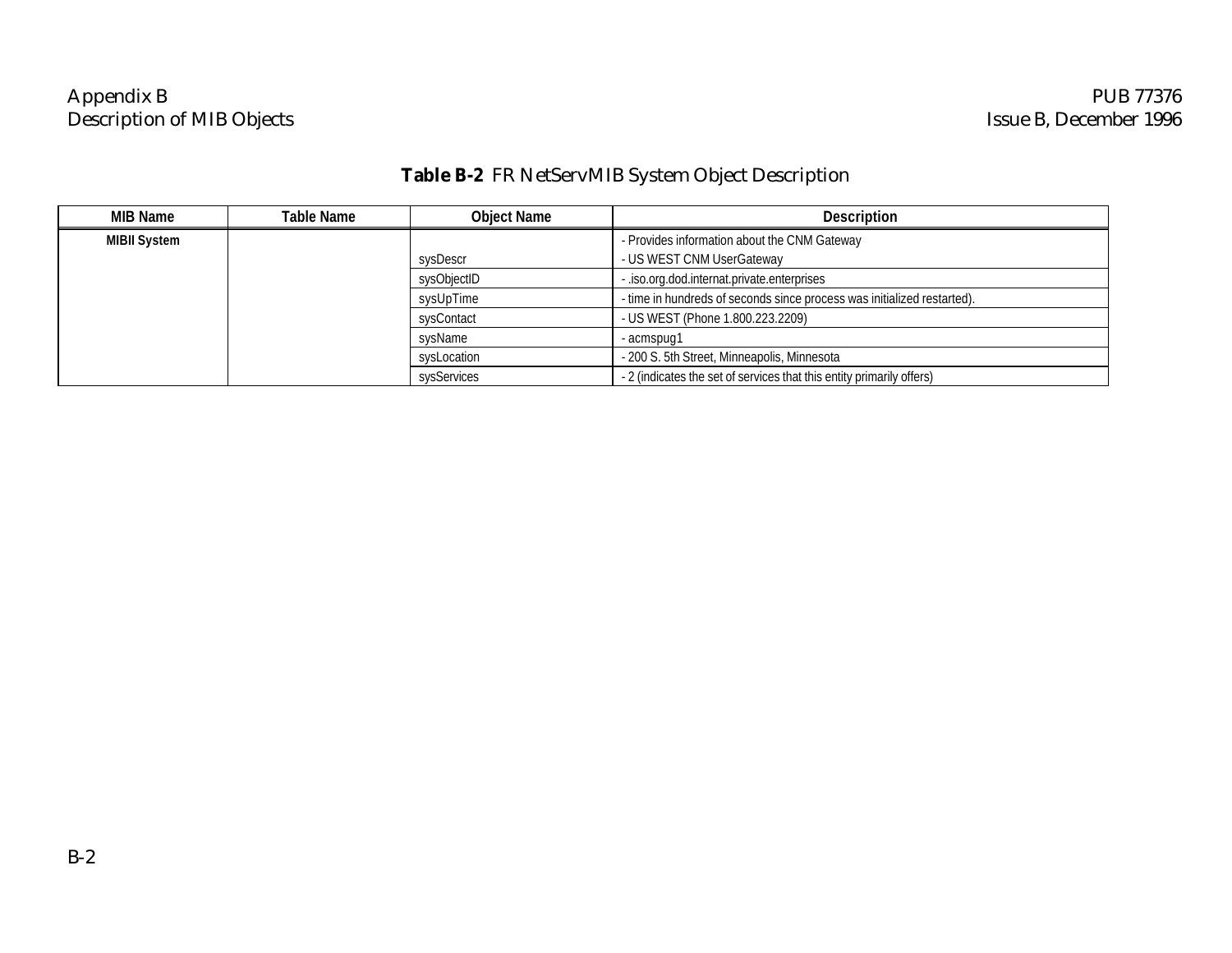# **Table B-3** FR NetServMIB Interface Object Description (Page 1 of 3)

| <b>MIB Name</b>         | <b>Table Name</b> | <b>Object Name</b>   | <b>Description</b>                                                                                         |
|-------------------------|-------------------|----------------------|------------------------------------------------------------------------------------------------------------|
| <b>MIBII Interfaces</b> | ifTable           |                      | - Provides Subscriber interface information                                                                |
|                         |                   | ifIndex              | - Unique value, greater than zero, for each interface.(1, 2, 3 etc.)                                       |
|                         |                   | ifDescr              | - String representing the physical port type (currently blank).                                            |
|                         |                   | ifType               | $-44$                                                                                                      |
|                         |                   | ifMtu                | $-8192$                                                                                                    |
|                         |                   | ifSpeed              | - interface's current bandwidth in bits per second.                                                        |
|                         |                   | <i>ifPhysAddress</i> | - The interface's address at its protocol sub-layer. (always blank)                                        |
|                         |                   | <b>ifAdminStatus</b> | - The desired state of the interface. 1-up, 2-down, 3-test.                                                |
|                         |                   | <i>ifOperStatus</i>  | - The current operational state of the interface. 1-up, 2-down, 3-test, 4-unknown, 5-dormant               |
|                         |                   | ifLastChange         | - The value of sysUpTime at the time the interface entered its current operational state. If the current   |
|                         |                   |                      | state was entered prior to the last re-initialization of the local network management subsystem, then this |
|                         |                   |                      | object contains a zero value.                                                                              |
|                         |                   | ifInOctects          | - The total number of octets received on the interface.                                                    |
|                         |                   | ifInUcastPkts        | - The number of packets, delivered by this sub-layer to a higher (sub-)layer, which were not addressed to  |
|                         |                   |                      | a multicast or broadcast address at this sub-layer.                                                        |
|                         |                   | ifInNUcastPkts       | - The number of packets, delivered by this sub-layer to a higher (sub-)layer, which were addressed to a    |
|                         |                   |                      | multicast or broadcast address at this sub-layer.                                                          |
|                         |                   | ifInDiscards         | - The number of inbound packets which were chosen to be discarded even though no errors had been           |
|                         |                   |                      | detected to prevent their being deliverable to a higher-layer protocol. One possible reason for            |
|                         |                   |                      | discarding such a packet could be to free up buffer space.                                                 |
|                         |                   | ifInErrors           | - For packet-oriented interfaces, the number of inbound packets that contained errors preventing them      |
|                         |                   |                      | from being deliverable to a higher-layer protocol. For character-oriented or fixed-length interfaces, the  |
|                         |                   |                      | number of inbound transmission units that contained errors preventing them from being deliverable to a     |
|                         |                   |                      | higher-layer protocol.                                                                                     |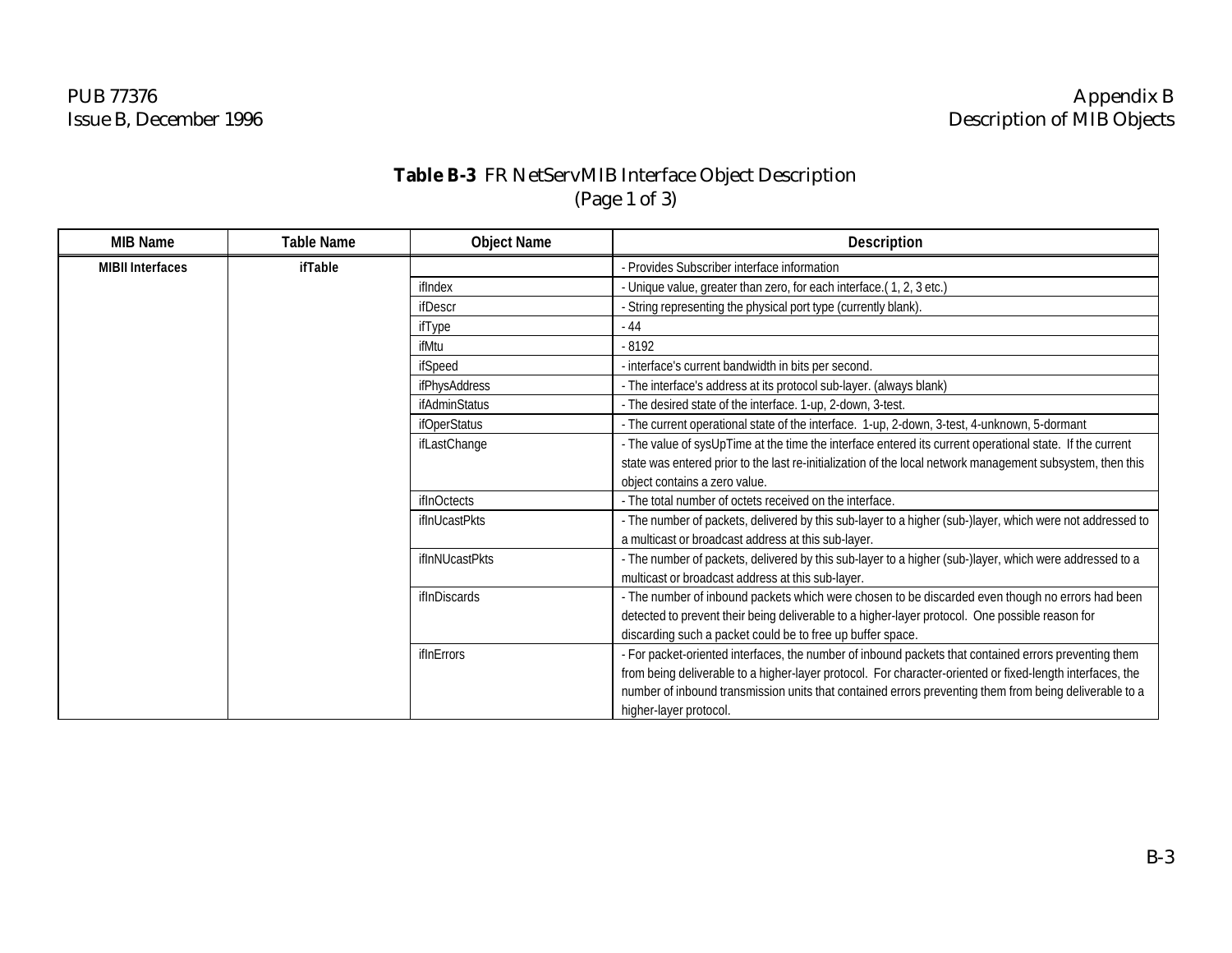# **Table B-3** FR NetServMIB Interface Object Description (Page 2 of 3)

| <b>MIB Name</b>                        | <b>Table Name</b>      | <b>Object Name</b>    | <b>Description</b>                                                                                                                                                                                                                                                    |
|----------------------------------------|------------------------|-----------------------|-----------------------------------------------------------------------------------------------------------------------------------------------------------------------------------------------------------------------------------------------------------------------|
| <b>MIBII Interfaces</b><br>(continued) | ifTable<br>(continued) |                       |                                                                                                                                                                                                                                                                       |
|                                        |                        | ifInUnknownProtos -   | Always zero (0)                                                                                                                                                                                                                                                       |
|                                        |                        | <i>ifOutOctects</i>   | - The total number of octets transmitted out of the interface.                                                                                                                                                                                                        |
|                                        |                        | <i>ifOutUcastPkts</i> | - The total number of packets that higher-level protocols requested be transmitted, and which<br>were not addressed to a multicast or broadcast address at this sub-layer, including those that<br>were discarded or not sent.                                        |
|                                        |                        | ifOutNUcastPkts       | - The total number of packets that higher-level protocols requested be transmitted, and which<br>were not addressed to a multicast or broadcast address at this sub-layer, including those that<br>were discarded or not sent.                                        |
|                                        |                        | ifOutDiscards         | - The number of outbound packets which were chosen to be discarded even though no errors<br>had been detected to prevent their being transmitted. One possible reason for discarding<br>such a packet could be to free up buffer space.                               |
|                                        |                        | <b>ifOutErrors</b>    | - For packet-oriented interfaces, the number of outbound packets that could not be transmitted<br>because of errors. For character-oriented or fixed-length interfaces, the number of outbound<br>transmission units that could not be transmitted because of errors. |
|                                        |                        | ifOutOLen             | - The length of the output packet queue (in packets).                                                                                                                                                                                                                 |
|                                        |                        | ifSpecific            | $-0.11.4$                                                                                                                                                                                                                                                             |
| ifMIB                                  |                        |                       | - This is a SNMPv1 version of this SNMPV2 MIB                                                                                                                                                                                                                         |
|                                        | ifXTable               |                       | - This is the only ifMIB table supported. This table contains additional objects for the<br>interface table.                                                                                                                                                          |
|                                        |                        | ifName                | - Always blank.                                                                                                                                                                                                                                                       |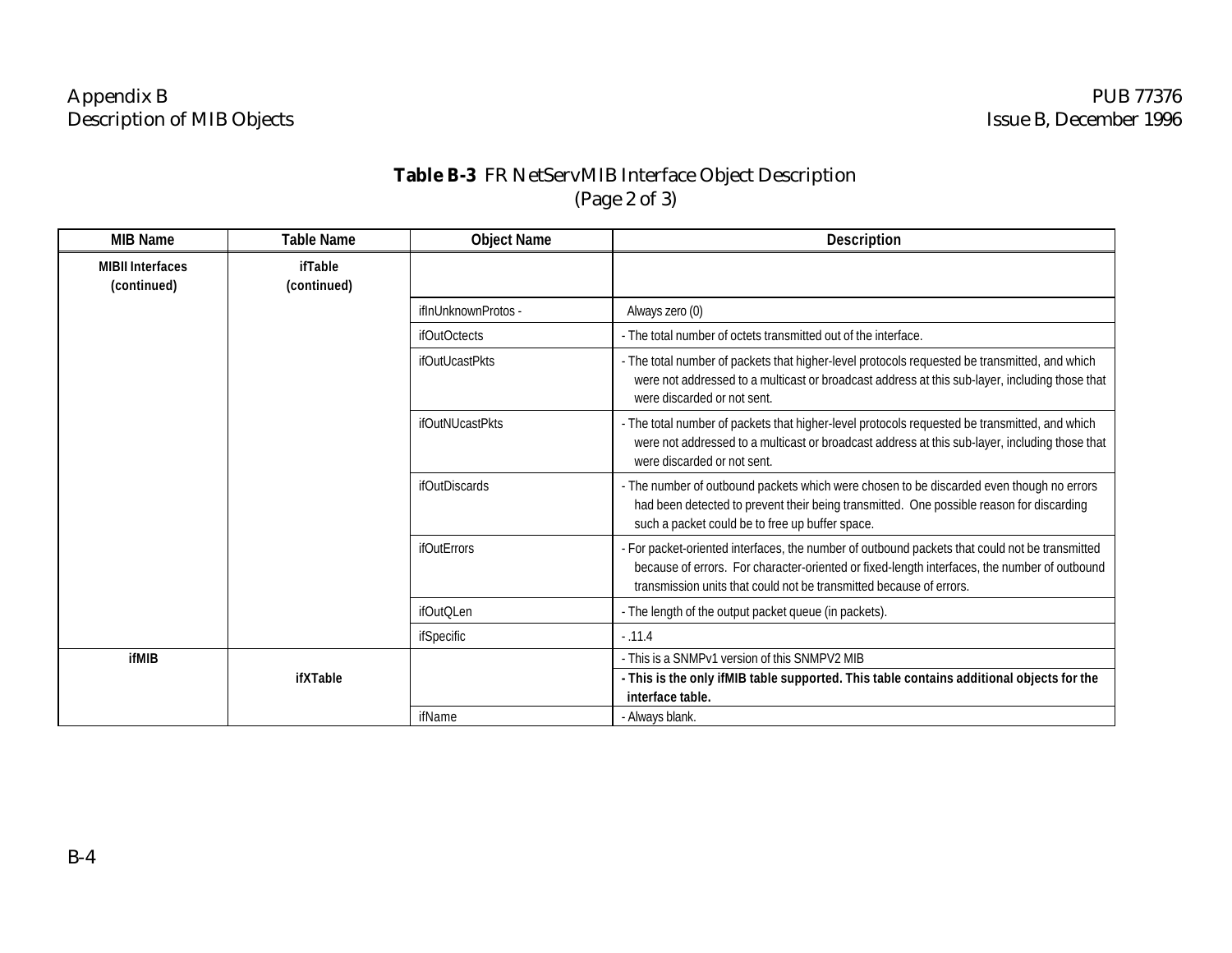# **Table B-3** FR NetServMIB Interface Object Description (Page 3 of 3)

| <b>MIB Name</b>      | Table Name              | <b>Object Name</b>          | <b>Description</b>                                                                                                                                                                                                                                                                         |
|----------------------|-------------------------|-----------------------------|--------------------------------------------------------------------------------------------------------------------------------------------------------------------------------------------------------------------------------------------------------------------------------------------|
| ifMIB<br>(continued) | ifXTable<br>(continued) | ifInMulticastPkts           | - The number of packets, delivered by this sub-layer to a higher (sub-)layer, which were<br>addressed to a multicast address at this sub-layer. For a MAC layer protocol, this includes<br>both Group and Functional addresses.                                                            |
|                      |                         | ifInBroadcastPkts           | - The number of packets, delivered by this sub-layer to a higher (sub-)layer, which were<br>addressed to a broadcast address at this sub-layer Always zero (0).                                                                                                                            |
|                      |                         | ifOutMulticastPkts          | - The total number of packets that higher-level protocols requested be transmitted, and which<br>were addressed to a multicast address at this sub-layer, including those that were discarded<br>or not sent. For a MAC layer protocol, this includes both Group and Functional addresses. |
|                      |                         | <i>ifOutBroadcastPkts</i>   | - The total number of packets that higher-level protocols requested be transmitted, and which<br>were addressed to a broadcast address at this sub-layer, including those that were<br>discarded or not sent. Always zero (0).                                                             |
|                      |                         | <b>ifHCInOctets</b>         | - The total number of octets received on the interface, including framing characters. This<br>object is a 64-bit version of ifInOctets.                                                                                                                                                    |
|                      |                         | ifHCInUcastPkts             | - Always zero (0). Only for DS3 (not supported).                                                                                                                                                                                                                                           |
|                      |                         | ifHCInMulticastPkts         | - Always zero (0). Only for DS3 (not supported).                                                                                                                                                                                                                                           |
|                      |                         | <b>ifHCInBroadcastPkts</b>  | - Always zero (0). Only for DS3 (not supported).                                                                                                                                                                                                                                           |
|                      |                         | <b>ifHCOutOctets</b>        | - Always zero (0). Only for DS3 (not supported).                                                                                                                                                                                                                                           |
|                      |                         | ifHCOutUcastPkts            | - Always zero (0). Only for DS3 (not supported).                                                                                                                                                                                                                                           |
|                      |                         | fHCOutMulticastPkts         | - Always zero (0). Only for DS3 (not supported).                                                                                                                                                                                                                                           |
|                      |                         | <b>ifHCOutBroadcastPkts</b> | - Always zero (0). Only for DS3 (not supported).                                                                                                                                                                                                                                           |
|                      |                         | fLinkUpDownTrapEnable       | - Always true (1).                                                                                                                                                                                                                                                                         |
|                      |                         | ifHighSpeed                 | - An estimate of the interface's current bandwidth in units of1,000,000 bits per second.                                                                                                                                                                                                   |
|                      |                         | <i>ifPromiscuousMode</i>    | - Always false (2).                                                                                                                                                                                                                                                                        |
|                      |                         | <i>ifConnectorPresent</i>   | - Always false (2).                                                                                                                                                                                                                                                                        |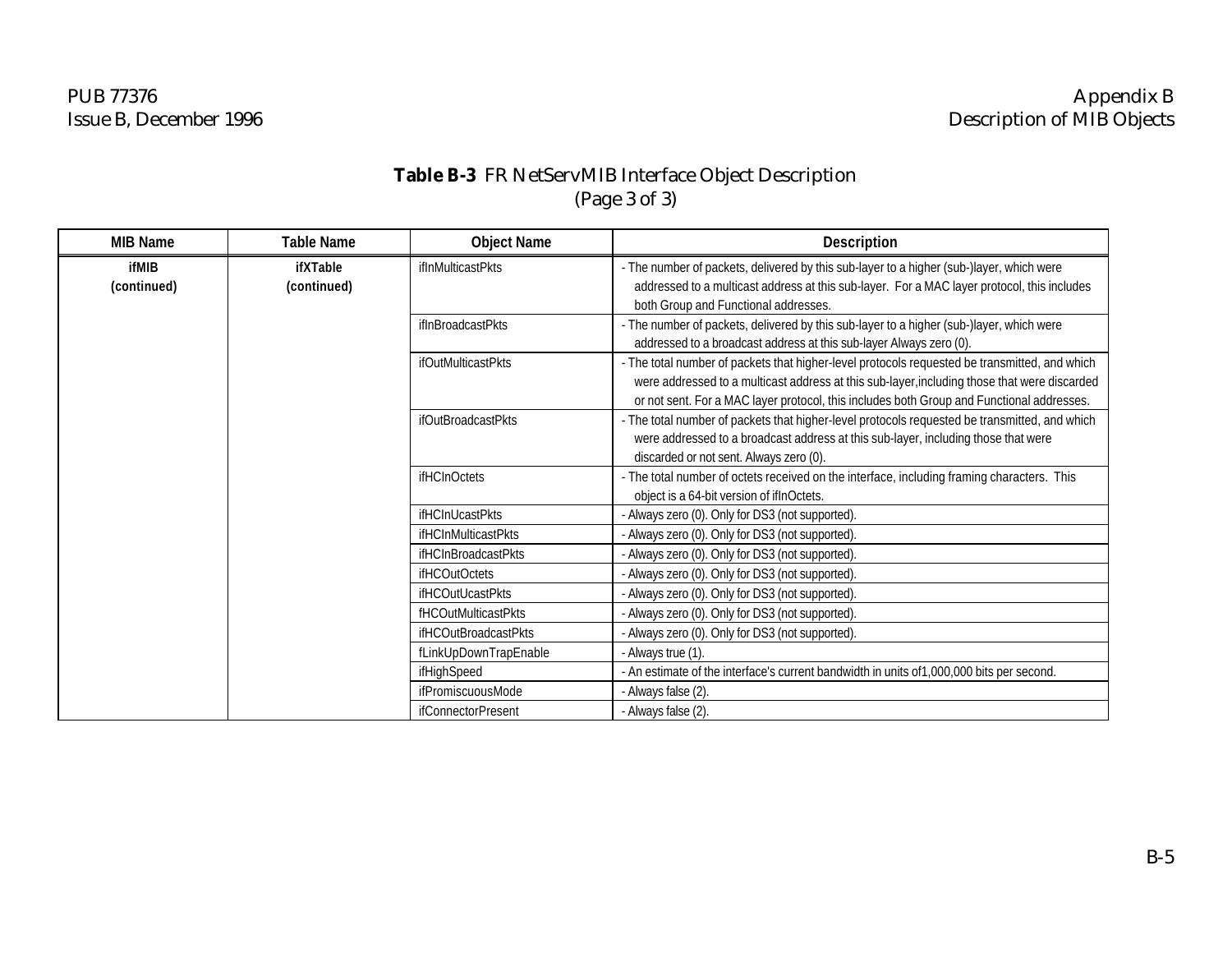# **Table B4** - FR NetServMIB Object Description (Page 1 of 10)

| <b>MIB Name</b>  | Table Name   | <b>Object Name</b>   | <b>Description</b>                                                                                                                                                                                                                                                                                                                                                                                                                       |
|------------------|--------------|----------------------|------------------------------------------------------------------------------------------------------------------------------------------------------------------------------------------------------------------------------------------------------------------------------------------------------------------------------------------------------------------------------------------------------------------------------------------|
| <b>FRNetServ</b> | frLportTable |                      | "The Frame Relay Logical Port Information table."                                                                                                                                                                                                                                                                                                                                                                                        |
|                  |              | frLportEntry         | "An entry in the Frame Relay Logical Port Information table."                                                                                                                                                                                                                                                                                                                                                                            |
|                  |              | frLportNumPlan       | "The value of this object identifies the network address numbering plan for this UNI/NNI<br>logical port. The network address is the object ifPhysAddress. The value none implies<br>that there is no ifPhysAddress. The SNMP proxy-agent will return an octet string of zero<br>length for ifPhysAddress. The value other means that an address has been assigned to<br>this interface, but the numbering plan is not enumerated here." |
|                  |              | frLportContact       | "The value of this object identifies the network contact for this UNI/NNI logical port."                                                                                                                                                                                                                                                                                                                                                 |
|                  |              | frLportLocation      | "The value of this object identifies the Frame Relay network location for this UNI/NNI logical<br>port."                                                                                                                                                                                                                                                                                                                                 |
|                  |              | frLportType          | "The value of this object identifies the type of network interface for this logical port."                                                                                                                                                                                                                                                                                                                                               |
|                  |              | frLportAddrDLCILen   | "The value of this object identifies the Q.922 Address field length and DLCI length for this<br>UNI/NNI logical port."                                                                                                                                                                                                                                                                                                                   |
|                  |              | frLportVCSigProtocol | "The value of this object identifies the Local In-Channel Signaling Protocol that is used for<br>this frame relay UNI/NNI logical port."                                                                                                                                                                                                                                                                                                 |
|                  |              | frLportVCSigPointer  | "The value of this object identifies the table that contains the Local In-Channel Signaling<br>Protocol parameters and errors for this UNI/NNI logical port. See the Frame Relay<br>Management VC Signaling Parameters and Errors Group."                                                                                                                                                                                                |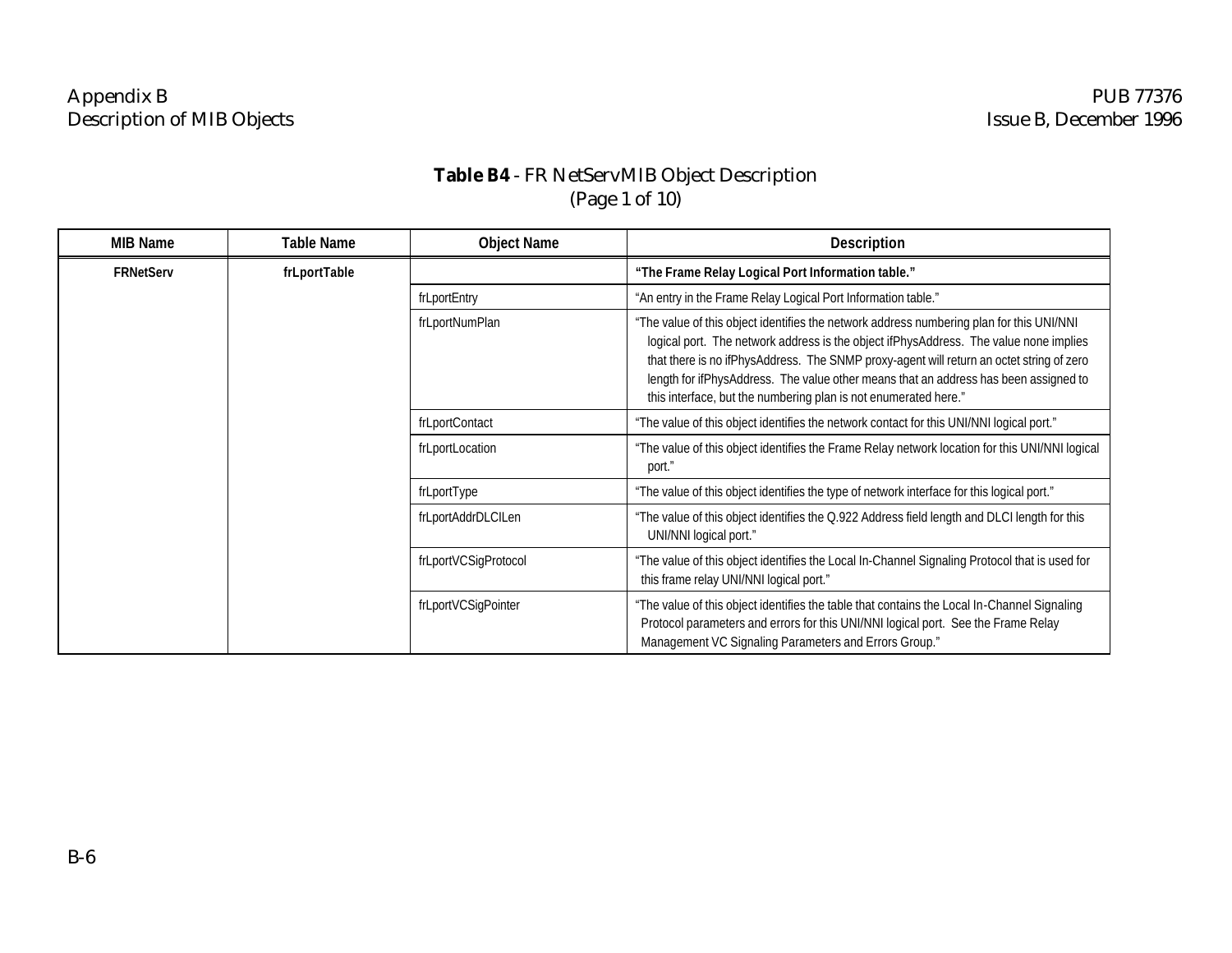# **Table B4 -** FR NetServMIB Object Description (Page 2 of 10)

| <b>MIB Name</b>   | Table Name      | <b>Object Name</b> | <b>Description</b>                                                                                                                                                                                                                                                                                       |                                                                                                                                                                                                                                                                                                           |
|-------------------|-----------------|--------------------|----------------------------------------------------------------------------------------------------------------------------------------------------------------------------------------------------------------------------------------------------------------------------------------------------------|-----------------------------------------------------------------------------------------------------------------------------------------------------------------------------------------------------------------------------------------------------------------------------------------------------------|
| <b>FRNetServc</b> | frMgtVCSigTable |                    | "The Frame Relay Management VC Signaling Parameters and Errors table."                                                                                                                                                                                                                                   |                                                                                                                                                                                                                                                                                                           |
|                   |                 | frMgtVCSigEntry    | "An entry in the Frame Relay Management VC Signaling Parameters Errors table."                                                                                                                                                                                                                           |                                                                                                                                                                                                                                                                                                           |
|                   |                 | frMgtVCSigProced   | "The value of this object identifies the Local In-channel Signaling Procedure that is used for this<br>UNI/NNI logical port. The UNI/NNI logical port can be performing only user-to-network network-side<br>procedures or bi-directional procedures."                                                   |                                                                                                                                                                                                                                                                                                           |
|                   |                 | frMgtVCSigUserN391 | "The value of this object identifies the User-side N391 full status polling cycle value for this UNI/NNI<br>logical port. If the logical port is not performing user-side procedures then this value is equal to<br>noSuchName. This object applies to Q.933 Annex A and T1.617 Annex D."                |                                                                                                                                                                                                                                                                                                           |
|                   |                 | frMgtVCSigUserN392 | "The value of this object identifies the User-side N392 error threshold value for this UNI/NNI logical<br>port. If the logical port is not performing user-side procedures, then this value is equal to<br>noSuchName. This object applies to Q.933 Annex A and T1.617 Annex D."                         |                                                                                                                                                                                                                                                                                                           |
|                   |                 |                    | frMgtVCSigUserN393                                                                                                                                                                                                                                                                                       | "The value of this object identifies the User-side N393 monitored events count value for this UNI/NNI<br>logical port. If the logical port is not performing use-side procedures, then this value is equal to<br>noSuchName. This object applies to Q.933 Annex A and T1.617 Annex D."                    |
|                   |                 |                    | frMgtVCSigUserT391                                                                                                                                                                                                                                                                                       | "The value of this object identifies the User-side T391 link integrity verification polling timer value for<br>this UNI/NNI logical port. If the logical port is not performing use-side procedures, then this value is<br>equal to noSuchName. This object applies to Q.933 Annex A and T1.617 Annex D." |
|                   |                 | frMgtVCSigNetT392  | "The value of this object identifies the Network-side N392 error threshold value (nN2 for LMI) for the<br>UNI/NNI logical port. If the logical port is not performing network-side procedures, then this value is<br>equal to noSuchName. This object applies to Q.933 Annex A, T1.617 Annex D and LMI." |                                                                                                                                                                                                                                                                                                           |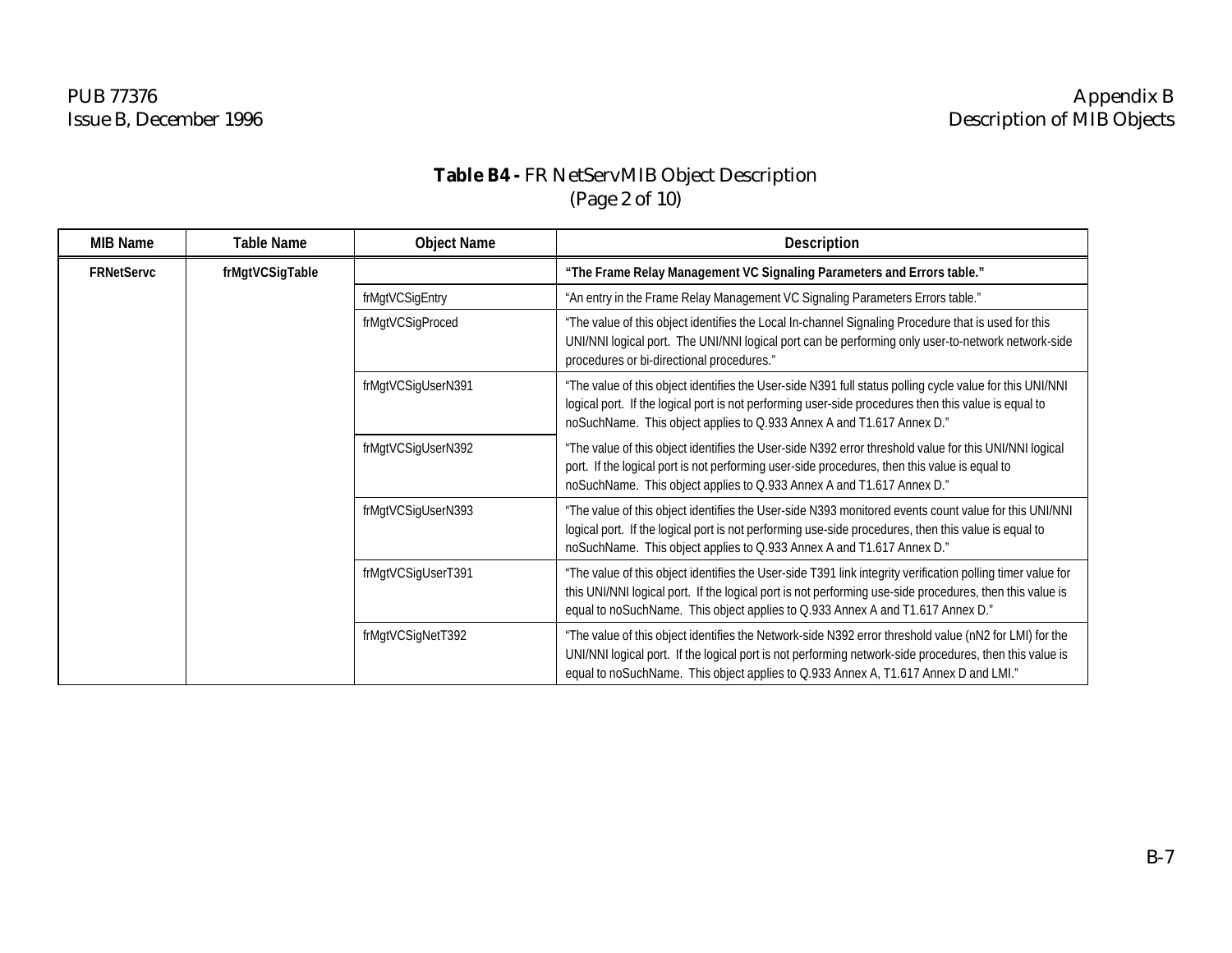# **Table B4** - FR NetServMIB Object Description (Page 3 of 10)

| <b>MIB Name</b>                  | <b>Table Name</b>              | <b>Object Name</b>          | <b>Description</b>                                                                                                                                                                                                                                                                                                                                 |
|----------------------------------|--------------------------------|-----------------------------|----------------------------------------------------------------------------------------------------------------------------------------------------------------------------------------------------------------------------------------------------------------------------------------------------------------------------------------------------|
| <b>FRNetServc</b><br>(continued) | frMgtVCSigTable<br>(continued) | frMgtVCSigNetN393           | "The value of this object identifies the Network-side N393 monitored events count value (nN3 for<br>LMI) for this UNI/NNI logical port. If the logical port is not performing network-side procedures, then<br>this value is equal to noSuchName. This object applies to Q.933 Annex A, T1.617 Annex D and<br>$LMI.$ "                             |
|                                  |                                | frMgtVCSigNetN392           | "The value of this object identifies the Network-side T392 polling verification timer value (nN3 for<br>LMI) for this UNI/NNI logical port. If the logical port is not performing network-side procedures, then<br>this value is equal to noSuchName. This object applies to Q.933 Annex A, T1.617 Annex D and<br>LMI."                            |
|                                  |                                | frMgtVCSigNetnN4            | "The value of this object identifies the Network-side nN4 maximum status inquires received value for<br>this UNI/NNI logical port. If the logical port is not performing network-side procedures, or is not<br>performing LMI procedures, then this value is equal to noSuchName. This object applies only to<br>LMI and always has a value of 5." |
|                                  |                                | frMgtVCSigetnT3             | "The value of this object identifies the Network-side nT3 timer (for nN4 status inquires<br>received) value for this UNI/NNI logical port. If the logical port is not performing network-<br>side procedures or is not performing LMI procedures, then this value is equal to<br>noSuchName. This object applies only to LMI."                     |
|                                  |                                | frMgtVCSigUserLinkRelErrors | "The number of user-side local in-channel signaling link reliability errors (i.e., non-receipt of<br>Status/Status Inquiry messages or invalid sequence numbers in a Link Integrity Verification<br>Information Element) for this port is not performing user-side then this value is equal to<br>noSuchName.                                      |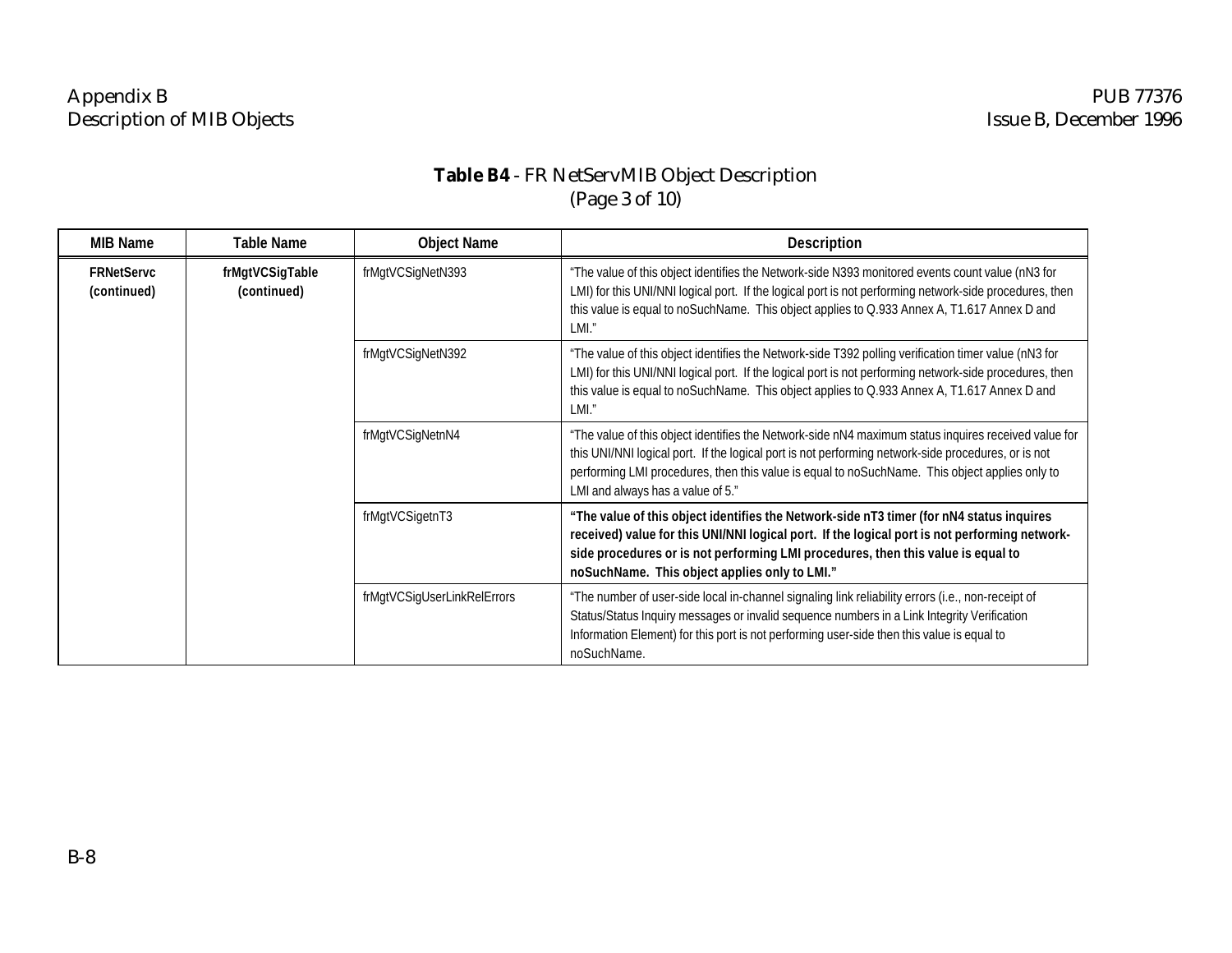# **Table B4** - FR NetServMIB Object Description (Page 4 of 10)

| <b>MIB Name</b>                  | Table Name                     | <b>Object Name</b>         | <b>Description</b>                                                                                                                                                                                                                                                                                                                                                   |
|----------------------------------|--------------------------------|----------------------------|----------------------------------------------------------------------------------------------------------------------------------------------------------------------------------------------------------------------------------------------------------------------------------------------------------------------------------------------------------------------|
| <b>FRNetServc</b><br>(continued) | frMgtVCSigTable<br>(continued) | frMgtVCSigUserProtErrors   | "The number of user-side local in-channel signaling protocol errors (i.e., protocol discriminator,<br>message type, call reference, and mandatory information element errors) for this UNI/NNI logical<br>port. If the logical port is not performing user-side procedures, then this value is equal to<br>noSuchName."                                              |
|                                  |                                | frMgtVCSigUserChanInactive | The number of times the user-side channel was declared inactive (i.e., N392 errors in N393<br>events) for this UNI/NNI logical port. If the logical port is not performing user-side procedures, then<br>this value is equal to noSuchName.                                                                                                                          |
|                                  |                                | frMgtVCSigNetLinkRelErrors | The number of network-side local in-channel signaling link reliability errors (i.e., non-receipt of<br>Status/Status Inquiry messages or invalid sequence numbers in a Link Integrity Verification<br>Information Element) for this UNI/NNI logical port. If the logical port is not performing Network-side<br>procedures, then this value is equal to noSuchName." |
|                                  |                                | frMgtVCSigNetProtErrors    | "The number of network-side local in-channel signaling protocol errors (i.e., protocol<br>discriminator, message type, call reference, and mandatory information element errors) for this<br>UNI/NNI logical port. If the logical port is not performing network-side procedures, then this value<br>is equal to noSuchName."                                        |
|                                  |                                | frMgtVCSignetChanInactive  | "The number of times the network-side channel was declared inactive (i.e., N392 errors in N393<br>events) for this UNI/NNI logical port. If the logical port is not performing network-side procedures,<br>then this value is equal to noSuchName."                                                                                                                  |
|                                  | frPVCEndptTable                |                            | "The Frame Relay PVC End-Point table. This table is used to model a PVC end-point. This table<br>contains the traffic parameters and statistics for a PVC end-point."                                                                                                                                                                                                |
|                                  |                                | frPVCEndptEntry            | "An entry in the Frame Relay PVC End-Point table."                                                                                                                                                                                                                                                                                                                   |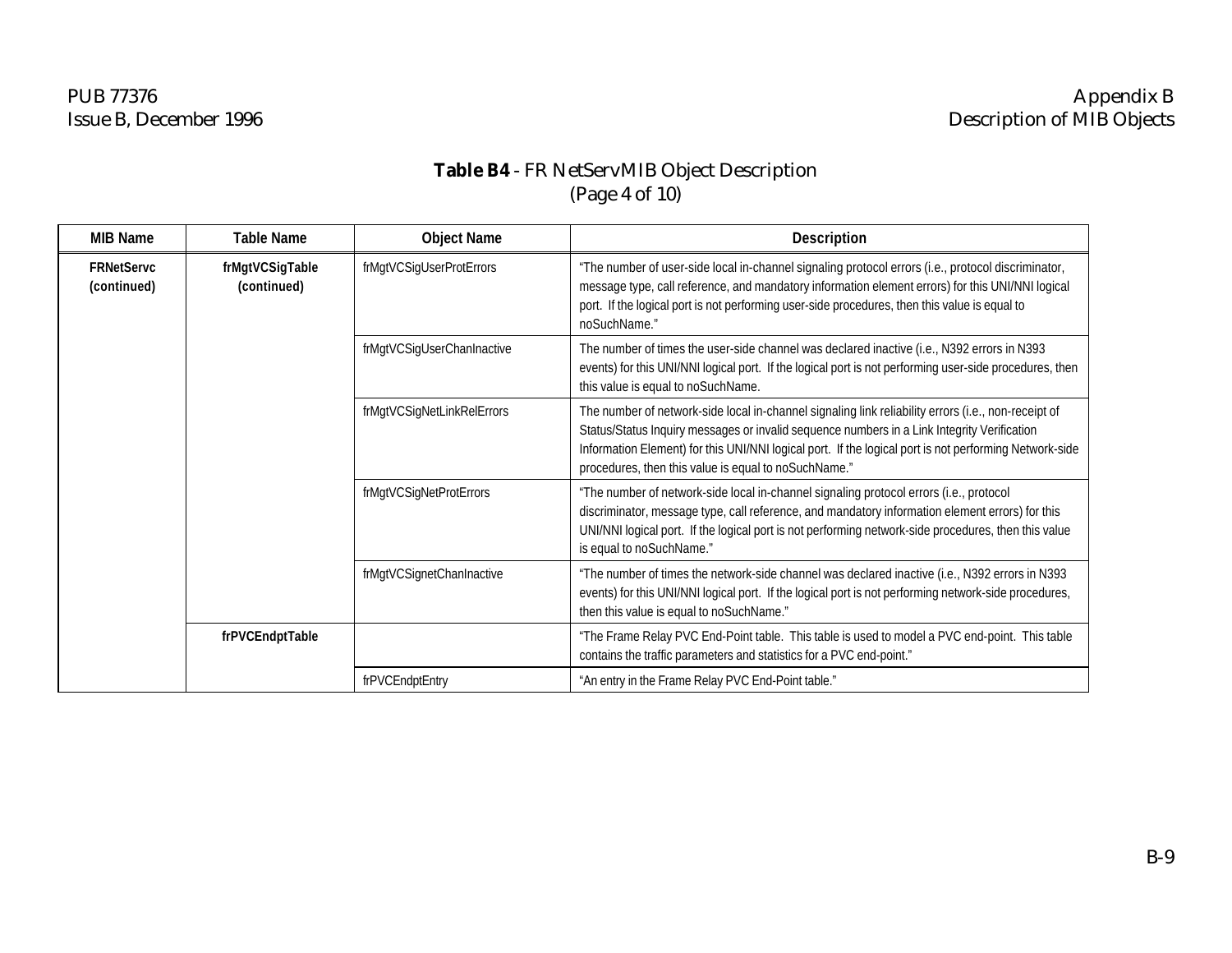# **Table B4** - FR NetServMIB Object Description (Page 5 of 10)

| <b>MIB Name</b>                  | Table Name                     | <b>Object Name</b>        | <b>Description</b>                                                                                                                                                                                                                                                                                                            |
|----------------------------------|--------------------------------|---------------------------|-------------------------------------------------------------------------------------------------------------------------------------------------------------------------------------------------------------------------------------------------------------------------------------------------------------------------------|
| <b>FRNetServc</b><br>(continued) | frMgtVCSigTable<br>(continued) | frPVCEndptDLCIIndex       | "The value of this object is equal to the DLCI value for this PVC end-point."                                                                                                                                                                                                                                                 |
|                                  |                                | frPVCEndptlnMaxFrameSize  | "The value of this object is the size in octets of the largest frame relay information field for this PVC<br>end-point in the ingress direction (into the frame relay network). The value of<br>frPVCEndptInMaxFrameSize must be less than or equal to the corresponding ifMtu for this Frame<br>Relay UNI/NNI logical port." |
|                                  |                                | frPVCEndptInBc            | "The value of this object is equal to the committed burst size (Bc) parameter (measured in bits) for<br>this PVC end-point in the ingress direction (into the frame relay network)."                                                                                                                                          |
|                                  |                                | frPVCEndptInBe            | "The value of this object is equal to the excess burst size (Be) parameter (measured in bits) for this<br>PVC end-point in the ingress direction (into the frame relay network)."                                                                                                                                             |
|                                  |                                | frPVCEndptInCIR           | "The value of this object is equal to the committed information rate (CIR) parameter (measured in<br>bits per second) for the PVC end-point in the ingress direction (into the frame relay network)."                                                                                                                         |
|                                  |                                | frPVCEndptOutMaxFrameSize | "The value of this object is the size octets of the largest frame relay information field for this PVC<br>end-point in the egress direction (out of the frame relay network). The value of<br>frPVCEndptOutMaxFrameSize must be less than or equal to the corresponding ifMtu for this<br>Frame Relay UNI/NNI logical port."  |
|                                  |                                | frPVCEndptOutBc           | "The value of this object is equal to the committed burst size (Bc) parameter (measured in bits) for<br>this PVC end-point in the egress direction (out of the frame relay network)."                                                                                                                                         |
|                                  |                                | frPVCEndptOutBe           | "The value of this object is equal to the excess burst size (Be) parameter (measured in bits) for this<br>PVC end-point in the egress direction (out of the frame relay network)."                                                                                                                                            |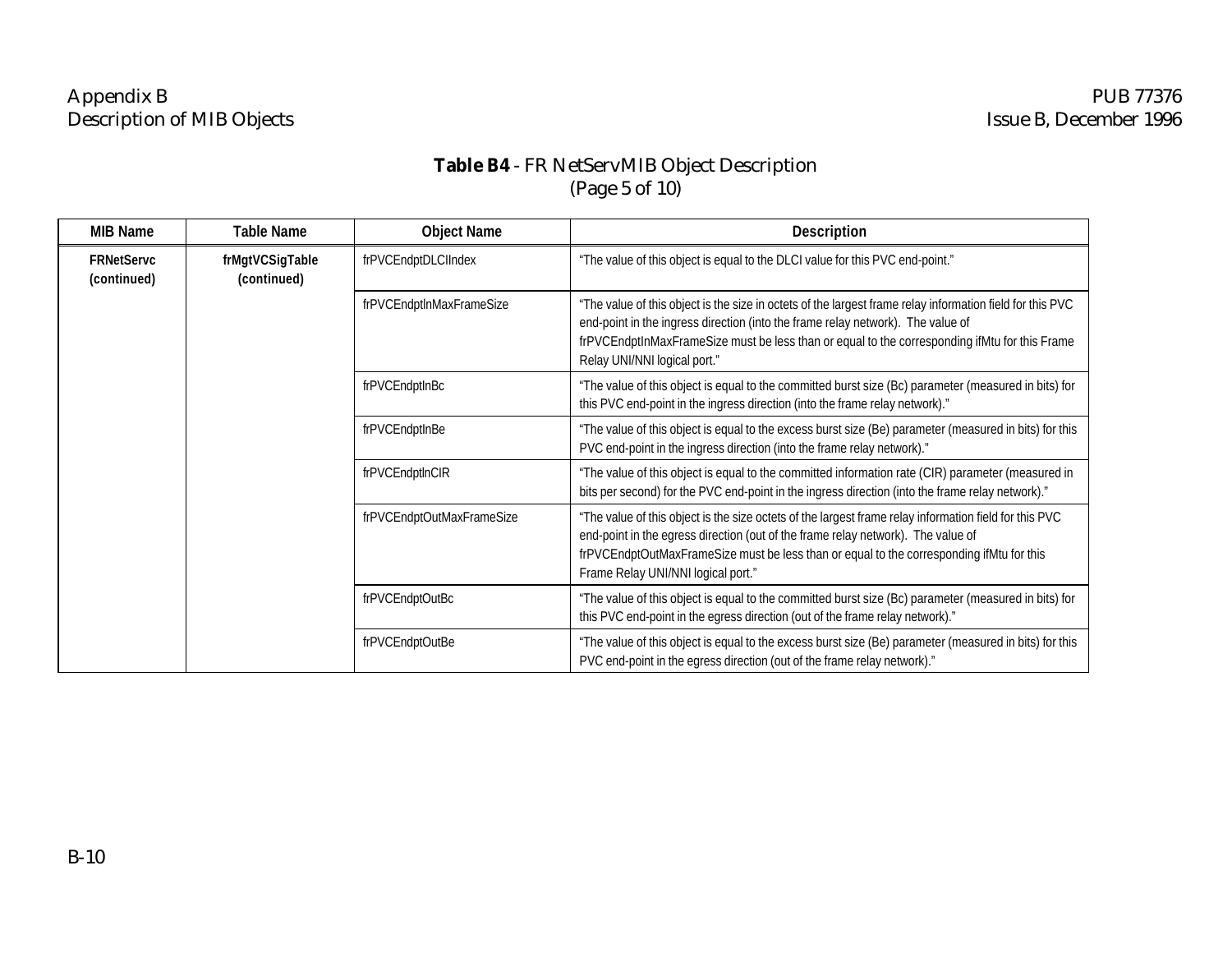# **Table B4** - FR NetServMIB Object Description (Page 6 of 10)

| <b>MIB Name</b>                                | <b>Table Name</b> | <b>Object Name</b>          | <b>Description</b>                                                                                                                                                                                                                                                                                                                                                                                                                                                                                                                                                                                                                                                                                                                                                                                                                                                                                                          |
|------------------------------------------------|-------------------|-----------------------------|-----------------------------------------------------------------------------------------------------------------------------------------------------------------------------------------------------------------------------------------------------------------------------------------------------------------------------------------------------------------------------------------------------------------------------------------------------------------------------------------------------------------------------------------------------------------------------------------------------------------------------------------------------------------------------------------------------------------------------------------------------------------------------------------------------------------------------------------------------------------------------------------------------------------------------|
| <b>FRNetServ</b><br>(continued)<br>(continued) | frPVCEndptTable   | frPVCEndptOutCIR            | "The value of this object is equal to the committed information rate (CIR) parameter (measured in bits per<br>second) for this PVC end-point in the egress direction (out of the frame relay network)."                                                                                                                                                                                                                                                                                                                                                                                                                                                                                                                                                                                                                                                                                                                     |
|                                                |                   | frPVCEndptOutBe             | "The value of this object is equal to the excess burst size (Be) parameter (measured in bits) for this PVC end-<br>point in the egress direction (out of the frame relay network)."                                                                                                                                                                                                                                                                                                                                                                                                                                                                                                                                                                                                                                                                                                                                         |
|                                                |                   | frPVCEndptConnectIdentifier | "This object is used to associate PVC end-points as being part of one PVC segment connection. This value<br>of this object is equal to the value of frPVCConnectIndex, which is used as one of the indices into the<br>frPVCConnectTable. The value of this object is provided by the agent, after the associated entries in the<br>frPVCConnectTable have been created."                                                                                                                                                                                                                                                                                                                                                                                                                                                                                                                                                   |
|                                                |                   | frPVCEndptRowStatus         | "This object is used to create new rows in this table, modify existing rows, and to delete existing rows. To<br>create a new PVC, the entries for the PVC segment end-points in the frPVCEndptTable must first be created.<br>Next, the frPVCConnectTable is used to associate the Frame Relay PVC segment end-points. In order for<br>the manage to have the necessary error diagnostics, the frPVCEndptRowStatus object must initially be set to<br>'createAndWait'. While the frPVCEndptRowStatus object is in the 'createAndWait' state, the manager can set<br>each columnar object and get the necessary error diagnostics. The frPVCEndptRowStatus object may not<br>be set to 'active' unless the following columnar objects exist in this row:<br>frPVCEndptInMaxFrameSize, frPVCEndptInBc, frPVCEndptInBe, frPVCEndptInCIR,<br>frPVCEndptOutMaxFrameSize, frPVCEndptOutBc, frPVCEndptOutBe, and frPVCEndptOutCIR. |
|                                                |                   | frPVCEndptRcvdSigStatus     | "The value of this object identifies the PVC status received via the local in-channel signaling procedures for<br>this PVC end-point. This object is only pertinent for interfaces that perform the bi-directional procedures.<br>For user-to-network network side procedures, the value of this object should be none."                                                                                                                                                                                                                                                                                                                                                                                                                                                                                                                                                                                                    |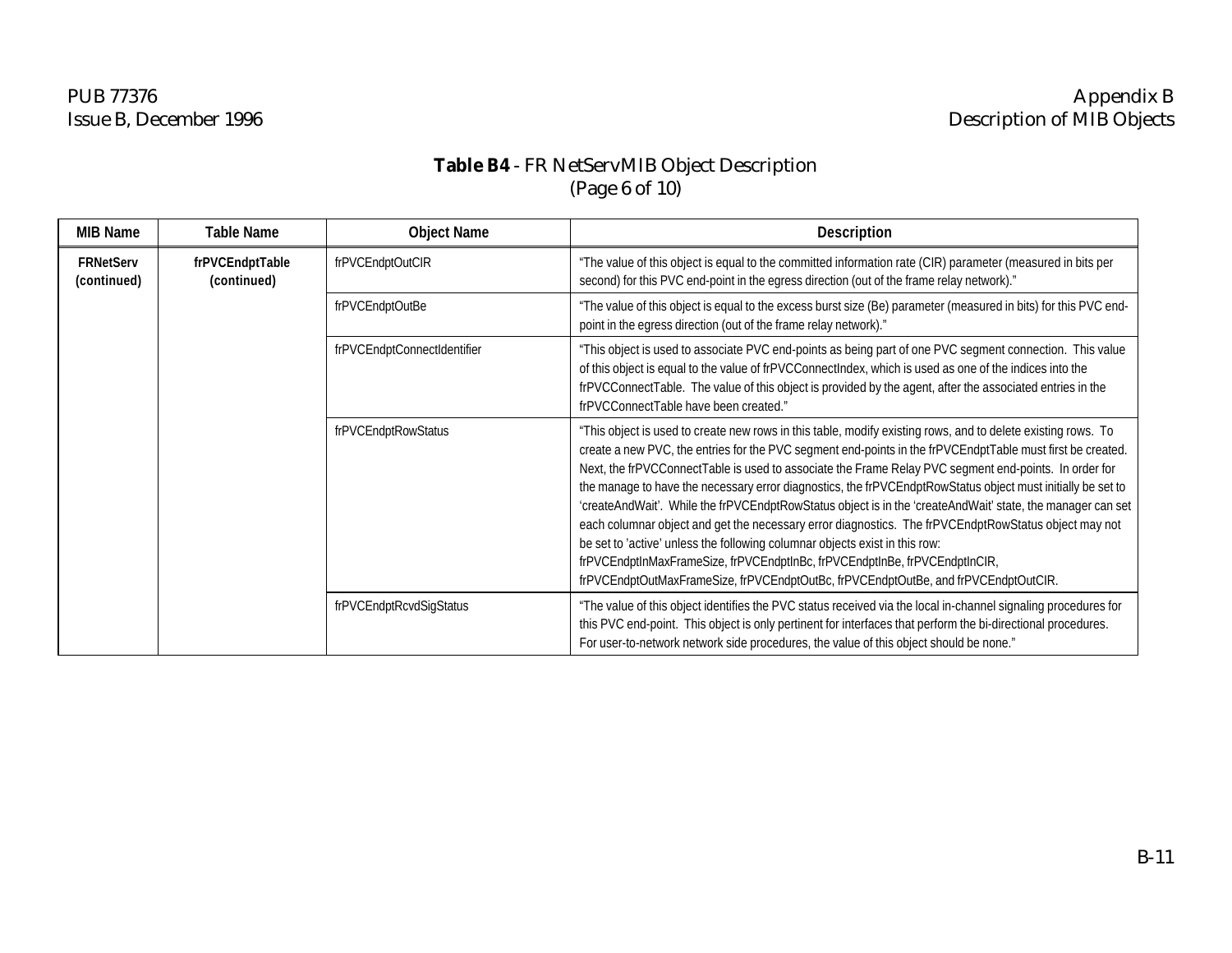# **Table B4** - FR NetServMIB Object Description (Page 7 of 10)

| <b>MIB Name</b>                 | <b>Table Name</b>              | <b>Object Name</b>        | <b>Description</b>                                                                                                                                                                                                                                                                                                                                                                                                                                                                                                                                                                                                                              |
|---------------------------------|--------------------------------|---------------------------|-------------------------------------------------------------------------------------------------------------------------------------------------------------------------------------------------------------------------------------------------------------------------------------------------------------------------------------------------------------------------------------------------------------------------------------------------------------------------------------------------------------------------------------------------------------------------------------------------------------------------------------------------|
| <b>FRNetServ</b><br>(continued) | frPVCEndptTable<br>(continued) | frPVCEndptInDEFrames      | "The number of frames received by the network (ingress) with the DE bit set to (1) for this PVC end-point."                                                                                                                                                                                                                                                                                                                                                                                                                                                                                                                                     |
|                                 |                                | frPVCEndptInFrames        | 'The number of frames received by the network (ingress) for this PVC end-point. This includes any frames<br>discarded by the network due to submitting more than Bc + Be data or due to any network congestion<br>recovery procedures."                                                                                                                                                                                                                                                                                                                                                                                                         |
|                                 |                                | frPVCEndptOutFrames       | "The number of frames sent by the network (egress) regardless of whether they are Bc or Be frames for this<br>PVC end-point."                                                                                                                                                                                                                                                                                                                                                                                                                                                                                                                   |
|                                 |                                | frPVCEndptInExcessFrames  | "The number of frames received by the network (ingress) for this PVC end-point which were treated as<br>excess traffic. Frames which are sent to the network with DE set to zero are treated as excess when more<br>than Bc bits are submitted to the network during the Committed Information Rate Measurement Interval (Tc).<br>Excess traffic may or may not be discarded at the ingress if more than Bc + Be bits are submitted to the<br>network during Tc. Traffic discarded at the ingress is not recorded in frPVCEndptInExcessFrames. Frames<br>".which are sent to the network with DE set to one are also treated as excess traffic. |
|                                 |                                | frPVCEndptOutExcessFrames | "The number of frames sent by the network (egress) for this PVC end-point which were treated as excess<br>traffic. (The DE bit may be set to one.)"                                                                                                                                                                                                                                                                                                                                                                                                                                                                                             |
|                                 |                                | frPVCEndptInDiscards      | "The number of frames received by the network (ingress) that were discarded due to traffic enforcement for<br>this PVC end-point."                                                                                                                                                                                                                                                                                                                                                                                                                                                                                                              |
|                                 |                                | frPVCEndptInOctets        | "The number of octets received by the network (ingress) for this PVC end-point. This counter should only<br>count octets from the beginning of the frame relay header field to the end of user data. If the network<br>supporting Frame Relay can not count octets, then this count should be an approximation."                                                                                                                                                                                                                                                                                                                                |
|                                 |                                | frPVCEndptOutOctets       | "The number of octets sent by the network (egress) for this PVC end-point. This counter should only count<br>octets from the beginning of the frame relay header field to the end user data. If the network supporting<br>Frame Relay can not count octets, then this count should be an approximation."                                                                                                                                                                                                                                                                                                                                        |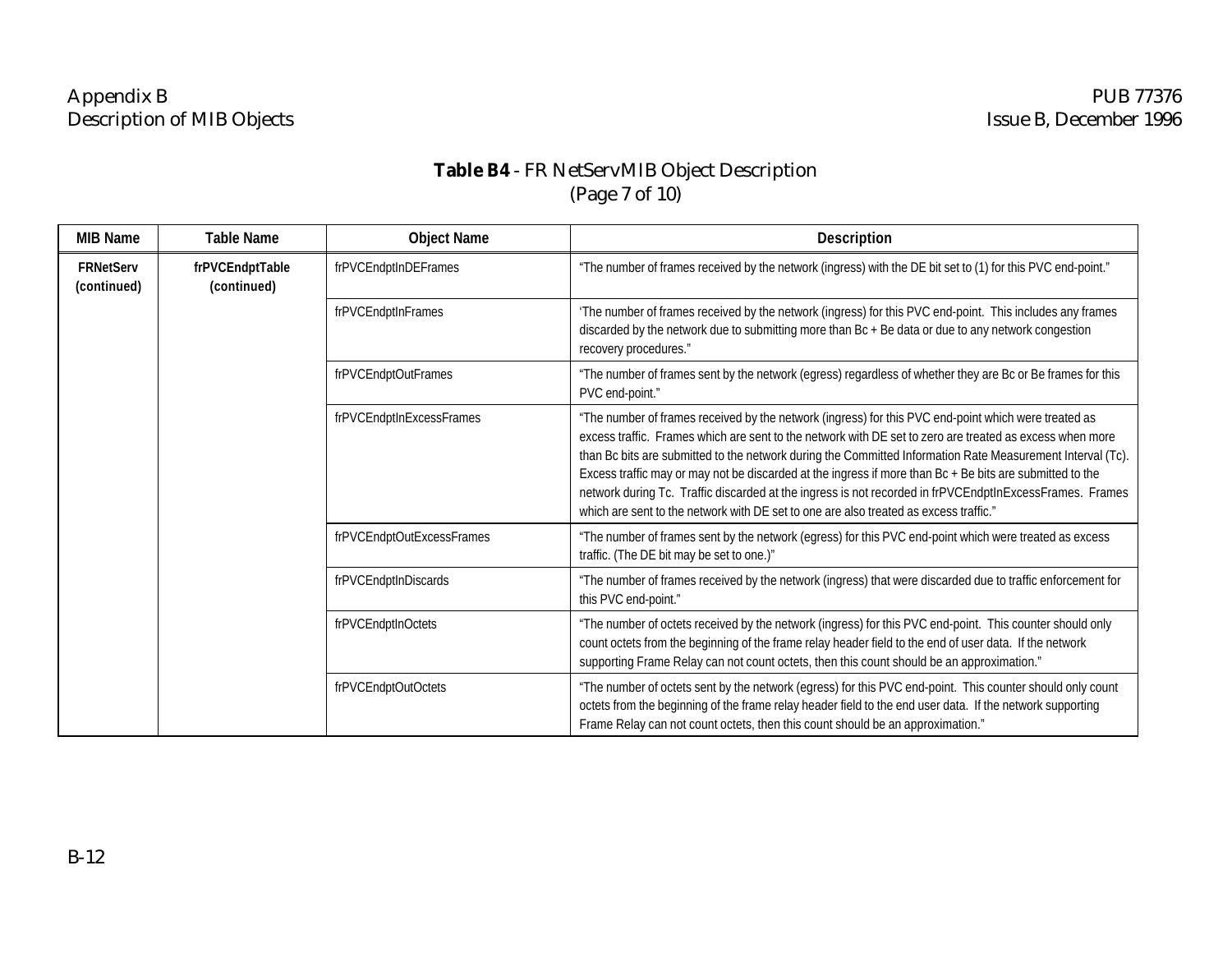# **Table B4** - FR NetServMIB Object Description (Page 8 of 10)

| <b>MIB Name</b>                 | <b>Table Name</b> | <b>Object Name</b>        | <b>Description</b>                                                                                                                                                                                                                                                                                                                                                                                                                                                                                                                                                                                                                                                                                                                                                                                                                                                            |
|---------------------------------|-------------------|---------------------------|-------------------------------------------------------------------------------------------------------------------------------------------------------------------------------------------------------------------------------------------------------------------------------------------------------------------------------------------------------------------------------------------------------------------------------------------------------------------------------------------------------------------------------------------------------------------------------------------------------------------------------------------------------------------------------------------------------------------------------------------------------------------------------------------------------------------------------------------------------------------------------|
| <b>FRNetServ</b><br>(continued) | frPVCConnectTable |                           | "The Frame Relay PVC Connect table. A bi-directional PVC segment is modeled as one entry in<br>this table."                                                                                                                                                                                                                                                                                                                                                                                                                                                                                                                                                                                                                                                                                                                                                                   |
|                                 |                   | frPVCConnectEntry         | "An entry in the Frame Relay PVC Connect table. This entry is used to model a PVC segment in two<br>directions."                                                                                                                                                                                                                                                                                                                                                                                                                                                                                                                                                                                                                                                                                                                                                              |
|                                 |                   | frPVCConnectIndex         | "The value of this object is equal to the frPVCConnectIndexValue obtained to uniquely identify this PVC<br>segment connection."                                                                                                                                                                                                                                                                                                                                                                                                                                                                                                                                                                                                                                                                                                                                               |
|                                 |                   | frPVCConnectLowIfIndex    | "The value of this object is equal to MIB II's ifIndex value of the UNI/NNI logical port for this PVC segment.<br>The term low implies that this PVC segment end-point has the numerically lower if ndex value than the<br>connected/associated PVC segment end-point. If the value is equal to zero, then this logical port is not a<br>Frame Relay UNI/NNI logical port."                                                                                                                                                                                                                                                                                                                                                                                                                                                                                                   |
|                                 |                   | frPVCConnectLowDLCIIndex  | "The value of this object is equal to the DLCI value for this end-point of the PVC segment. If the value is<br>equal to zero, then this end-point of the PVC segment is not a Frame Relay connection."                                                                                                                                                                                                                                                                                                                                                                                                                                                                                                                                                                                                                                                                        |
|                                 |                   | frPVCConnectHighIfIndex   | "The value of this object is equal to MIB II's ifIndex for the UNI/NNI logical port for this PVC segment. The<br>term high implies that this PVC segment end-point has the numerically higher iflndex value than the<br>connected/associated PVC segment end-point."                                                                                                                                                                                                                                                                                                                                                                                                                                                                                                                                                                                                          |
|                                 |                   | frPVCConnectHighDLCIIndex | "The value of this object is equal to the egress DLCI value for this end-point of the PVC segment."                                                                                                                                                                                                                                                                                                                                                                                                                                                                                                                                                                                                                                                                                                                                                                           |
|                                 |                   | frPVCConnectAdminStatus   | "The value of this object identifies the desired administrative status of the bi-directional PVC segment. The<br>active state means the PVC segment is currently operational; the inactive state means the PVC segment is<br>currently not operational; the testing state means the PVC segment is currently undergoing a test. This state<br>is set by an administrative entity. This value affects the PVC status indicated across the ingress NNI/UNI of<br>both end-points of the bi-directional PVC segment. When a PVC segment connection is created using this<br>table, this object is initially set to 'inactive'. After the frPVCConnectRowStatus object is set to 'active' (and the<br>frPVCEndptTable have their frPVCEndptRowStatus object set to 'active'), the frPVCConnectAdminStatus<br>object may be set to 'active' to turn on the PVC segment connection. |

# Table B4 - FR NetServMIB Object Description (Page 9 of 10)

| <b>MIB</b><br>--<br>3 Name | l able<br>Name | Obie<br>† Name | Des/<br>scription |
|----------------------------|----------------|----------------|-------------------|
|                            |                |                |                   |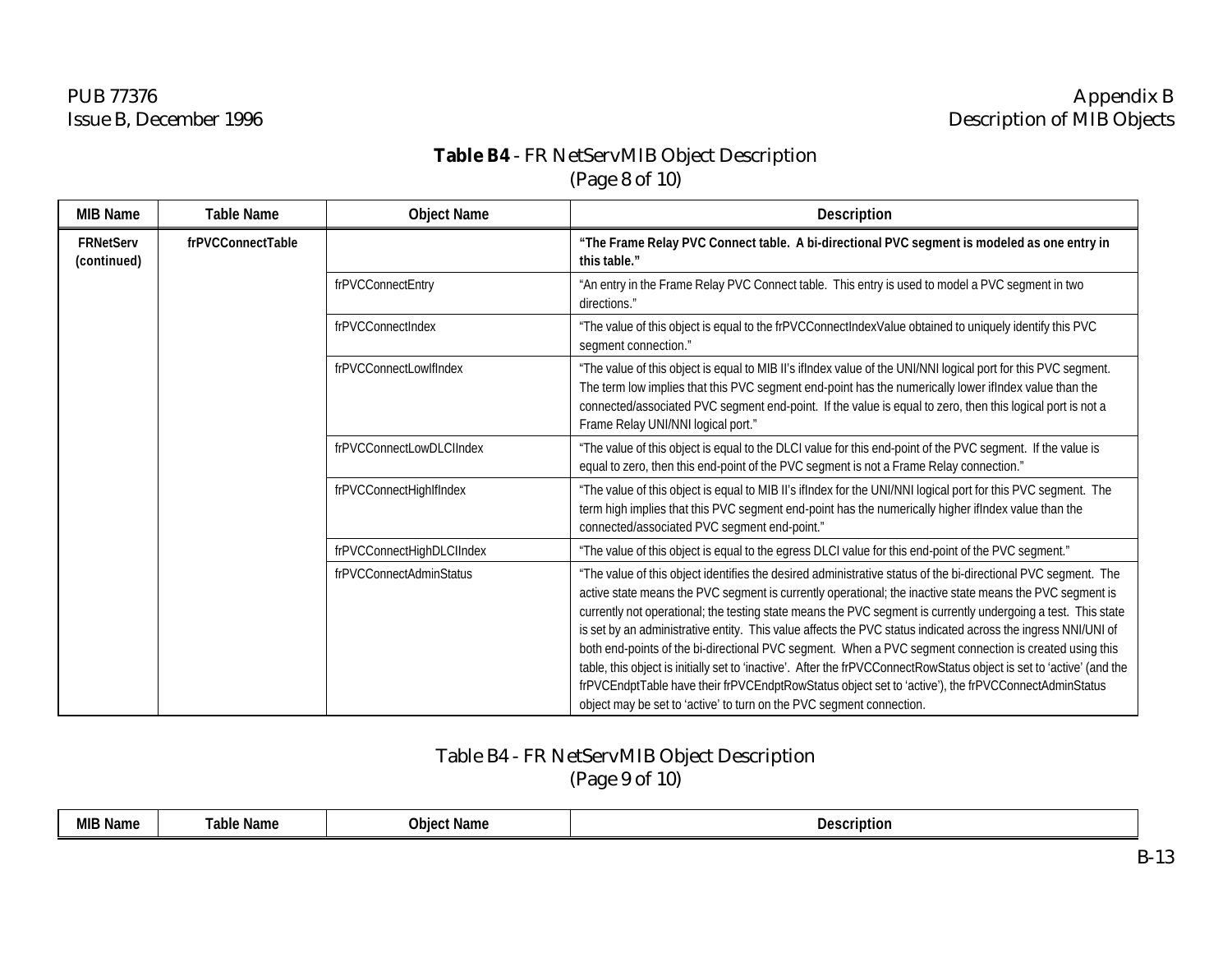| Appendix B                                                          |                                   |                                                                                                                                                                                                                                                                                                                                                                                                                                                                                                                                 | <b>PUB 77376</b>                                                                                                                                                                                                                                                                                                                                                                                                                                                                                                                 |
|---------------------------------------------------------------------|-----------------------------------|---------------------------------------------------------------------------------------------------------------------------------------------------------------------------------------------------------------------------------------------------------------------------------------------------------------------------------------------------------------------------------------------------------------------------------------------------------------------------------------------------------------------------------|----------------------------------------------------------------------------------------------------------------------------------------------------------------------------------------------------------------------------------------------------------------------------------------------------------------------------------------------------------------------------------------------------------------------------------------------------------------------------------------------------------------------------------|
|                                                                     | <b>Description of MIB Objects</b> |                                                                                                                                                                                                                                                                                                                                                                                                                                                                                                                                 | Issue B, December 1996                                                                                                                                                                                                                                                                                                                                                                                                                                                                                                           |
| <b>FRNetServ</b><br>frPVCConnectTable<br>(continued)<br>(continued) | frPVCConnectL2hOperStatus         | "The value of this object identifies the current operational status of the PVC segment connection in one<br>direction; (i.e., in the low to high direction). The active state means it is currently operational; the inactive<br>state means it is currently not operational; the testing state means it is currently undergoing a test; the<br>unknown state means the status of it currently can not be determined. This value affects the PVC status<br>indicated across the ingress NNI/UNI (low side) of the PVC segment." |                                                                                                                                                                                                                                                                                                                                                                                                                                                                                                                                  |
|                                                                     |                                   | frPVCConnectH21OperStatus                                                                                                                                                                                                                                                                                                                                                                                                                                                                                                       | "The value of this object identifies the current operational status of the PVC segment connection in one<br>direction; (i.e., in the high to low direction). The active state means it is currently operational; the inactive<br>state means it is currently not operational; the testing state means it is currently undergoing a test; the<br>unknown state means the status of it currently can not be determined. This value affects the PVC status<br>indicated across the ingress NNI/UNI (high side) of the PVC segment." |
|                                                                     |                                   | frPVCConnectL2hLastChange                                                                                                                                                                                                                                                                                                                                                                                                                                                                                                       | "The value of MIB II's sysUpTime object at the time this PVC segment entered its current operational state in<br>the low to high direction. If the current state was entered prior to the last re-initialization of the proxy-agent<br>then this object contains a zero value.                                                                                                                                                                                                                                                   |
|                                                                     |                                   | frPVCConnectH21LastChange                                                                                                                                                                                                                                                                                                                                                                                                                                                                                                       | "The value of MIB II's sysUpTime object at the time this PVC segment entered its current operational state in<br>the high to low direction. If the current state was entered prior to the last re-initialization of the proxy-agent,<br>then this object contains a zero value."                                                                                                                                                                                                                                                 |